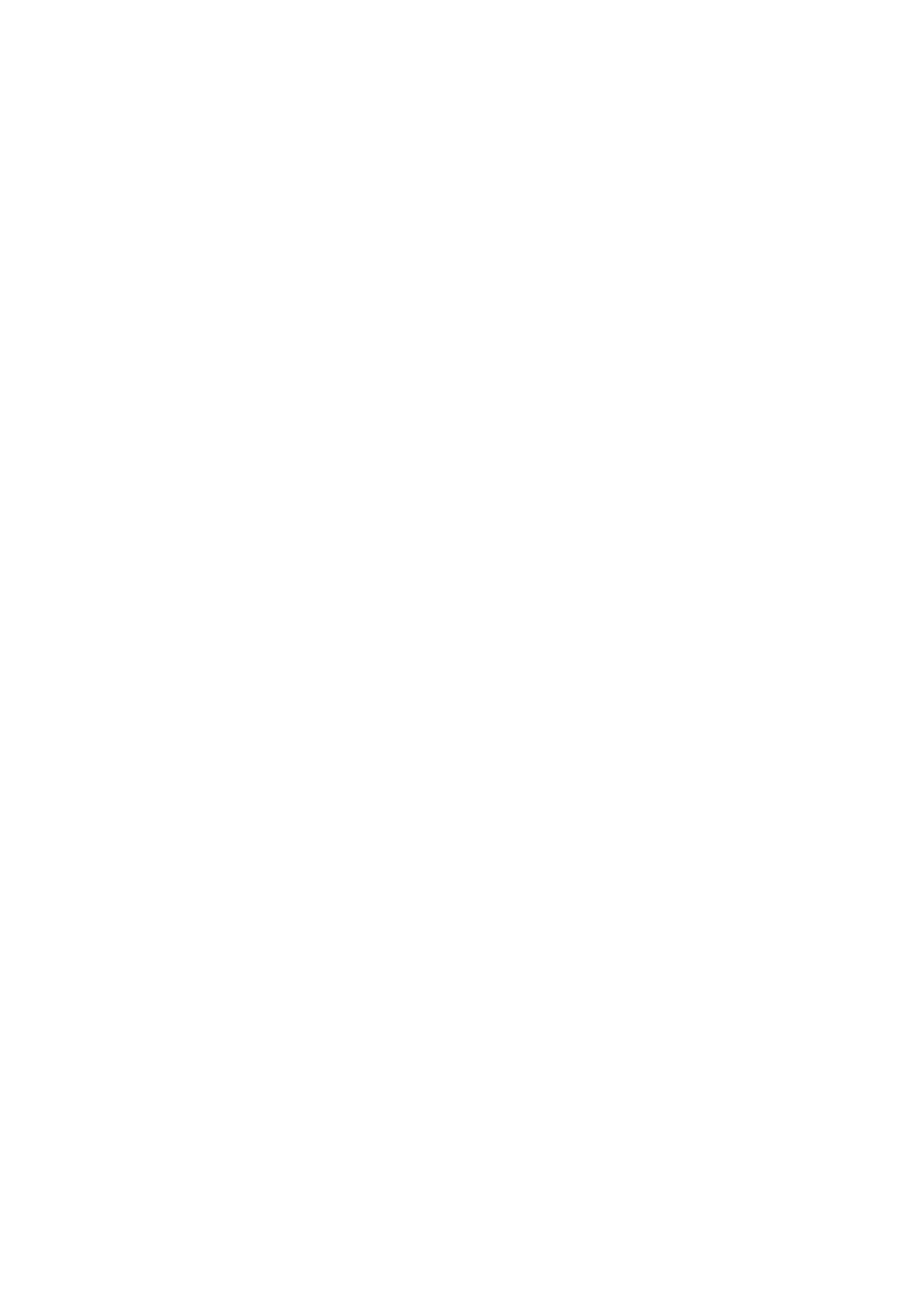## **Explanatory note**

This Supplementary Order Paper makes various changes to the Trusts Bill. These include—

- minor and technical changes, consequential and consistency changes, and other changes to improve drafting:
- a change to *clause 137* (definitions for the purposes of *clauses 138 to 142A*) and changes to the following clauses to clarify that they apply to an arbitration agreement under the Arbitration Act 1996 as well as any arbitral award that may be made under that agreement:
	- *clause 139(1)(b)*, which currently refers to the power of a court-appointed representative acting on behalf of beneficiaries who are unascertained or lack capacity to agree to be bound by an arbitral award:
	- *clause 141* which currently refers to the power of a trustee to give a binding undertaking in relation to an arbitral award:
	- *clause 142*, which currently refers to a trustee's liability in a proceeding brought by or on behalf of a beneficiary arising from or relating to an arbitral award:
- a series of changes to ensure that certain provisions of the Bill and related provisions of the Financial Services Legislation Amendment Act 2019 that will be brought into force by Order in Council have their intended legal effect regardless of whether the Bill comes into force before or after the relevant provisions of that Act (*see new clause 2(2), new clause 164(2), new subpart 3A of Part 9* (amendments to Financial Services Legislation Amendment Act 2019), *new clause 13 of Schedule 1* (transitional provision related to Financial Advisers Act 2008), and the amendment to *clause 5 of Schedule 3*.

#### **Departmental disclosure statement**

The Department of Justice considers that a departmental disclosure statement is not required to be prepared for this Supplementary Order Paper.

**The Honourable Andrew Little, in Committee, to propose the amendments shown in the following document.**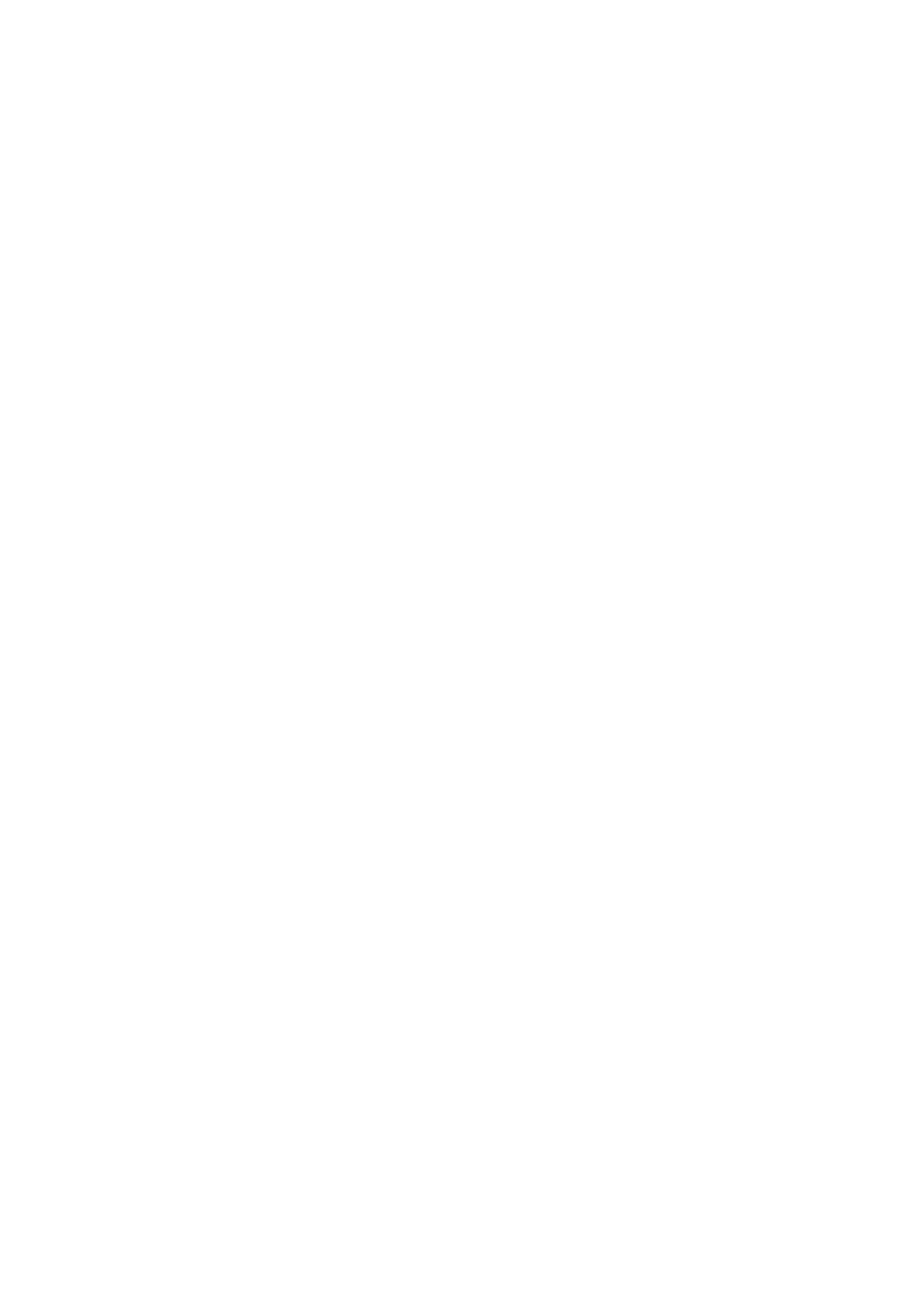*Hon Andrew Little*

# **Trusts Bill**

Government Bill

### **Contents**

|                |                                                                   | Page |
|----------------|-------------------------------------------------------------------|------|
| $\mathbf{1}$   | Title                                                             | 9    |
| $\overline{2}$ | Commencement                                                      | 9    |
|                | Part 1                                                            |      |
|                | <b>General provisions</b>                                         |      |
| 3              | Purpose                                                           | 9    |
| $\overline{4}$ | Principles                                                        | 9    |
| 5              | Application, and relationship of Act with trust terms, common law | 9    |
|                | and equity, and other enactments                                  |      |
| 6              | Overview of this Act                                              | 10   |
| $\overline{7}$ | Interpretation of Act                                             | 13   |
| 8              | Inherent jurisdiction of court not affected                       | 13   |
| 9              | Definitions                                                       | 14   |
| 10             | Transitional, savings, and related provisions                     | 16   |
| 11             | Act binds the Crown                                               | 16   |
|                | Part 2                                                            |      |
|                | <b>Express trusts</b>                                             |      |
| 12             | Meaning of express trust                                          | 16   |
| 13             | Characteristics of express trust                                  | 16   |
| 14             | Sole trustee cannot be sole beneficiary                           | 16   |
| 15             | Creation of express trust                                         | 16   |
| 16             | Maximum duration of trust                                         | 17   |
| 16A            | Application of maximum duration rule to resettlements             | 17   |
| 17             | Accumulation of income by trust                                   | 17   |
| 18             | Distribution of trust property on expiry of trust                 | 17   |
| 19             | Age of majority                                                   | 18   |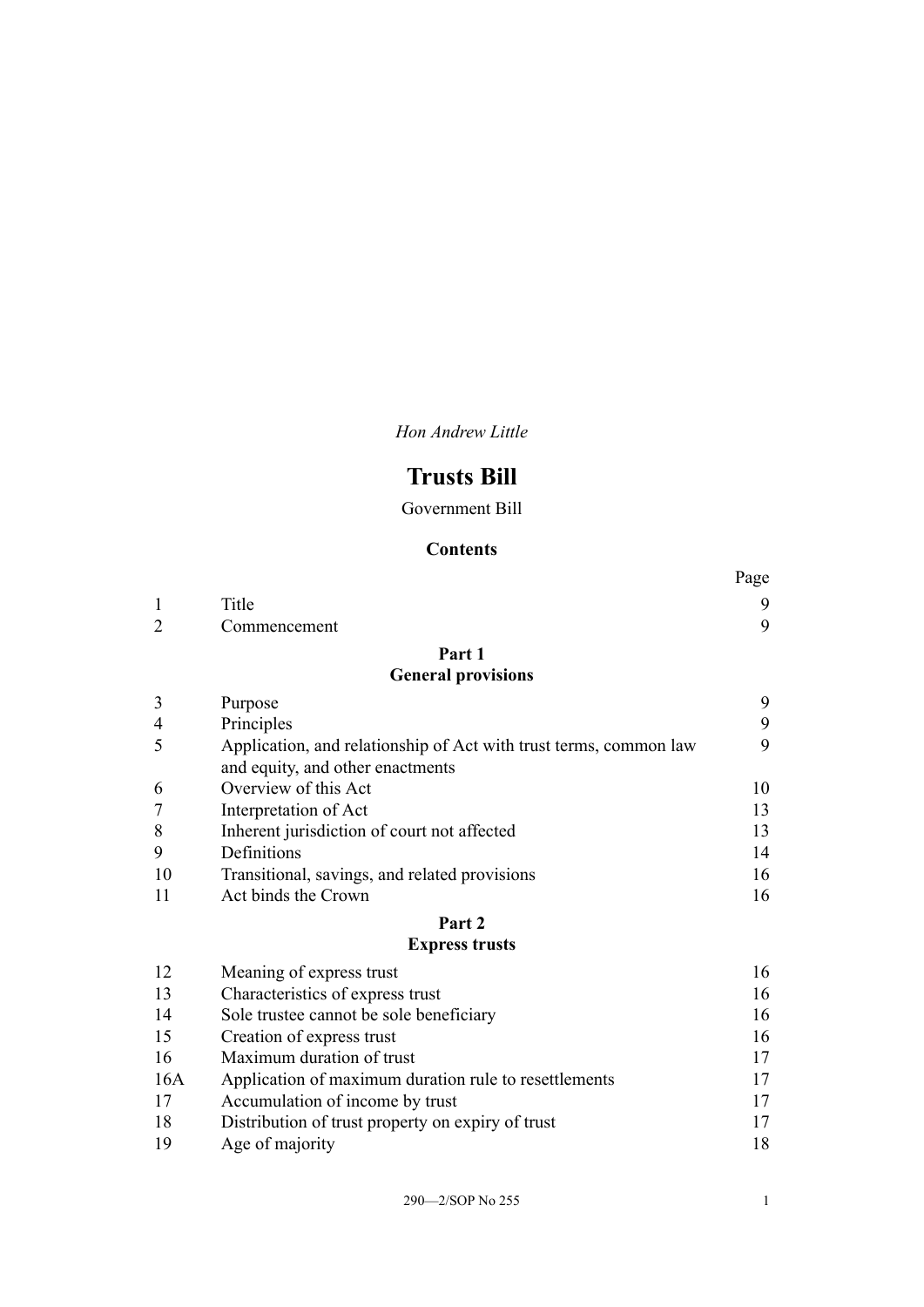|  | <b>Proposed amendments to</b> |  |
|--|-------------------------------|--|
|--|-------------------------------|--|

#### **Trusts Bill**

# **[Part 3](#page-21-0) [Trustees' duties and information obligations](#page-21-0)**

# $Subport 1 - Dutions of  $t$$

| 19A | Guiding principle in performing duties                                               | 18 |
|-----|--------------------------------------------------------------------------------------|----|
|     | <b>Mandatory duties</b>                                                              |    |
| 20  | Mandatory duties                                                                     | 18 |
| 22  | Duty to know terms of trust                                                          | 18 |
| 23  | Duty to act in accordance with terms of trust                                        | 18 |
| 24  | Duty to act honestly and in good faith                                               | 18 |
| 25  | Duty to act for benefit of beneficiaries or to further permitted<br>purpose of trust | 19 |
| 26  | Duty to exercise powers for proper purpose                                           | 19 |
|     | Default duties                                                                       |    |
| 26A | Default duties                                                                       | 19 |
| 27  | General duty of care                                                                 | 19 |
| 28  | Duty to invest prudently                                                             | 19 |
| 29  | Duty not to exercise power for own benefit                                           | 19 |
| 30  | Duty to consider exercise of power                                                   | 20 |
| 31  | Duty not to bind or commit trustees to future exercise of discretion                 | 20 |
| 32  | Duty to avoid conflict of interest                                                   | 20 |
| 33  | Duty of impartiality                                                                 | 20 |
| 34  | Duty not to profit                                                                   | 20 |
| 35  | Duty to act for no reward                                                            | 20 |
| 36  | Duty to act unanimously                                                              | 20 |
| 36A | Adviser must alert settlor to modification or exclusion of default<br>duty           | 20 |
|     | Subpart 2—Exemption and indemnity clauses                                            |    |
| 37  | Restriction on trustee exemption clauses                                             | 21 |
| 38  | Restriction on trustee indemnity clauses                                             | 21 |
| 39  | Invalidity of exemption clause or indemnity clause                                   | 21 |
| 40  | Adviser must alert settlor to liability exclusion or indemnity clause                | 21 |
| 40A | Court consideration of gross negligence                                              | 21 |
|     | Subpart 3—Trustees' obligations to keep and give trust<br>information                |    |
|     | Documents to be kept by trustees                                                     |    |
| 41  | Trustee must keep core documents                                                     | 22 |
| 42  | Keeping documents where there is more than 1 trustee                                 | 23 |
| 43  | Documents must be kept for duration of trusteeship                                   | 23 |
| 44  | Trustee must pass on documents                                                       | 23 |
|     | Giving information to beneficiaries                                                  |    |
|     |                                                                                      |    |
| 45  | Definitions for purposes of sections 46 to 51                                        | 23 |
|     |                                                                                      |    |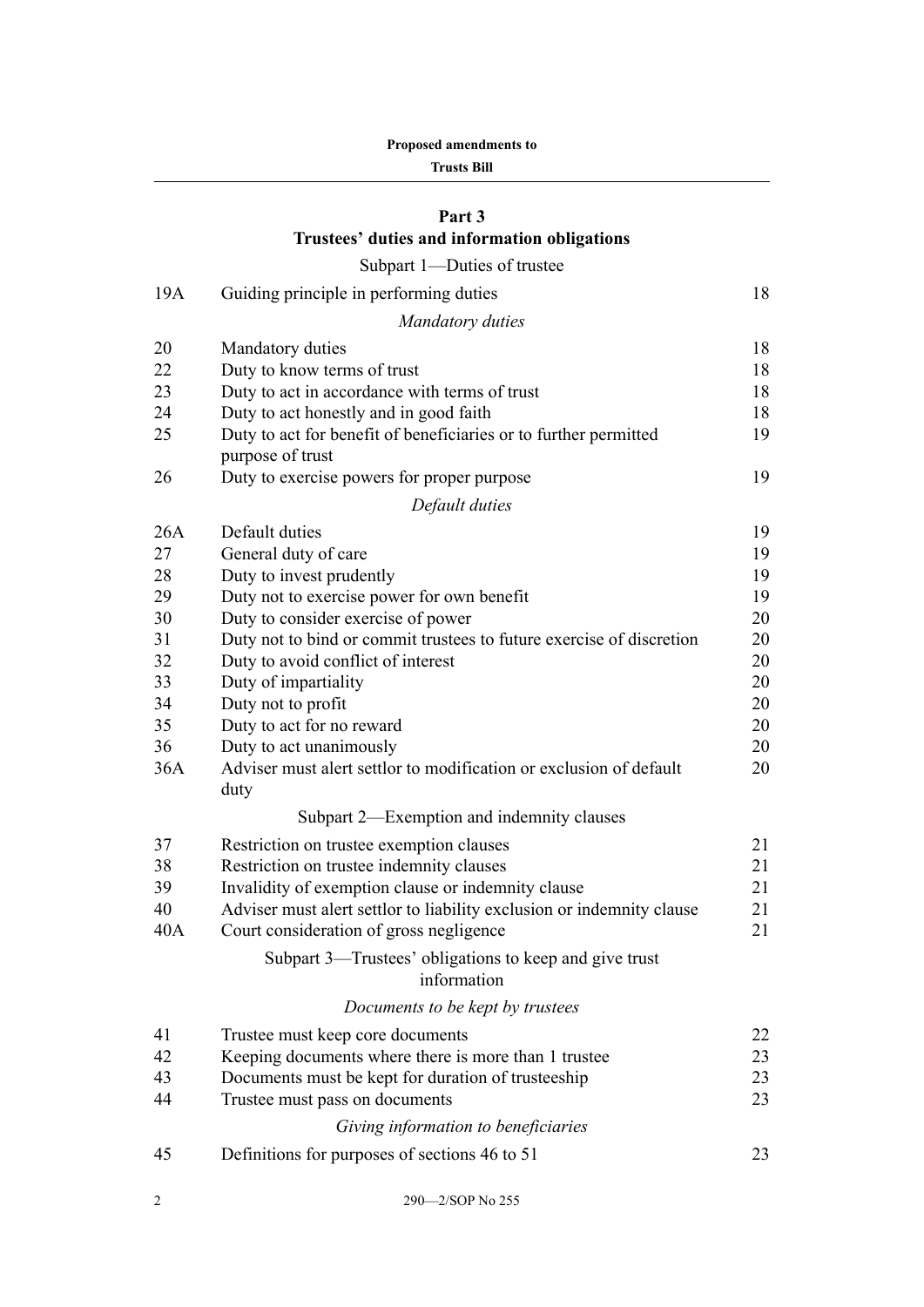| 46 | Purpose and application of sections 47 to 51                                                              | 23 |
|----|-----------------------------------------------------------------------------------------------------------|----|
| 47 | Presumption that trustee must notify basic trust information                                              | 24 |
| 48 | Presumption that trustee must give information on request                                                 | 24 |
| 49 | Procedure for deciding whether presumption applies                                                        | 25 |
| 50 | Procedure when trustee decides to give no information                                                     | 25 |
| 51 | Beneficiary may be required to pay cost of giving information                                             | 26 |
|    | Part 4                                                                                                    |    |
|    | Trustees' powers and indemnities                                                                          |    |
|    | Subpart 1-Powers of trustee                                                                               |    |
| 52 | General powers of trustee                                                                                 | 26 |
| 53 | Status of provisions on specific powers of trustee                                                        | 27 |
|    | Investment powers                                                                                         |    |
| 54 | Trustee has power to invest                                                                               | 27 |
| 55 | Matters which trustee may consider in exercising power to invest                                          | 27 |
|    | Power to determine treatment of returns and accounts                                                      |    |
| 56 | Power to determine whether return on investment is income or                                              | 28 |
|    | capital                                                                                                   |    |
| 57 | Apportionment of receipts and outgoings between income and<br>capital                                     | 28 |
|    | Powers to apply trust property for beneficiary's welfare                                                  |    |
| 58 | Trustee's power to pay or apply income for child beneficiary's<br>welfare                                 | 28 |
| 59 | Trustee's powers with respect to income of child beneficiary                                              | 29 |
| 60 | Trustee's power to pay or apply capital for eapital beneficiary's<br>welfare                              | 29 |
| 61 | Trustee may impose conditions on payment for beneficiary's<br>welfare                                     | 30 |
| 62 | Trustee not liable for certain losses in relation to amounts paid or<br>applied for beneficiary's welfare | 30 |
|    | Exercise of trustee powers and functions by others                                                        |    |
| 63 | Trustee's power to appoint others to exercise or perform certain<br>powers or functions                   | 31 |
| 64 | Trustee's duties to keep appointments under review and to fulfil<br>general duty of care                  | 32 |
| 65 | Trustee's liability for acts of appointee limited                                                         | 32 |
| 66 | Trustee's power to delegate powers and functions in specified<br>circumstances                            | 33 |
| 67 | Notice of delegation of trustee's powers and functions                                                    | 33 |
| 68 | Trustee's liability for acts of delegate limited                                                          | 34 |
| 69 | Application to Public Trust to consent to become delegate                                                 | 34 |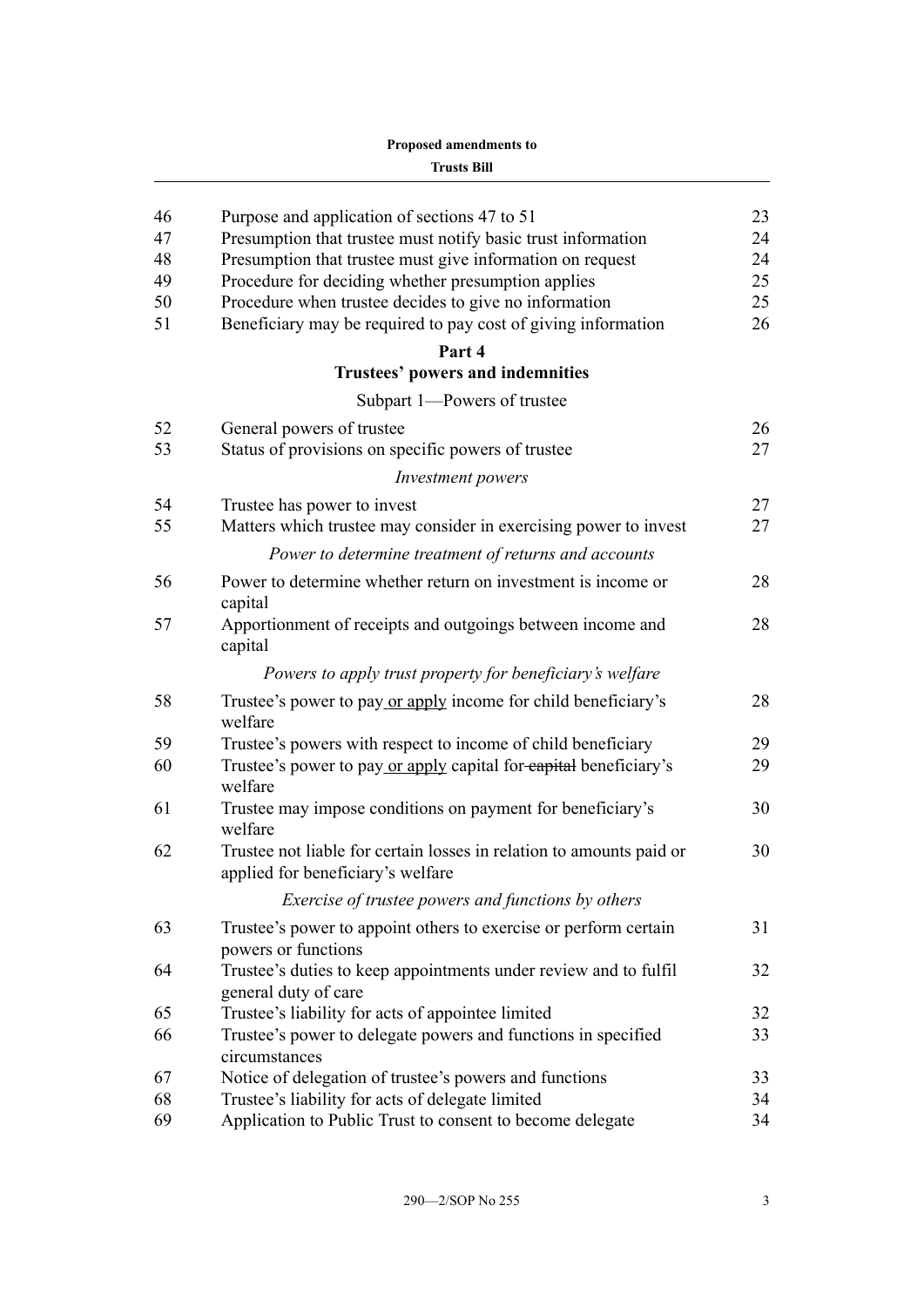#### **Trusts Bill**

|     | Special trust advisers                                                                                          |    |
|-----|-----------------------------------------------------------------------------------------------------------------|----|
| 70  | Role and appointment of special trust advisers                                                                  | 35 |
| 71  | Reliance on special trust adviser's advice                                                                      | 36 |
| 72  | Remuneration of special trust advisers                                                                          | 36 |
|     | Other powers and rights of trustee                                                                              |    |
| 73  | Application of insurance money for loss or damage of trust<br>property                                          | 36 |
| 74  | Trustee's power to adjust interests in trust property of portfolio<br>investment entity                         | 37 |
| 75  | Trustee's liability limited where notice given to distribute trust<br>property without regard to unknown claims | 37 |
|     | Protection of purchasers and mortgagees dealing with trustees                                                   |    |
| 76  | Protection of purchasers and mortgagees dealing with trustees                                                   | 39 |
|     | Subpart 2—Trustees' indemnities                                                                                 |    |
| 77  | Trustee's liability for expenses and liabilities incurred, and<br>trustee's right to indemnity                  | 39 |
| 78  | Indemnification of trustee with agreement of beneficiaries where<br>indemnity impaired                          | 39 |
| 78A | Power of court to approve indemnification                                                                       | 40 |
| 78B | Power of court to waive requirement of consent to indemnification                                               | 40 |
| 79  | Ranking of trust property                                                                                       | 41 |
| 80  | Creditor's limited claim to trust property through trustee's<br>indemnity                                       | 41 |
| 81  | Trustee's lien on insurance money for premiums                                                                  | 42 |
| 82  | Trustee's indemnity for rent, covenant, or agreement under lease                                                | 42 |
| 83  | Protection of trustee in handing over personal property to life<br>tenant                                       | 43 |
| 84  | Protection of trustee in handing over personal property to child                                                | 43 |
| 85  | Protection relating to notice when person trustee of more than 1<br>trust                                       | 43 |

#### **[Part 5](#page-47-0)**

# **[Appointment and discharge of trustees](#page-47-0)**

# *[Power to remove or to appoint trustee](#page-47-0)*

| 86 | Who may remove trustee and appoint replacement                    | 44 |
|----|-------------------------------------------------------------------|----|
| 87 | Person with power to remove or appoint trustee may apply to court | 45 |
|    | for directions                                                    |    |
| 88 | Duty to exercise power to remove or appoint trustee honestly and  | 45 |
|    | for proper purpose                                                |    |
| 89 | Application to review exercise of power to remove or to appoint   | 45 |
|    | trustee                                                           |    |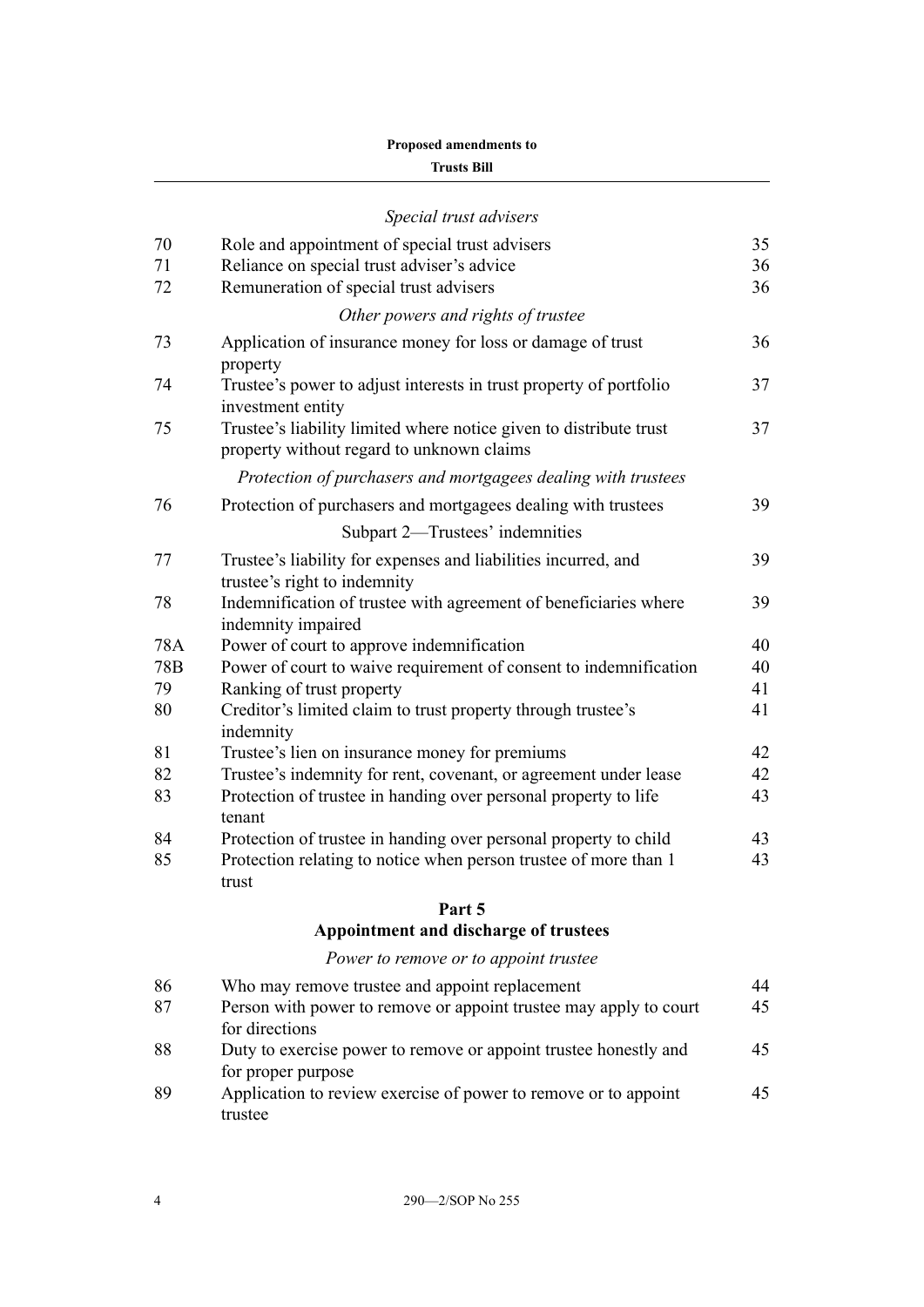|                 | Appointment of trustee                                                                 |    |
|-----------------|----------------------------------------------------------------------------------------|----|
| 90              | Who may be appointed as trustee                                                        | 45 |
| 91              | Statutory trustee may be sole trustee                                                  | 46 |
| 92              | How trustee is appointed                                                               | 46 |
| 93              | How trustee accepts or rejects appointment                                             | 46 |
| 94              | Acts of trustee not invalidated by defect in appointment                               | 47 |
|                 | Retirement of trustee                                                                  |    |
| 95              | How trustee retires                                                                    | 47 |
|                 | Death of trustee                                                                       |    |
| 96              | Devolution of powers on death of trustee                                               | 47 |
|                 | Removal of trustee                                                                     |    |
| 97              | How trustee is removed                                                                 | 48 |
| 97A             | Compulsory removal of trustee                                                          | 48 |
| 97 <sub>B</sub> | Optional removal of trustee                                                            | 49 |
| 98              | Notice of decision to remove                                                           | 49 |
| 99              | Effect of notice                                                                       | 50 |
| 100             | Removal where notice cannot be given                                                   | 50 |
| 101             | Application to prevent removal                                                         | 50 |
| 102             | Procedure on trustee's application to prevent removal                                  | 50 |
| 103             | Court may make order preventing removal                                                | 51 |
| 104             | Court may make order for removal                                                       | 51 |
|                 | Replacement of trustee                                                                 |    |
| 105             | How trustee is replaced                                                                | 51 |
| 106             | Court may appoint or replace trustee                                                   | 51 |
| 107             | Replacing sole trustee with multiple trustees                                          | 52 |
|                 | Divesting and vesting of trust property                                                |    |
| 108             | Divesting and vesting of trust property on change of trustees                          | 52 |
| 109             | Requirements to notify, register, or record divesting and vesting of<br>trust property | 52 |
| 110             | Requirement to assist in transfer of trust property                                    | 53 |
| 111             | Protection in relation to notifying, registering, or recording transfer                | 53 |
| 112             | of trust property                                                                      | 53 |
|                 | Departing trustee must be given certain documents                                      |    |
|                 | Part 6<br><b>Termination and variation of trusts</b>                                   |    |
| 113             | Termination of trust by unanimous consent of beneficiaries                             | 54 |
| 114             | Variation or resettlement of trust by unanimous consent of                             | 54 |
|                 | beneficiaries                                                                          |    |
| 115             | Beneficiary's right to share of trust property                                         | 55 |
| 116             | Power of court to approve termination, variation, or resettlement of<br>trust          | 55 |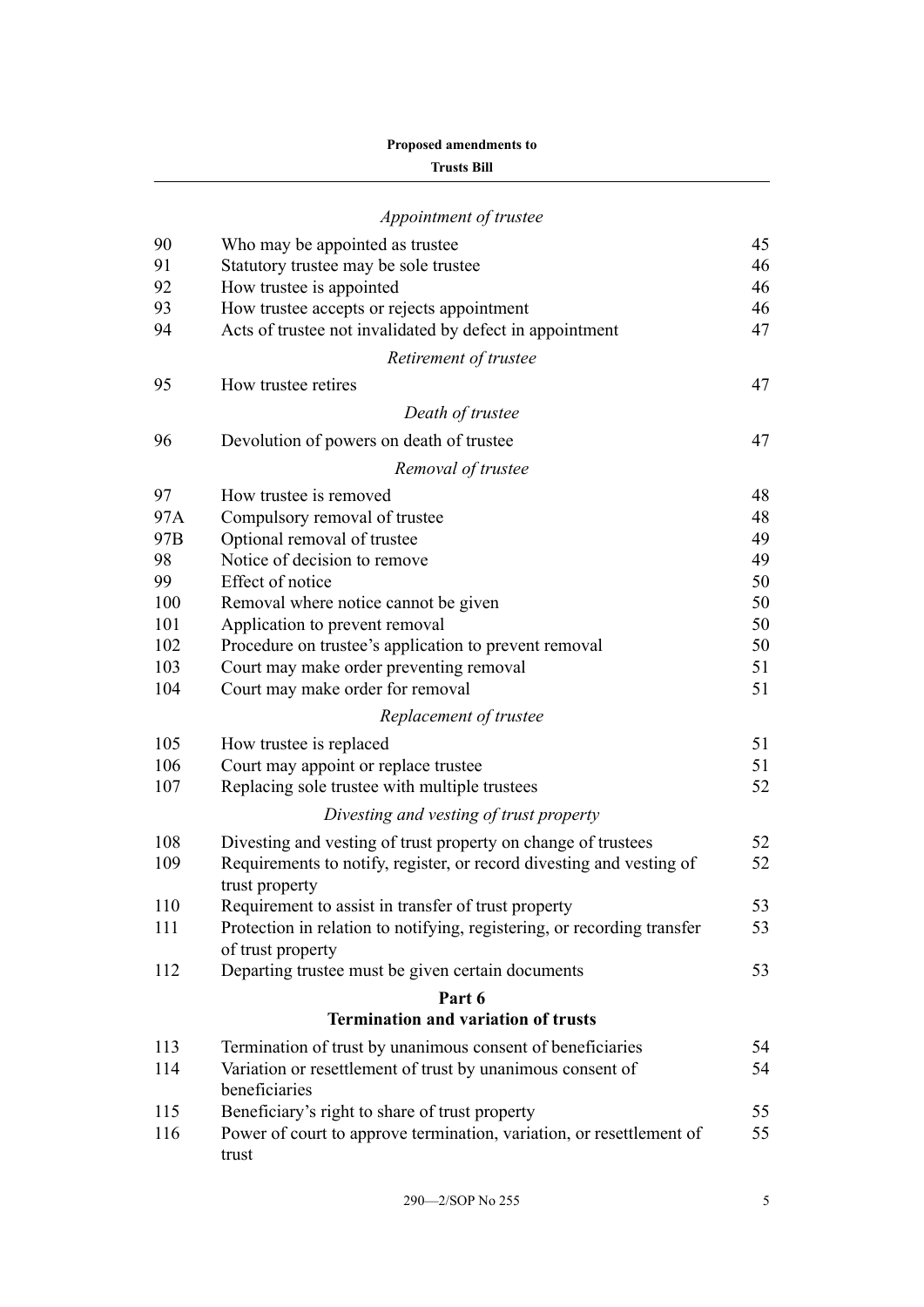| 117  | Power of court to waive requirement of consent to termination,                                                  | 56 |
|------|-----------------------------------------------------------------------------------------------------------------|----|
|      | variation, or resettlement of trust                                                                             |    |
|      | Part 7                                                                                                          |    |
|      | Court powers and dispute resolution                                                                             |    |
| 118  | Court may review trustee's act, omission, or decision                                                           | 56 |
| 119  | Procedure for court's review of trustee's act, omission, or decision                                            | 57 |
| 120  | Court may take into account investment strategy in action for<br>breach of trust                                | 57 |
| 121  | Court may set off gains and losses arising from investment                                                      | 57 |
| 122  | Power of court to vary or extend trustees' powers in relation to<br>property                                    | 58 |
| 123  | Court may relieve trustee from personal liability                                                               | 58 |
| 124  | Court may make beneficiary indemnify trustee for breach of trust                                                | 58 |
| 125  | Trustee may apply to court for directions                                                                       | 58 |
| 126  | Protection of trustee while acting under direction of court                                                     | 59 |
| 127  | Trustee may apply to court to bar claims                                                                        | 59 |
| 128  | Trustee may apply to court to allow distribution of missing<br>beneficiaries' shares                            | 60 |
| 129  | Trustee may sue self in different capacity                                                                      | 60 |
| 130  | Court may appoint receiver for trust                                                                            | 60 |
| 131  | Court may order payment of remuneration to trustee                                                              | 61 |
| 132  | Court may charge costs on trust property                                                                        | 61 |
|      | Jurisdiction of Family Court                                                                                    |    |
| 136  | Jurisdiction of Family Court                                                                                    | 62 |
|      | Alternative dispute resolution                                                                                  |    |
| 137  | Definitions for purposes of sections 138 to 142 142A                                                            | 62 |
| 138  | Power of trustee to refer matter to alternative dispute resolution<br>process                                   | 63 |
| 139  | ADR process for internal matter if trust has beneficiaries who are<br>unascertained or lack capacity            | 63 |
| 140  | Power of court to order ADR process for internal matter                                                         | 64 |
| 141  | Trustee may give undertakings for purposes of ADR settlement or<br>arbitration agreement and any arbitral award | 64 |
| 142  | Trustee's liability in relation to ADR settlement or arbitration<br>agreement and any arbitral award limited    | 64 |
| 142A | Application of Arbitration Act 1996                                                                             | 65 |
|      | Part 8                                                                                                          |    |
|      | <b>Miscellaneous provisions</b>                                                                                 |    |
|      | Transfer to the Crown                                                                                           |    |
| 143  | Transfer to the Crown of non-distributable trust property                                                       | 65 |
| 143A | Financial products transferred to the Crown                                                                     | 65 |
| 144  | Administration by the Crown of transferred property                                                             | 66 |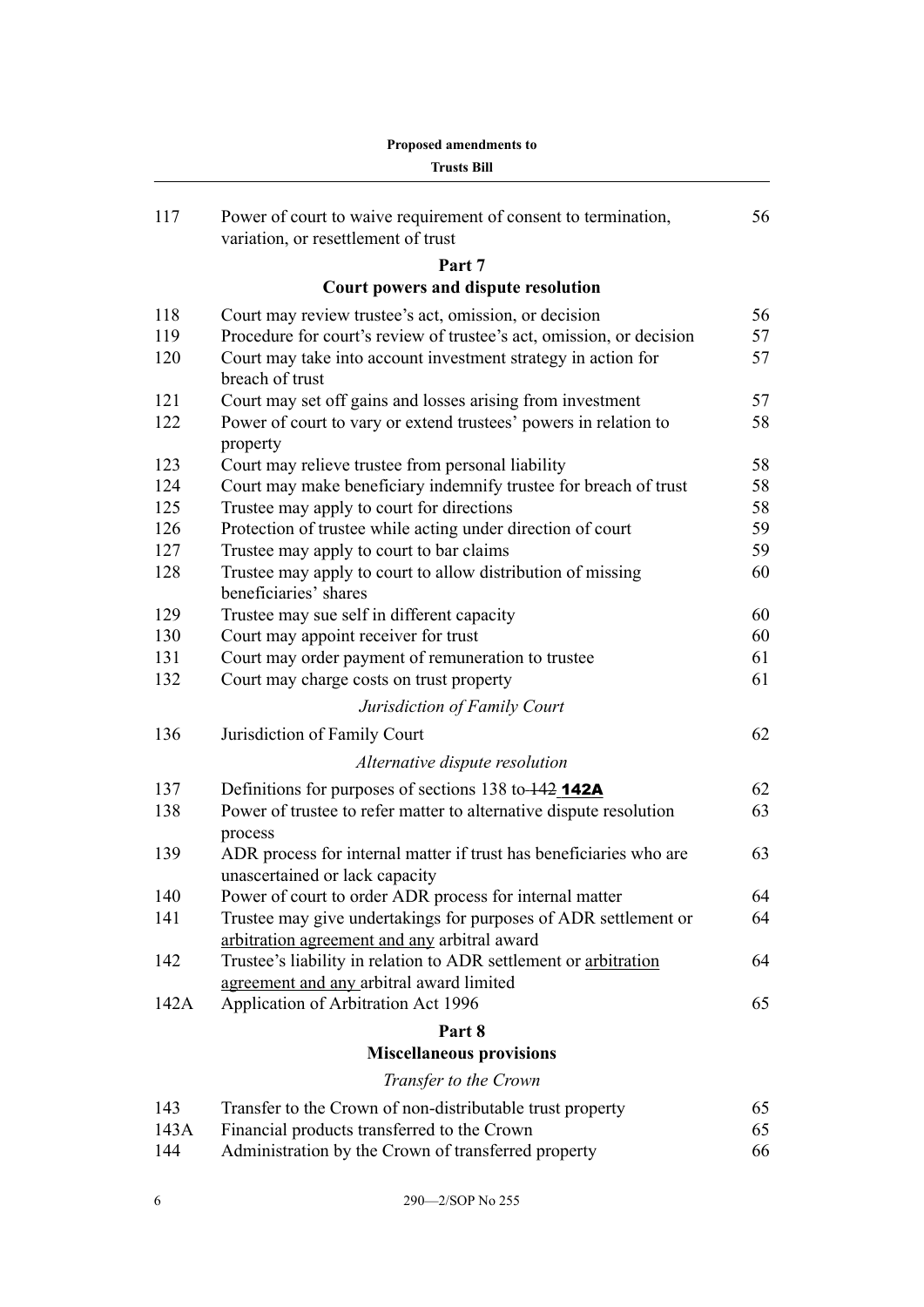| 145        | Public notice of property transferred to the Crown                                                                | 66       |
|------------|-------------------------------------------------------------------------------------------------------------------|----------|
|            | Investigation of condition and accounts of certain trust property                                                 |          |
| 146        | Application to Public Trust for investigation of condition and<br>accounts of trust property                      | 67       |
| 147        | Appointment of investigator by Public Trust                                                                       | 67       |
| 148        | How investigator is to conduct and report on investigation                                                        | 67       |
| 149        | Costs of investigation borne by trustees                                                                          | 68       |
| 150<br>151 | Application to court to determine who bears costs of investigation<br>Application to court to cease investigation | 68<br>68 |
|            | Life tenant to have powers of trustee in certain cases                                                            |          |
| 152        | Life tenant to have powers of trustee in certain cases                                                            | 68       |
|            | Transitional regulations                                                                                          |          |
| 153        | Regulations providing for transitional matters                                                                    | 69       |
|            | Consequential amendments and repeals                                                                              |          |
| 154        | Consequential amendments                                                                                          | 69       |
| 155        | Repeals                                                                                                           | 69       |
|            | Part 9                                                                                                            |          |
|            | <b>Amendments to other Acts</b>                                                                                   |          |
|            | Subpart 1AAA—Amendments to Arbitration Act 1996                                                                   |          |
| 155A       | Amendments to Arbitration Act 1996                                                                                | 70       |
| 155B       | New section 10A inserted (Arbitration of trust matters)<br>10A                                                    | 70<br>70 |
|            | Arbitration of trust matters                                                                                      |          |
|            | Subpart 1—Amendments to Financial Markets Conduct Act 2013                                                        |          |
| 156<br>157 | Amendments to Financial Markets Conduct Act 2013<br>New section 110A and cross-heading inserted                   | 70<br>70 |
|            | <b>Application of Trusts Act 2017</b>                                                                             |          |
|            | Application of Trusts Act 2017<br>110A                                                                            | 70       |
| 158        | Section 112 amended (General duties applying in exercise of<br>supervisor's functions)                            | 71       |
| 159        | Section 143 amended (General duties applying in exercise of<br>manager's functions)                               | 71       |
| 160        | Section 153 amended (General duties applying in exercise of<br>supervisor's functions)                            | 71       |
| 161        | New section 155A and cross-heading inserted                                                                       | 71       |
|            | <b>Application of Trusts Act 2017</b>                                                                             |          |
|            | Application of Trusts Act 2017<br>155A                                                                            | 71       |
| 162        | Section 548 amended (Other regulations)                                                                           | 72       |
| 163        | Section 550 amended (Procedural requirements for regulations                                                      | 73       |
| 163A       | relating to exemptions, exclusions, and definitions)<br>Section 556 amended (FMA may grant exemptions)            | 73       |
|            |                                                                                                                   |          |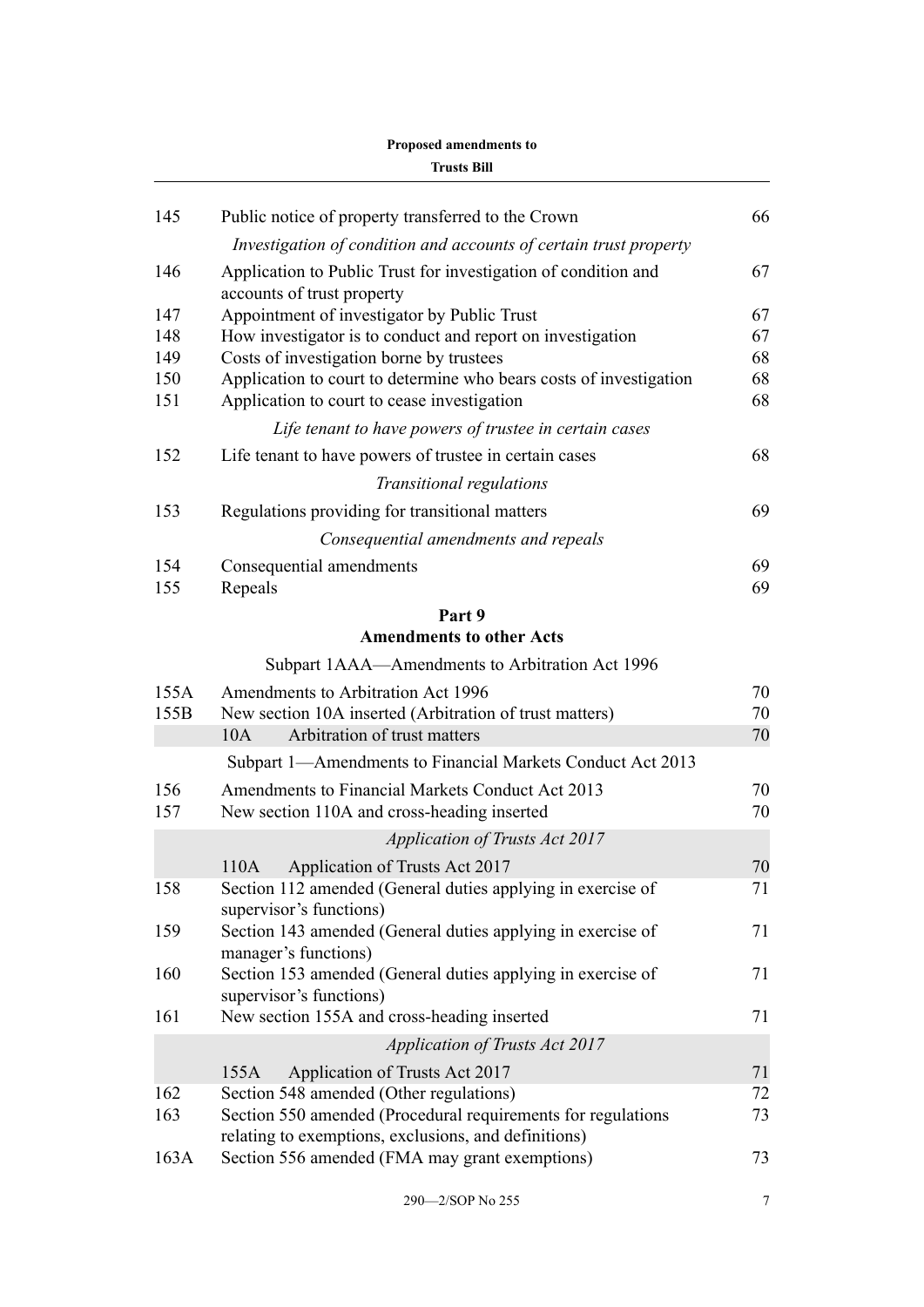|              | <b>Trusts Bill</b>                                                                                               |          |
|--------------|------------------------------------------------------------------------------------------------------------------|----------|
| 163B<br>163C | Section 557 amended (Restriction on FMA's exemption power)<br>Schedule 3 amended                                 | 73<br>74 |
|              | Subpart 2—Amendments to Financial Advisers Act 2008                                                              |          |
| 164          | Amendments to Financial Advisers Act 2008                                                                        | 74       |
| 165          | New section 77TA and cross-heading inserted                                                                      | 74       |
|              | Application of Trusts Act 2017                                                                                   |          |
|              | Application of Trusts Act 2017<br>77TA                                                                           | 74       |
| 166          | Section 154 amended (General regulations)                                                                        | 75       |
|              | Subpart 3—Amendment to Financial Markets Authority Act 2011                                                      |          |
| 167<br>168   | Amendment to Financial Markets Authority Act 2011<br>Schedule 1 amended                                          | 75<br>75 |
|              | Subpart 3A—Amendments to Financial Services Legislation<br>Amendment Act 2019                                    |          |
| 168A         | <b>Amendments to Financial Services Legislation Amendment Act</b><br>2019                                        | 75       |
| 168B         | Section 29 amended (New subparts 5A and 5B of Part 6 inserted)                                                   | 75       |
|              | <b>Application of Trusts Act 2017</b>                                                                            |          |
|              | <b>Application of Trusts Act 2017</b><br>431ZJ                                                                   | 75       |
|              | Subpart 4—Amendment to Retirement Villages Act 2003                                                              |          |
| $+169$       | Amendment to Retirement Villages Act 2003                                                                        | 76       |
| 2170         | New section 105A inserted (Regulations exempting from<br>provisions of Trusts Act 2017)                          | 76       |
|              | Regulations exempting from provisions of Trusts Act<br>105A<br>2017                                              | 76       |
|              | <b>Schedule 1</b>                                                                                                | 77       |
|              | <b>Transitional, savings, and related provisions</b>                                                             |          |
|              | <b>Schedule 2</b>                                                                                                | 81       |
|              | Provisions that apply except as modified or excluded in<br>accordance with section 5(3A)                         |          |
|              | <b>Schedule 3</b>                                                                                                | 82       |
|              | <b>Specified commercial trusts</b>                                                                               |          |
|              | <b>Schedule 4</b><br><b>Amendments consequential on repeal of Trustee Act 1956</b>                               | 88       |
|              | <b>Schedule 5</b>                                                                                                | 106      |
|              | <b>Amendments consequential on repeal of Perpetuities Act 1964</b><br>and abolition of rule against perpetuities |          |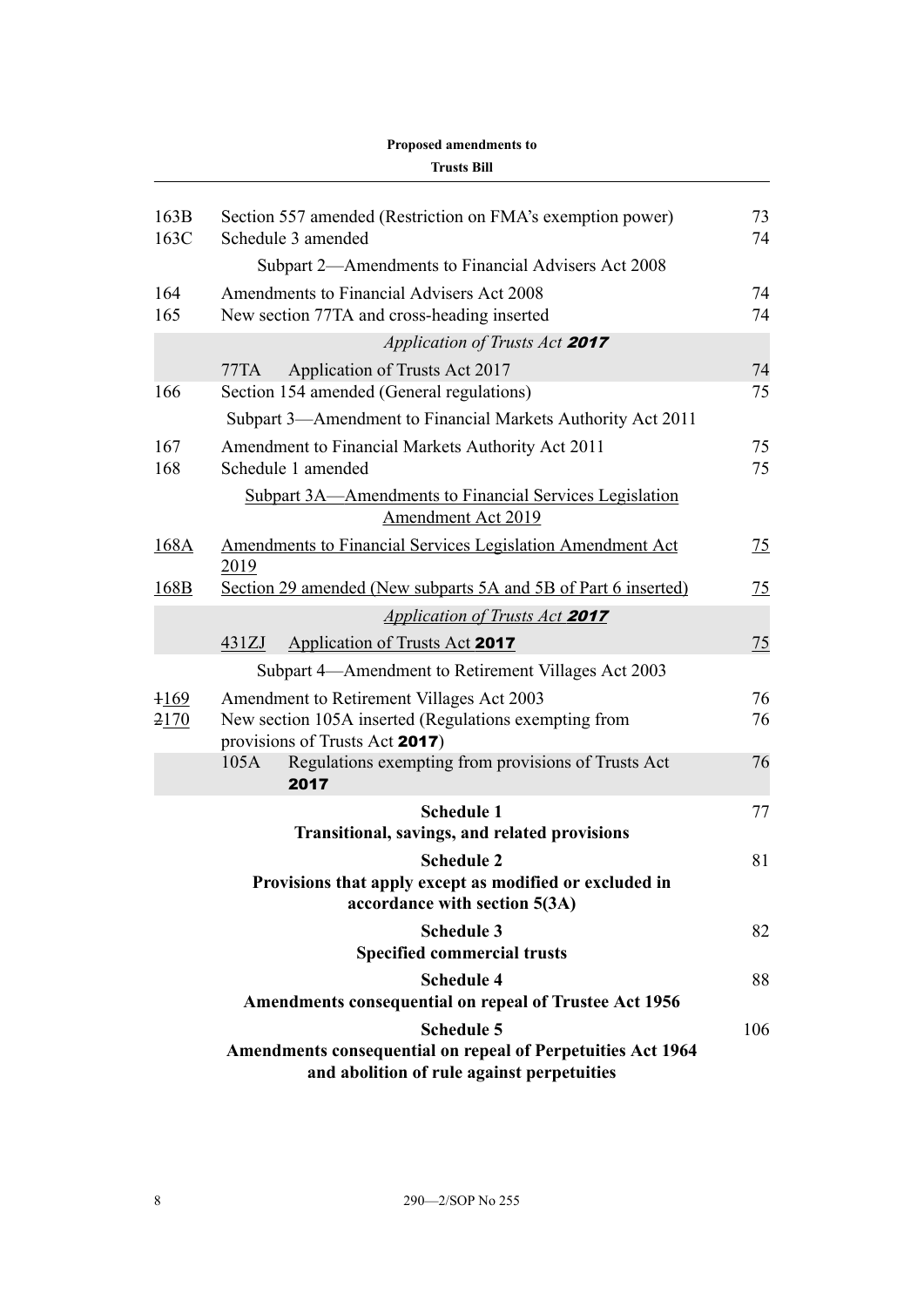#### <span id="page-12-0"></span>**The Parliament of New Zealand enacts as follows:**

**1 Title** This Act is the Trusts Act 2017.

#### **2 Commencement**

- (1) This Act comes into force on the day that is 18 months after the date on which it receives the Royal assent.
- (2) However, **subpart 3A of Part 9** comes into force on the day after the date on which this Act receives the Royal assent.

# **Part 1 General provisions**

#### **3 Purpose**

The purpose of this Act is to restate and reform New Zealand trust law by—

- (a) setting out the core principles of the law relating to express trusts; and
- (b) providing for default administrative rules for express trusts; and
- (c) providing for mechanisms to resolve trust-related disputes; and
- (d) making the law of trusts more accessible.

#### **4 Principles**

Every person or court performing a function or duty or exercising a power under this Act must have regard to the following principles:

- (a) a trust should be administered in a way that is consistent with its terms and objectives:
- (b) a trust should be administered in a way that avoids unnecessary cost and complexity.

#### **5 Application, and relationship of Act with trust terms, common law and equity, and other enactments**

*Trusts to which this Act applies*

- (1) This Act applies only to express trusts that are governed by New Zealand law.
- (2) However,—
	- (a) this Act also applies to a trust that is not an express trust but that is created by or under an enactment, if the application of this Act is consistent with the purpose, text, and context of that enactment and necessary for the due administration of the trust; and
	- (b) a court may, where necessary or appropriate, apply the provisions of this Act to any of the following that are governed by New Zealand law: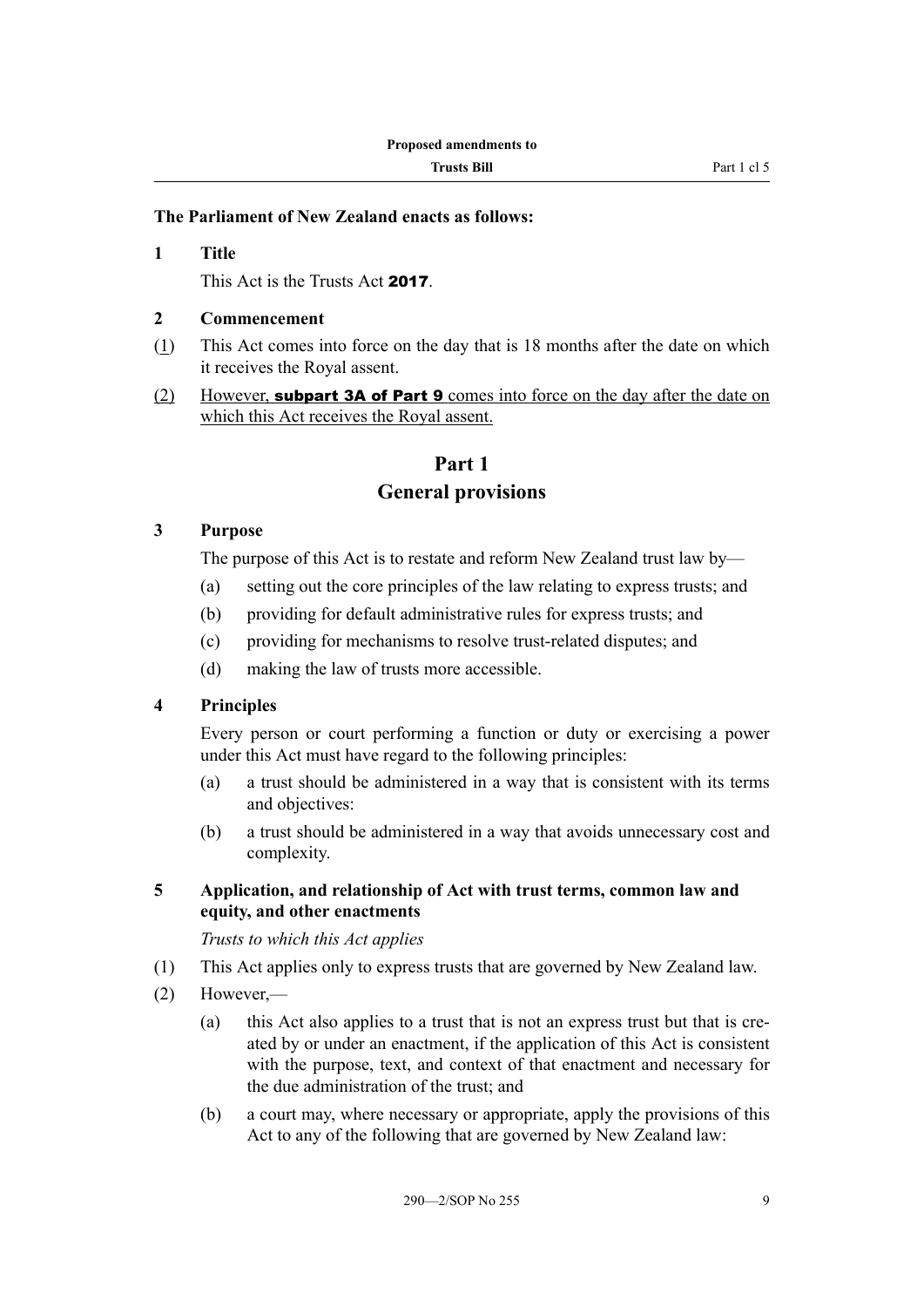- <span id="page-13-0"></span>(i) a resulting trust:
- (ii) a constructive trust:
- (iii) a trust that does not satisfy the definition of express trust but that is recognised at common law or in equity as being a trust.

*Interrelationship between Act and terms of trust*

- (3) This Act applies to all express trusts despite anything to the contrary in the terms of a trust, except as provided in subsections (3A) to (3C)
- (3A) The application of the provisions of this Act specified in column 1 of the table in **Schedule 2** may, subject to the limitations in **subsection (3B)**, be modified (3B), be modified or excluded by express or implied terms of a trust.
- (3B) The modifications and exclusions that may be made to the provisions listed in column 1 of the table are limited to the extent specified in column 2.
- (3C) Schedule 3 provides that the application of certain provisions of this Act is or may be modified or excluded in relation to specified commercial trusts.
- (4) The terms of a trust may impose duties and restrictions on a trustee additional to those provided for in this Act.

*Interrelationship between Act and common law and equity*

- (5) This Act—
	- (a) is not an exhaustive code of the law relating to express trusts; and
	- (b) is intended to be complemented by the rules of the common law and equity relating to trusts (except where otherwise indicated or where those rules are inconsistent with the provisions of this Act).

*Interrelationship between Act and other enactments*

(6) If there is an inconsistency between the provisions of this Act and those of any other enactment, the provisions of that other enactment prevail, unless this Act provides otherwise.

#### **6 Overview of this Act**

- (1) This section is only a guide to the general scheme and effect of this Act. *General provisions*
- (2) Part 1 contains general provisions, including provisions that—
	- (a) state the purpose and principles of this Act; and
	- (b) set out to which trusts the Act applies; and
	- (c) set out the relationship of the Act with the terms of a trust, the common law and equity, and other enactments; and
	- (d) set out how this Act is to be interpreted; and
	- (e) define certain terms used in this Act.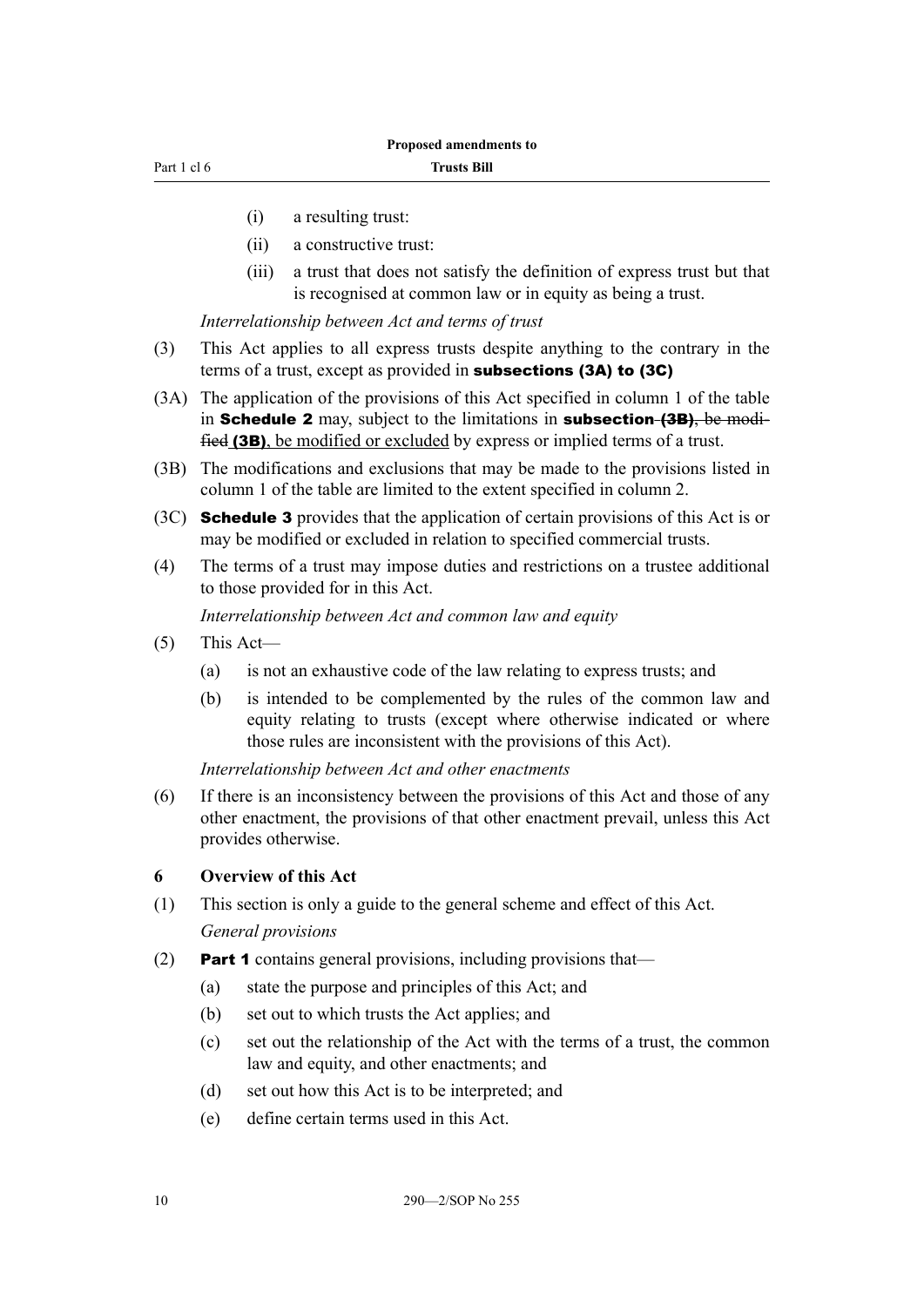(3) This Act generally applies only to express trusts, but there are some exceptions (*see* section 5(1) and (2)). An express trust is one that is intentionally established by a settlor, as opposed to a trust that arises by operation of law (as listed in section  $5(2)(b)$  or the order of a court.

*Express trusts*

- (6) Part 2 contains fundamental provisions about express trusts. An express trust is a relationship in which a settlor places property on trust to be held by 1 or more trustees for the benefit of beneficiaries or a permitted purpose. As a fiduciary, each trustee owes duties and is accountable for how the trust property is managed and distributed (*see* sections 12 to 15).
- (7) **Part 2** includes provisions that—
	- (a) set out the characteristics of an express trust; and
	- (b) specify how an express trust may be created; and
	- (c) specify the maximum duration of most express trusts (which is 125 years) and abolish the rule against perpetuities; and
	- (d) specify the age of majority for the purposes of an express trust (which is 18).

*Trustees' duties and information obligations*

- (8) Part 3 relates to the duties and information obligations that are part of the role of trustee. In particular, it contains provisions that—
	- (a) set out the mandatory duties that apply to trustees of all express trusts; and
	- (b) set out the default duties that apply to trustees of a trust unless the terms of the trust modify or exclude those duties; and
	- (c) restrict the use of trustee exemption clauses and trustee indemnity clauses (which limit the degree to which trustees can be held accountable for certain misconduct) in the terms of a trust; and
	- (d) set out the documents that must be kept by trustees and the information that trustees must give to beneficiaries (and that aim to ensure that beneficiaries have sufficient information to enable the terms of the trust to be enforced against the trustees).

*Trustees' powers and indemnities*

- (9) **Part 4** relates to the powers trustees have in their role and sets out the indemnities that apply to trustees. It includes provisions that—
	- (a) provide for the general powers of trustees to manage trust property (which give trustees all the powers necessary to carry out the role); and
	- (b) provide for certain specific powers of trustees, such as the power to invest trust property and powers to use trust property for the welfare of a beneficiary outside of the powers relating to distribution of trust property specified in the terms of the trust; and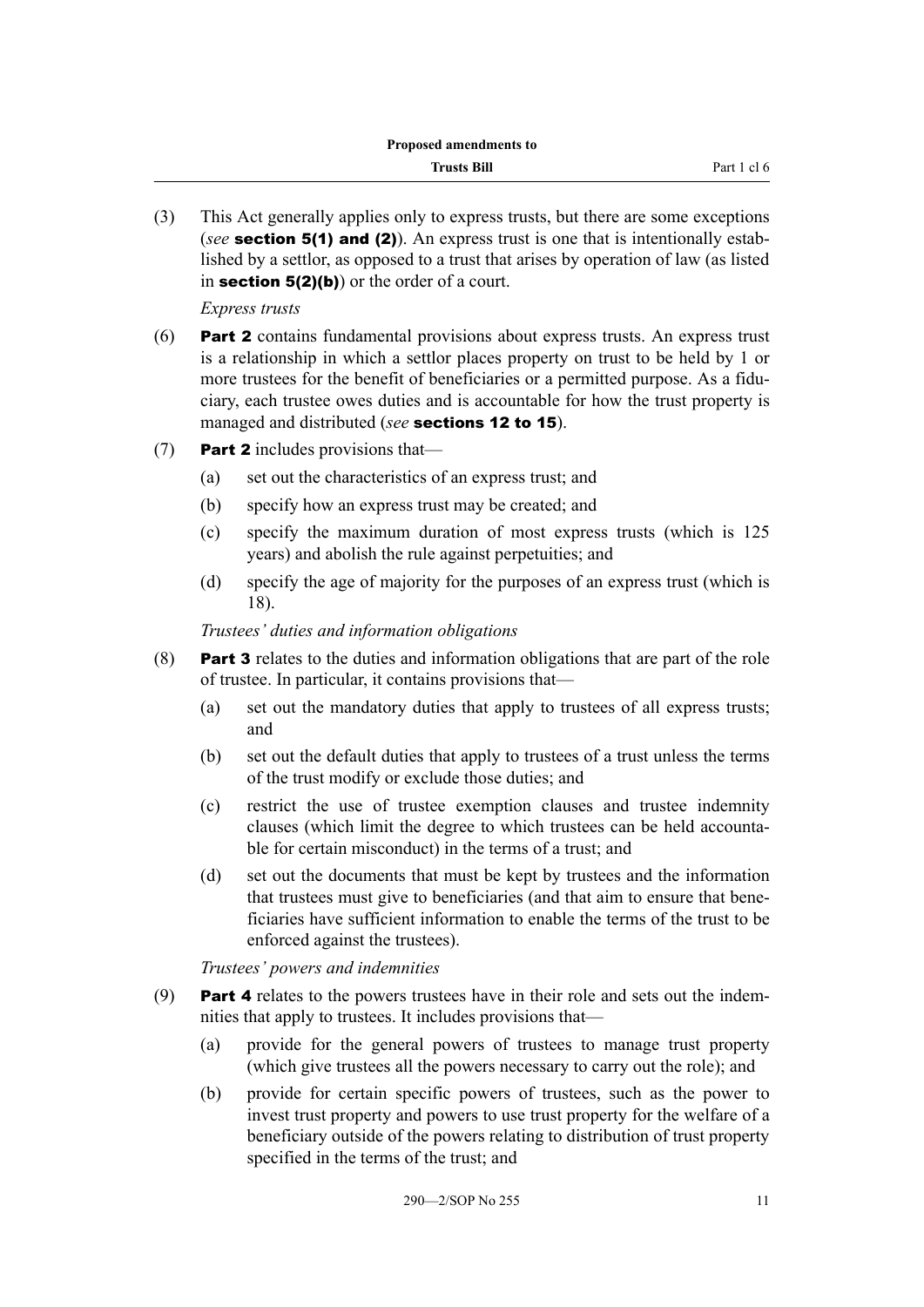| Part 1 cl 6 |  |  |
|-------------|--|--|
|             |  |  |

- (c) set out the power of a trustee to appoint others to exercise certain powers or perform certain functions in relation to the trust and specify which powers can be given to others in this way; and
- (d) set out the power of a trustee to delegate all of the trustee's powers and functions to another person in specified circumstances when the trustee is temporarily not able to carry out the role; and
- (e) provide for the appointment of a non-trustee adviser (a **special trust adviser**) to advise on matters relating to a trust; and
- (f) set out certain indemnities of a trustee (that is, the right of a trustee to be reimbursed for an expense or a liability out of the trust property) and protections for trustees.

*Appointment and discharge of trustees*

- (10) Part 5 relates to who may be a trustee and how the role may start and end. It includes provisions that set out—
	- (a) who may be appointed as a trustee (and who is disqualified); and
	- (b) how trustees may be appointed and by whom; and
	- (c) how a person may accept or reject appointment as a trustee; and
	- (d) how a trustee may retire; and
	- (e) how a trustee may be removed (and the procedure a trustee can use to challenge the removal); and
	- (f) how legal ownership of the trust property is changed when there is a change of trustee.

*Termination and variation of trusts at request of beneficiaries*

(11) Part 6 contains provisions that enable beneficiaries acting together to decide to bring a trust to an end, vary the terms of the trust, or resettle the trust property on a new trust.

*Court powers and dispute resolution*

- (12) Part 7 relates to the powers that the court has in relation to trusts, and enables the use of alternative dispute resolution. It includes provisions that—
	- (a) set out the court's general power to review an act, an omission, or a decision of a trustee, and the procedure for this review; and
	- (b) set out powers of the court in relation to actions involving trusts; and
	- (c) set out applications that a trustee may make to the court, including a general ability to apply to the court for directions; and
	- (d) give the Family Court the power to exercise jurisdiction under this Act in specified circumstances; and
	- (e) provide for alternative dispute resolution processes to be used to resolve internal and external trust disputes.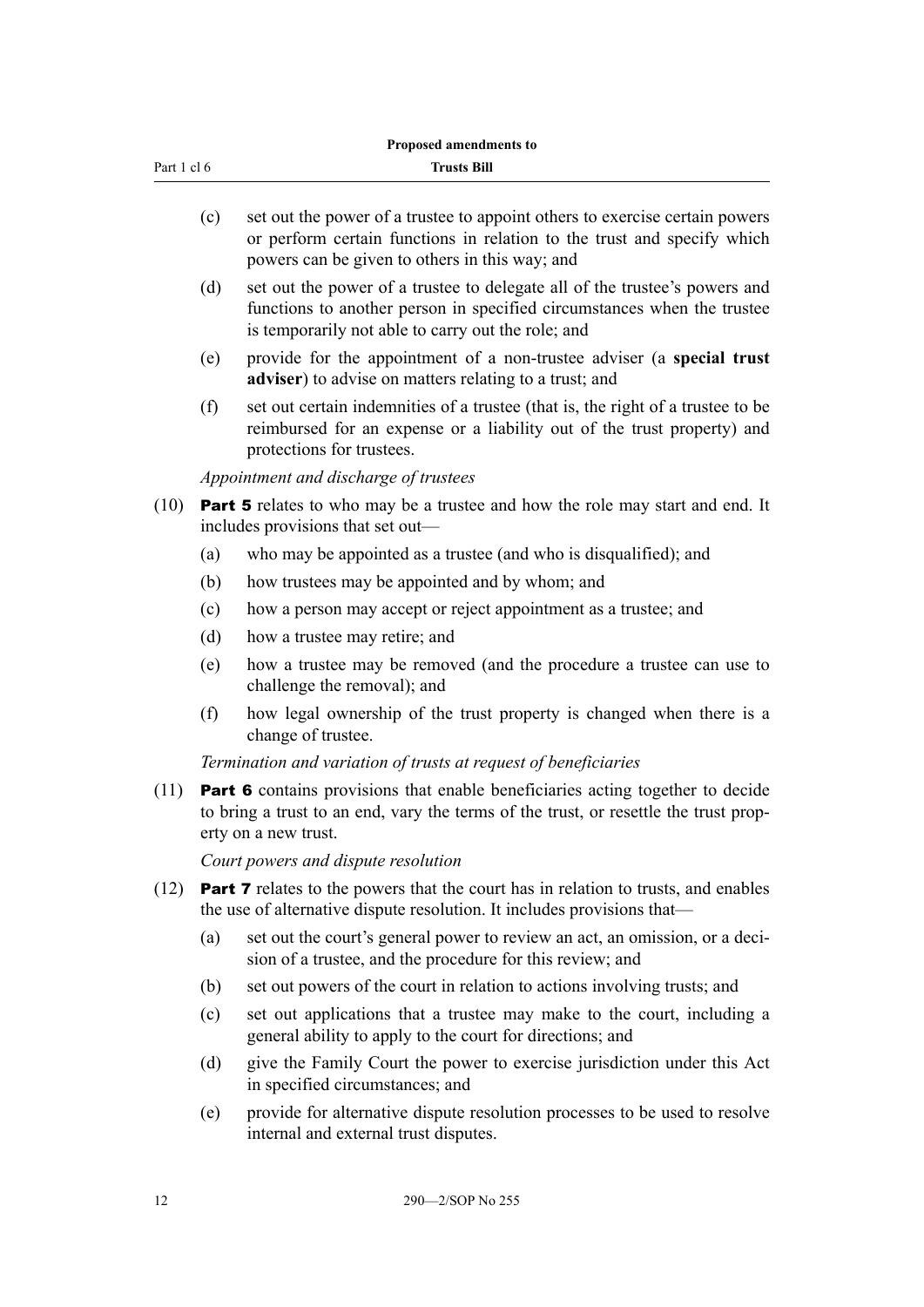*Miscellaneous provisions*

- <span id="page-16-0"></span>(13) Part 8 contains miscellaneous provisions, including provisions—
	- (a) relating to the transfer of trust property to the Crown; and
	- (b) relating to the investigation of the condition and accounts of certain trust property; and
	- (c) empowering the making of transitional regulations; and
	- (d) relating to consequential amendments and repeals.

*Amendments to other Acts*

(14) Part 9 contains amendments to other Acts.

*Schedules*

- (15) Schedule 1 contains transitional, savings, and related provisions.
- (16) Schedule 2 specifies provisions of this Act to which section 5(3A) applies.
- (17) Schedule 3 defines specified commercial trust and provides that certain provisions of the Act do not apply to certain of those trusts or apply unless modified or excluded by the terms of the trust.
- (18) Schedule 4 sets out consequential amendments to other Acts.
- (19) Schedule 5 provides for amendments consequential on the repeal of the Perpetuities Act 1964 and the rule against perpetuities.

#### **7 Interpretation of Act**

- (1) This Act—
	- (a) must be interpreted in a way that promotes its purpose and principles; and
	- (b) is not subject to any rule that statutes in derogation of the common law should be strictly construed; but
	- (c) may be interpreted having regard to the common law and equity, but only to the extent that the common law and equity are consistent with—
		- (i) its provisions; and
		- (ii) the promotion of its purpose and principles.
- (2) Subsection (1) does not affect the application of the Interpretation Act 1999 to this Act.

Compare: 2006 No 69 s 10

#### **8 Inherent jurisdiction of court not affected**

(1) The inherent jurisdiction of a court to supervise and intervene in the administration of a trust is not affected by this Act, except to the extent that this Act provides otherwise.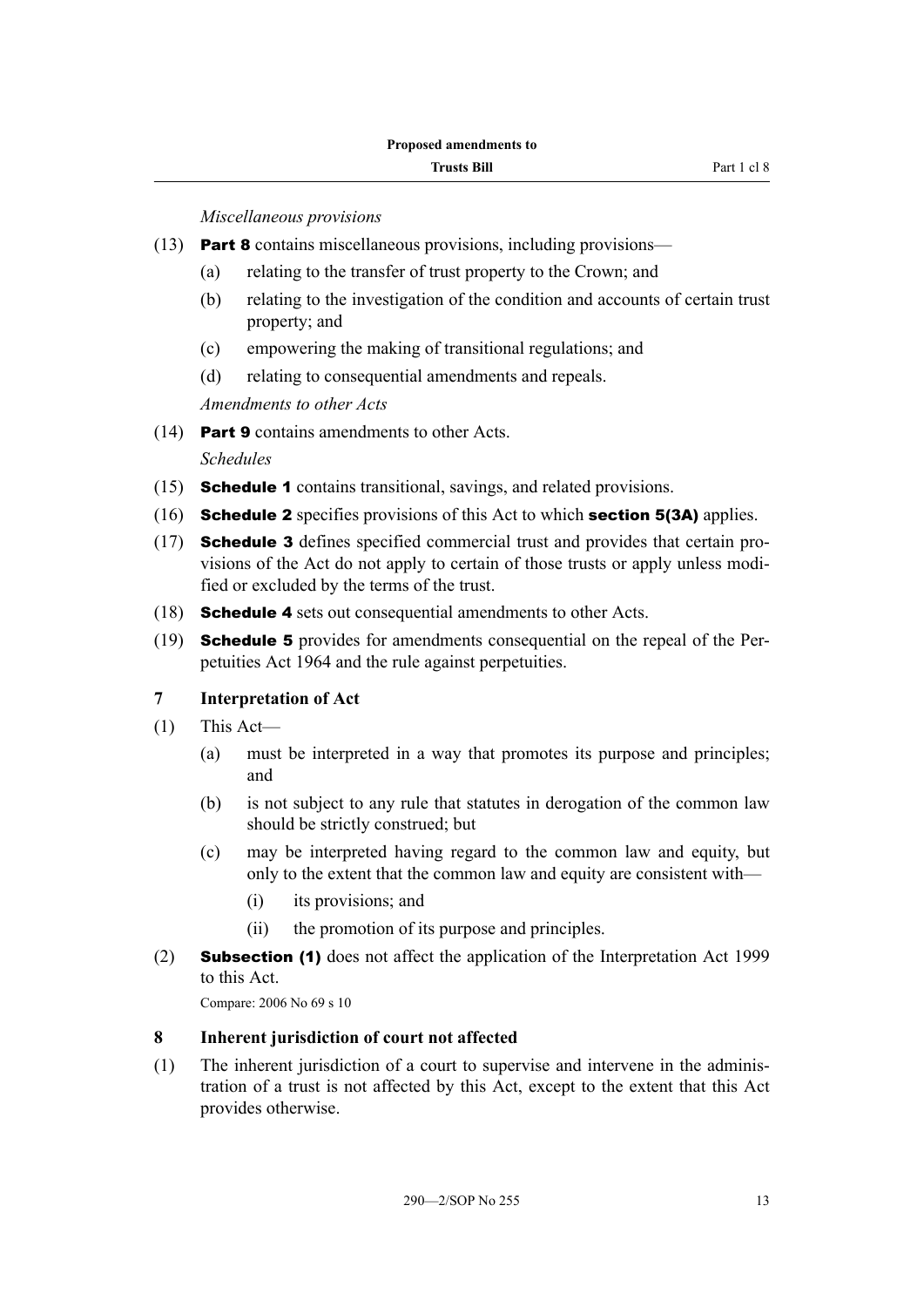<span id="page-17-0"></span>

| Part 1 cl 9 | <b>Trusts Bill</b> |
|-------------|--------------------|
|             |                    |

(2) Despite **subsection (1)**, a court must have regard to the purpose and the principles of this Act when exercising its inherent jurisdiction. Compare: 2006 No 69 s 11

#### **9 Definitions**

In this Act, unless the context otherwise requires,—

**adult** means a person aged 18 years or older

**beneficiary** means a person who has received, or who will or may receive, a benefit under a trust (other than a trust for a permitted purpose), and includes a discretionary beneficiary

**charitable purpose** means a charitable purpose that relates to the relief of poverty, the advancement of education or religion, or any other matter beneficial to the community, and includes any other purpose within the meaning of charitable purpose in section 2 of the Charitable Trusts Act 1957

**charitable trust** means a trust the permitted purpose of which is a charitable purpose

**child** means a person under the age of 18 years

**court** means the High Court

**default duty** has the meaning given to it in section 26A

**discretionary beneficiary** means a person who may benefit under a trust at the discretion of the trustee or under a power of appointment but who does not have a fixed, vested, or contingent interest in the trust property

**express trust** has the meaning given to it in section 12

**financial product** has the meaning given to it in section 7(1) of the Financial Markets Conduct Act 2013

**incorporated law firm** has the meaning given to it in section 6 of the Lawyers and Conveyancers Act 2006

**insolvency event** has the meaning given to it in section 6(4) of the Financial Markets Conduct Act 2013

**lacks capacity** means, in relation to a beneficiary, that the beneficiary—

- (a) is a child; or
- (b) is not competent to manage the beneficiary's own affairs for any reason, including that the beneficiary—
	- (i) is subject to an order appointing a manager under section 31 of the Protection of Personal and Property Rights Act 1988; or
	- (ii) has a trustee corporation managing the person's property under section 32 or 33 of that Act

**mandatory duty** has the meaning given to it in section 20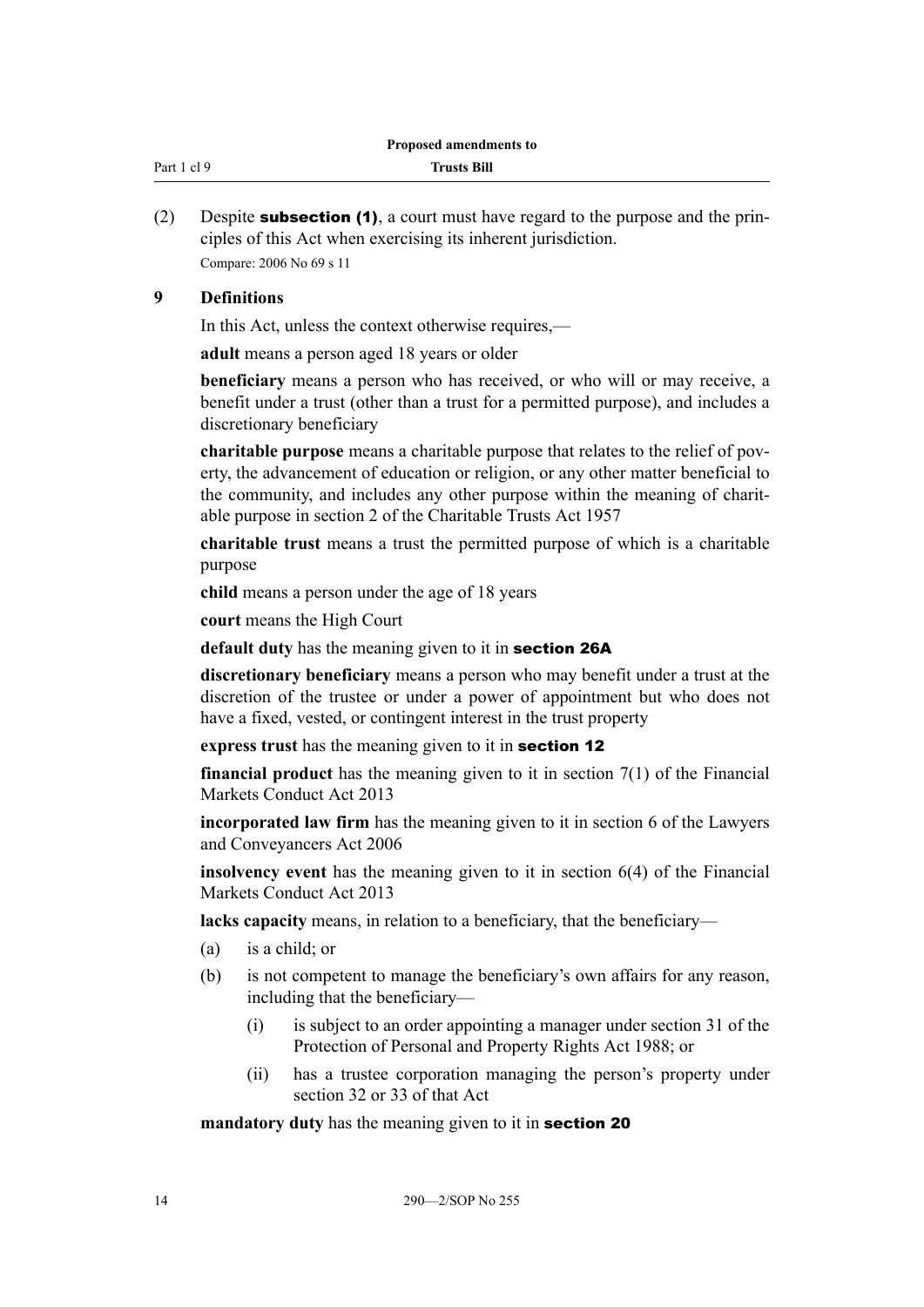**permitted purpose**, in relation to a trust, means a charitable purpose and any other purpose for a trust that is permitted at law and specified in the terms of the trust

**person with the power to appoint trustees** means, in any particular case of appointment, a person described in section 86(2) as having the relevant power in that case

**person with the power to remove trustees** means, in any particular case of removal, a person described in **section 86(1)** as having the relevant power in that case

**personal representative**, in relation to a deceased person, means an executor (original or by representation) who has obtained probate or an administrator of the deceased person's estate appointed by the court

**portfolio investment entity** has the meaning given to it in section YA 1 of the Income Tax Act 2007

**power of appointment** means a power to appoint a person to be, or to remove a person from being, a beneficiary of a trust

**security trust** has the meaning given to it in clause 3 of Schedule 3

**settlor** has the meaning given to it in **section 15(1)(b)** 

**specified commercial trust** has the meaning given to it in clause 1 of Schedule 3

**statutory trustee** means a trustee that is a body corporate and that is authorised under an enactment to act as executor or administrator of a deceased person's estate and includes a trustee corporation

**terms**, in relation to a trust, means 1 or more of the following, as the relevant provision expressly, or the context in which it is used, requires:

- (a) express written terms of the trust:
- (b) express oral terms of the trust:
- (c) implied terms of the trust

**trustee** means a person who is appointed as trustee of a trust

**trustee corporation** has the meaning given to it in section 2 of the Protection of Personal and Property Rights Act 1988

**welfare**, in relation to a person,—

- (a) means the person's maintenance, education, advancement, benefit, comfort, or well-being; and
- (b) includes past maintenance or education

**wholesale trust** has the meaning given to it in clause 2 of Schedule 3.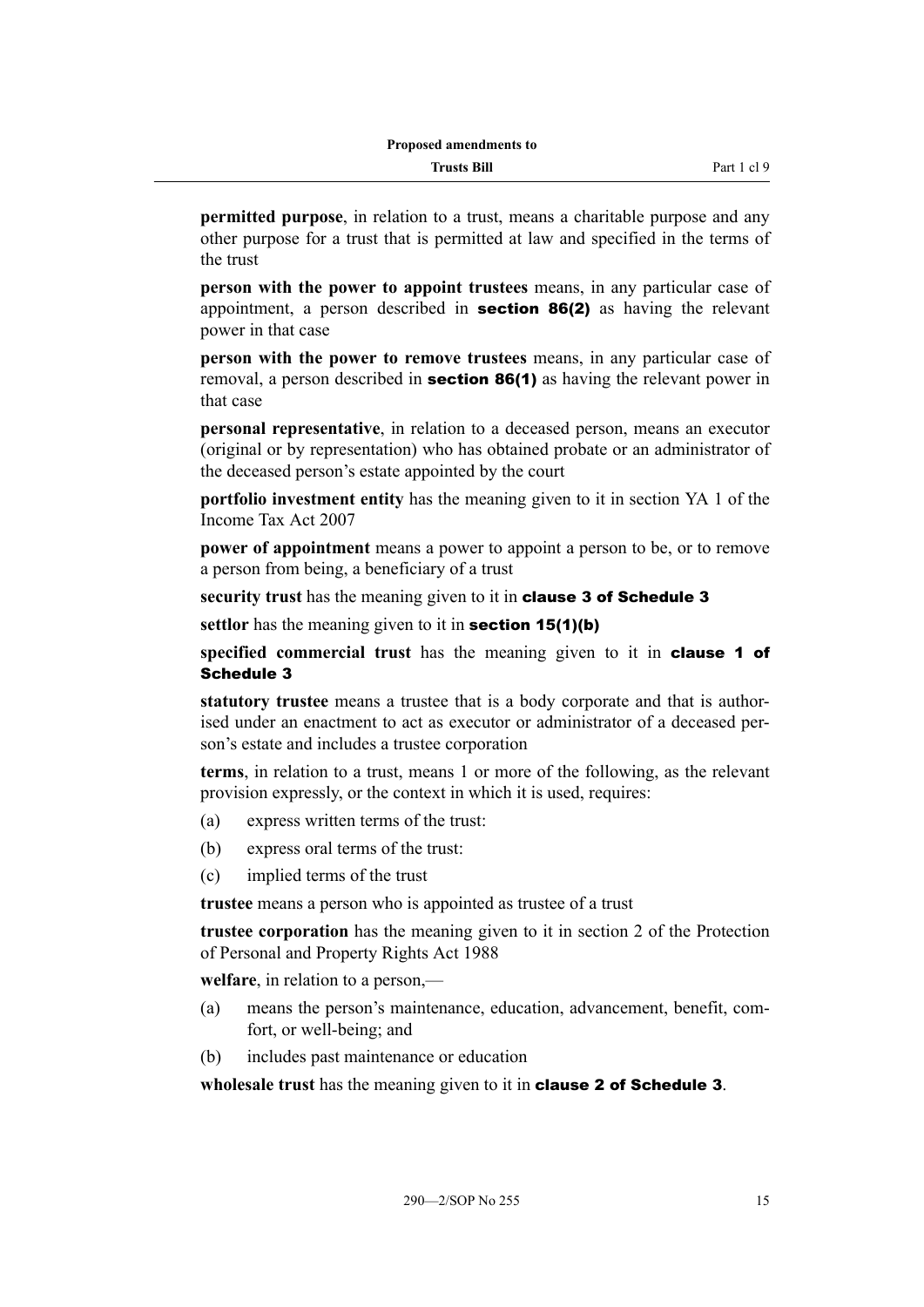#### <span id="page-19-0"></span>**10 Transitional, savings, and related provisions**

The transitional, savings, and related provisions set out in **Schedule 1** have effect according to their terms.

#### **11 Act binds the Crown**

This Act binds the Crown.

#### **Part 2**

#### **Express trusts**

#### **12 Meaning of express trust**

For the purposes of this Act, an **express trust** means a trust that—

- (a) has each of the characteristics set out in section 13; and
- (b) complies with section 14; and
- (c) is created in accordance with section 15.

#### **13 Characteristics of express trust**

The characteristics of an express trust are as follows:

- (a) it is a fiduciary relationship in which a trustee holds or deals with trust property for the benefit of the beneficiaries or for a permitted purpose; and
- (b) the trustee is accountable for the way the trustee carries out the duties imposed on the trustee by law.

#### **14 Sole trustee cannot be sole beneficiary**

A sole trustee of a trust must not be the sole beneficiary of the trust.

#### **15 Creation of express trust**

- (1) An express trust may be created—
	- (a) by or under an enactment; or
	- (b) by a person (the **settlor**) who, clearly and with reasonable certainty (and subject to any formalities prescribed by any enactment).—
		- (i) indicates an intention to create a trust; and
		- (ii) identifies the beneficiaries (or classes of beneficiaries) or the permitted purpose of the trust; and
		- (iii) identifies the trust property.
- (2) A trust created under **subsection (1)** commences when a trustee holds property of the trust.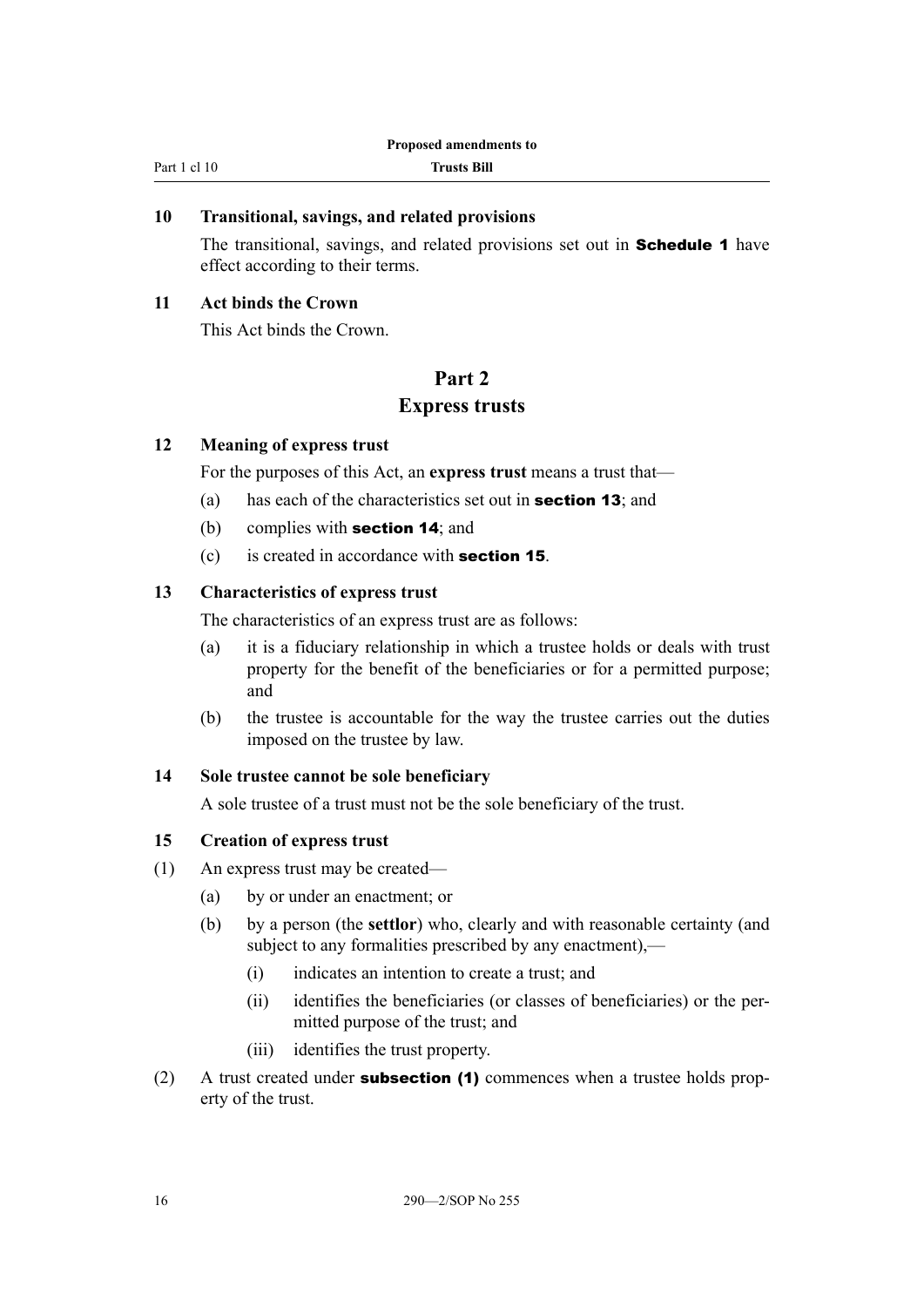#### <span id="page-20-0"></span>**16 Maximum duration of trust**

- (1) The maximum duration of a trust is 125 years.
- (2) The terms of a trust may specify or imply a shorter duration.
- (3) If the terms of a trust do not specify or imply a duration or a mechanism for or means of determining the date on which the trust property will be finally distributed, the trust continues until the date that is 125 years after the creation of the trust.
- (4) If the terms of a trust specify or imply a mechanism for or means of determining the date on which the trust property will be finally distributed, the trust continues until the earlier of—
	- (a) the date determined by that mechanism or means; and
	- (b) the date that is 125 years after the creation of the trust.
- (5) The common law rule known as the rule against perpetuities is abolished.
- (6) Despite anything in this section, the following trusts may continue indefinitely:
	- (a) a charitable trust:
	- (c) the trusts of a superannuation scheme to which section DC 7 of the Income Tax Act 2007 applies:
	- (d) the trusts of an exempt ESS (within the meaning of section YA 1 of the Income Tax Act 2007):
	- (e) a trust that is created by or under, or is subject to, another enactment that allows the trust to continue indefinitely:
	- (f) a trust that may continue indefinitely under common law or equity.

Compare: 1964 No 47 s 19

#### **16A Application of maximum duration rule to resettlements**

- (1) This section applies to property that is held on a trust (**Trust A**) to which section 16(1) applies and is transferred as a part of a resettlement to be held on 1 or more other trusts without first being finally distributed.
- (2) The maximum amount of time that may elapse between the property being settled on Trust A and being finally distributed is 125 years.

#### **17 Accumulation of income by trust**

A trust may accumulate income to the extent that is consistent with its terms.

#### **18 Distribution of trust property on expiry of trust**

- (1) When a trust expires, all trust property must be distributed—
	- (a) in accordance with the terms of the trust; or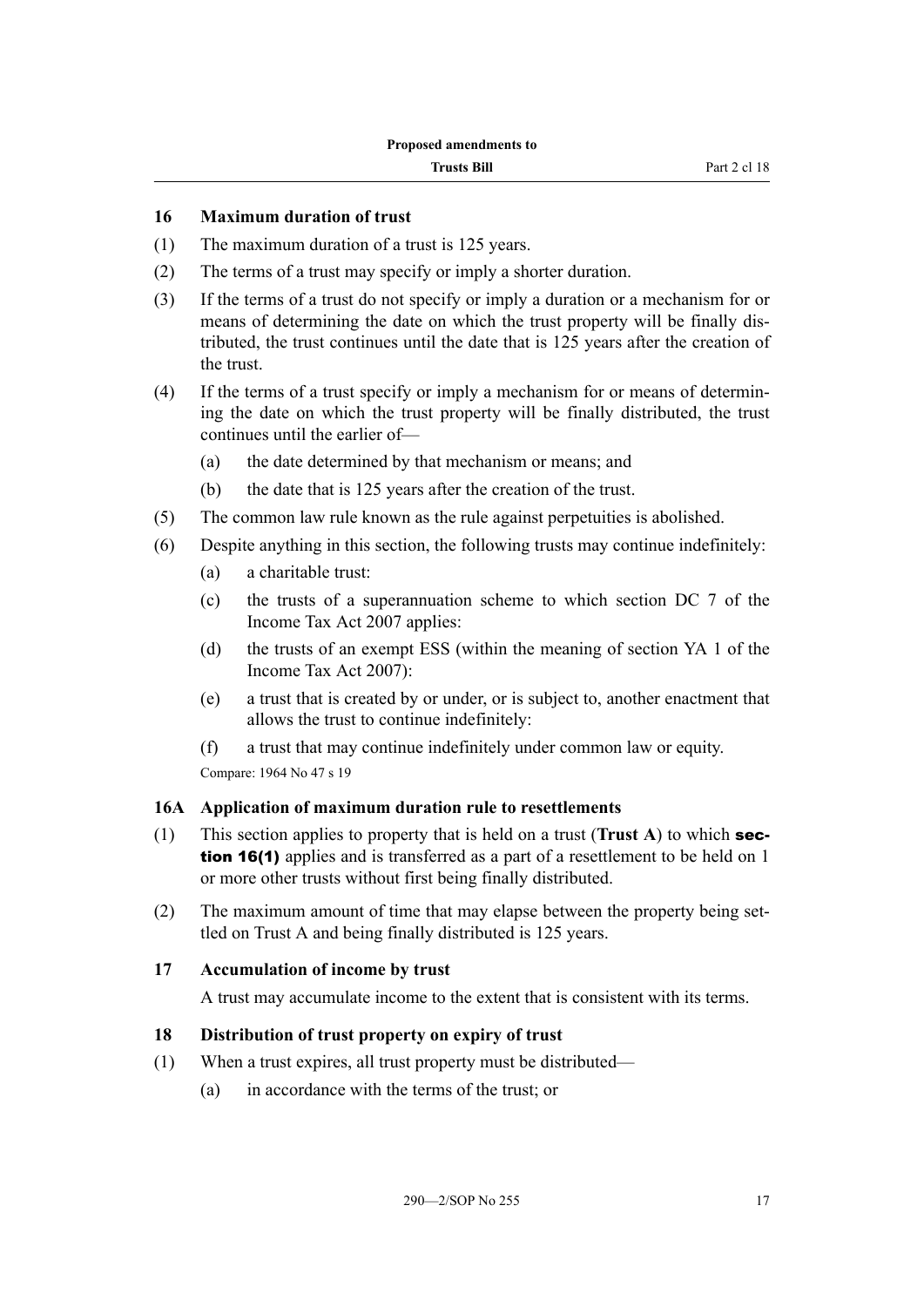<span id="page-21-0"></span>

|              | Proposed amendments to |  |
|--------------|------------------------|--|
| Part 2 cl 19 | <b>Trusts Bill</b>     |  |
|              |                        |  |

- (b) if the terms of the trust do not expressly provide for the manner in which trust property is to be distributed, in a manner consistent with the objectives of the trust.
- (2) However, if there are surviving beneficiaries and it is not possible to determine under **subsection** (1) the manner in which the trust property should be distributed, the property must be distributed to all surviving beneficiaries in equal shares.

#### **19 Age of majority**

- (1) For the purposes of an express trust, the age of majority is 18.
- (2) In the terms of a trust the expressions **adult**, **child**, **full age**, **infant**, **infancy**, **minor**, **minority**, **full capacity**, **majority**, and similar expressions must be read in accordance with subsection (1).
- (3) This section overrides section 4(1) of the Age of Majority Act 1970.

### **Part 3**

# **Trustees' duties and information obligations**

Subpart 1—Duties of trustee

#### **19A Guiding principle in performing duties**

In performing the mandatory duties set out in **sections 22 to 26** and (except to the extent modified or excluded by the terms of the trust) the default duties set out in **sections 27 to 36**, a trustee must have regard to the context and objectives of the trust.

#### *Mandatory duties*

#### **20 Mandatory duties**

- $(1)$  The duties set out in **sections 22 to 26** are mandatory duties that—
	- (a) must be performed by the trustee; and
	- (b) may not be modified or excluded by the terms of the trust.
- **22 Duty to know terms of trust**

A trustee must know the terms of the trust.

#### **23 Duty to act in accordance with terms of trust**

A trustee must act in accordance with the terms of the trust.

#### **24 Duty to act honestly and in good faith**

A trustee must act honestly and in good faith.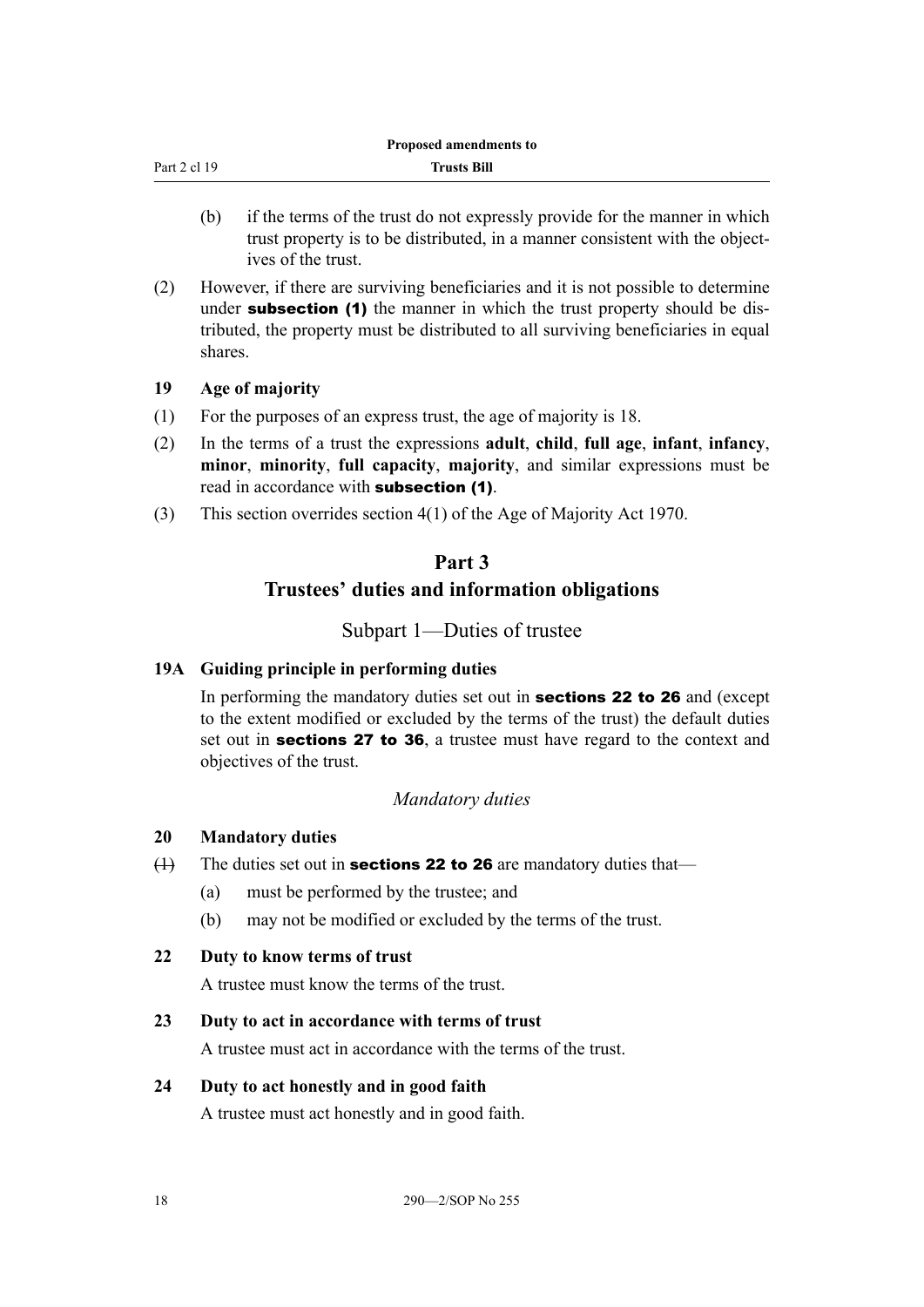#### <span id="page-22-0"></span>**25 Duty to act for benefit of beneficiaries or to further permitted purpose of trust**

A trustee must hold or deal with trust property and otherwise act—

- (a) for the benefit of the beneficiaries, in accordance with the terms of the trust:
- (b) in the case of a trust for a permitted purpose, to further the permitted purpose of the trust, in accordance with the terms of the trust.

#### **26 Duty to exercise powers for proper purpose**

A trustee must exercise the trustee's powers for a proper purpose.

*Default duties*

## **26A Default duties**

The duties set out in **sections 27 to 36** are default duties that must be performed by the trustee unless modified or excluded in accordance with **section** 5(3A) and (3B).

#### **27 General duty of care**

When administering a trust (other than when exercising a discretion to distribute trust property), a trustee must exercise the care and skill that is reasonable in the circumstances, having regard, in particular,—

- (a) to any special knowledge or experience that the trustee has or that the trustee holds out as having; and
- (b) if the person acts as a trustee in the course of a business or profession, to any special knowledge or experience that it is reasonable to expect of a person acting in the course of that kind of business or profession.

#### **28 Duty to invest prudently**

When exercising any power to invest trust property, a trustee must exercise the care and skill that a prudent person of business would exercise in managing the affairs of others, having regard, in particular,—

- (a) to any special knowledge or experience that the trustee has or that the trustee holds out as having; and
- (b) if the person acts as a trustee in the course of a business or profession, to any special knowledge or experience that it is reasonable to expect of a person acting in the course of that kind of business or profession.

Compare: 1956 No 61 ss 13B, 13C

#### **29 Duty not to exercise power for own benefit**

A trustee must not exercise a power of a trustee directly or indirectly for the trustee's own benefit.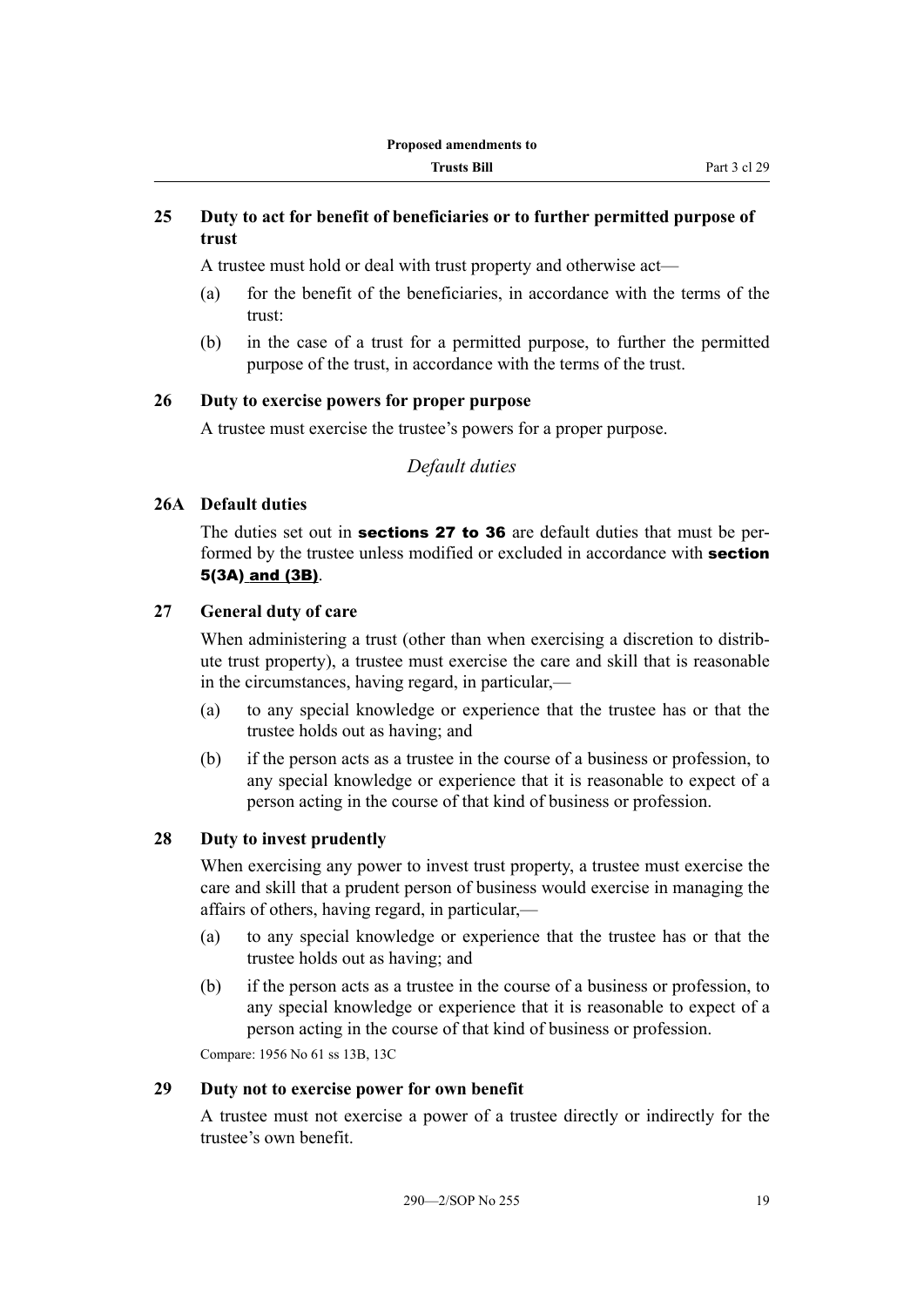#### <span id="page-23-0"></span>**30 Duty to consider exercise of power**

A trustee must consider actively and regularly whether the trustee should be exercising 1 or more of the trustee's powers.

#### **31 Duty not to bind or commit trustees to future exercise of discretion**

A trustee must not bind or commit trustees to a future exercise or non-exercise of a discretion.

#### **32 Duty to avoid conflict of interest**

A trustee must avoid a conflict between the interests of the trustee and the interests of the beneficiaries.

#### **33 Duty of impartiality**

- (1) A trustee must act impartially in relation to the beneficiaries, and must not be unfairly partial to one beneficiary or group of beneficiaries to the detriment of the others.
- (2) This section does not require a trustee to treat all beneficiaries equally (but all beneficiaries must be treated in accordance with the terms of the trust).

#### **34 Duty not to profit**

A trustee must not make a profit from the trusteeship of a trust.

#### **35 Duty to act for no reward**

A trustee must not take any reward for acting as a trustee, but this does not affect the right of a trustee to be reimbursed for the trustee's legitimate expenses and disbursements in acting as a trustee (*see* section 77(2)).

#### **36 Duty to act unanimously**

If there is more than 1 trustee, the trustees must act unanimously.

#### **36A Adviser must alert settlor to modification or exclusion of default duty**

- (1) This section applies to a person who—
	- (a) is paid to—
		- (i) advise on the creation of a trust; or
		- (ii) prepare the terms of a trust; and
	- (b) recommends that the initial settlor should, or causes the initial settlor to, modify or exclude 1 or more default duties in the terms of the trust.
- (2) Before the creation of the trust, a person to whom this section applies must take reasonable steps to ensure that the initial settlor is aware of the meaning and effect of the modification or exclusion.
- (3) Failure to comply with **subsection (2)** does not of itself invalidate the modification or exclusion in the terms of the trust.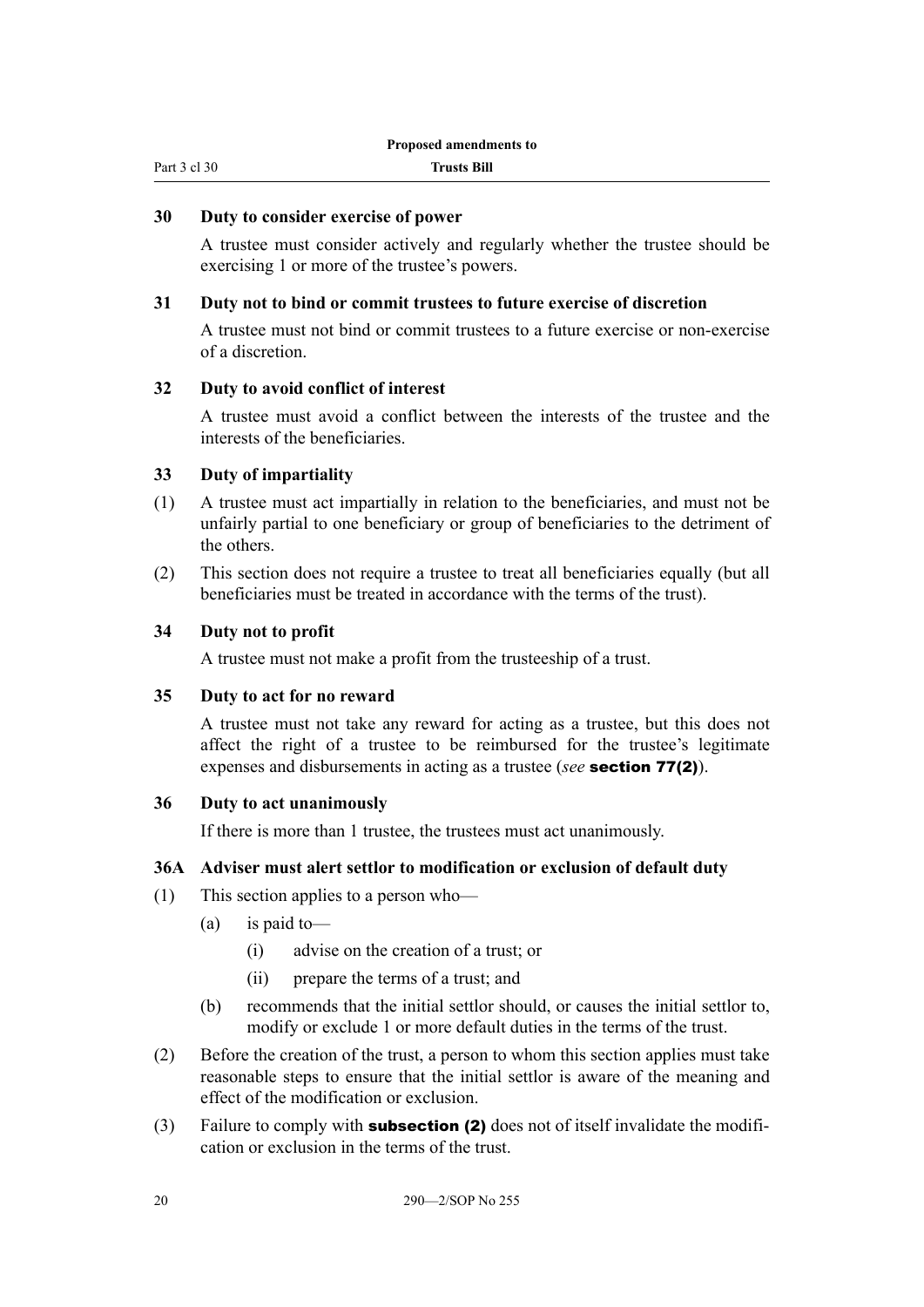<span id="page-24-0"></span>(4) In this section, **initial settlor** means the settlor who initially creates the trust or causes the trust to be created.

### Subpart 2—Exemption and indemnity clauses

#### **37 Restriction on trustee exemption clauses**

The terms of a trust must not limit or exclude a trustee's liability for any breach of trust arising from the trustee's dishonesty, wilful misconduct, or gross negligence.

#### **38 Restriction on trustee indemnity clauses**

The terms of a trust must not give a trustee any indemnity against the trust property for liability for any breach of trust arising from the trustee's dishonesty, wilful misconduct, or gross negligence.

#### **39 Invalidity of exemption clause or indemnity clause**

A clause in the terms of a trust is invalid to the extent that it purports to have the effect prohibited by section 37 or 38.

#### **40 Adviser must alert settlor to liability exclusion or indemnity clause**

- (1) This section applies if—
	- (a) a person (the **adviser**) is paid to—
		- (i) advise on the creation of a trust; or
		- (ii) prepare the terms of a trust; and
	- (b) the adviser recommends that the settlor should, or causes the settlor to, include a liability exclusion or indemnity clause in the terms of the trust.
- (2) Before the creation of the trust, the adviser must take reasonable steps to ensure that the settlor is aware of the meaning and effect of the clause.
- (3) The liability exclusion or indemnity clause has no effect with respect to an adviser who is or becomes a trustee of the trust and who is in breach of **sub**section (2).
- (4) Failure to comply with **subsection (2)** does not of itself invalidate the clause (except as provided in subsection (3)).
- (5) In this section, **liability exclusion or indemnity clause** means a clause that has the effect of—
	- (a) limiting or excluding the liability of a trustee for breach of trust; or
	- (b) granting a trustee an indemnity against the trust property for the trustee's liability for breach of trust.

#### **40A Court consideration of gross negligence**

(1) This section applies when a court is deciding whether a trustee has been grossly negligent for the purposes of section 37, 38, 71, or 78.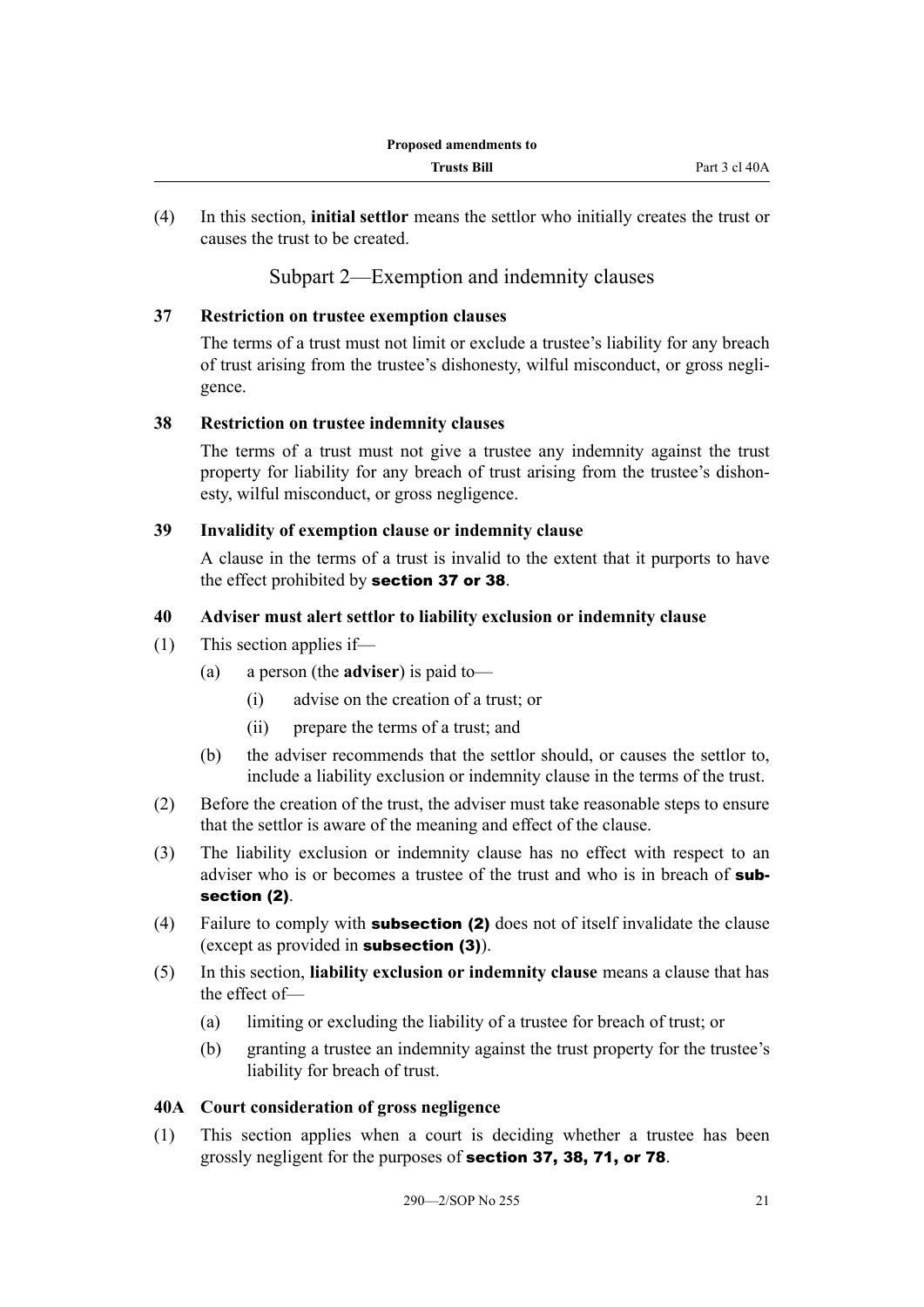<span id="page-25-0"></span>

|              | Proposed amendments to |  |
|--------------|------------------------|--|
| Part 3 cl 41 | Trusts Bill            |  |

- (2) The court must consider, having regard to the factors in **subsection (3)**, whether the trustee's conduct (including any action or inaction) was so unreasonable that no reasonable trustee in that trustee's position and in the same circumstances would have considered the conduct to be in accordance with the role and duties of a trustee.
- (3) The factors to which the court must have regard are—
	- (a) the circumstances, nature, and seriousness of the breach of trust; and
	- (b) the trustee's knowledge and intentions relating to the breach of trust; and
	- (c) the trustee's skills and knowledge that are relevant to the role of trustee; and
	- (d) the purpose for which the trustee was appointed; and
	- (e) any other circumstances, including whether the trustee has been remunerated for the role, or characteristics of the trustee that are relevant to the role of trustee; and
	- (f) the type of trust, including, without limitation, the degree to which the trust is part of a commercial arrangement, the assets held by the trust, how the assets are used, and how the trust operates; and
	- (g) the purpose of the trust, including, without limitation, what the trust is intended to achieve, and whom the trust is intended to benefit and in what ways; and
	- (h) any other factor the court considers relevant.

Subpart 3—Trustees' obligations to keep and give trust information

#### *Documents to be kept by trustees*

#### **41 Trustee must keep core documents**

Each trustee of a trust must keep, so far as is reasonable, the following documents relating to the trust:

- (a) the trust deed and any other document that contains terms of the trust:
- (b) any variations made to the trust deed or trust:
- (c) records of the trust property that identify the assets, liabilities, income, and expenses of the trust and that are appropriate to the value and complexity of the trust property:
- (d) any records of trustee decisions made during the trustee's trusteeship:
- (e) any written contracts entered into during that trustee's trusteeship:
- (f) any accounting records and financial statements prepared during that trustee's trusteeship:
- (g) documents of appointment, removal, and discharge of trustees (including any court orders appointing or removing trustees):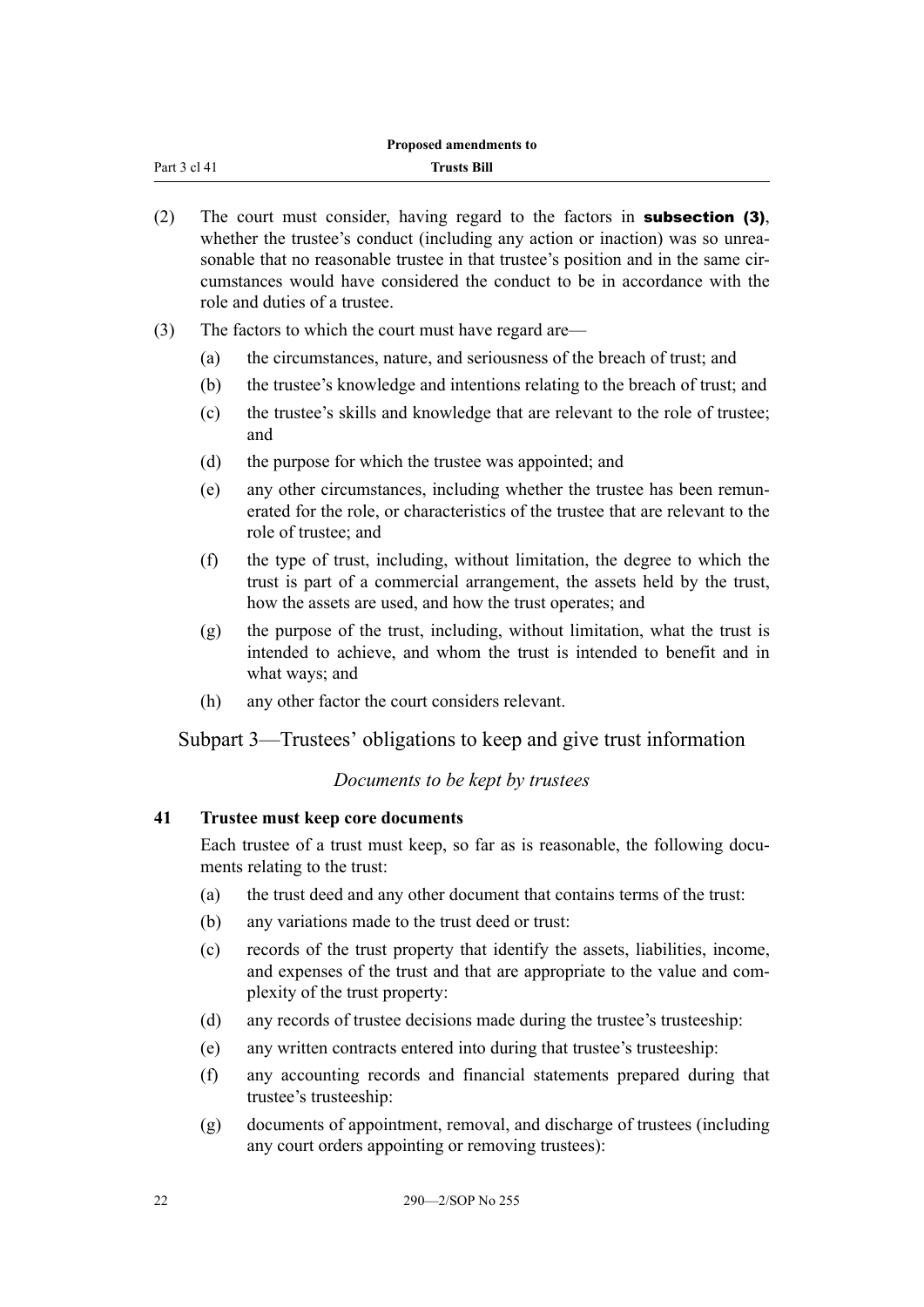- <span id="page-26-0"></span>(h) any letter or memorandum of wishes from the settlor:
- (i) any other documents necessary for the administration of the trust:
- (i) any documents referred to in **paragraphs (a) to (i)** that were kept by a former trustee during that person's trusteeship and passed on to the current trustee.

#### **42 Keeping documents where there is more than 1 trustee**

If there is more than 1 trustee of a trust, each trustee must comply with the obligation in section 41 by—

- (a) holding the documents specified in **section 41(a) and (b)** or copies of those documents; and
- (b) being satisfied that at least 1 of the trustees holds the other documents specified in **section 41** and that those documents or copies of them will be made available to the other trustee or trustees on request.

#### **43 Documents must be kept for duration of trusteeship**

A trustee must keep, so far as is reasonable, the documents for the duration of the trustee's trusteeship.

#### **44 Trustee must pass on documents**

At the time that the trusteeship of a trustee ends, if the trust continues, the trustee must give at least 1 replacement trustee or continuing trustee the documents that the trustee holds at that time.

#### *Giving information to beneficiaries*

#### **45 Definitions for purposes of sections 46 to 51**

In this section and in **sections 46 to 51**,—

**representative** means the parent, guardian, attorney, or property manager of a beneficiary who lacks capacity

#### **trust information**—

- (a) means any information—
	- (i) regarding the terms of the trust, the administration of the trust, or the trust property; and
	- (ii) that it is reasonably necessary for the beneficiary to have to enable the trust to be enforced; but
- (b) does not include reasons for trustees' decisions.

#### **46 Purpose and application of sections 47 to 51**

(1) The purpose of **sections 47 to 51** is to ensure that beneficiaries have sufficient information to enable the terms of the trust and the trustees' duties to be enforced against the trustees.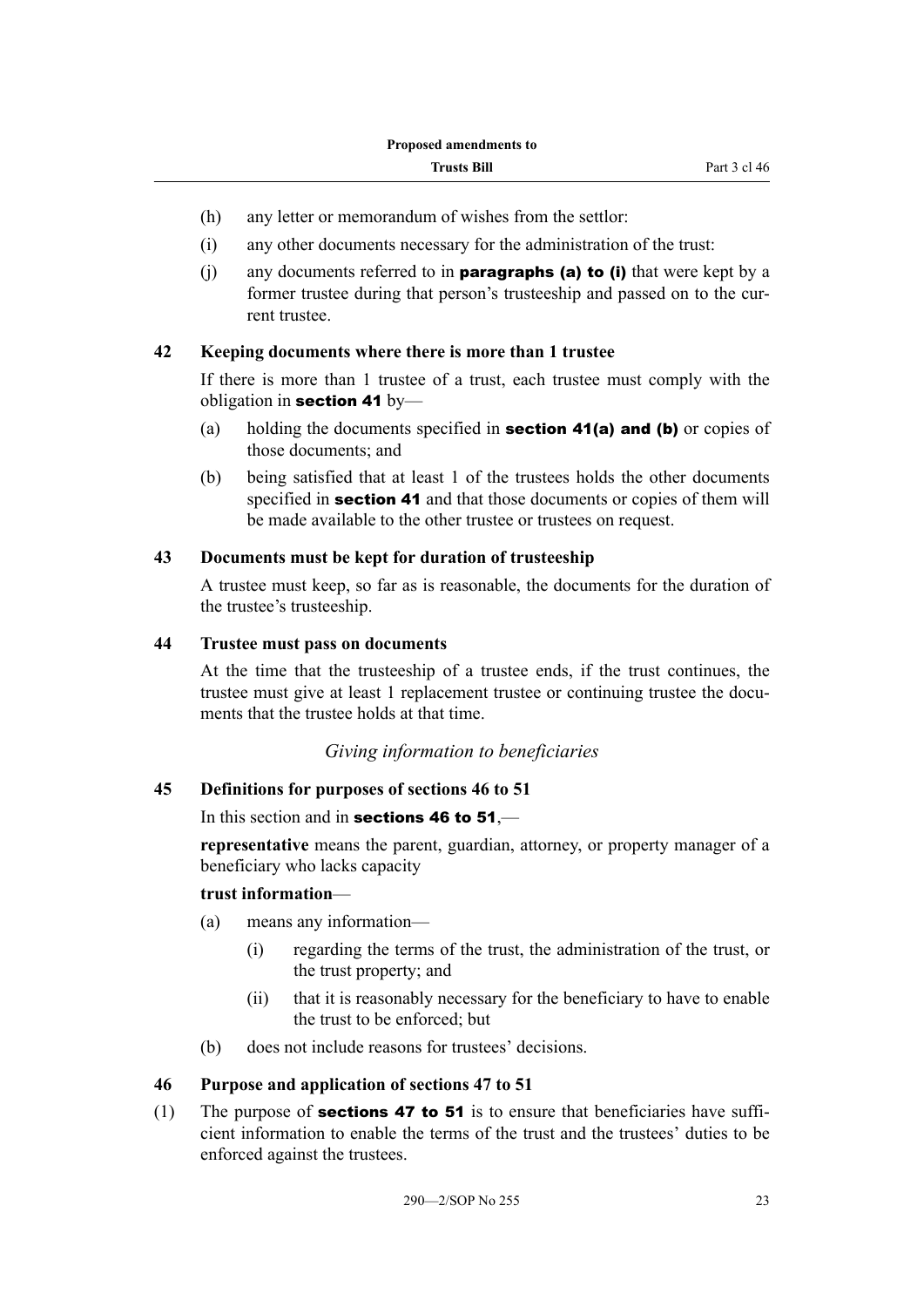<span id="page-27-0"></span>

| Part 3 cl 47<br><b>Trusts Bill</b> |  |
|------------------------------------|--|
|------------------------------------|--|

(2) **Sections 47 to 51** do not apply to charitable trusts or to other trusts for a permitted purpose that do not have beneficiaries.

#### **47 Presumption that trustee must notify basic trust information**

- (1) There is a presumption that a trustee must make available to every beneficiary or representative of a beneficiary the basic trust information set out in **subsec**tion (3).
- (2) However,—
	- (a) before giving the information, the trustee must consider the factors set out in section 49; and
	- (b) if the trustee reasonably considers (after taking into account those factors) that the information should not be made available to every beneficiary,—
		- (i) the presumption does not apply; and
		- (ii) the trustee may decide to withhold some or all of the basic trust information from 1 or more particular beneficiaries or classes of beneficiaries.
- (3) The basic trust information is—
	- (a) the fact that a person is a beneficiary of the trust; and
	- (b) the name and contact details of the trustee; and
	- (c) the occurrence of, and details of, each appointment, removal, and retirement of a trustee as it occurs; and
	- (d) the right of the beneficiary to request a copy of the terms of the trust or trust information.
- (4) A trustee is required to consider at reasonable intervals whether the trustee should be making the basic trust information available under this section.

#### **48 Presumption that trustee must give information on request**

- (1) There is a presumption that a trustee must within a reasonable period of time give a beneficiary or the representative of a beneficiary the trust information that person has requested.
- (2) However,—
	- (a) before giving the information, the trustee must consider the factors set out in section 49; and
	- (b) if the trustee reasonably considers (after taking into account those factors) that the information should not be given to the person,—
		- (i) the presumption does not apply; and
		- (ii) the trustee may decide to refuse the request for trust information.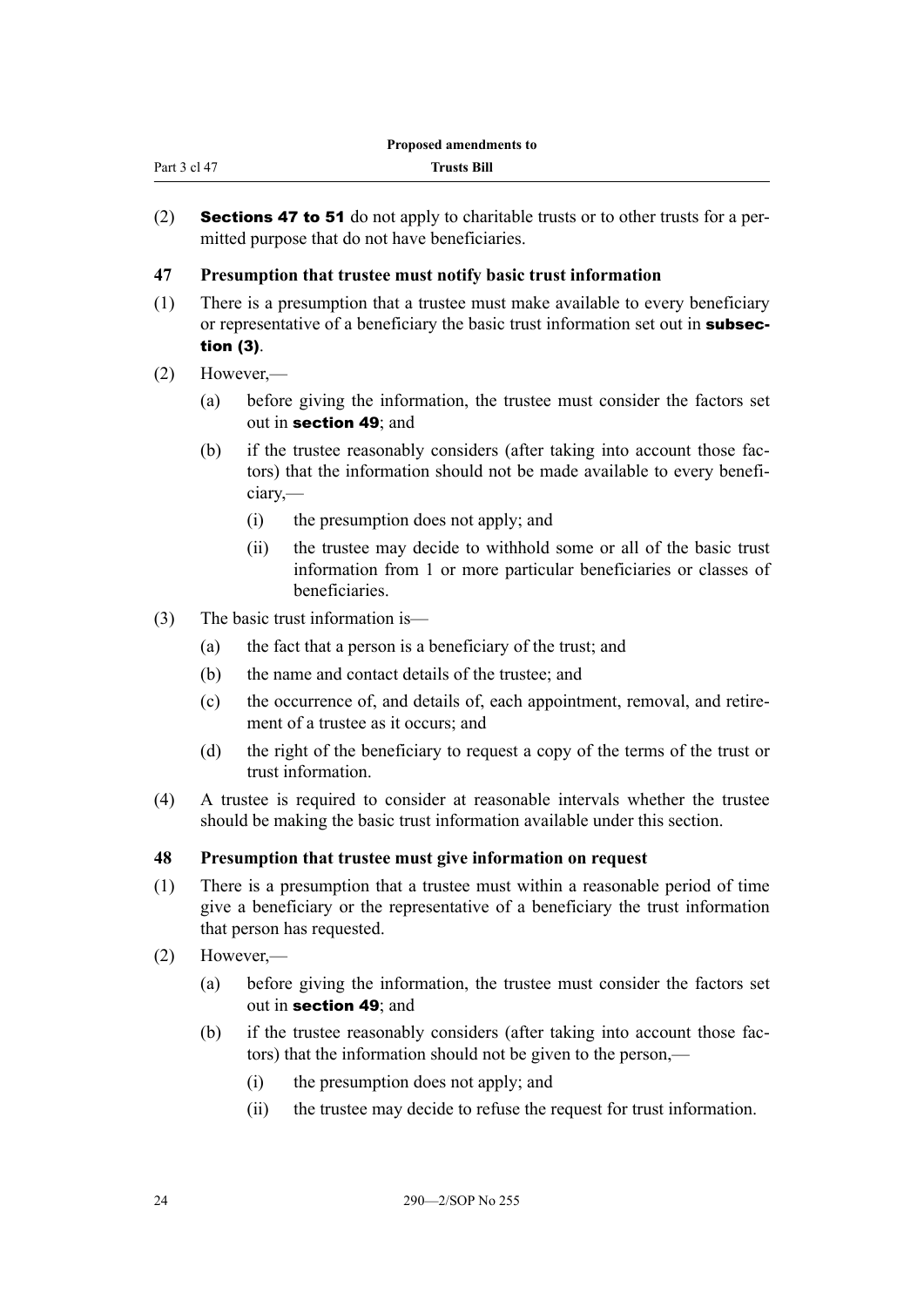#### <span id="page-28-0"></span>**49 Procedure for deciding whether presumption applies**

The factors that the trustee must consider (for the purposes of **sections** 47(2)(a) and  $48(2)(a)$  are the following:

- (a) the nature of the interests in the trust held by the beneficiary and the other beneficiaries of the trust, including the degree and extent of the beneficiary's interest in the trust and the likelihood of the beneficiary receiving trust property in the future:
- (b) whether the information is subject to personal or commercial confidentiality:
- (c) the expectations and intentions of the settlor at the time of the creation of the trust (if known) as to whether the beneficiaries as a whole and the beneficiary in particular would be given information:
- (d) the age and circumstances of the beneficiary:
- (e) the age and circumstances of the other beneficiaries of the trust:
- (f) the effect on the beneficiary of giving the information:
- (g) the effect on the trustees, other beneficiaries of the trust, and third parties of giving the information:
- (h) in the case of a family trust, the effect of giving the information on—
	- (i) relationships within the family:
	- (ii) the relationship between the trustees and some or all of the beneficiaries to the detriment of the beneficiaries as a whole:
- (i) in a trust that has a large number of beneficiaries or unascertainable beneficiaries, the practicality of giving information to all beneficiaries or all members of a class of beneficiaries:
- (j) the practicality of imposing restrictions and other safeguards on the use of the information (for example, by way of an undertaking, or restricting who may inspect the documents):
- (k) the practicality of giving some or all of the information to the beneficiary in redacted form:
- (l) if a beneficiary has requested information, the nature and context of the request:
- (m) any other factor that the trustee reasonably considers is relevant to determining whether the presumption applies.

#### **50 Procedure when trustee decides to give no information**

- (1) This section applies in relation to a trust if, as a result of 1 or more of the following circumstances or events, no beneficiary has any trust information:
	- (a) the trustee cannot identify any beneficiary to whom information can be given: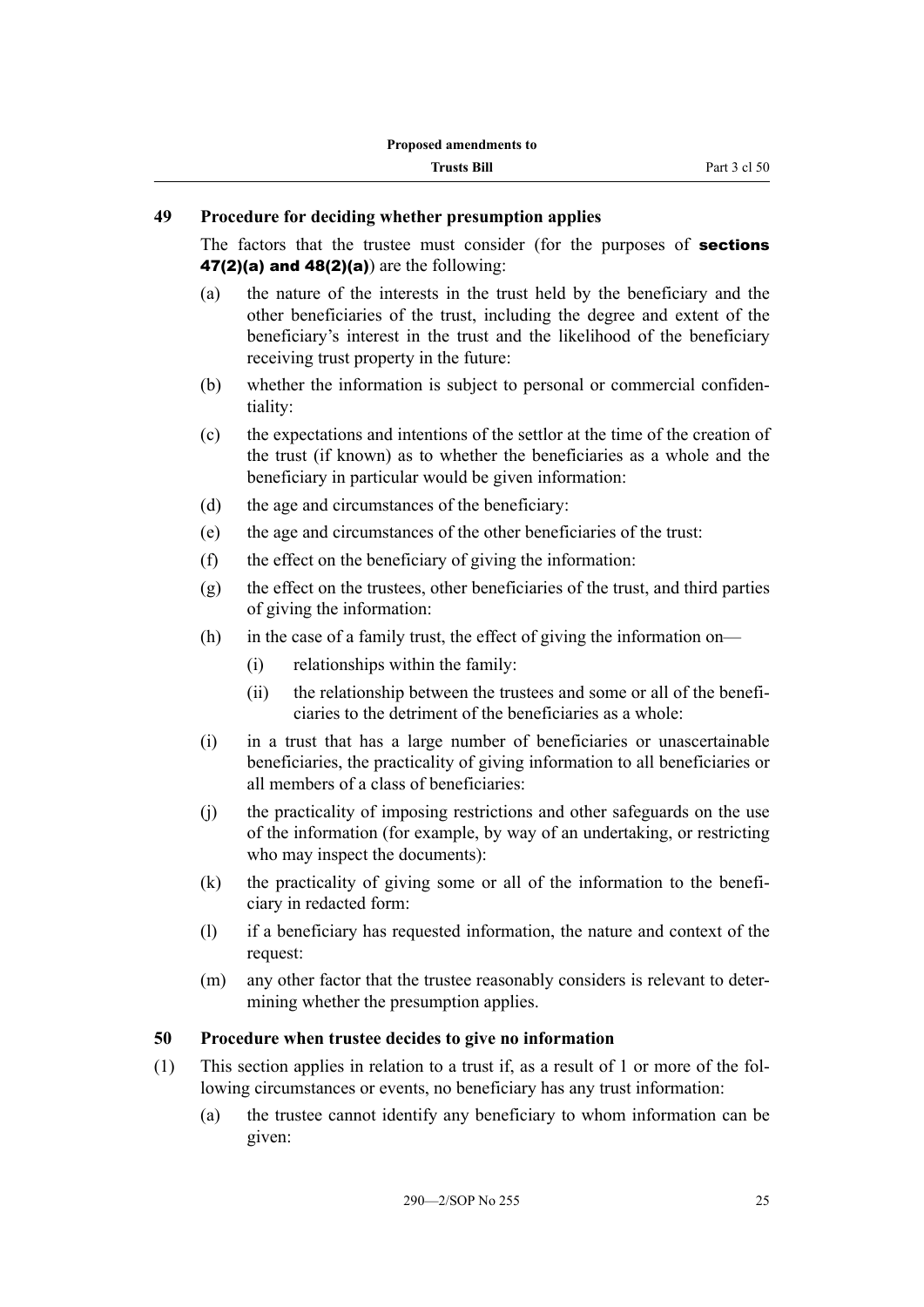<span id="page-29-0"></span>

|              |     | Proposed amendments to                                                                                                                                                                                           |
|--------------|-----|------------------------------------------------------------------------------------------------------------------------------------------------------------------------------------------------------------------|
| Part 3 cl 51 |     | <b>Trusts Bill</b>                                                                                                                                                                                               |
|              | (b) | the trustee decides under <b>section 47(2)(b)</b> to withhold all of the basic<br>trust information from all beneficiaries:                                                                                      |
|              | (c) | the trustee decides under <b>section 48(2)</b> to refuse a request for trust<br>information.                                                                                                                     |
| (2)          |     | The trustee must apply to the court for directions in relation to—                                                                                                                                               |
|              | (a) | whether the trustee's determination that there is no beneficiary to whom<br>information can be given, or to withhold information or refuse a request<br>for information, is reasonable in the circumstances; and |
|              | (b) | the alternative means by which the trustee can be accountable and the<br>trust can be enforced.                                                                                                                  |
| (3)          |     | However, the trustee is not required to apply to the court for directions if—                                                                                                                                    |
|              | (a) | the period during which no beneficiary has any trust information is less<br>than 12 months; and                                                                                                                  |
|              | (b) | at the end of that period, the trustee gives to at least 1 beneficiary of the<br>trust the basic trust information.                                                                                              |
| (4)          |     | In giving directions under this section, the court must take into account the fol-<br>lowing principles:                                                                                                         |
|              | (a) | trust information may be withheld from all beneficiaries only in excep-<br>tional circumstances:                                                                                                                 |
|              | (b) | alternative means of enforcing a trust pending disclosure of information<br>to beneficiaries must be consistent with the objectives of the trust and<br>not adversely affect its administration.                 |
| 51           |     | Beneficiary may be required to pay cost of giving information                                                                                                                                                    |
| (1)          |     | A trustee may require the beneficiary to whom trust information is given under<br><b>section 48</b> or in accordance with the terms of the trust to pay the reasonable<br>cost of giving that information.       |
| (2)          |     | The trustee may require the beneficiary to pay some or all of that cost before<br>the trustee gives the information to the beneficiary.                                                                          |
|              |     | Part 4                                                                                                                                                                                                           |
|              |     | Trustees' powers and indemnities                                                                                                                                                                                 |
|              |     | Subpart 1—Powers of trustee                                                                                                                                                                                      |
| 52           |     | <b>General powers of trustee</b>                                                                                                                                                                                 |
|              |     | A trustee has the following general powers:                                                                                                                                                                      |
|              | (a) | all the powers necessary to manage the trust property including, in rela-<br>tion to the trust property, all the powers of an absolute owner of the                                                              |

property: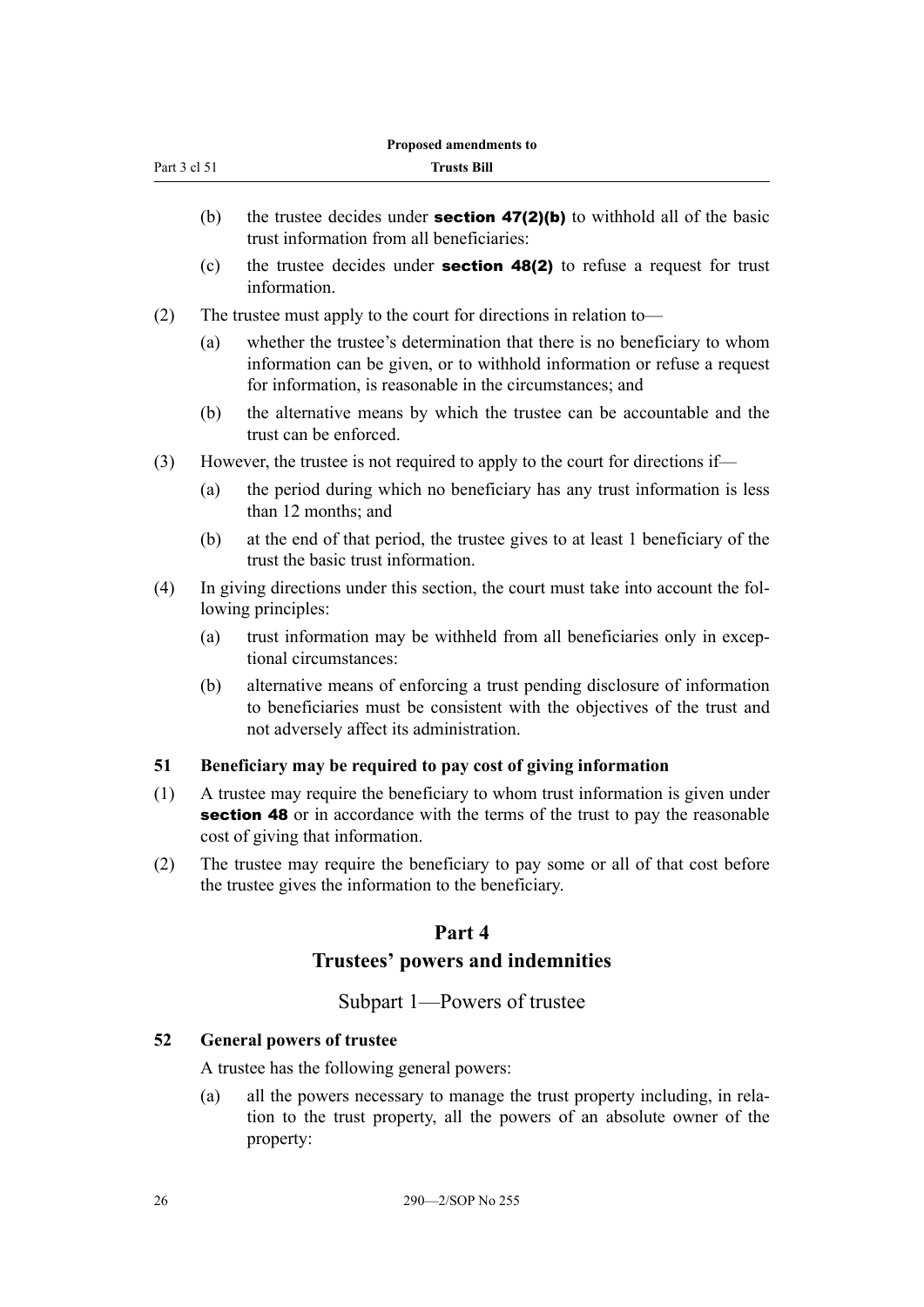<span id="page-30-0"></span>(b) all the powers necessary to carry out the trust, including powers incidental to those in paragraph (a).

#### **53 Status of provisions on specific powers of trustee**

Sections 54 to 75 set out specific powers of a trustee and the way in which those powers may be exercised, but they are not an exhaustive source or description of the specific powers of a trustee.

#### *Investment powers*

#### **54 Trustee has power to invest**

A trustee may invest trust property in any property. Compare: 1956 No 61 s 13A

#### **55 Matters which trustee may consider in exercising power to invest**

- (1) A trustee exercising any power to invest may have regard to the following matters, so far as they are appropriate to the circumstances of the trust:
	- (a) the objectives of the trust or the permitted purpose of the trust:
	- (b) the desirability of diversifying trust investments:
	- (c) the nature of existing trust investments and other trust property:
	- (d) the need to maintain the real value of the capital or income of the trust:
	- (e) the risk of capital loss or depreciation:
	- (f) the potential for capital appreciation:
	- (g) the likely income return:
	- (h) the length of the term of the proposed investment:
	- (i) the probable duration of the trust:
	- (j) the marketability of the proposed investment during, and on the expiry of, the term of the proposed investment:
	- $(k)$  the aggregate value of the trust property:
	- (l) the effect of the proposed investment in relation to the tax liability of the trust:
	- (m) the likelihood of inflation affecting the value of the proposed investment or other trust property:
	- (n) the trustee's overall investment strategy.
- (2) This section does not limit the matters that a trustee may take into account. Compare: 1956 No 61 s 13E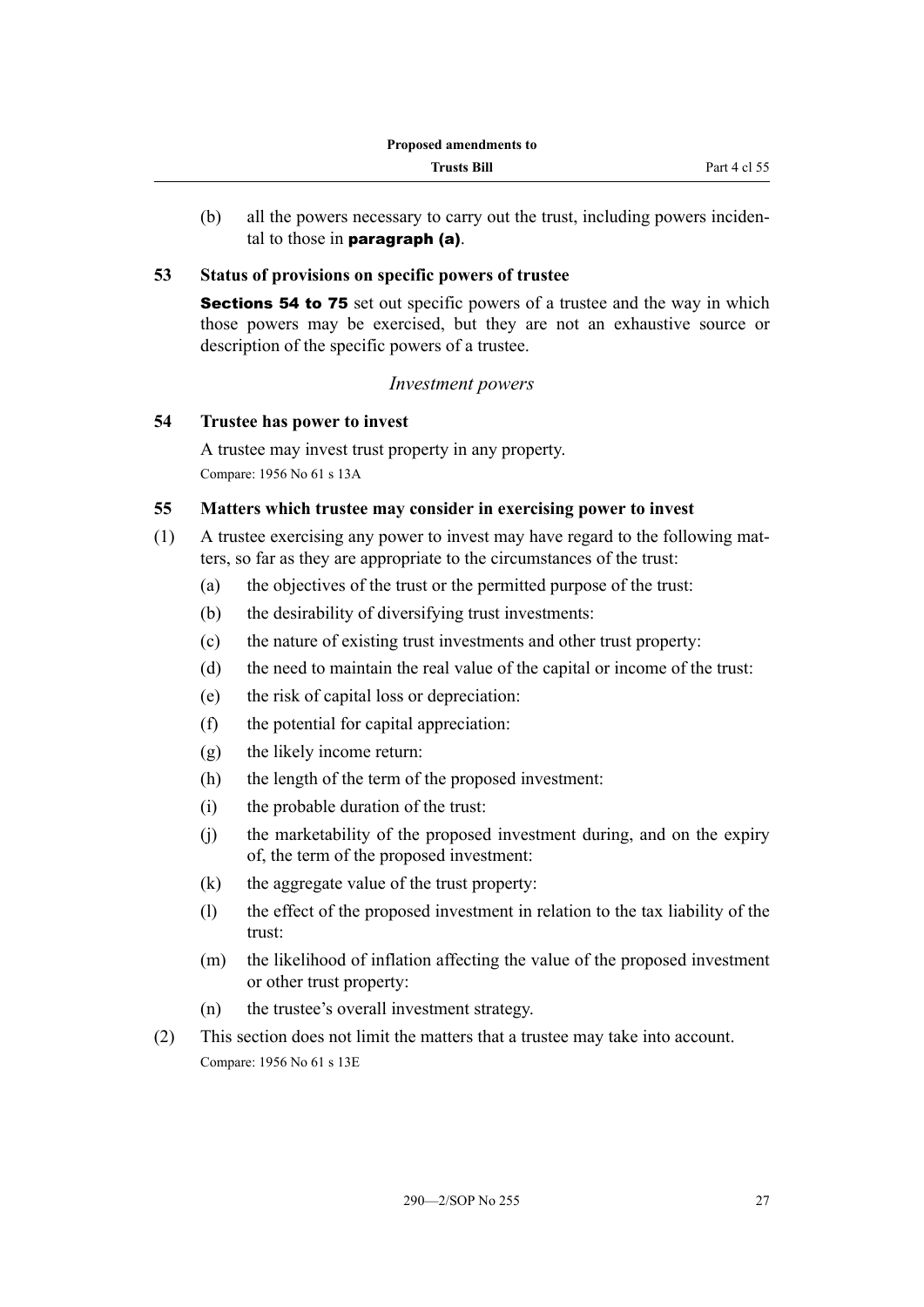<span id="page-31-0"></span>Part 4 cl 56

*Power to determine treatment of returns and accounts*

#### **56 Power to determine whether return on investment is income or capital**

For the purposes of distribution, and of preparing and completing a financial statement for a trust, a trustee may determine whether a return on an investment is to be treated as income or capital.

#### **57 Apportionment of receipts and outgoings between income and capital**

- (1) A trustee's powers under **subsection (2)** may be exercised only—
	- (a) if the exercise of the power is fair and reasonable in all the circumstances; and
	- (b) in accordance with accepted business practice.
- (2) A trustee may—
	- (a) apportion any receipt or outgoing relating to any period of time between the income and capital accounts, or charge any outgoing or credit any receipt exclusively to or from income or capital:
	- (b) transfer funds between capital and income accounts—
		- (i) to recover or reimburse an outgoing previously charged to the account that is to receive the funds:
		- (ii) to recover or deduct any receipt previously credited to the account from which the funds are to be recovered:
	- (c) deduct from income an amount to meet the cost of depreciation, and add the amount to capital.
- (3) This section extinguishes the rules of common law and equity relating to the apportionment of receipts and outgoings.
- (4) If a trustee is the landlord, tenant, vendor, or purchaser of land, the apportionment rules in the Property Law Act 2007 apply in respect of that land.

*Powers to apply trust property for beneficiary's welfare*

#### **58 Trustee's power to pay or apply income for child beneficiary's welfare**

- (1) A trustee may pay or apply some or all of the income on the interest of the beneficiary in respect of whom this section applies for the beneficiary's welfare.
- (2) This section applies in respect of a beneficiary who is a child with an interest (whether vested or contingent) in some or all of the trust property.
- (3) In this section and section 59, **income**
	- (a) means the income on the beneficiary's interest that arises in the most recent year; and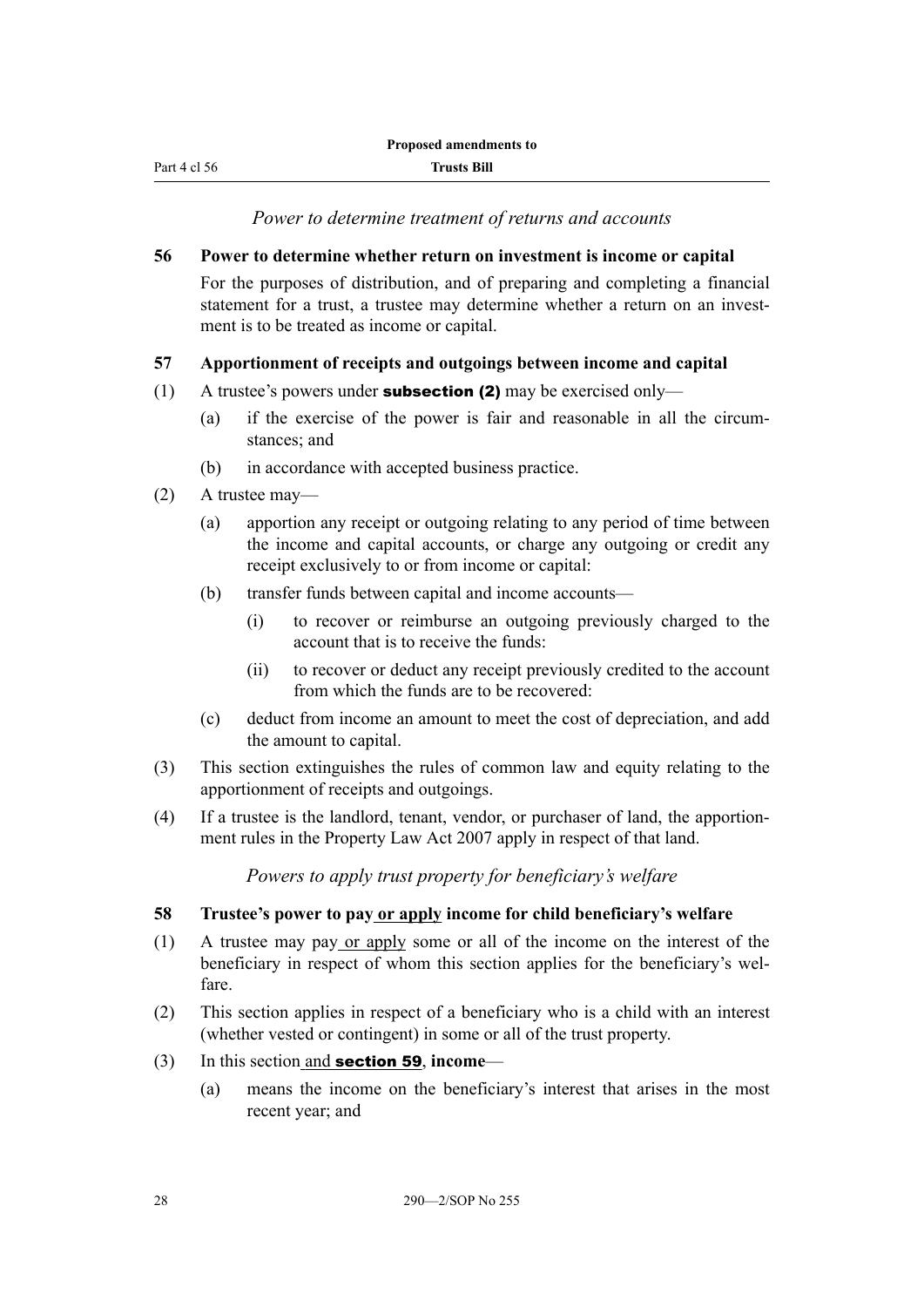- <span id="page-32-0"></span>(b) where they have not been previously paid in respect of the beneficiary but have been accumulated and held for the beneficiary's entitlement in the future, means the income on the beneficiary's interest from previous years and the interest earned from the investment of that income; and
- (c) where the beneficiary has an absolute interest in an annuity, includes the income from the annuity.
- (4) In deciding whether to make a payment and the amount of any payment, the trustee must consider all of the relevant circumstances, including the beneficiary's age and requirements.
- (5) The trustee may make the payment under **subsection (1)** to the child's parent or guardian, or in some other manner that is for or toward the beneficiary's welfare.
- (6) This power is subject to any prior interests or charges affecting the income. Compare: 1956 No 61 s 40(1), (2), (4)

#### **59 Trustee's powers with respect to income of child beneficiary**

- (1) While a beneficiary is a child, a trustee may use the income on the beneficiary's interest in 1 or more of the following ways:
	- (a) invest the income  $(as defined in **section 58**)$ :
	- (b) accumulate the income:
	- (c) make a payment under section 58 for the beneficiary's welfare.
- (2) If either of the following applies, the trustee must hold the income for the beneficiary absolutely:
	- (a) the beneficiary's interest is a vested interest and the child turns 18:
	- (b) the beneficiary, on turning 18, is entitled to the property from which the income arose.

Compare: 1956 No 61 s 40(2)

#### **60 Trustee's power to pay or apply capital for capital beneficiary's welfare**

- (1) A trustee may pay or apply some or all of  $\frac{a}{b}$  share of a beneficiary's interest in the capital money or other capital assets of the trust property of a beneficiary in respect of whom this section applies for the beneficiary's welfare for the beneficiary's welfare, if this section applies to the beneficiary.
- (2) This section applies in respect of a beneficiary with an interest (whether vested or contingent) in some or all of the capital of the trust property.
- (3) In deciding whether to pay or apply capital and the amount to pay or apply, the trustee must consider all of the relevant circumstances.
- (4) In exercising the power under this section, a trustee must not pay or apply capital for a beneficiary's welfare if—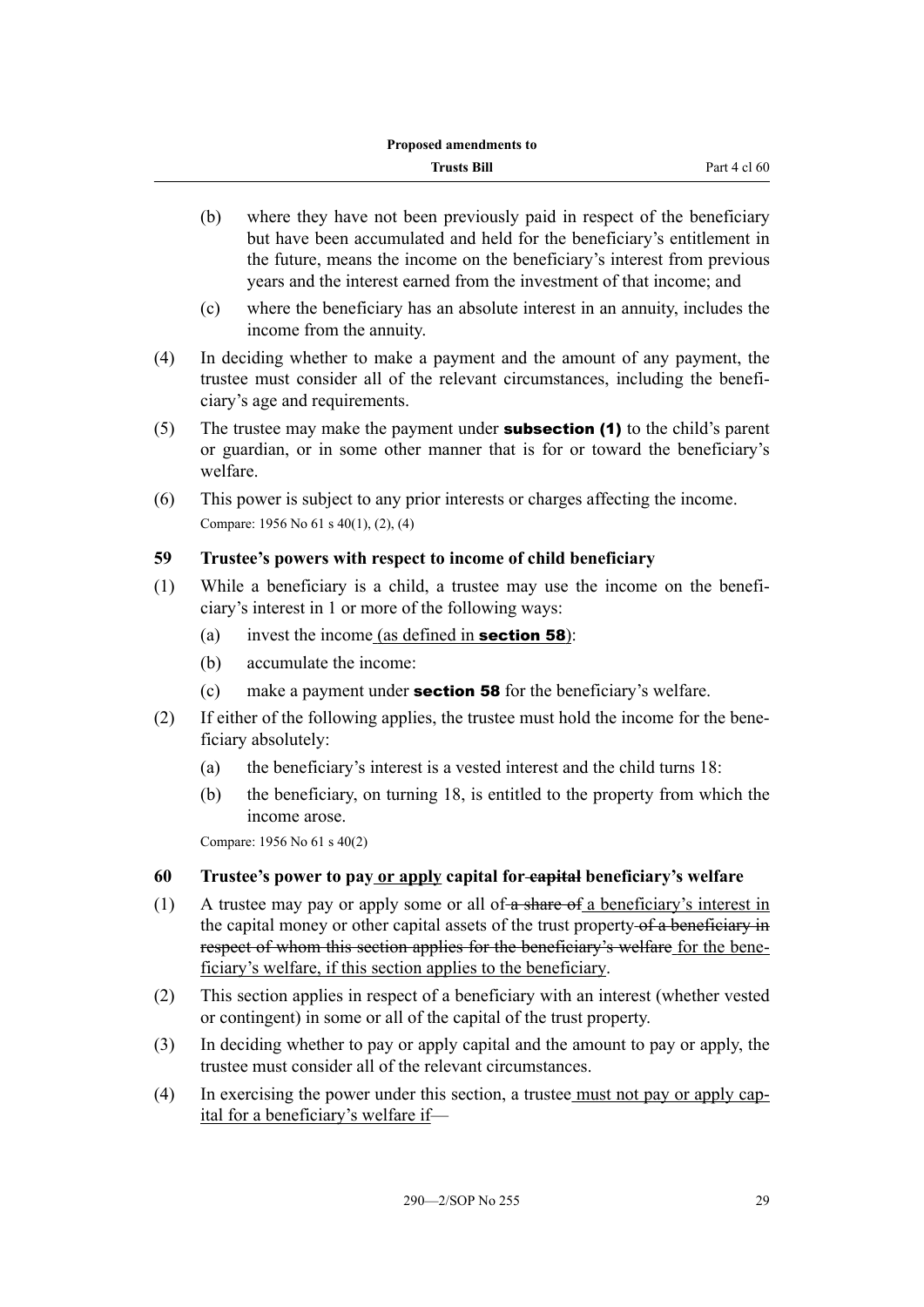<span id="page-33-0"></span>

| <b>Proposed amendments to</b> |                                                                         |
|-------------------------------|-------------------------------------------------------------------------|
| Part 4 cl 61                  | <b>Trusts Bill</b>                                                      |
|                               |                                                                         |
| (a)                           | must not make a payment to a person whose the beneficiary's interest is |

subject to a double or multiple contingency; and:

- (b) must not make a payment if the income the payment or application would prejudice a person entitled to a prior life or other interest (whether vested or contingent) in the amount paid or applied, unless—
	- (i) the person whose interest may be prejudiced is an adult and consents in writing to the payment or application; or
	- (ii) the court, on the trustee's application, orders the amount to be paid or applied.
- (5) An amount paid or applied under this section must be accounted for as part of the share in the trust property to which the person is or becomes absolutely or indefeasibly entitled.

Compare: 1956 No 61 s 41

#### **61 Trustee may impose conditions on payment for beneficiary's welfare**

- (1) A trustee exercising a power to pay or apply an amount of income or capital for the welfare of a beneficiary may impose 1 or more conditions.
- (2) A condition may require the repayment of the amount, payment of interest on the amount, or giving security for the amount.
- (3) At any time after imposing a condition, the trustee may, either wholly or in part, waive the condition, or release an obligation undertaken or any security given because of the condition.
- (4) A trustee, when imposing a condition about giving security, is not affected by any restriction on the investment of trust property, whether imposed under this Act or otherwise.
- (5) When working out the amount of income or capital that a trustee who has imposed a condition may pay or apply, an amount repaid to the trustee or recovered by the trustee is taken not to have been paid or applied by the trustee. Compare: 1956 No 61 s 41A; Draft Trusts Bill 2013 cls 101, 102 (Qld)

#### **62 Trustee not liable for certain losses in relation to amounts paid or applied for beneficiary's welfare**

A trustee is not liable for any loss that may be incurred in relation to an amount that is paid or applied for a beneficiary's welfare if the loss arises—

- (a) because of a failure to impose any or adequate conditions under **section** 61; or
- (b) without limiting **paragraph (a)**, because of a failure to take security or adequate security; or
- (c) because of a failure to take action for the protection of the security (including a failure to exercise a right to enforce the security); or
- (d) through the release or abandonment of the security without payment; or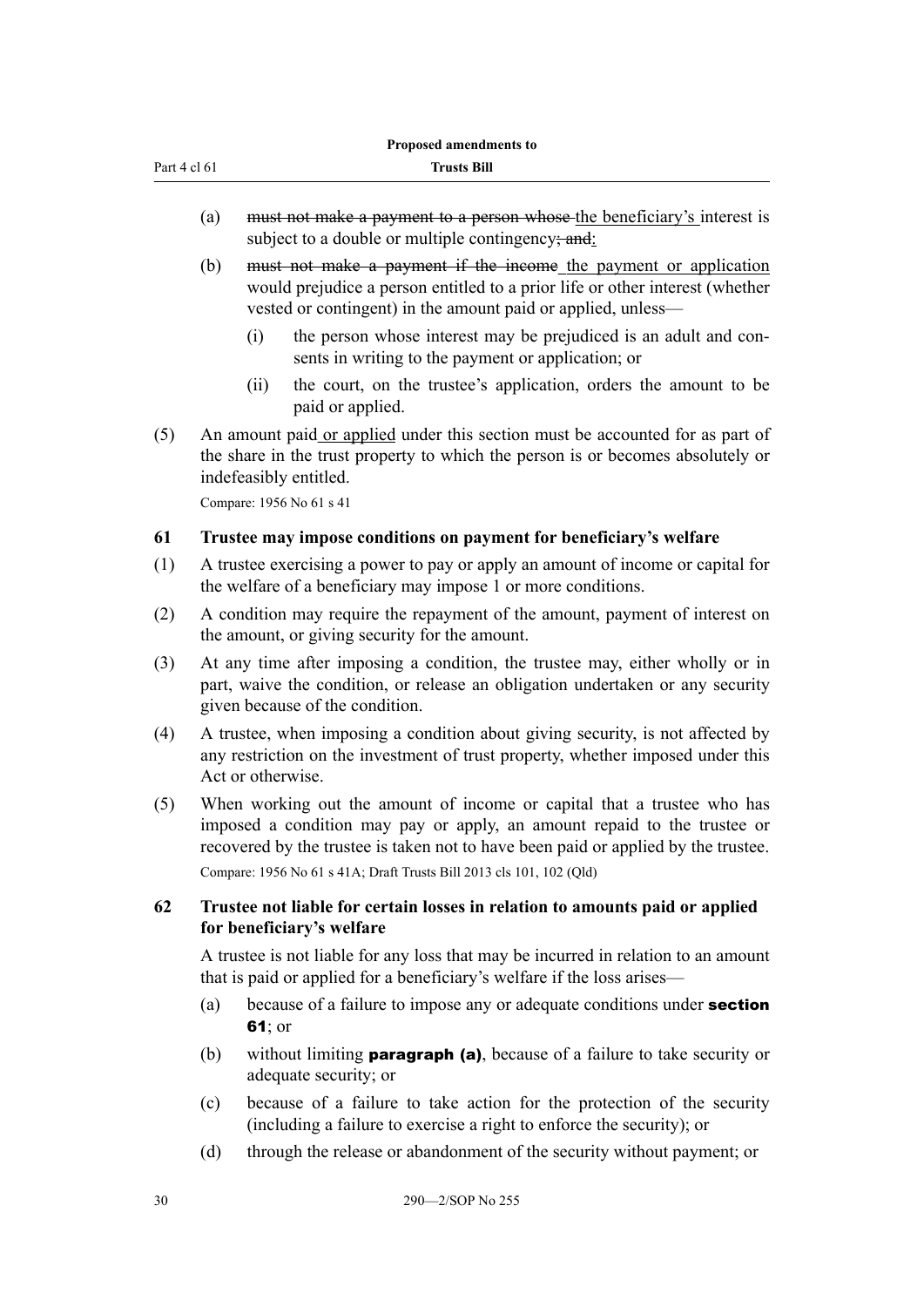<span id="page-34-0"></span>(e) from any other matter in relation to the conditions imposed or the waiver of any condition.

Compare: 1956 No 61 s 41A(4); Draft Trusts Bill 2013 cl 103 (Qld)

*Exercise of trustee powers and functions by others*

#### **63 Trustee's power to appoint others to exercise or perform certain powers or functions**

- (1) A trustee may—
	- (a) appoint a person to exercise or perform, on behalf of the trustee, specified powers or functions in relation to the trust:
	- (b) appoint a person to make specified decisions in relation to all or part of the trust property:
	- (c) appoint an eligible person to hold or deal with all or part of the trust property as nominee or custodian and vest all or part of the trust property in that person.
- (2) However, a trustee may not under this section or under any comparable power in the terms of the trust appoint a person to exercise or perform, on behalf of the trustee, any of the following powers or functions:
	- (a) a function that is, or is related to, the determination of whether, when, or in what way any trust property should be distributed, used, possessed, or otherwise beneficially enjoyed, including a power of appointment:
	- (b) a power to decide whether any fees or other payment due to be made out of the trust funds should be made out of income or capital (where the decision affects a beneficiary's entitlement to trust property):
	- (c) a power to decide whether payments received by, or payable to, the trustee should be appropriated to income or capital (where the decision affects a beneficiary's entitlement to trust property):
	- (d) a power to appoint a person to be, or to remove, a trustee of the trust:
	- (f) a power to set or change the distribution date of trust property:
	- (g) a power to resettle the trust, or to amend, revoke, or replace all or any terms of the trust:
	- (h) a right to apply to the court:
	- (i) the trustee's powers conferred by subsection (1) (which are powers exercisable only by the trustee personally) and any other power conferred by an enactment or the terms of the trust and exercisable only by the trustee personally.
- (3) A person appointed under **subsection (1)** or under any comparable power in the terms of the trust—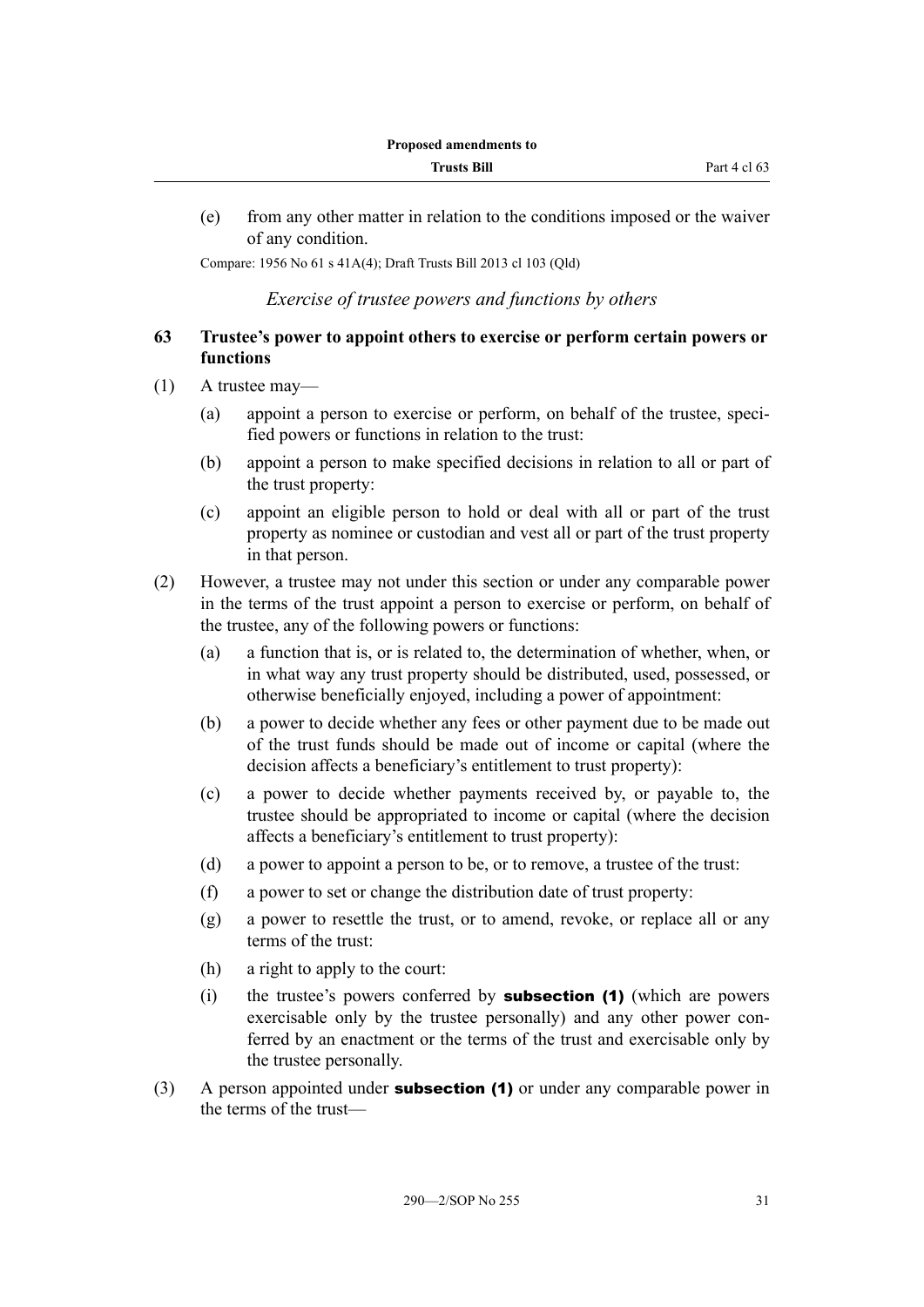<span id="page-35-0"></span>

| Part 4 cl 64 |                                                                                                                                                                      | <b>Trusts Bill</b>                                                                                                                                                                                                                           |  |
|--------------|----------------------------------------------------------------------------------------------------------------------------------------------------------------------|----------------------------------------------------------------------------------------------------------------------------------------------------------------------------------------------------------------------------------------------|--|
|              | (a)                                                                                                                                                                  | does not take on the duties of the trustee under this Act, but must act in<br>accordance with the terms of the appointment and with any directions of<br>the trustee; and                                                                    |  |
|              | (b)                                                                                                                                                                  | is liable to the trustee for any failure to comply with those terms or<br>directions.                                                                                                                                                        |  |
| (4)          |                                                                                                                                                                      | For the purposes of <b>subsection (1)(c)</b> , eligible person means—                                                                                                                                                                        |  |
|              | (a)                                                                                                                                                                  | a person who carries on a business that consists of or includes acting as a<br>nominee or custodian; or                                                                                                                                      |  |
|              | (b)                                                                                                                                                                  | a body corporate that is controlled by the trustee; or                                                                                                                                                                                       |  |
|              | (c)                                                                                                                                                                  | an incorporated law firm (within the meaning of section 6 of the Law-<br>yers and Conveyancers Act 2006).                                                                                                                                    |  |
| (5)          |                                                                                                                                                                      | For the purposes of <b>subsection <math>(4)(b)</math></b> , a body corporate is <b>controlled</b> by the<br>trustee if-                                                                                                                      |  |
|              | (a)                                                                                                                                                                  | the trustee has a controlling interest in the body corporate; or                                                                                                                                                                             |  |
|              | (b)                                                                                                                                                                  | the trustee has the capacity (for example, because of practical influence)<br>to determine the outcome of decisions about the body corporate's finan-<br>cial and operating policies.                                                        |  |
| 64           |                                                                                                                                                                      | Trustee's duties to keep appointments under review and to fulfil general<br>duty of care                                                                                                                                                     |  |
| (1)          |                                                                                                                                                                      | If a trustee exercises a power under <b>section 63(1)</b> or any comparable power<br>in the terms of the trust, the trustee must—                                                                                                            |  |
|              | (a)                                                                                                                                                                  | keep under review the arrangements under which the appointee acts and<br>how those arrangements are being put into effect; and                                                                                                               |  |
|              | (b)                                                                                                                                                                  | if the circumstances make it appropriate to do so, consider whether the<br>trustee should exercise any power to intervene (for example, a power to<br>give directions to the appointee, or to amend, revoke, or replace the<br>appointment). |  |
| (2)          | The general duty of care in <b>section 27</b> applies to the exercise of a power<br>under section 63(1).                                                             |                                                                                                                                                                                                                                              |  |
| (3)          |                                                                                                                                                                      | This section applies despite-section 20(2) section 26A.                                                                                                                                                                                      |  |
| 65           |                                                                                                                                                                      | Trustee's liability for acts of appointee limited                                                                                                                                                                                            |  |
|              | A trustee is not liable in a proceeding brought by or on behalf of a beneficiary<br>for any act or default of an appointee of the trustee unless the trustee failed— |                                                                                                                                                                                                                                              |  |
|              | (a)                                                                                                                                                                  | to fulfil any of the trustee's mandatory duties or the trustee's default<br>duties (where applicable) in appointing the person under <b>section 63</b> ; or                                                                                  |  |
|              |                                                                                                                                                                      |                                                                                                                                                                                                                                              |  |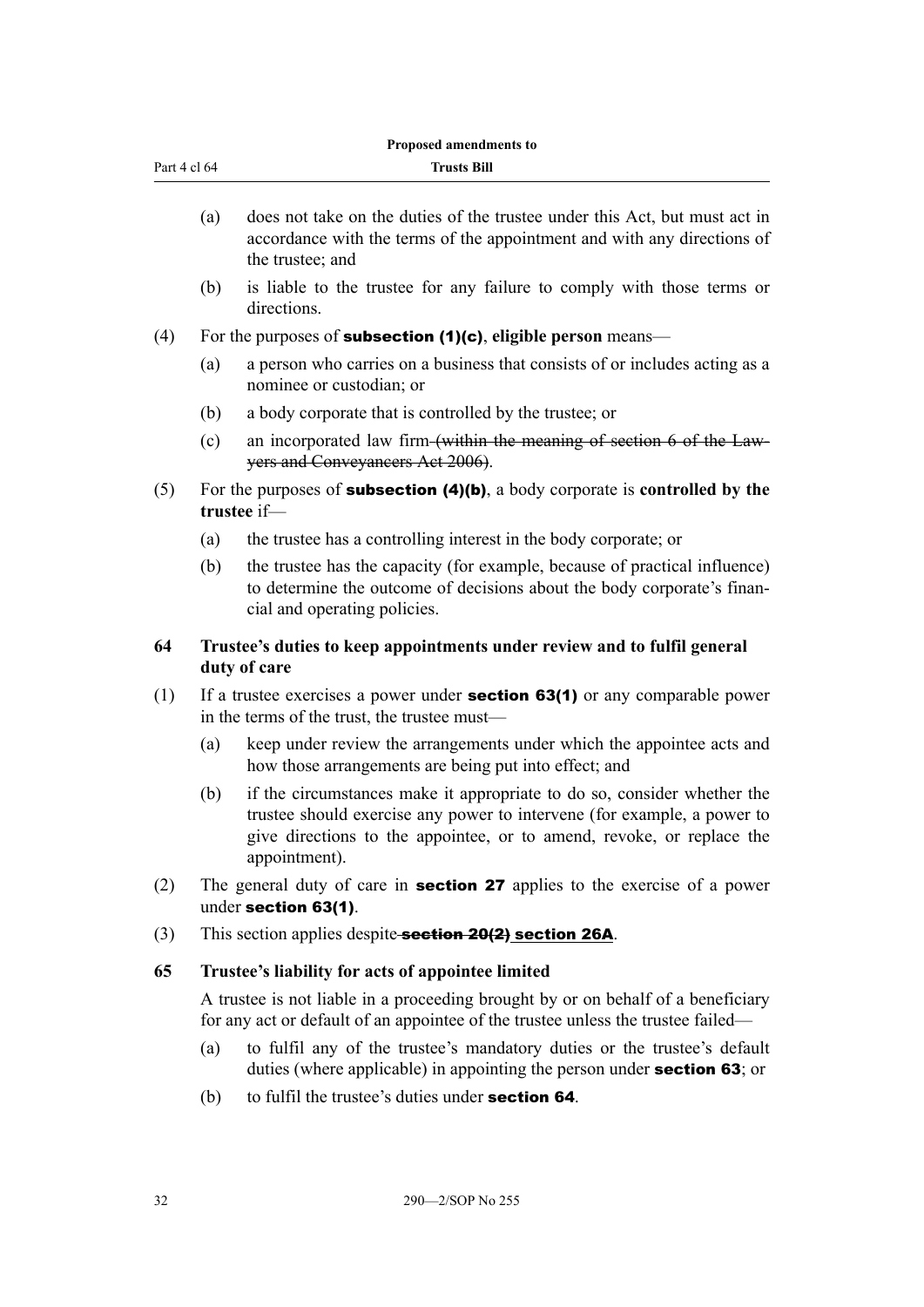# **66 Trustee's power to delegate powers and functions in specified circumstances**

- (1) Despite sections 63 and 64, a trustee may, by power of attorney, delegate all or any of the trustee's powers and functions under the trust to any person qualified to be a trustee under section 90.
- (2) However, the power to delegate may be exercised only in the circumstances where the delegation is necessary (or the trustee expects that it may from time to time become necessary) because of the trustee's—
	- (a) absence from New Zealand; or
	- (b) temporary inability to be contacted; or
	- (c) temporary physical incapability; or
	- (d) temporary lack of capacity to perform the functions of a trustee.
- (3) The delegation—
	- (a) commences when the circumstance in **subsection (2)** occurs or begins; and
	- (b) continues for the shorter of—
		- $(i)$  the duration of the circumstance in **subsection (2)**; and
		- (ii) 12 months.
- (4) If a delegation has been in place for 12 months and the circumstance in **sub**section (2) continues, the delegation may be extended by the delegating trustee (or the trustee's delegate in cases to which subsection (2)(d) applies) for the shorter of—
	- (a) the remaining duration of the circumstance in **subsection (2)**; and
	- (b) a further 12 months.
- (5) A trustee may delegate powers to a sole co-trustee only if that sole co-trustee is a statutory trustee.
- (6) A delegate may exercise the delegating trustee's power to resign. Compare: Trustee Act 1925 s 25 (UK)

#### **67 Notice of delegation of trustee's powers and functions**

- (1) Not later than 5 working days after a delegation under section 66 commences, the delegating trustee (or, if the trustee is incapable, the delegate) must notify any co-trustees and any person with the power to remove or to appoint trustees of the following:
	- (a) the date on which the delegation commenced:
	- (b) the duration of the delegation:
	- (c) the name and contact details of the delegate:
	- (d) the reason for the delegation: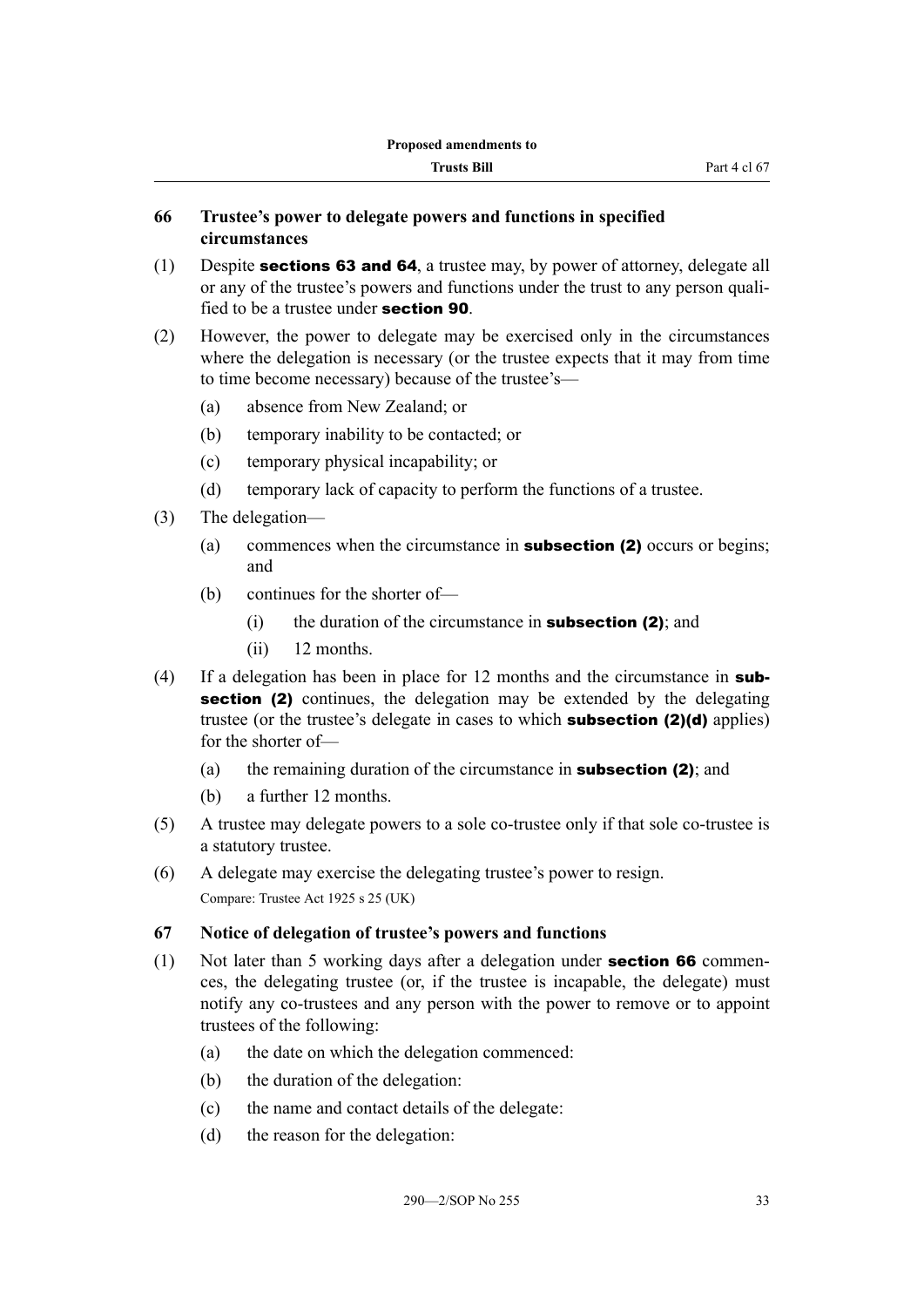| Part 4 cl 68 |  |  |
|--------------|--|--|
|              |  |  |

- (e) which powers are delegated, if only some are delegated.
- (2) In the case where a power of attorney authorising delegation under **section 66** is signed on the basis that the trustee expects that the delegation may from time to time become necessary (*see* section 66(2)), the delegating trustee (or, if the trustee is incapable, the delegate) must, not later than 5 working days after the power of attorney is signed, notify any co-trustees and any person with the power to remove or to appoint trustees. of the following:
	- (a) the date on which the power of attorney was signed:
	- (b) the name and contact details of the delegate:
	- (c) in which of the circumstances specified in **section 66(2)** the delegation commences.
- (3) For a sole delegating trustee, it is sufficient compliance with subsections (1) and (2) if the trustee (or, if the sole trustee is incapable, the trustee's delegate) notifies—
	- (a) any person with the power to remove or to appoint trustees; or
	- (b) if there is no person authorised under **paragraph (a)**, all competent adult beneficiaries; or
	- (c) if, in the circumstances, it is unreasonable or impracticable to comply with **paragraph (b)**, a reasonably representative sample of beneficiaries.
- (4) However, a trustee or delegate is not required to comply with notification requirements under **subsection (3)(b) or (c)** if the trustee or delegate reasonably considers, after taking into account the factors in **section 49**, that beneficiaries should not be notified.
- (5) Failure to comply with a notification requirement under this section does not invalidate any act done or document executed by the delegate in favour of a person dealing with a trustee's delegate.

Compare: Trustee Act 1925 s 25 (UK)

## **68 Trustee's liability for acts of delegate limited**

The trustee is not liable in a proceeding brought by or on behalf of a beneficiary for any act or default of a delegate appointed under section 66 unless the trustee failed, in appointing the delegate, to fulfil any of the trustee's mandatory duties or the general duty of care in **section 27** (to the extent that it applies).

#### **69 Application to Public Trust to consent to become delegate**

- (1) This section applies in relation to a trust where—
	- (a) a trustee is, for any of the reasons listed in **section 66(2)**, unable to perform the trustee's functions as trustee; and
	- (b) that trustee has not delegated the trustee's powers.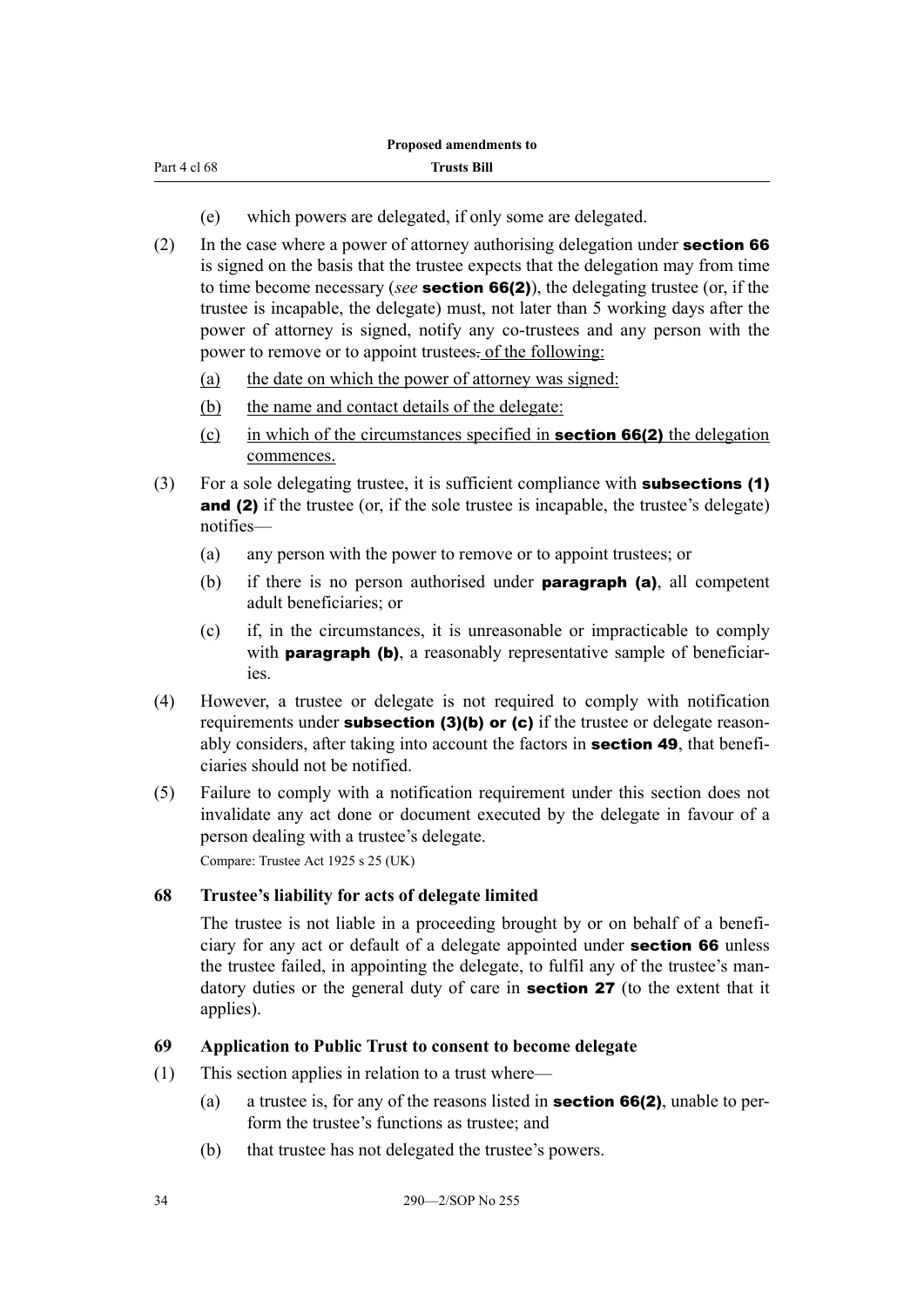- (2) A co-trustee or a beneficiary of the trust may apply to Public Trust for consent for Public Trust to be made the delegate of the trustee.
- (3) Public Trust—
	- (a) may refuse to consent to be the delegate of the trustee for any reason; and
	- (b) must refuse to consent to be made the delegate of the trustee if Public Trust reasonably believes that an application under subsection (2) or the circumstances relating to it involve a dispute or present significant complexity.
- (4) Public Trust may charge fees for providing services as a delegate under this section.
- (5) If Public Trust consents to be made the delegate of the trustee, sections 66 to 68 apply (with any necessary modifications) to the delegation.

## *Special trust advisers*

## **70 Role and appointment of special trust advisers**

- (1) A special trust adviser—
	- (a) may advise the trustee on any matter relating to the trust; but
	- (b) is not a trustee of the trust and does not have the powers or duties of a trustee.
- (2) A special trust adviser may be appointed—
	- (a) in, or in accordance with, the terms of the trust; or
	- (b) by order of the court made on the application of—
		- (i) a beneficiary or trustee; or
		- (ii) a person on whose application the court would have the power to appoint a new trustee; or
	- (c) by a person with the power to remove or to appoint trustees; or
	- (d) in respect of property for which the court has jurisdiction under Part 3 of the Protection of Personal and Property Rights Act 1988, by order of the court made on the application of—
		- (i) the manager or person authorised to administer the property; or
		- (ii) a person specified in section 26 of that Act; or
	- (e) in respect of property of a person subject to a property order made under the Protection of Personal and Property Rights Act 1988, by order of the court made on the application of—
		- (i) the manager of the property; or
		- (ii) a person specified in section 26 of that Act.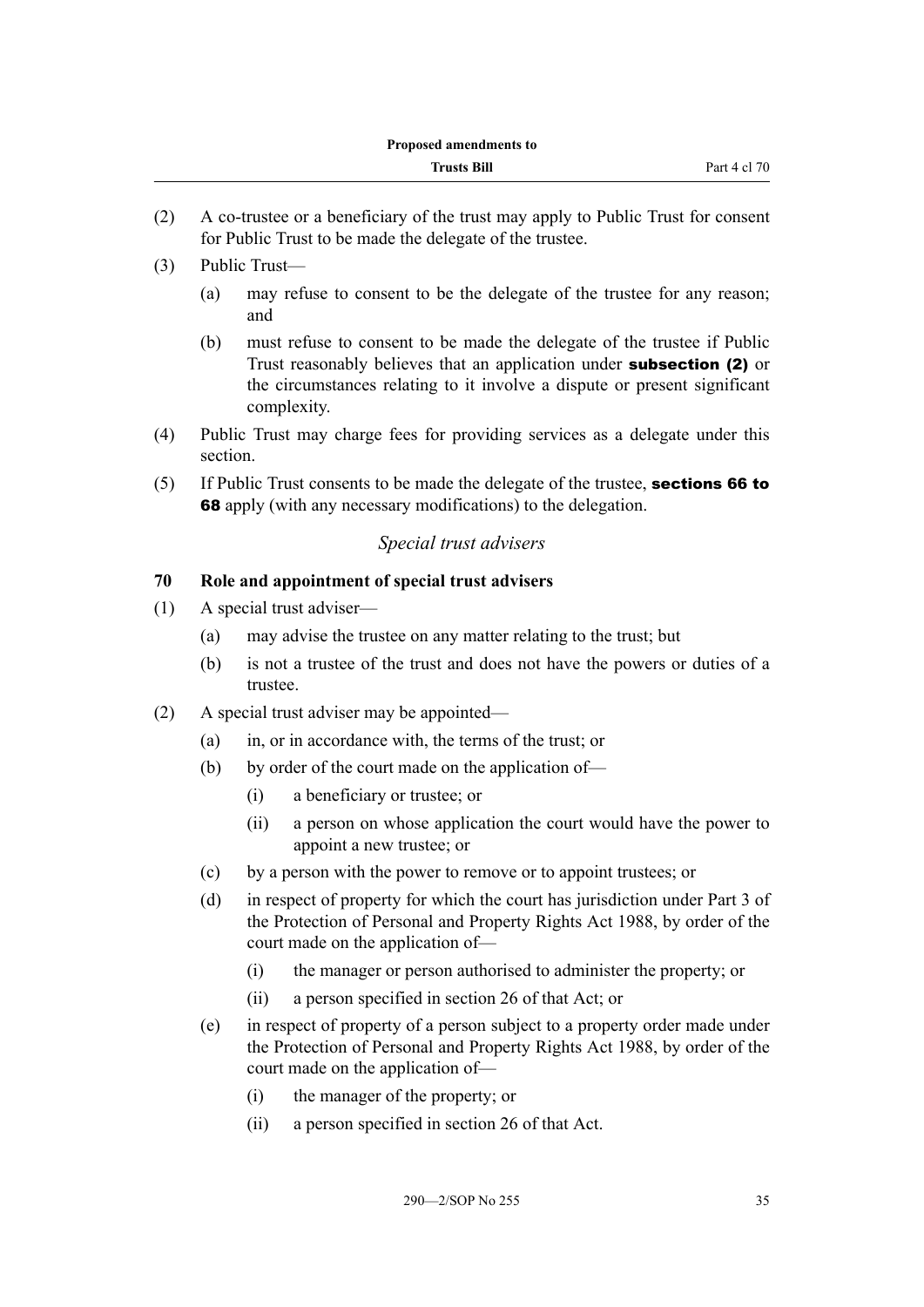| Part 4 cl 7<br>$1 - 1$ | <b>Trusts Bill</b> |
|------------------------|--------------------|
|                        |                    |

(3) In this section, **manager** and **property order** have the meanings given in section 2 of the Protection of Personal and Property Rights Act 1988. Compare: 1956 No 61 s 49(2), (3)(a), (b)

#### **71 Reliance on special trust adviser's advice**

- (1) If there is a special trust adviser, a trustee—
	- (a) may consult the special trust adviser on any matter relating to the trust; and
	- (b) is not required to follow the special trust adviser's advice; and
	- (c) is not liable in a proceeding brought by or on behalf of a beneficiary for an act or omission the trustee makes as a result of following the special trust adviser's advice unless the act or omission involves the trustee's dishonesty, wilful misconduct, or gross negligence (*see* section 40A, which relates to the court's consideration of gross negligence).
- (2) A special trust adviser's disagreement with or objection to a proposed action to be taken by a trustee in respect of trust property does not affect a person dealing with the trustee in the matter.

Compare: 1956 No 61 s 49(3)(c), (4)

#### **72 Remuneration of special trust advisers**

- (1) If remuneration is payable to a trustee, remuneration may also be paid to a special trust adviser.
- (2) The amount of remuneration for a special trust adviser is to be determined,—
	- (a) if the trustee is the Māori Trustee, by or under regulations made under the Māori Trustee Act 1953; or
	- (b) if the trustee is Public Trust, in accordance with Public Trust's fees as notified from time to time; or
	- (c) if the trustee is a trustee company within the meaning of section 2 of the Trustee Companies Act 1967, in accordance with that Act; or
	- (d) if the trustee is entitled to fix the trustee's remuneration, by the trustee; or
	- (e) in all other cases, by the court.

Compare: 1956 No 61 s 49(5)

## *Other powers and rights of trustee*

#### **73 Application of insurance money for loss or damage of trust property**

- (1) This section applies if—
	- (a) a trustee or a beneficiary receives or is entitled to receive money under an insurance contract against the loss of or damage to trust property (**insurance money**); and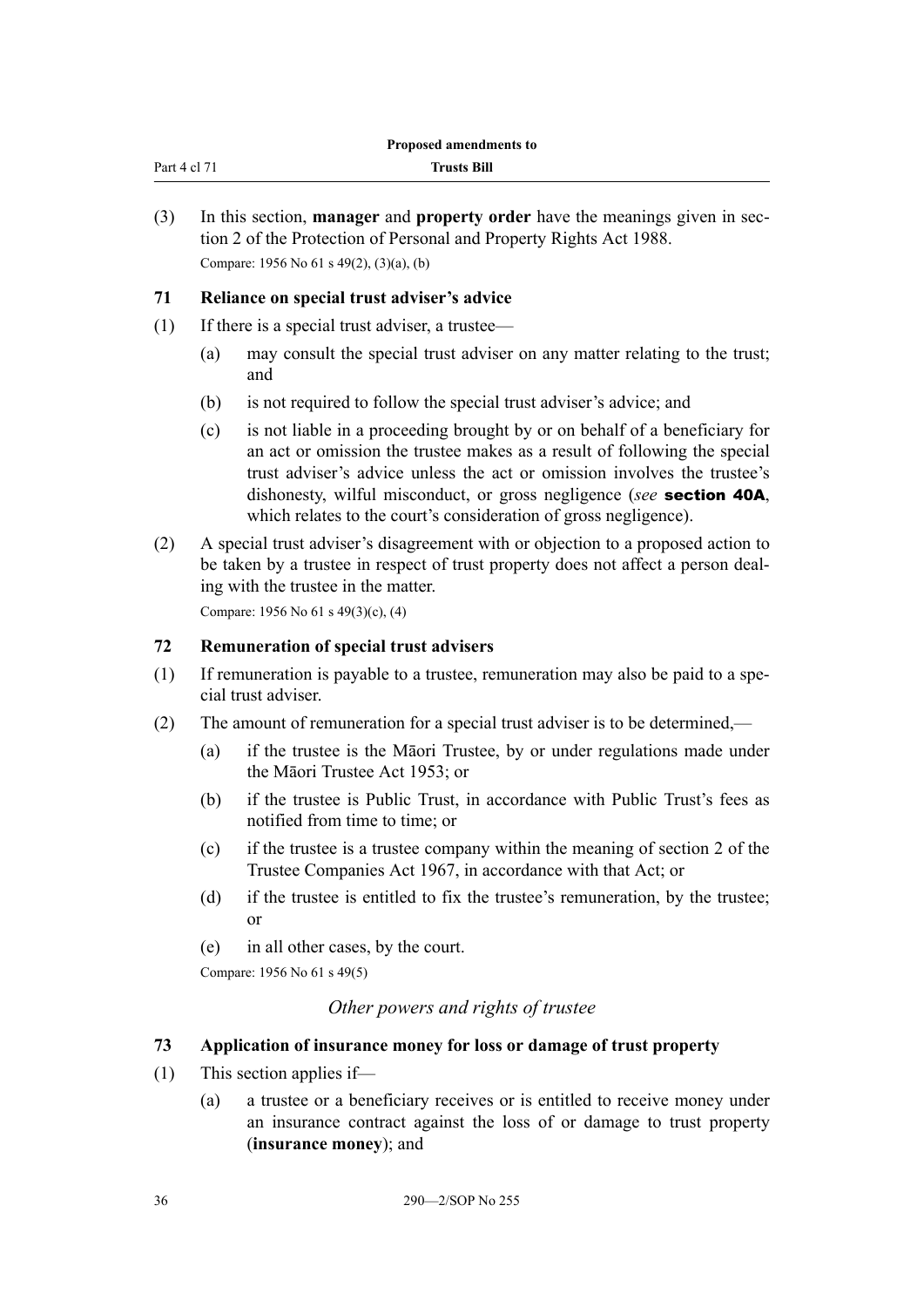- (b) the insurance contract has been arranged—
	- (i) under the terms of a trust; or
	- (ii) under a statutory or other power; or
	- (iii) in performance of an agreement, or of a statutory or other obligation; or
	- (iv) by a life tenant who would be liable for damage or loss to the property.
- (2) If a beneficiary is entitled to receive insurance money, the beneficiary must—
	- (a) take reasonable steps to recover and receive the money; and
	- (b) pay the money received less any recovery costs to the trustee or, if there is no trustee capable of giving a discharge for the money, to the Crown under section 144 143.
- (3) The trustee must hold the insurance money in trust on the same terms and subject to the same powers and provisions as (or those corresponding as nearly as possible to) those to which the lost or damaged property is subject.
- (4) The trustee may apply the insurance money (or part of it) to rebuilding, reinstating, replacing, or repairing the lost or damaged property.
- (5) If the insurance money is held by the Crown, the court may direct that the money (or part of it) be applied to rebuilding, reinstating, replacing, or repairing the lost or damaged property.
- (6) This section does not affect any right a person may have to require the insurance money (or part of it) to be applied to rebuilding, reinstating, replacing, or repairing the lost or damaged property.

Compare: 1956 No 61 s 25

## **74 Trustee's power to adjust interests in trust property of portfolio investment entity**

- (1) This section applies where any trust property is employed in an activity that the trustee is empowered or authorised to carry on as a portfolio investment entity.
- (2) The trustee may adjust the interest of the beneficiaries in the property in any of the ways specified in section HM 48 of the Income Tax Act 2007 in order to comply with that section.
- (3) This section applies despite any other provision in this Act or in the Financial Markets Conduct Act 2013. Compare: 1956 No 61 s 42E
- **75 Trustee's liability limited where notice given to distribute trust property without regard to unknown claims**
- (1) A trustee is not liable in a proceeding brought by or on behalf of a person in relation to the distribution of trust property if—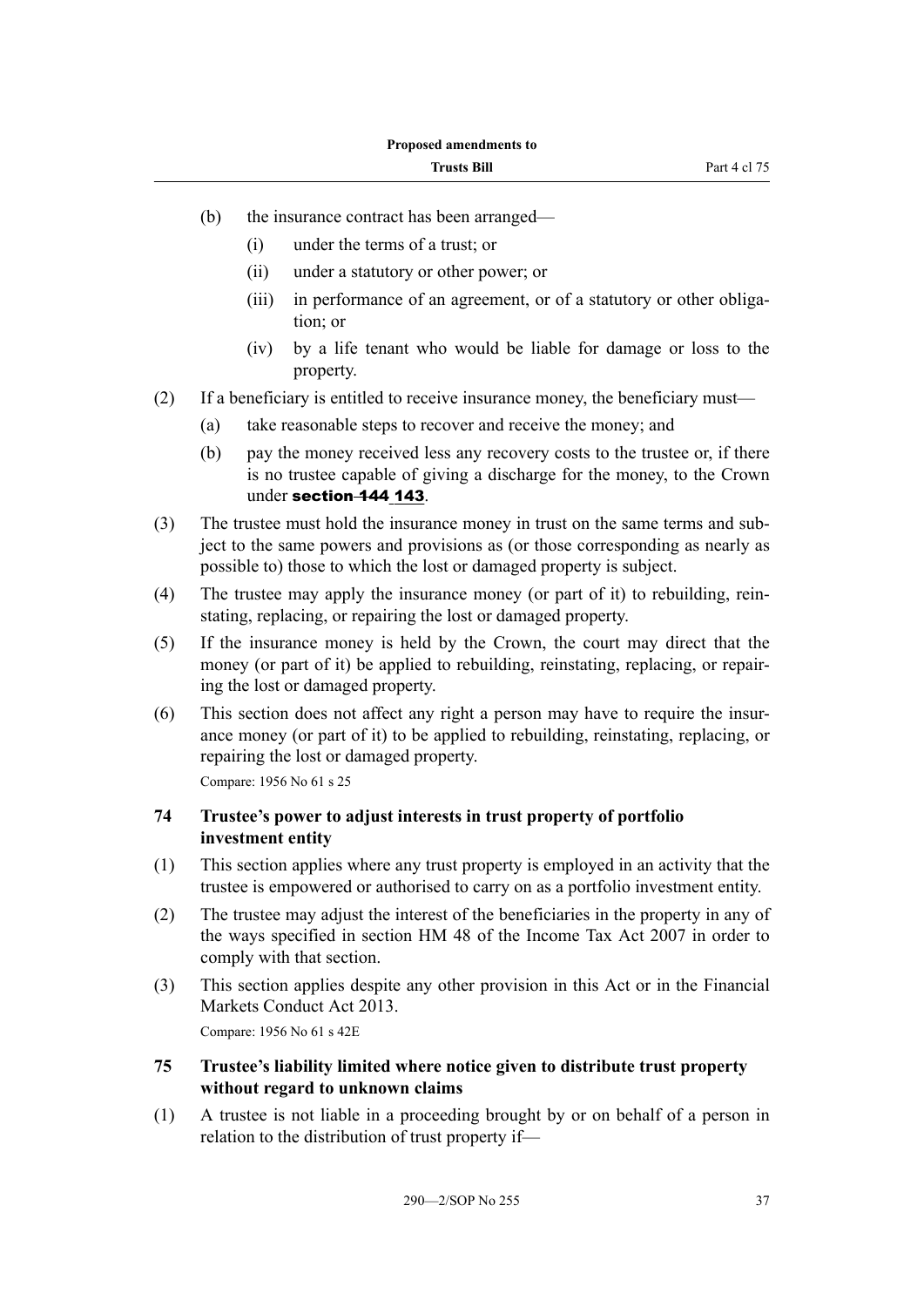|              |     |       | Proposed amendments to                                                                                                                                                                                                                                                                                                                       |
|--------------|-----|-------|----------------------------------------------------------------------------------------------------------------------------------------------------------------------------------------------------------------------------------------------------------------------------------------------------------------------------------------------|
| Part 4 cl 75 |     |       | <b>Trusts Bill</b>                                                                                                                                                                                                                                                                                                                           |
|              | (a) |       | the trustee has first given a notice to potential creditors and other claim-<br>ants in accordance with <b>subsection (2)</b> ; and                                                                                                                                                                                                          |
|              | (b) |       | the distribution is made after the notice deadline mentioned in <b>subsec-</b><br>tion $(2)(c)$ ; and                                                                                                                                                                                                                                        |
|              | (c) |       | the trustee did not have notice of the person's claim at the time of the<br>distribution.                                                                                                                                                                                                                                                    |
| (2)          |     |       | A notice to potential creditors and other claimants must—                                                                                                                                                                                                                                                                                    |
|              | (a) |       | be given in a manner likely to come to their attention; and                                                                                                                                                                                                                                                                                  |
|              | (b) |       | identify the trust or estate affected; and                                                                                                                                                                                                                                                                                                   |
|              | (c) |       | state that any creditor or other claimant who asserts a right or an interest<br>relating to that trust property must give notice of their claim to the<br>trustee before a date specified in the notice that is at least 30 days after<br>the date the notice is given (the notice deadline); and                                            |
|              | (d) |       | set out the physical and email addresses to which a notice of claim and<br>details of a claim may be sent or delivered; and                                                                                                                                                                                                                  |
|              | (e) | line. | state that the proposed distribution may be made without regard to any<br>claim of which the trustee does not have notice before the notice dead-                                                                                                                                                                                            |
| (3)          |     |       | A trustee may apply to the court for directions under <b>section 125</b> regarding<br>the type of notice that is appropriate.                                                                                                                                                                                                                |
| (4)          |     |       | This section does not apply to any claim—                                                                                                                                                                                                                                                                                                    |
|              | (a) |       | under the Family Protection Act 1955; or                                                                                                                                                                                                                                                                                                     |
|              | (b) |       | under the Law Reform (Testamentary Promises) Act 1949; or                                                                                                                                                                                                                                                                                    |
|              | (c) |       | arising out of any contract—                                                                                                                                                                                                                                                                                                                 |
|              |     | (i)   | to make a will containing certain provisions; or                                                                                                                                                                                                                                                                                             |
|              |     | (ii)  | not to revoke an existing will or a specified provision within a<br>will; or                                                                                                                                                                                                                                                                 |
|              |     | (iii) | not to make a will; or                                                                                                                                                                                                                                                                                                                       |
|              | (d) |       | by a person to be—                                                                                                                                                                                                                                                                                                                           |
|              |     | (i)   | a beneficiary under a will; or                                                                                                                                                                                                                                                                                                               |
|              |     | (ii)  | entitled in the intestacy of a deceased person; or                                                                                                                                                                                                                                                                                           |
|              |     | (iii) | beneficially interested under a trust.                                                                                                                                                                                                                                                                                                       |
| (5)          |     |       | Nothing in this section affects a remedy that a person may have under section<br>49(1) of the Administration Act 1969 or any other right or remedy available<br>against another person other than the trustee, including a right to follow the<br>property and any money or property into which it is converted.<br>Compare: 1956 No 61 s 35 |
|              |     |       |                                                                                                                                                                                                                                                                                                                                              |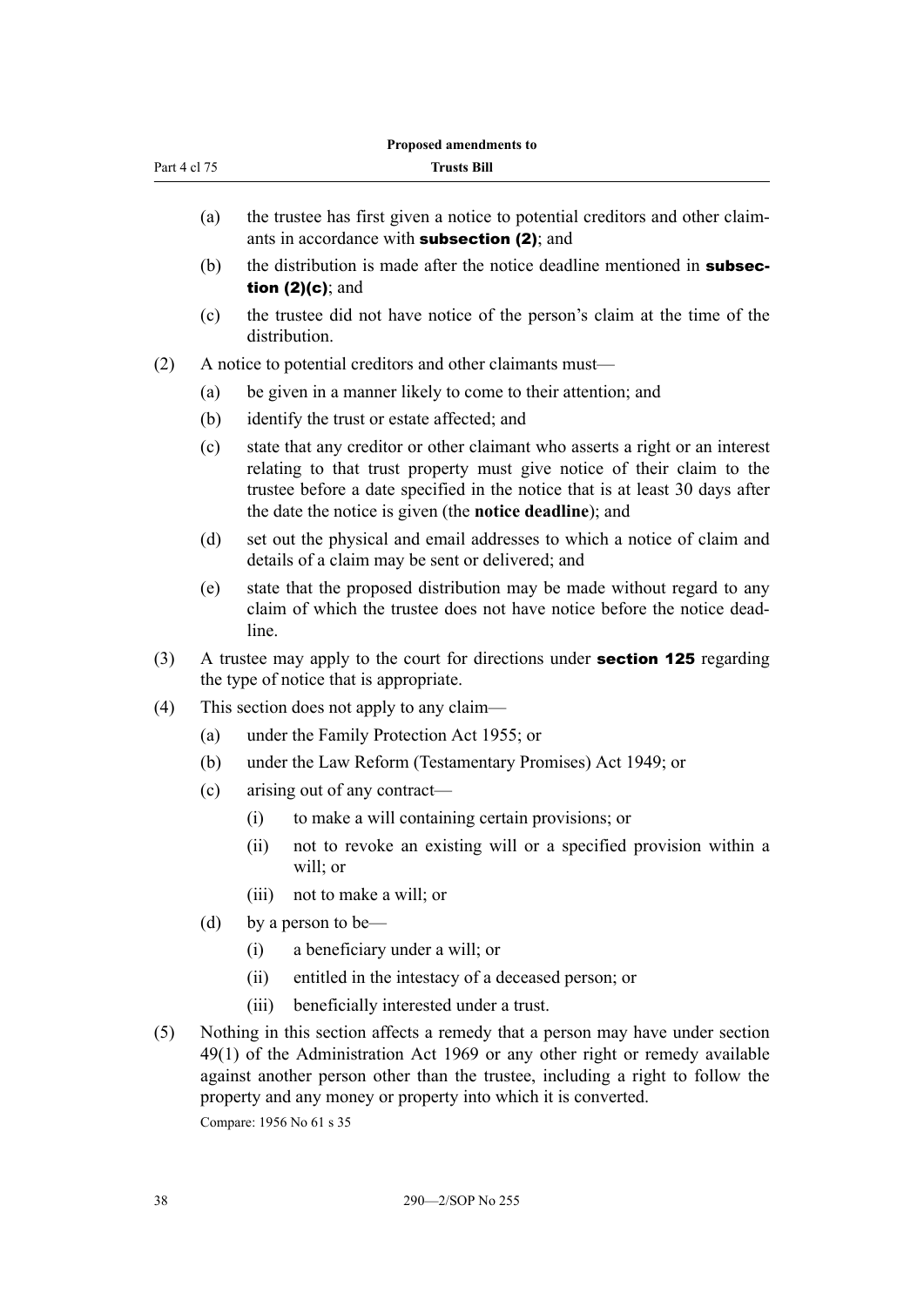*Protection of purchasers and mortgagees dealing with trustees*

# **76 Protection of purchasers and mortgagees dealing with trustees**

- (1) This section applies if a trustee purports to exercise a power (whether statutory, under the terms of a trust, or otherwise) to sell or mortgage trust property or an interest in trust property.
- (2) The purchaser or mortgagee is under no obligation is not under any obligation to inquire into whether the money received by the trustee as a result of the sale or mortgage is needed, or how that money is later dealt with, by the trustee.
- (3) This section is subject to the Land Transfer Act 2017 and the Personal Property Securities Act 1999.
- (4) In this section, **mortgage** and **mortgagee** have the same meanings as in section 4 of the Property Law Act 2007.

Compare: 1956 No 61 s 22

Subpart 2—Trustees' indemnities

## **77 Trustee's liability for expenses and liabilities incurred, and trustee's right to indemnity**

- (1) A trustee is personally liable for an expense or a liability incurred by the trustee when acting as a trustee.
- (2) However, a trustee who incurs an expense or a liability when acting reasonably on behalf of the trust is entitled,—
	- (a) if the trustee has paid the expense or discharged the liability out of the trustee's own funds, to reimbursement from the trust property; or
	- (b) in any other case, to pay the expense or discharge the liability directly from the trust property (or to have it paid or discharged by a remaining trustee).
- (3) The operation and enforcement of the indemnity in this section is governed by the rules of the common law and equity relating to trusts.
- (4) This section does not limit any indemnity available at common law or in equity.

Compare: 1956 No 61 s 38(2)

## **78 Indemnification of trustee with agreement of beneficiaries where indemnity impaired**

- (1) A trustee may be indemnified from the trust property for a breach of trust if all of the beneficiaries who together hold all of the beneficial interest in the trust property agree and if the conditions set out in **subsection (1A)** are satisfied.
- (1A) The conditions are that—
	- (a) every beneficiary consents to the indemnification; and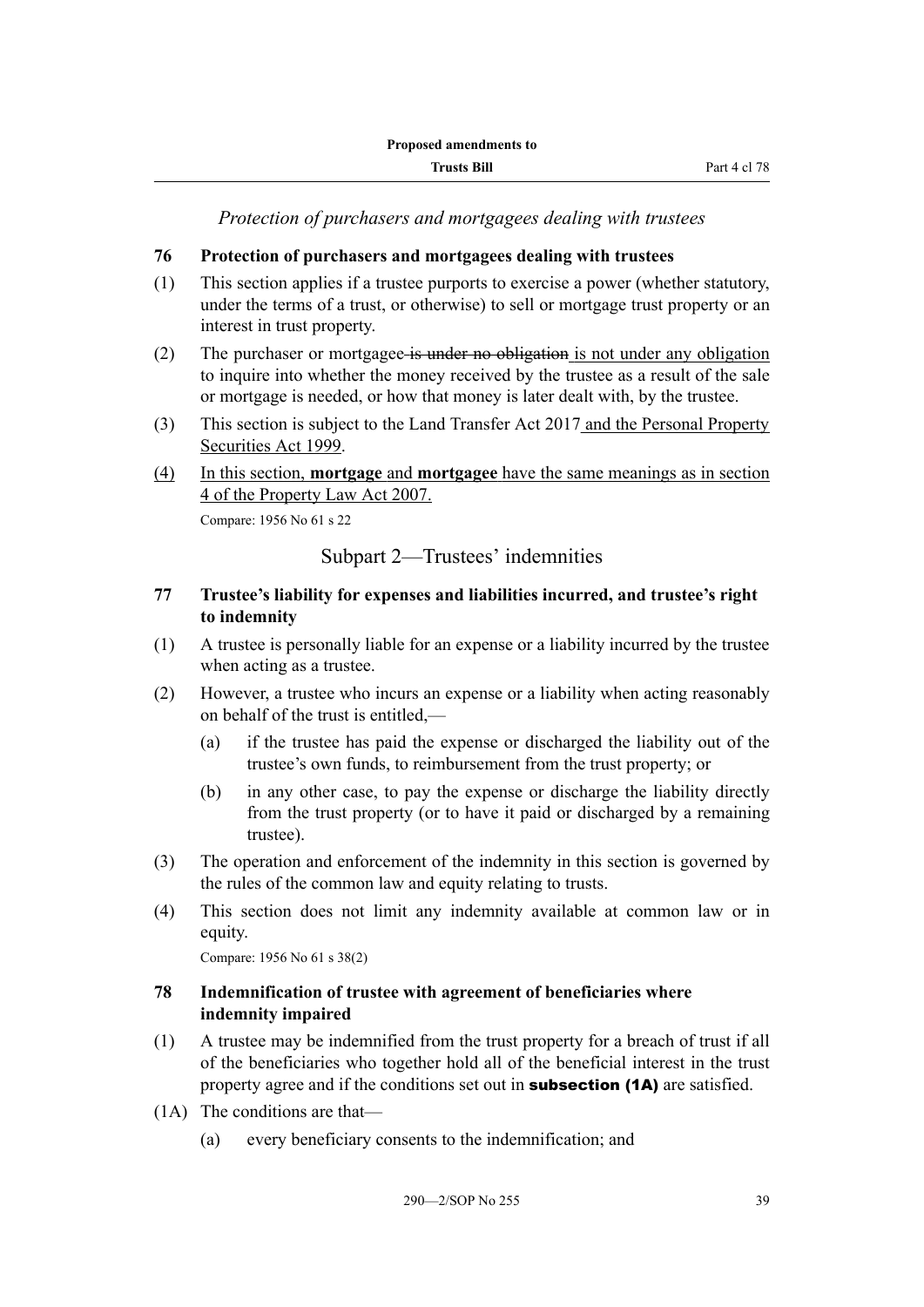| Part 4 cl 78A |
|---------------|
|               |

| <b>Trusts Bill</b> |  |
|--------------------|--|

- (b) if the breach of trust arises from the trustee's gross negligence, the beneficiaries receive independent legal advice before consenting to the indemnification; and
- (c) if any beneficiary is a beneficiary described in section 78A(2), the court has made an order under section 78A approving the indemnification on behalf of that beneficiary.
- (2) However, the beneficiaries cannot indemnify the trustee if the breach of trust arises from the trustee's dishonesty or wilful misconduct.
- (3) *See* section 40A, which relates to the court's consideration of gross negligence.

# **78A Power of court to approve indemnification**

- (1) The court may, on behalf of any of the beneficiaries described in **subsection** (2) who has an interest in the property of a trust, approve the indemnification of a trustee for a breach of trust under section 78.
- (2) The beneficiaries are—
	- (a) a beneficiary who lacks capacity:
	- (b) a person who may acquire a beneficial interest at a future date or on the happening of a future event or on becoming a member of a certain class of persons:
	- (c) a future person who may acquire a beneficial interest.
- (3) An application for an order of approval may be made by—
	- (a) the trustees or any one of them:
	- (b) any person with a beneficial interest in the trust property.
- (4) On an application for an order of approval, the court must take into account each of the following factors:
	- (a) the nature of any person's interest in the trust property and the effect of the proposed order on that interest:
	- (b) the benefit or detriment that may result to any person with an interest in the trust property if the court makes or refuses to make the proposed order:
	- (c) the intentions of the settlor of the trust in settling the trust, if it is practicable to ascertain those intentions.
- (5) An order of approval binds the person on whose behalf it is made and takes effect without any further step.

## **78B Power of court to waive requirement of consent to indemnification**

- (1) The court may waive the requirement that a beneficiary consent to the indemnification of a trustee for a breach of trust under section 78.
- (2) An application for an order of waiver of consent may be made by—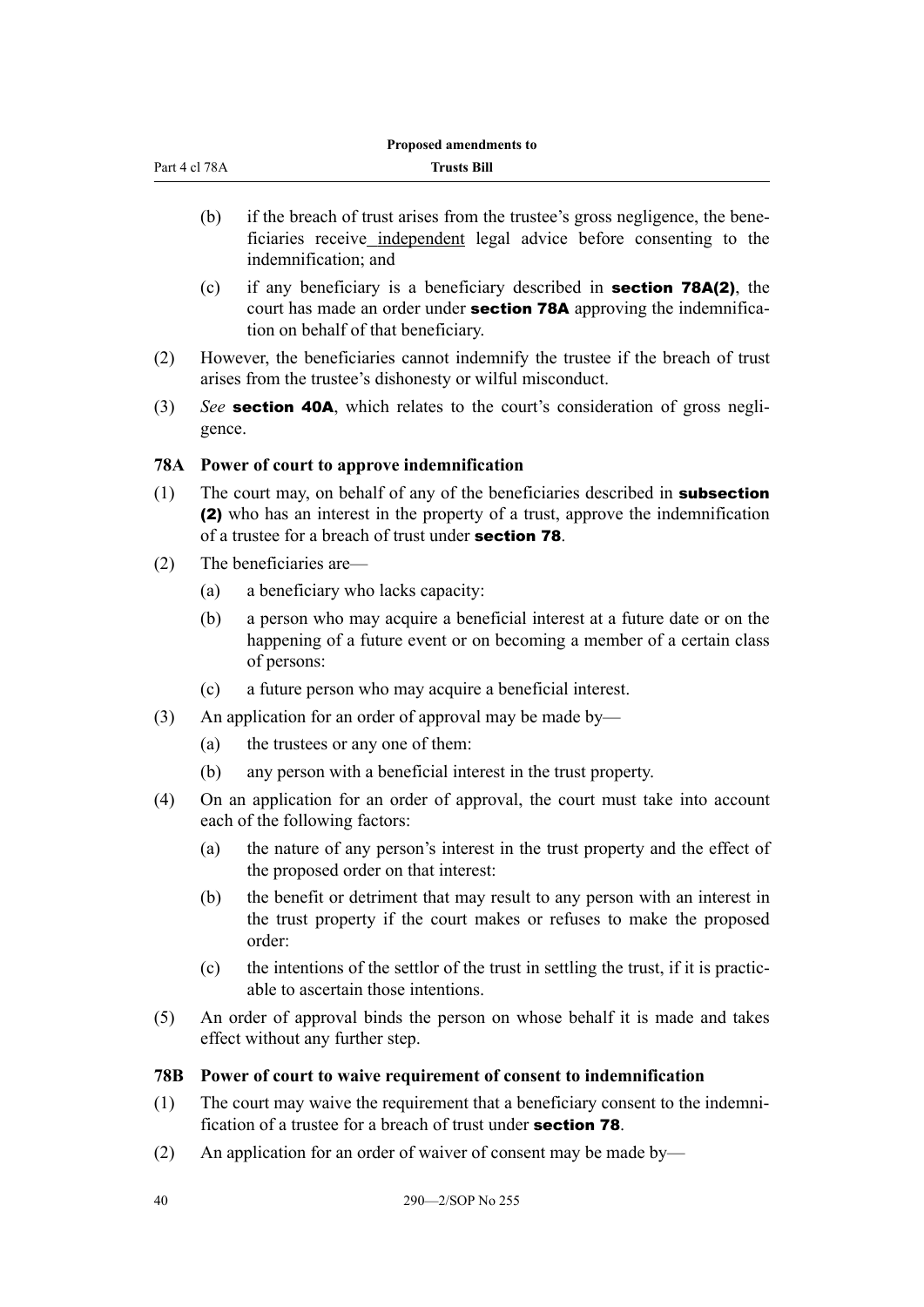- (a) the trustees or any one of them:
- (b) any person with a beneficial interest in the trust property.
- (3) On an application for an order of waiver of consent, the court must take into account each of the following factors:
	- (a) the nature of any person's interest in the trust property and the effect of the proposed order on that interest:
	- (b) the benefit or detriment that may result to any person with an interest in the trust property if the court makes or refuses to make the proposed order:
	- (c) the intentions of the settlor of the trust in settling the trust, if it is practicable to ascertain those intentions.
- (4) An order of waiver of consent binds the person on whose behalf it is made and takes effect without any further step.

#### **79 Ranking of trust property**

- (1) For the purposes of **section 77(1)** (and despite **section 77(2)**), the terms of the trust may rank the order in which the trust property must be applied to reimburse the trustee or pay or discharge an expense or a liability.
- (2) However, the court may set aside the ranking of trust property on the application of—
	- (a) the trustee; or
	- (b) a creditor; or
	- (c) a beneficiary.

## **80 Creditor's limited claim to trust property through trustee's indemnity**

- (1) This section applies if a trustee incurs an expense or a liability to a creditor and the trustee—
	- (a) has a right to be indemnified from the trust property; or
	- (b) for any reason is not entitled to be indemnified or fully indemnified from the trust property (for example, because the trustee incurred the liability in breach of trust) but—
		- (i) the creditor has given value; and
		- (ii) the trust has received a benefit from the transaction between the trustee and the creditor; and
		- (iii) the creditor has acted in good faith.
- (2) The creditor has a claim against the trustee that may be satisfied by the creditor being indemnified from the trust property as if the creditor were in the position of a trustee who has a right to be indemnified from the trust property.
- (3) The creditor has not acted in good faith for the purposes of **subsection** (1)(b)(iii) if the creditor had knowledge of the circumstances that excluded or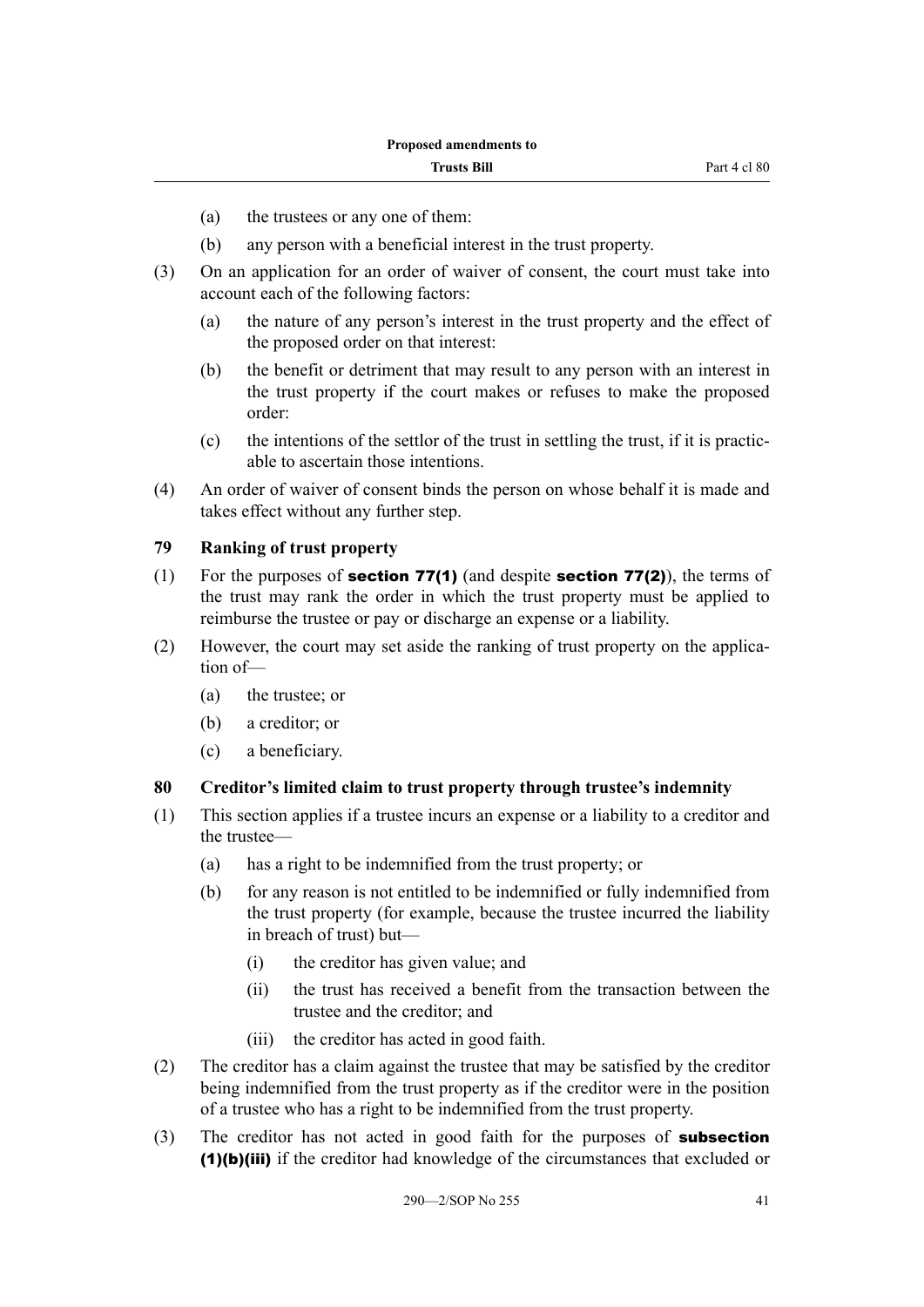limited the trustee's indemnity (whether or not the creditor knew they would have that effect).

- (4) For the purposes of **subsection (1)(b)**, a claim under this section—
	- (a) is limited to the benefit received by the trust (together with interest calculated in accordance with Schedule 2 of the Interest on Money Claims Act 2016); and
	- (b) must be paid in priority over any payment to a beneficiary, unless the court orders otherwise; and
	- (c) does not alter the priority of creditors who are entitled to claim from the trust property.
- (5) This section applies in respect of a former trustee who incurs an expense or a liability as a trustee acting on behalf of the trust.

#### **81 Trustee's lien on insurance money for premiums**

- (1) This section applies if a trustee pays any premiums in respect of any insurance contract for trust property for which the trustee has not previously received reimbursement from the trust property.
- (2) The trustee has a lien on—
	- (a) the insurance money for the amount of the premiums paid; and
	- (b) interest on that amount calculated in accordance with Schedule 2 of the Interest on Money Claims Act 2016.

Compare: 1956 No 61 s 34A

#### **82 Trustee's indemnity for rent, covenant, or agreement under lease**

- (1) This section applies if a trustee is, for any reason, liable in relation to—
	- (a) any rent, covenant, or agreement reserved by or contained in a lease; or
	- (b) any indemnity given for any rent, covenant, or agreement mentioned in paragraph (a).
- (2) The trustee may assign the lease to a person entitled to call for an assignment of the lease if the trustee—
	- (a) satisfies all liabilities under the lease that may have accrued, and been claimed, up to the date of the assignment; and
	- (b) if necessary, sets apart a fund that is enough to pay any future claim that may be made in relation to a fixed and ascertained amount that the lessee agreed to expend on the leased property (even though the time for expending the amount may not yet have arrived).
- (3) If the trustee acts under **subsection (2)**, the trustee—
	- (a) is not required to appropriate any further amount from the trust property to meet any future liability under the lease; and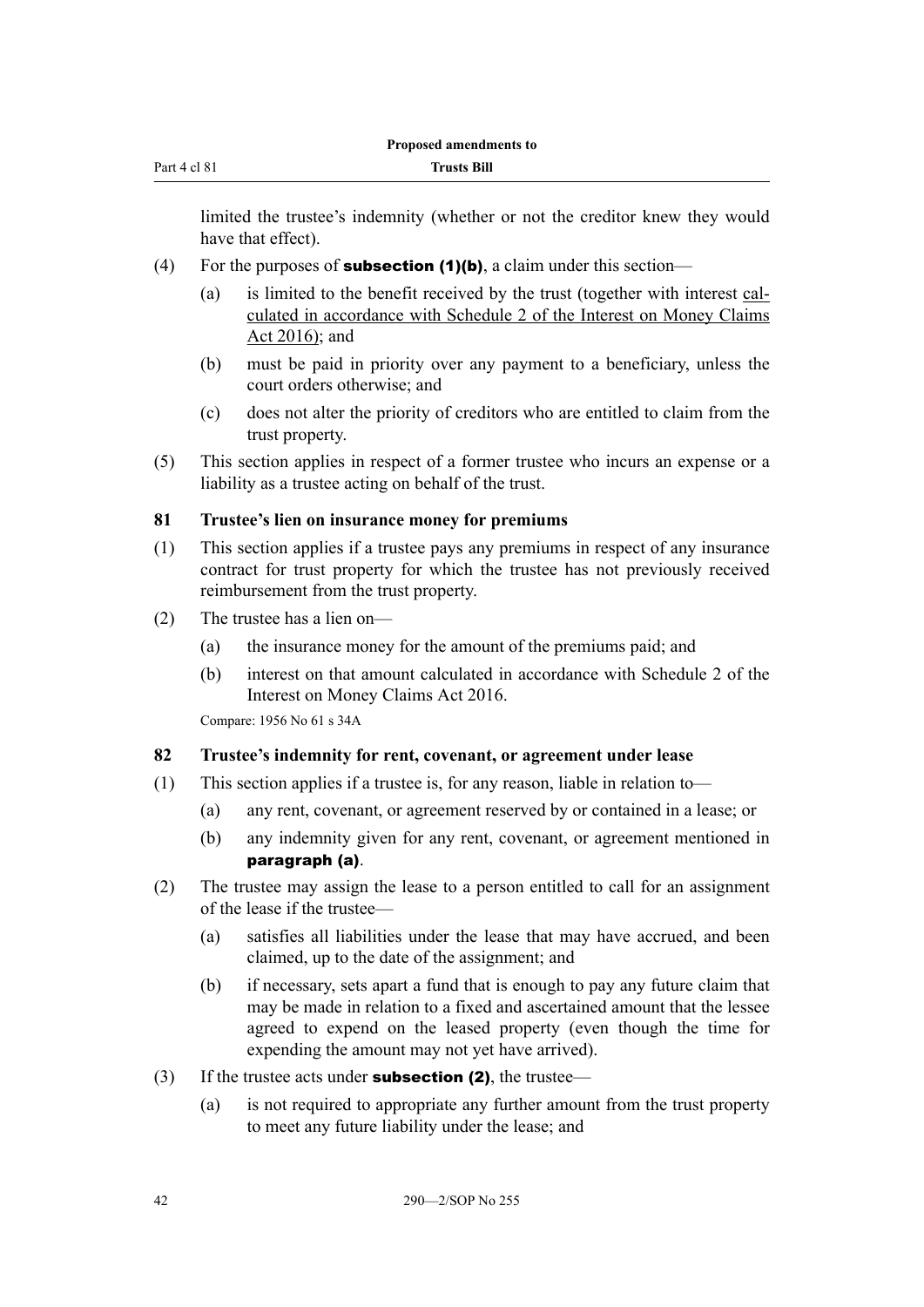- (b) may distribute the remaining trust property, other than any fund set apart under **subsection (2)(b)**, to the persons entitled to the trust property.
- (4) A trustee who acts under **subsection (2)** and distributes the remaining trust property under **subsection (3)(b)** is not personally liable for any later claim under the lease.
- (5) This section does not affect the right of the lessor, or a person deriving title under the lessor, to follow the trust property into the hands of the persons to whom it was distributed.

Compare: 1956 No 61 s 34; Draft Trusts Bill 2013 cl 115 (Qld)

## **83 Protection of trustee in handing over personal property to life tenant**

- (1) If personal property is given by will to a person (including a child) for a life interest or another limited interest, the trustee may deliver the personal property to the person (or in the case of a child, to the child's parent or guardian) on the terms and conditions that the trustee thinks fit.
- (2) However, before delivering the personal property to the person, the trustee must—
	- (a) prepare an inventory of the property; and
	- (b) ensure that the inventory is signed by the person and by the trustee; and
	- (c) give the person a copy of the inventory and keep a copy.
- (3) On and after the delivery of the property, the trustee—
	- (a) is not required to repair or insure the property; and
	- (b) is not liable for any loss or destruction of the property or the failure of the person to repair or insure the property.
- (4) A copy of the inventory signed by the person and the trustee is a security interest for the purposes of the Personal Property Securities Act 1999, and a financing statement may be registered accordingly. Compare: 1956 No 61 s 39A

**84 Protection of trustee in handing over personal property to child**

- (1) A trustee may deliver to a child, or the child's parent or guardian, any tangible personal property that is absolutely vested in the child.
- (2) The receipt of the child or parent or guardian is a good discharge to the trustee for the property.

Compare: 1956 No 61 s 39B

## **85 Protection relating to notice when person trustee of more than 1 trust**

- (1) This section applies to a trustee acting for more than 1 trust.
- (2) The trustee is not, unless the trustee is acting in bad faith, to be taken to have notice of a matter in relation to a trust only because notice of the matter is, or was, given to the trustee when acting for another trust.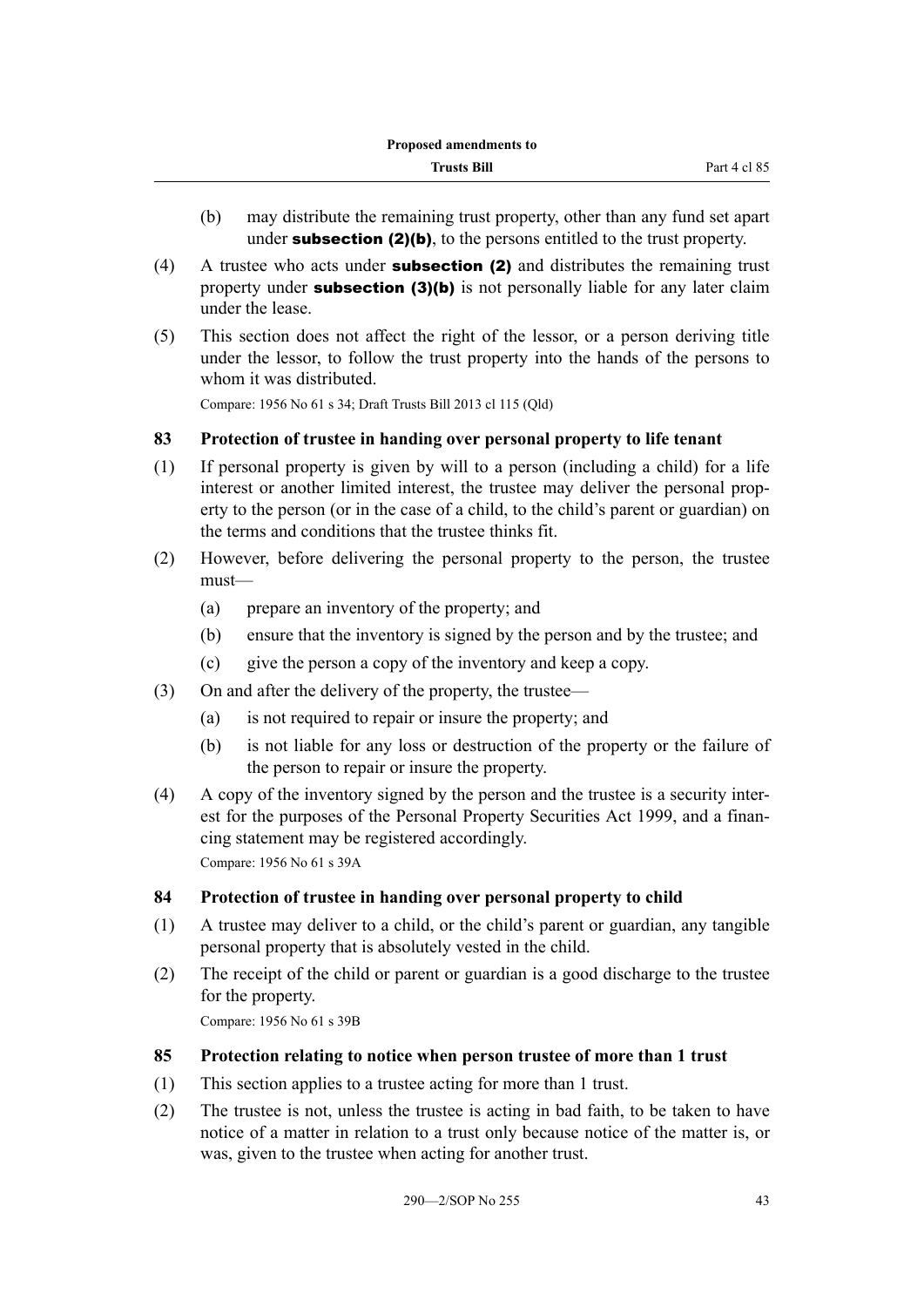| Part 5 cl 86 |  |  |
|--------------|--|--|
|              |  |  |

(3) In this section, **matter** includes document, fact, and thing. Compare: 1956 No 61 s 36; Draft Trusts Bill 2013 cl 111 (Qld)

# **Part 5**

#### **Appointment and discharge of trustees**

#### *Power to remove or to appoint trustee*

#### **86 Who may remove trustee and appoint replacement**

- (1) The following persons have the power to remove a trustee in writing under section 97:
	- (a) the person nominated in the terms of the trust as having the power to remove trustees:
	- (b) if there is no person authorised under **paragraph (a)** or the person is unable or unwilling to act, the remaining trustees:
	- (c) if there is no person authorised under **paragraph (a) or (b)** or the person or persons are unable or unwilling to act, any of the following persons acting in relation to the trustee being removed that may be relevant:
		- (i) a property manager appointed under the Protection of Personal and Property Rights Act 1988 to act as manager of the trustee's property:
		- (ii) a person holding an enduring power of attorney over the property of a trustee who is mentally incapable:
		- (iii) the liquidator of a corporate trustee that is in liquidation.
- (2) The following persons have the power to appoint a replacement trustee in writing:
	- (a) in the case of an appointment to replace a retiring trustee,—
		- (i) the person nominated in the terms of the trust as having the power to appoint trustees:
		- (ii) if there is no person authorised under **subparagraph (i)** or the person is unable or unwilling to act, the remaining trustees:
		- (iii) if there is no person authorised under **subparagraph (i) or (ii)** or the person is unable or unwilling to act, the retiring trustee:
	- (b) in the case of an appointment to replace a trustee who has been removed,—
		- (i) the person nominated in the terms of the trust as having the power to appoint trustees:
		- (ii) if there is no person authorised under **subparagraph (i)** or the person is unable or unwilling to act, a person with the power to remove a trustee under **subsection (1)(b) or (c)**: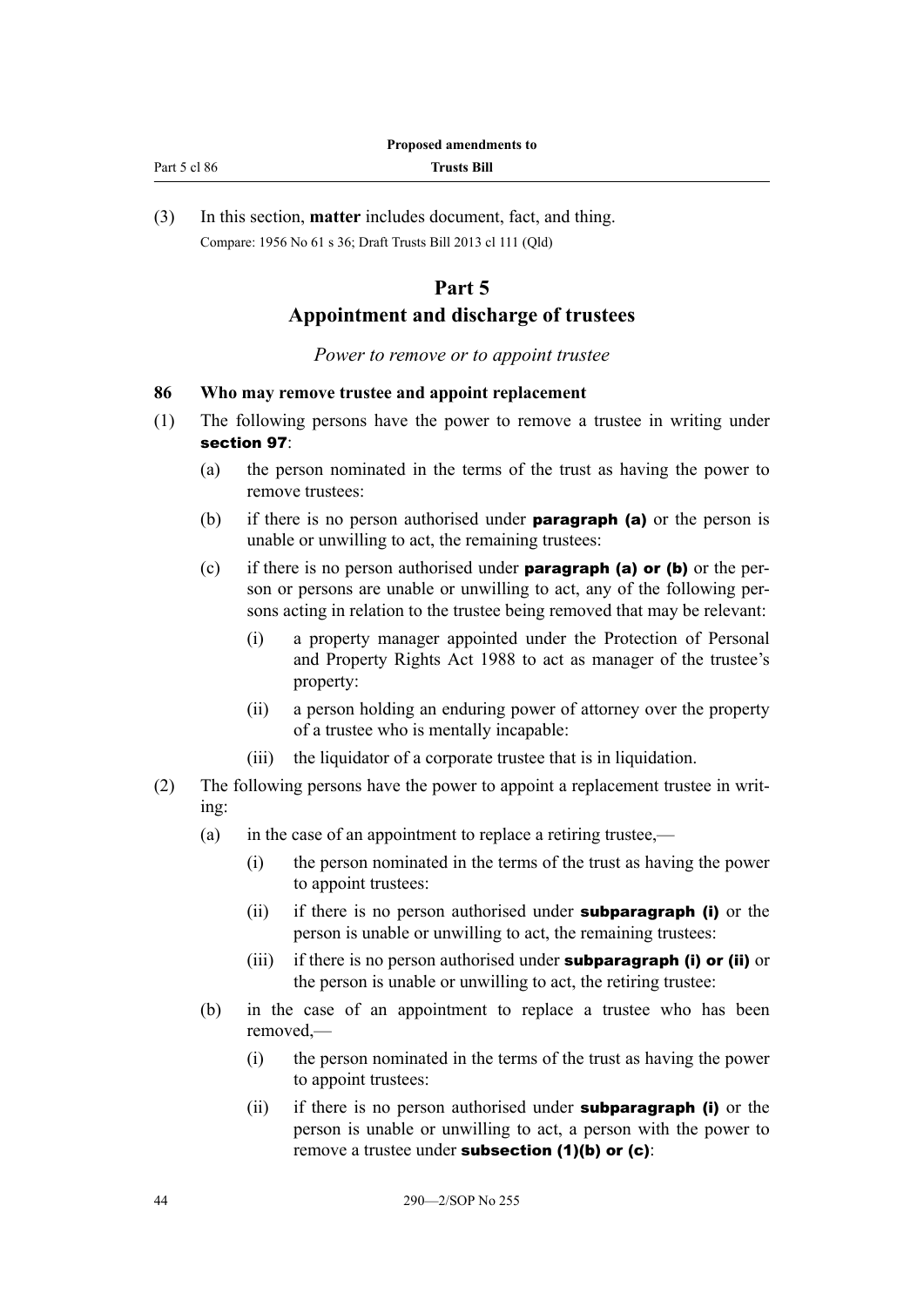- (c) in the case of an appointment of a trustee to replace a trustee who dies while in office,—
	- (i) the person nominated in the terms of the trust as having the power to appoint trustees:
	- (ii) if there is no person authorised under **subparagraph (i)** or the person is unable or unwilling to act, the remaining trustees:
	- (iii) if there is no person authorised under **subparagraph (i) or (ii)** or the person is unable or unwilling to act, the executor or administrator of the trustee.
- (3) **Subsection (4)** applies to a person nominated in the terms of a trust as having the power to appoint or to remove trustees for a limited purpose or in specified circumstances only.
- (4) This section does not authorise the person to exercise a power to appoint or remove a trustee for any purpose or in any circumstances beyond those specified in the terms of the trust.

# **87 Person with power to remove or appoint trustee may apply to court for directions**

- (1) A person with the power to remove or to appoint trustees may apply to the court for directions on the exercise of a power of removal or appointment.
- (2) The application must be served, in accordance with the rules of court, on each person interested in the application or any of them as the court thinks fit.

## **88 Duty to exercise power to remove or appoint trustee honestly and for proper purpose**

A person with the power to remove or to appoint trustees must exercise any power of removal or appointment—

- (a) honestly and in good faith; and
- (b) for a proper purpose.

# **89 Application to review exercise of power to remove or to appoint trustee**

- (1) A beneficiary may apply to the court for the review of the exercise, by a person with the power to remove or to appoint trustees, of a power to remove or to appoint a trustee.
- (2) Sections 118 and 119 apply with all necessary modifications to the application.

# *Appointment of trustee*

## **90 Who may be appointed as trustee**

(1) Any person may be appointed as a trustee of a trust, unless the person is disqualified.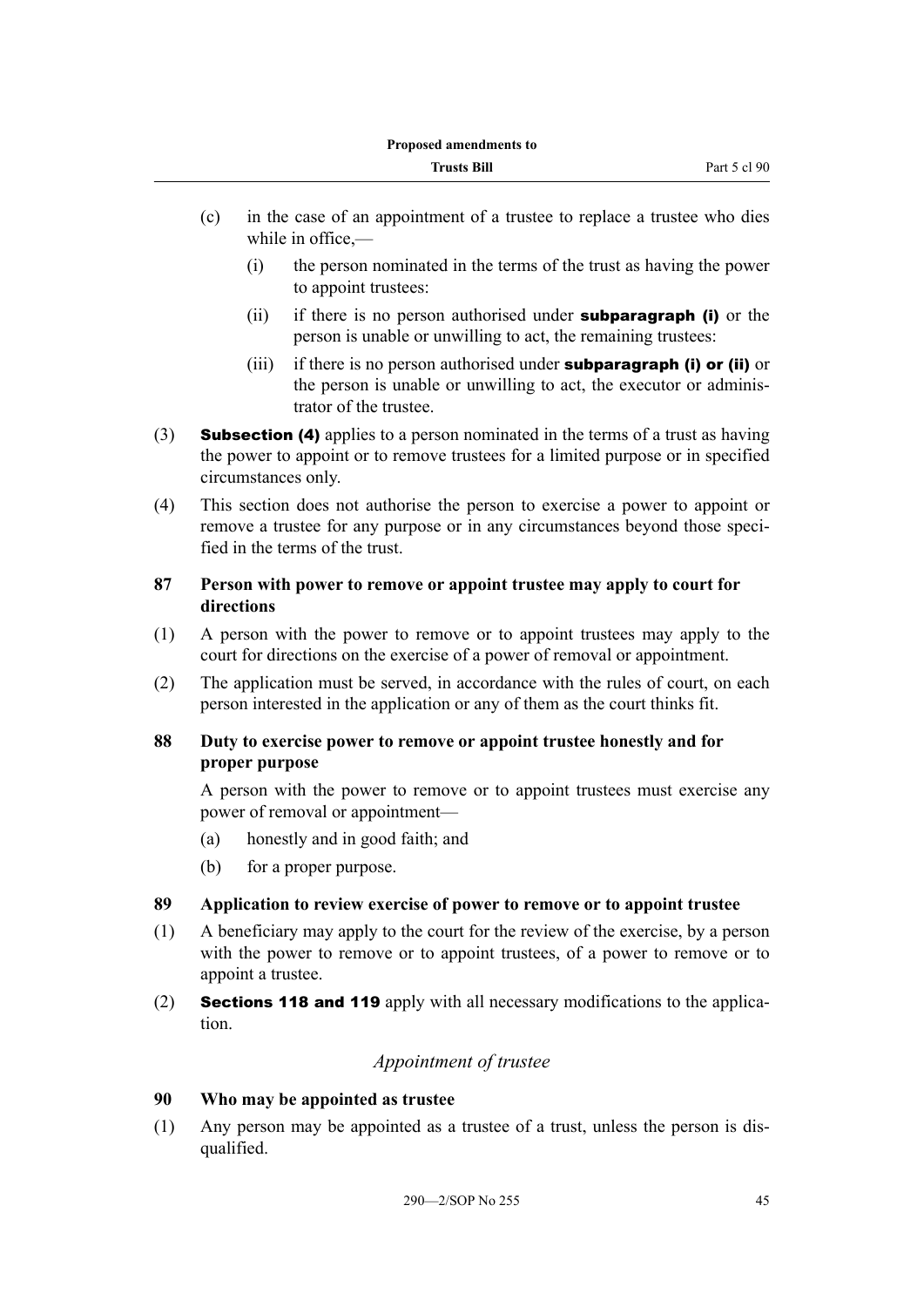| Part 5 cl 91 |  |  |
|--------------|--|--|
|              |  |  |

- (2) The following persons are disqualified from being appointed as a trustee:
	- (a) a child:
	- (b) an undischarged bankrupt:
	- (c) a person who lacks the capacity to perform the functions of a trustee:
	- (d) a body corporate that is subject to an insolvency event.
- (3) Despite **subsection (2)(b)**, an undischarged bankrupt may be appointed as a trustee with the consent of the court.
- (4) For the purposes of **subsection (2)(c)**, and without limiting that paragraph, a person **lacks the capacity to perform the functions of a trustee** if the person—
	- (a) is subject to an order appointing a manager under section 31 of the Protection of Personal and Property Rights Act 1988; or
	- (b) has a trustee corporation managing the person's property under section 32 or 33 of that Act.

#### **91 Statutory trustee may be sole trustee**

- (1) A statutory trustee may be appointed and may lawfully act as the sole trustee of any trust, even if the terms of the trust provide for or require the appointment of 2 or more trustees.
- (2) This section does not permit the appointment of a body corporate as trustee if the terms of the trust forbid the appointment of the body corporate. Compare: 1956 No 61 s 48

# **92 How trustee is appointed**

A trustee may be appointed—

- (a) by the settlor on the creation of the trust; or
- (b) by the person or persons nominated for the purpose of appointing new trustees in the terms of the trust in the manner specified in those terms; or
- (c) under section 105 or 106.

#### **93 How trustee accepts or rejects appointment**

- (1) An appointment of a trustee does not take effect until the appointee accepts the appointment.
- (2) The acceptance of an appointment may be given expressly or may be implied through conduct unless there is a contrary intention in the terms of the trust.
- (3) The rejection of an appointment—
	- (a) may be given expressly; or
	- (b) will be implied if the appointee—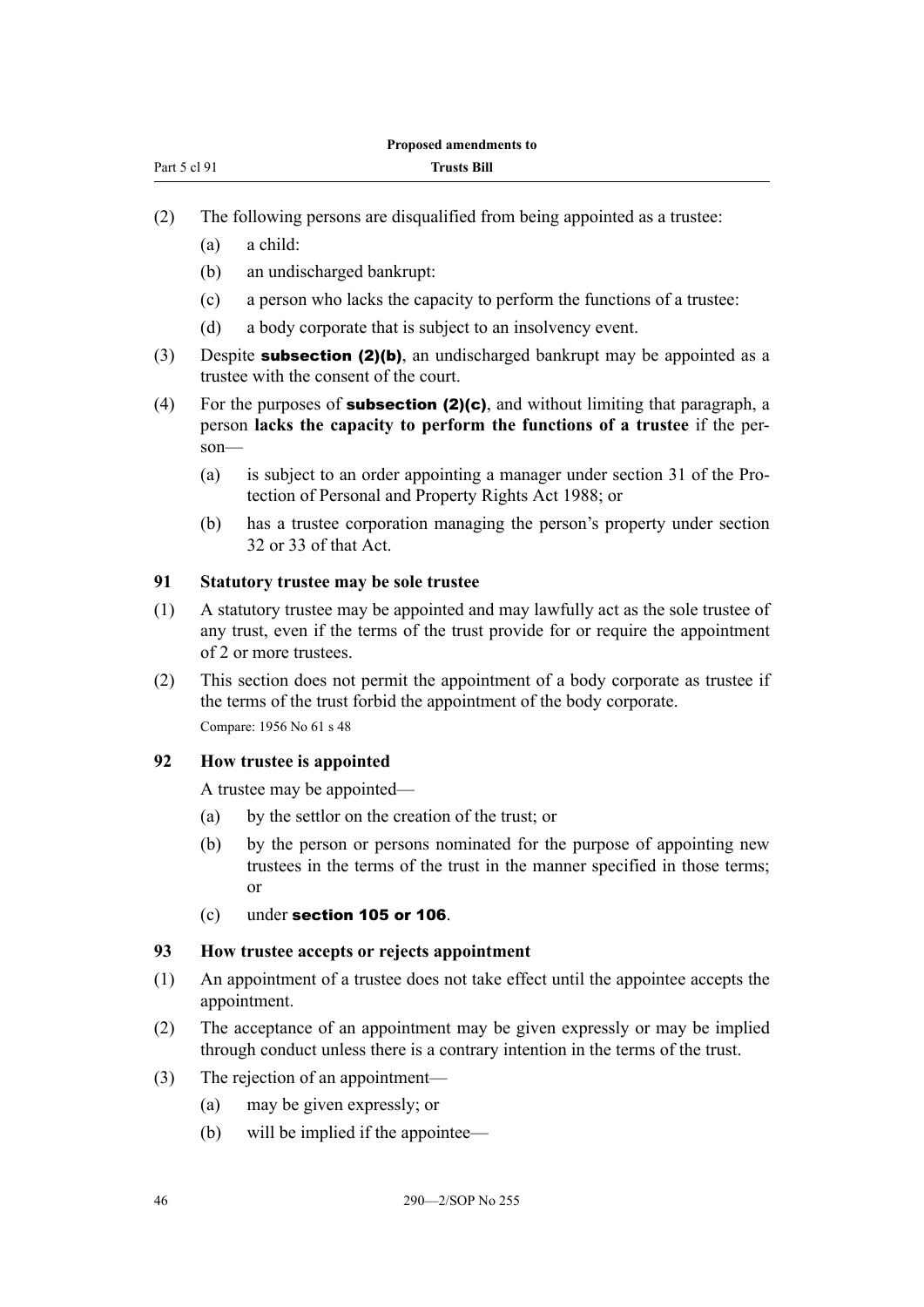- (i) gives no express indication of acceptance or rejection of the appointment; and
- (ii) is inactive in relation to the trust for 90 days after the appointment.

## **94 Acts of trustee not invalidated by defect in appointment**

The act of a trustee is not invalid by reason only of any defect in the appointment of the trustee.

## *Retirement of trustee*

#### **95 How trustee retires**

A trustee who expresses in writing a wish to retire may be discharged in writing—

- (a) by a person with the power to remove trustees; or
- (b) if there is no person authorised under **paragraph (a)** or that person is unable or unwilling to act, by the remaining trustees; or
- (c) if there is no person authorised under **paragraph (a) or (b)** or that person is unable or unwilling to act, and the trustee's retirement will reduce the number of trustees below the minimum number of trustees required by the terms of the trust, by the retiring trustee and a replacement trustee (selected by the retiring trustee) together; or
- (d) if there is no person authorised under **paragraph (a) or (b)** or that person is unable or unwilling to act, and the minimum number of trustees required by the terms of the trust will remain, by the retiring trustee alone.

## *Death of trustee*

## **96 Devolution of powers on death of trustee**

- (1) If a power or function is vested in or imposed on 2 or more trustees jointly and 1 or more of those trustees dies, the surviving trustees (if any) may exercise the power or perform the function until a replacement trustee (if any) is appointed.
- (2) If a sole trustee or the last surviving or continuing trustee dies, the personal representative of the trustee—
	- (a) may exercise, for a reasonable period of time, any power or perform any function that was vested in, or capable of being exercised or performed by, that trustee; but
	- (b) is not a trustee for the purposes of **subsection (1)**.

Compare: 1956 No 61 s 23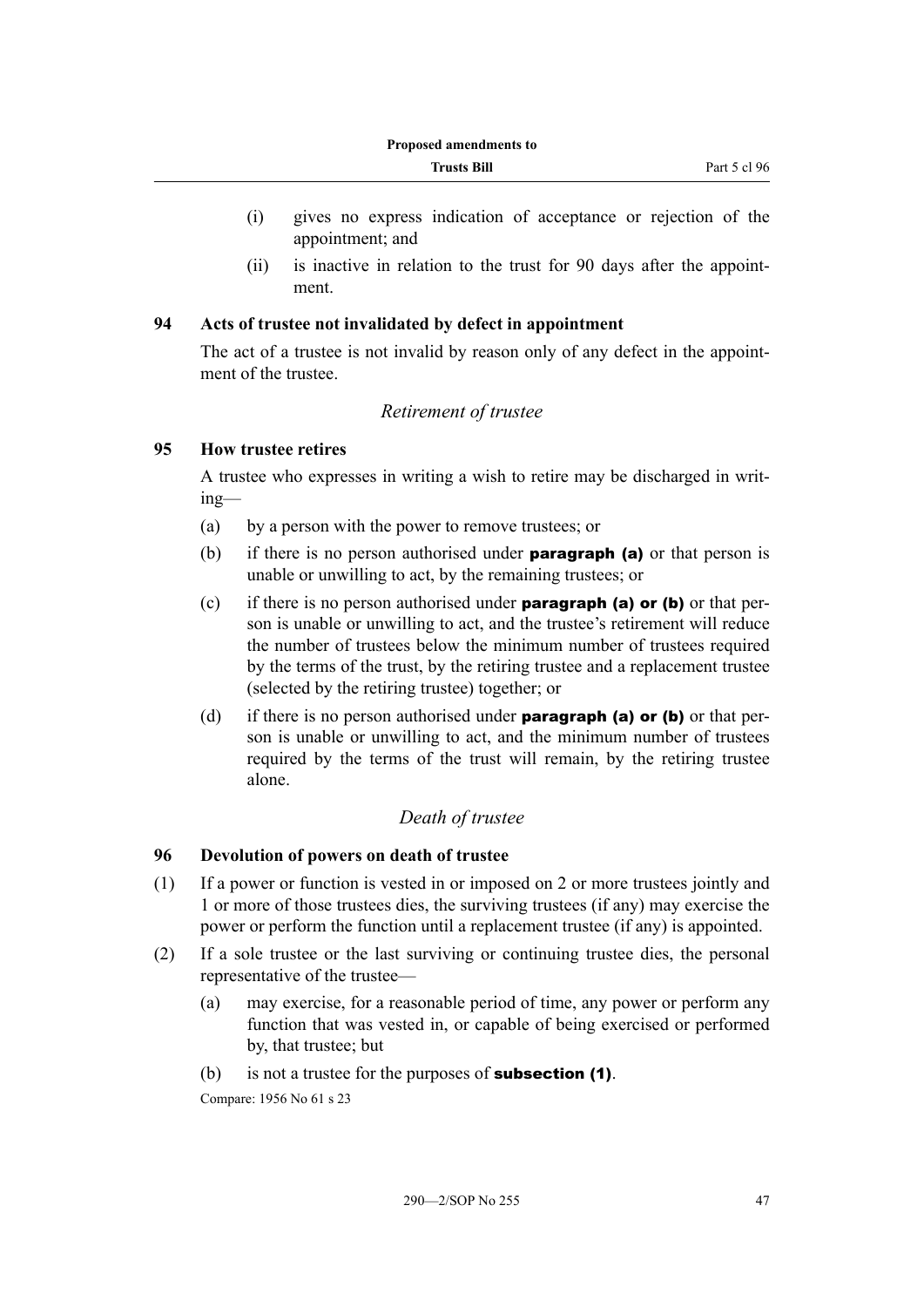Part 5 cl 97

#### *Removal of trustee*

#### **97 How trustee is removed**

- (1) A person with the power to remove a trustee,—
	- (a) under **section 86(1)(a)**, may act to remove a trustee in accordance with either—
		- (i) a power in the terms of the trust; or
		- (ii) the power to remove a trustee on compulsory grounds under **sec**tion 97A or on optional grounds under section 97B; and
	- (b) under **section 86(1)(b) or (c)**, may act to remove a trustee in accordance with the power to remove a trustee on compulsory grounds under section 97A or on optional grounds under section 97B.
- (2) A person exercising a power to remove a trustee under the terms of the trust may exercise that power on the basis of any ground for the removal of a trustee that is stated in the terms of the trust.
- (3) The power to remove a trustee under **section 97A or 97B** is available in respect of any trust regardless of whether the terms of the trust include a power to remove a trustee or any grounds for the removal of a trustee.
- (4) If a ground for the removal of a trustee that is included in both the terms of the trust and—
	- (a) section 97A(1) is met in respect of a trustee, the person with the power to remove a trustee must remove the trustee, but may elect to exercise the power—
		- (i) under the terms of the trust; or
		- (ii) under section 97A:
	- (b) section 97B(1) is met in respect of a trustee, the person with the power to remove a trustee may elect to exercise the power to remove the trustee—
		- (i) under the terms of the trust; or
		- (ii) under section 97B.
- (5) Sections 98 to 103 (relating to the procedure for the removal of a trustee)—
	- (a) apply only if the power to remove a trustee is exercised under **section** 97A or 97B; and
	- (b) if they do apply, prevail over any procedure in the terms of the trust.

#### **97A Compulsory removal of trustee**

- (1) A person with the power to remove trustees must act to remove a trustee if—
	- (a) a trustee loses the capacity to perform the functions of a trustee; and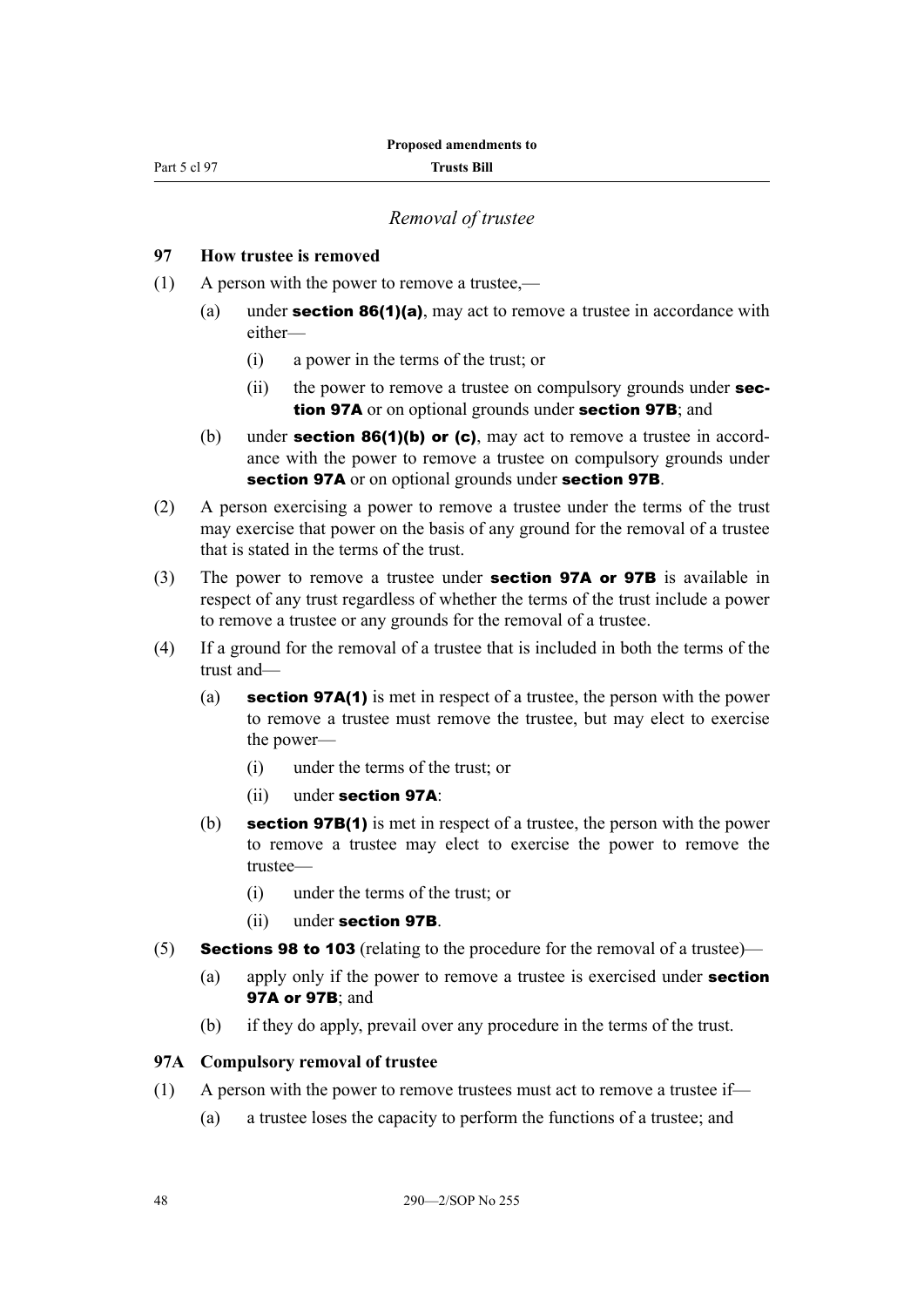- (b) that trustee's powers have not been delegated in a manner authorised by an enactment or by the terms of the trust.
- (2) For the purposes of **subsection (1)(a)**, and without limiting that paragraph, a person **loses the capacity to perform the functions of a trustee** if the person—
	- (a) is subject to an order appointing a manager under section 31 of the Protection of Personal and Property Rights Act 1988; or
	- (b) has a trustee corporation managing the person's property under section 32 or 33 of that Act.

# **97B Optional removal of trustee**

- (1) A person with the power to remove trustees may act to remove a trustee if—
	- (a) it is desirable for the proper execution of the trust; and
	- (b) 1 or more of the following grounds for removal are met:
		- (i) the trustee repeatedly refuses or fails to act as trustee:
		- (ii) the trustee becomes an undischarged bankrupt:
		- (iii) the trustee is a corporate trustee that is subject to an insolvency event:
		- (iv) the trustee is no longer suitable to hold office as trustee because of the trustee's conduct or circumstances.
- (2) For the purposes of **subsection (1)(b)(iv)**, examples of conduct and circumstances that may make a trustee no longer suitable to hold office as trustee include the following:
	- (a) the trustee is convicted of an offence involving dishonesty:
	- (b) it is not known where the trustee is and the trustee cannot be contacted:
	- (c) the trustee is prohibited from being a director or promoter of, or being concerned or taking part in the management of, a company under the Companies Act 1993:
	- (d) the trustee is prohibited from being a director or promoter of, or being concerned or taking part in the management of, an incorporated or unincorporated body under the Financial Markets Conduct Act 2013 or the Takeovers Act 1993.

## **98 Notice of decision to remove**

- (1) A person who makes a decision under **section 97** to remove a trustee must give that trustee notice of the decision.
- (2) However, the person is not required to give notice of the decision if, despite the person's reasonable efforts to locate and contact the trustee, it is not known where the trustee is and the trustee cannot be contacted.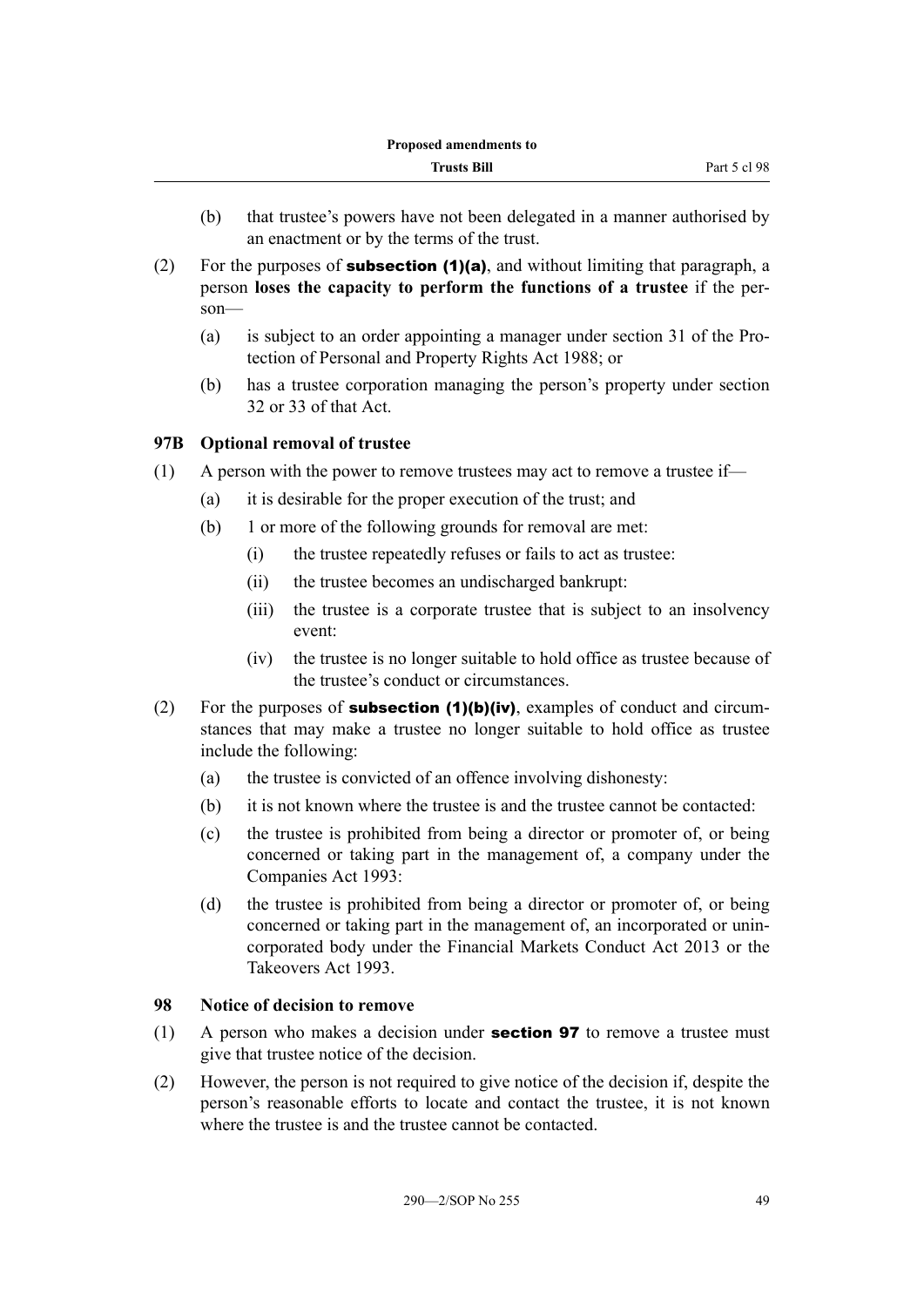Part 5 cl 99

## **99 Effect of notice**

- (1) This subsection applies in relation to a person who is removed under section 97(1) and who-
	- (a) is subject to an order appointing a manager under section 31 of the Protection of Personal and Property Rights Act 1988; or
	- (b) has a trustee corporation managing the person's property under section 32 or 33 of that Act.
- (2) If **subsection (1)** applies, the notice of the decision to remove the trustee—
	- (a) is the document of removal for the purposes of section 108; and
	- (b) is executed and takes effect when it is given under **section 98(1)**.
- (3) In the case of a trustee who receives a notice under **section 98(1)** and in relation to whom **subsection (1)** does not apply, the notice—
	- (a) is the document of removal for the purposes of section 108; and
	- (b) is executed and takes effect—
		- (i) 20 working days after the trustee receives the notice, if the trustee has not made an application under section 101; or
		- (ii) only if and when ordered by the court, if the trustee has made an application under section 101.

## **100 Removal where notice cannot be given**

- (1) If the person who makes the decision to remove a trustee is not required to give notice of the decision because **section 98(2)** applies, the person must make a statutory declaration recording—
	- (a) the person's decision; and
	- (b) the efforts the person has made to locate and contact the trustee.
- (2) The declaration—
	- (a) is the document of removal for the purposes of **section 108**; and
	- (b) is executed and takes effect when it is made in accordance with section 9 of the Oaths and Declarations Act 1957.

## **101 Application to prevent removal**

- (1) A trustee may (unless section 99(1) applies) apply to the court for an order preventing the trustee's removal.
- (2) The application must be made within 20 working days after the trustee receives notice of the decision to remove the trustee.

## **102 Procedure on trustee's application to prevent removal**

(1) An applicant under section 101 must produce evidence that raises a genuine dispute as to whether the removal decision was reasonably open to the person in the circumstances.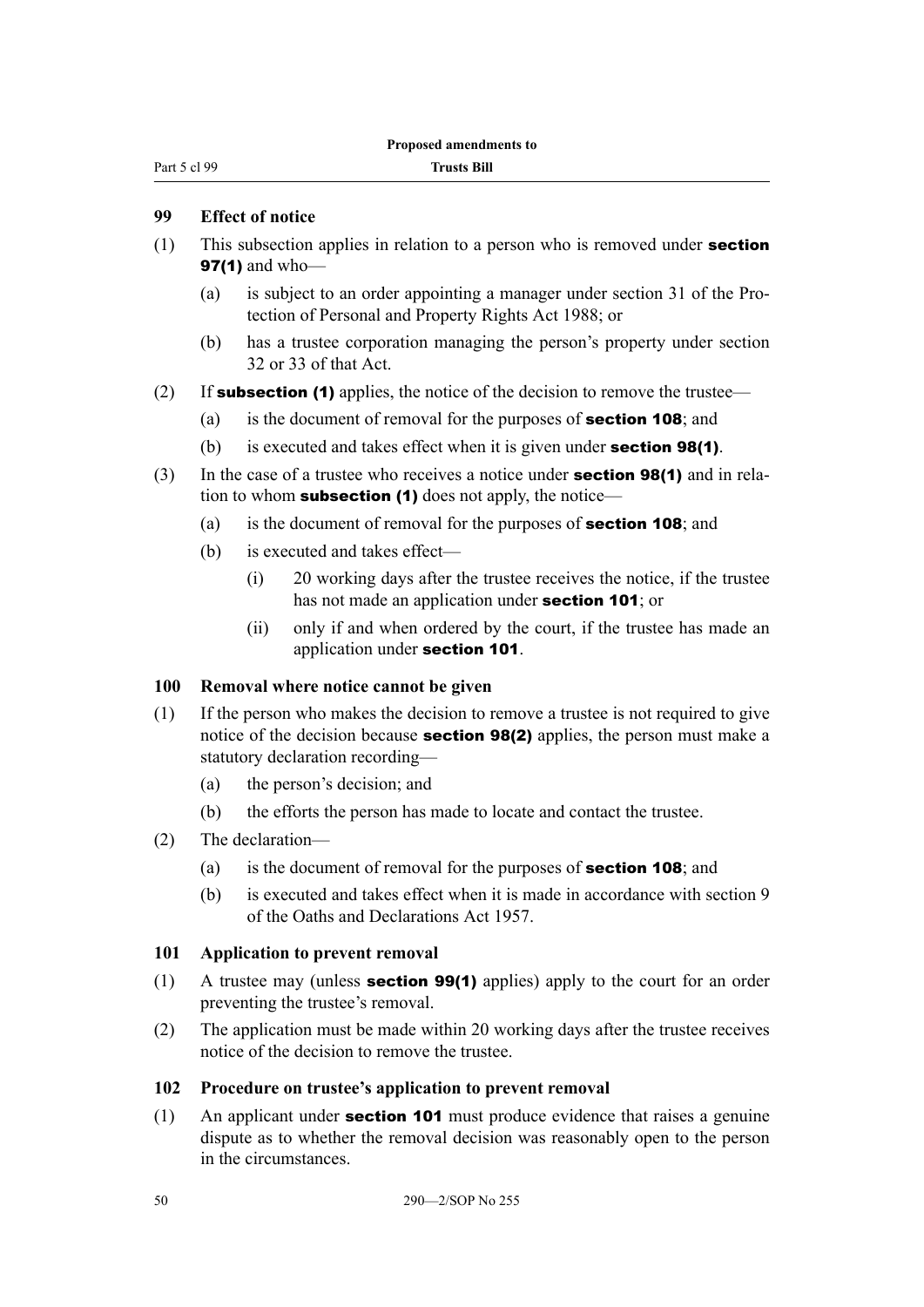(2) If the court is satisfied that the applicant has established a genuine dispute, the onus is on the person who made the removal decision to establish that the decision was reasonably open to the person in the circumstances.

## **103 Court may make order preventing removal**

The court may make an order preventing the removal of the trustee only if the court is satisfied that none of the grounds for removal specified in **section 97A or 97B** or recognised at common law or in equity is made out.

#### **104 Court may make order for removal**

Whenever it is necessary or desirable to remove a trustee and it is difficult or impracticable to do so without the assistance of the court, the court may make an order removing a trustee.

#### *Replacement of trustee*

#### **105 How trustee is replaced**

- (1) If a trustee retires or is removed or dies while in office and it is necessary (because the trustee was a sole trustee or because the terms of the trust require it) to replace the trustee, a person with the power to appoint trustees must appoint a replacement trustee.
- (2) If a trustee retires or is removed or dies while in office and it is not necessary to replace the trustee (because the number of remaining trustees meets or exceeds the minimum number specified in the terms of the trust), a person with the power to appoint trustees may, but need not, appoint a replacement trustee.
- (3) The appointment of a trustee to replace a trustee who has been removed takes effect only when the removal takes effect under section 99(2) or (3), 100(2), or 104.

#### **106 Court may appoint or replace trustee**

- (1) Whenever it is necessary or desirable to appoint a new trustee and it is difficult or impracticable to do so without the assistance of the court, the court may make an order appointing a new trustee.
- (2) However, this section does not empower the court to appoint an executor or administrator.
- (3) If the court proposes to appoint Public Trust as the replacement trustee, the court must, before making the appointment, give Public Trust an opportunity to be heard on the matter.
- (4) If the court (except on application by a supervisor within the meaning of section 6(1) of the Financial Markets Conduct Act 2013) appoints Public Trust as the replacement trustee, Public Trust—
	- (a) must accept the appointment; and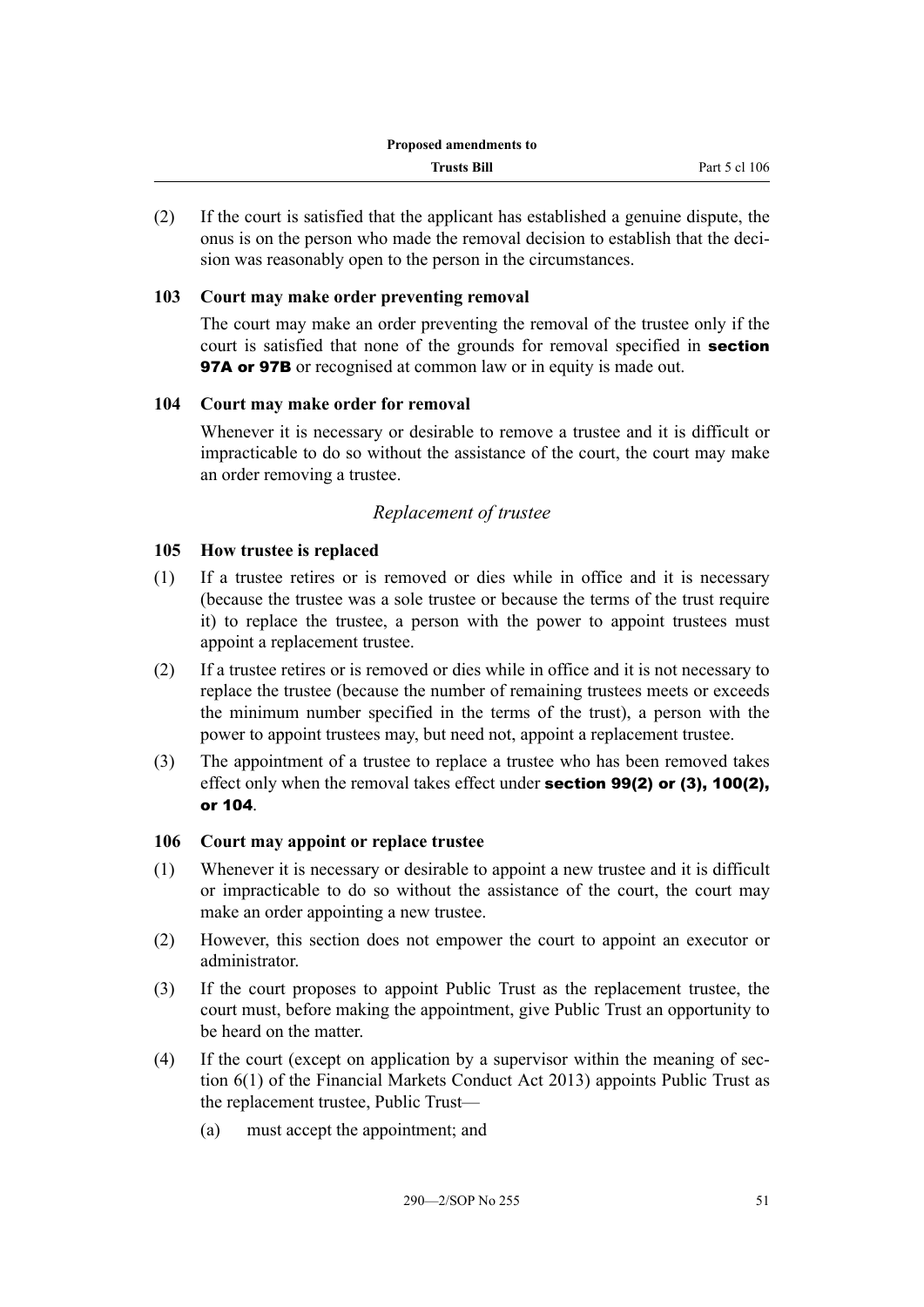| Part 5 cl 107 |  |
|---------------|--|
|---------------|--|

(b) may charge fees for acting as trustee.

Compare: 1956 No 61 ss 46(4), (5), 51(1), (4)

#### **107 Replacing sole trustee with multiple trustees**

If a sole trustee retires or is removed or dies while in office, the trustee may be replaced with more than 1 replacement trustee unless there is a contrary intention in the terms of the trust.

## *Divesting and vesting of trust property*

# **108 Divesting and vesting of trust property on change of trustees**

- (1) This section applies if—
	- (a) a new trustee of a trust is appointed; or
	- (b) a trustee of a trust retires or is removed.
- (2) The execution of the document of appointment, removal, or discharge—
	- (a) divests the trust property from the persons who were the trustees immediately before the document was executed; and
	- (b) vests the property in the persons who become and are the trustees as joint tenants without any conveyance, transfer, or assignment (but subject to any liabilities attaching to the property).
- (2A) This section does not affect any lien to which a trustee may otherwise be entitled.
- (3) Subsection (2) is subject to section 109.
- (4) In this section and in section 109, a court order appointing a trustee or removing a trustee without replacement—
	- (a) is a document of appointment, removal, or discharge (unless the court otherwise orders); and
	- (b) is, for the purposes of section 89 of the Land Transfer Act 2017, a vesting order vesting the trust property in the persons who become and are the trustees (unless the court otherwise orders).

#### **109 Requirements to notify, register, or record divesting and vesting of trust property**

- (1) If, or to the extent that, the divesting and vesting of trust property must be notified, registered, or recorded under the requirements of another Act,—
	- (a) the divesting and vesting are subject to the requirements and do not take effect until the requirements are satisfied; and
	- (b) the execution of the document of appointment, removal, or discharge vests in the persons who become and are the trustees a right to call for the transfer of the trust property; and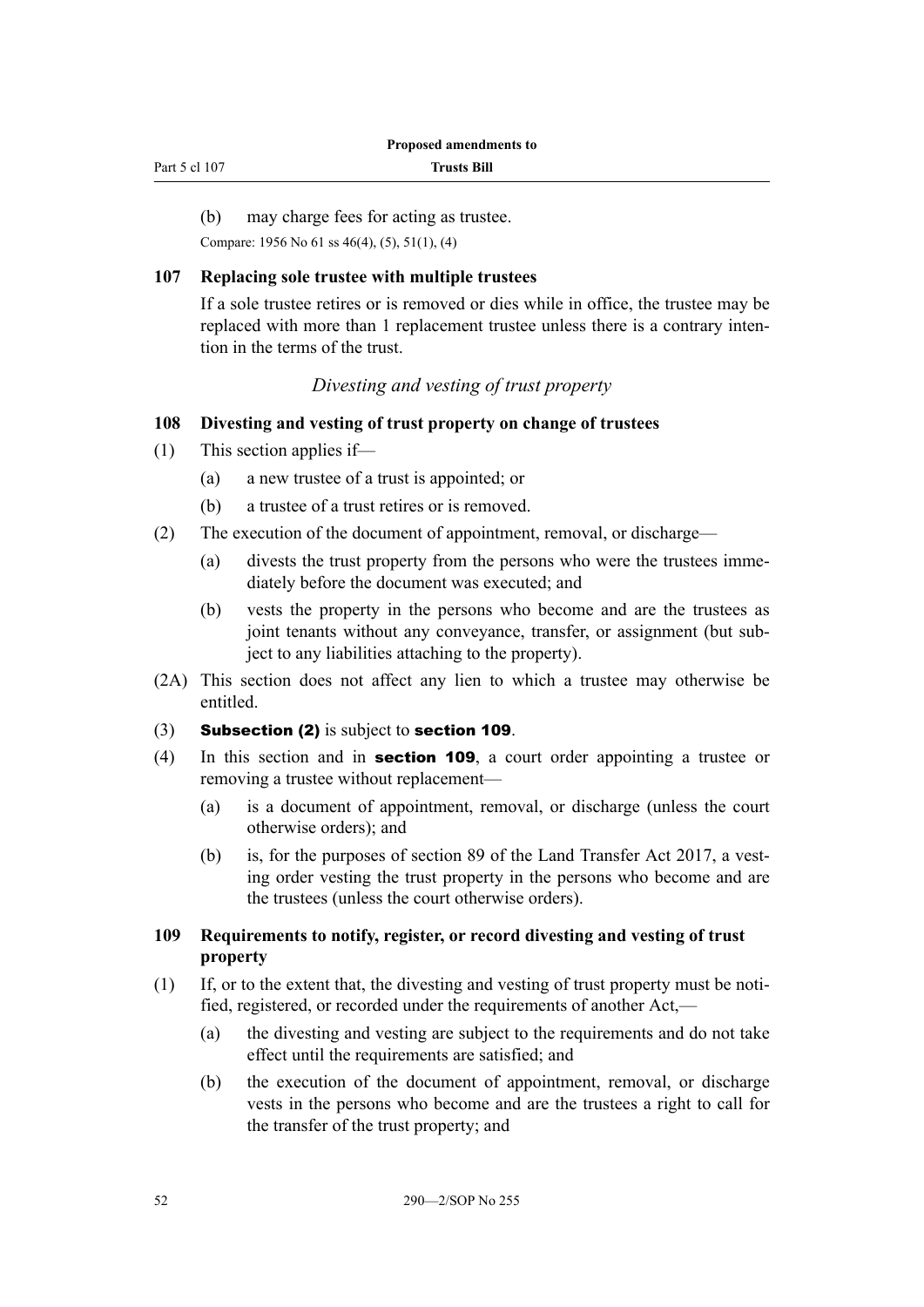- (c) a copy of that document or those documents and a statutory declaration by a continuing or new trustee of the trust that each relevant document was validly executed are sufficient proof of a right claimed under **para**graph (b).
- (2) **Subsection (1)(c)** does not apply where the document is a court order, and a copy of the order is sufficient proof of a right claimed under subsection  $(1)(b)$ .

## **110 Requirement to assist in transfer of trust property**

- (1) The following persons must do all things necessary to assist in any transfer and any required notification, registration, or recording of the divesting and vesting of the trust property:
	- (a) a trustee who has retired or been removed:
	- (b) a continuing trustee of the trust:
	- (c) a new trustee of the trust.
- (2) The persons who become and are the trustees may complete any formal requirements necessary for the divesting and vesting of trust property on behalf of a former trustee who loses the capacity to perform the functions of a trustee or who fails or refuses to act under subsection (1).
- (3) For the purposes of subsection (2), and without limiting that subsection, a person **loses the capacity to perform the functions of a trustee** if the person—
	- (a) is subject to an order appointing a manager under section 31 of the Protection of Personal and Property Rights Act 1988; or
	- (b) has a trustee corporation managing the person's property under section 32 or 33 of that Act.

# **111 Protection in relation to notifying, registering, or recording transfer of trust property**

A person who, in good faith, notifies, registers, or records the transfer of property in reliance on section 108(4), 109(1)(c) or (2), or 110(2) is not liable for any loss or deprivation that may result from that act.

## **112 Departing trustee must be given certain documents**

- (1) A continuing or new trustee must give to a trustee who retires or is removed (the **departing trustee**) a copy of any documents that demonstrate that the departing trustee has been divested of trust property, including any document of transfer and registration.
- (2) The documents must be given as soon as any requirements relating to the transfer, or notification, registration, or recording of the transfer, of trust property referred to in **section 109** are complete.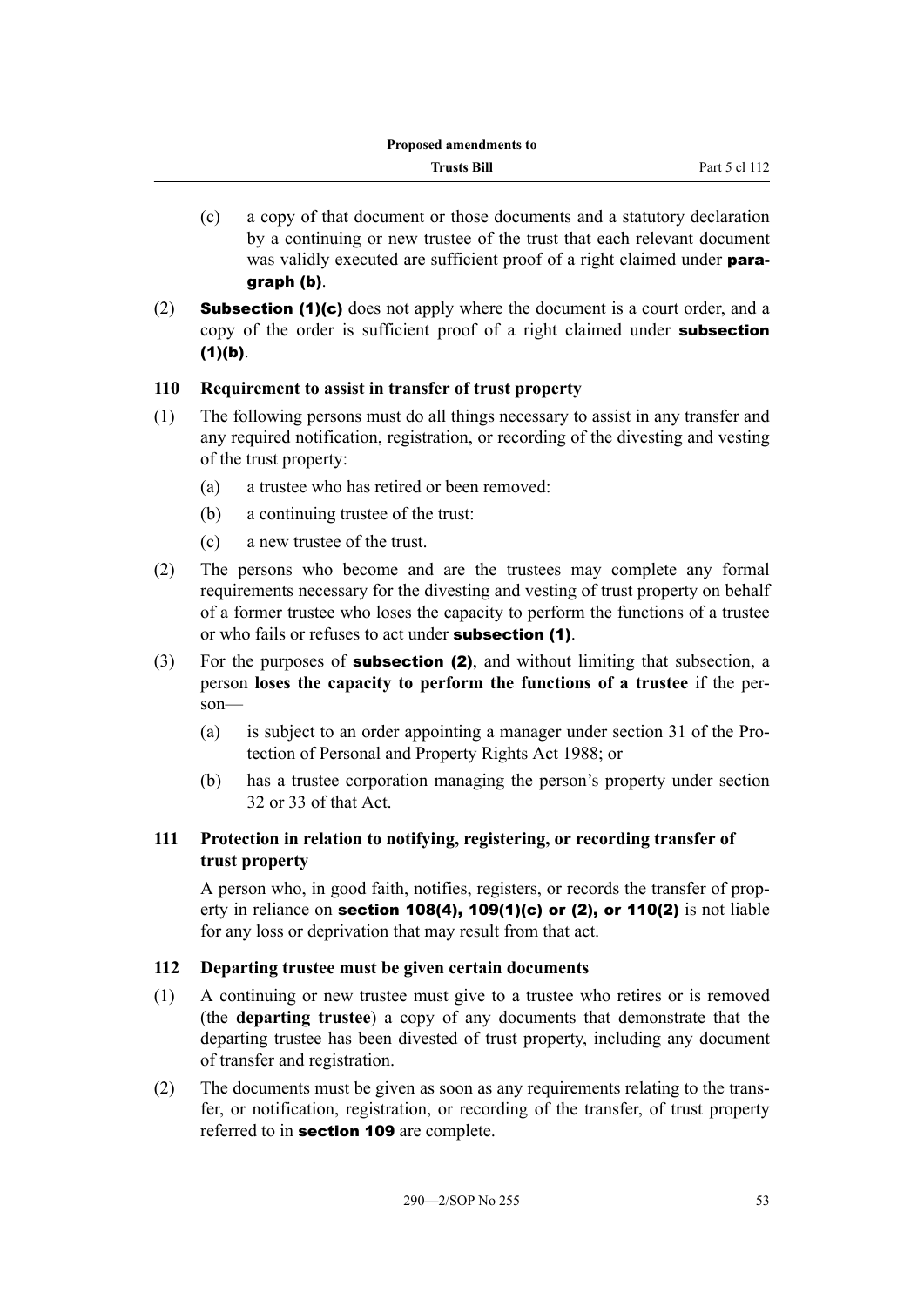# **Part 6**

# **Termination and variation of trusts**

#### **113 Termination of trust by unanimous consent of beneficiaries**

- (1) A trustee must terminate the trust and distribute the trust property on being required to do so by all of the beneficiaries who together hold all of the beneficial interest in the trust property if the conditions set out in subsection (2) are satisfied.
- (2) The conditions for the termination of the trust are that—
	- (a) every beneficiary consents to requiring the trustee to terminate the trust and distribute the trust property; and
	- (b) the trustee receives a request to terminate the trust and distribute the trust property from or on behalf of each beneficiary; and
	- (c) if any of the beneficiaries is a beneficiary described in **section 116(2)**, the court has made an order under **section 116** approving the termination of the trust on behalf of that beneficiary.
- (3) The condition in **subsection (2)(b)** is satisfied if—
	- (a) the beneficiaries provide a written request to the trustee to terminate the trust and distribute the trust property; and
	- (b) the notice is signed by each beneficiary or by the duly authorised agent of that beneficiary.

#### **114 Variation or resettlement of trust by unanimous consent of beneficiaries**

- (1) A trustee may do either of the following on being required to do so by all of the beneficiaries who together hold all of the beneficial interest in the trust property, if the conditions set out in **subsection (2)** are satisfied:
	- (a) vary the terms of the trust:
	- (b) consent to the resettlement of the trust.
- (2) The conditions for an action in **subsection (1)** are that—
	- (a) every beneficiary consents to requiring the variation or resettlement; and
	- (b) the trustee receives a request to vary the terms of the trust or resettle the trust from or on behalf of each beneficiary; and
	- (c) if any of the beneficiaries is a beneficiary described in **section 116(2)**, the court has made an order under **section 116** approving the variation of terms or resettlement on behalf of that beneficiary; and
	- (d) the trustee has agreed to the proposal.
- (3) In this section and in sections 116 and 117, **variation** includes a change to the scope or nature of the powers of the trustee.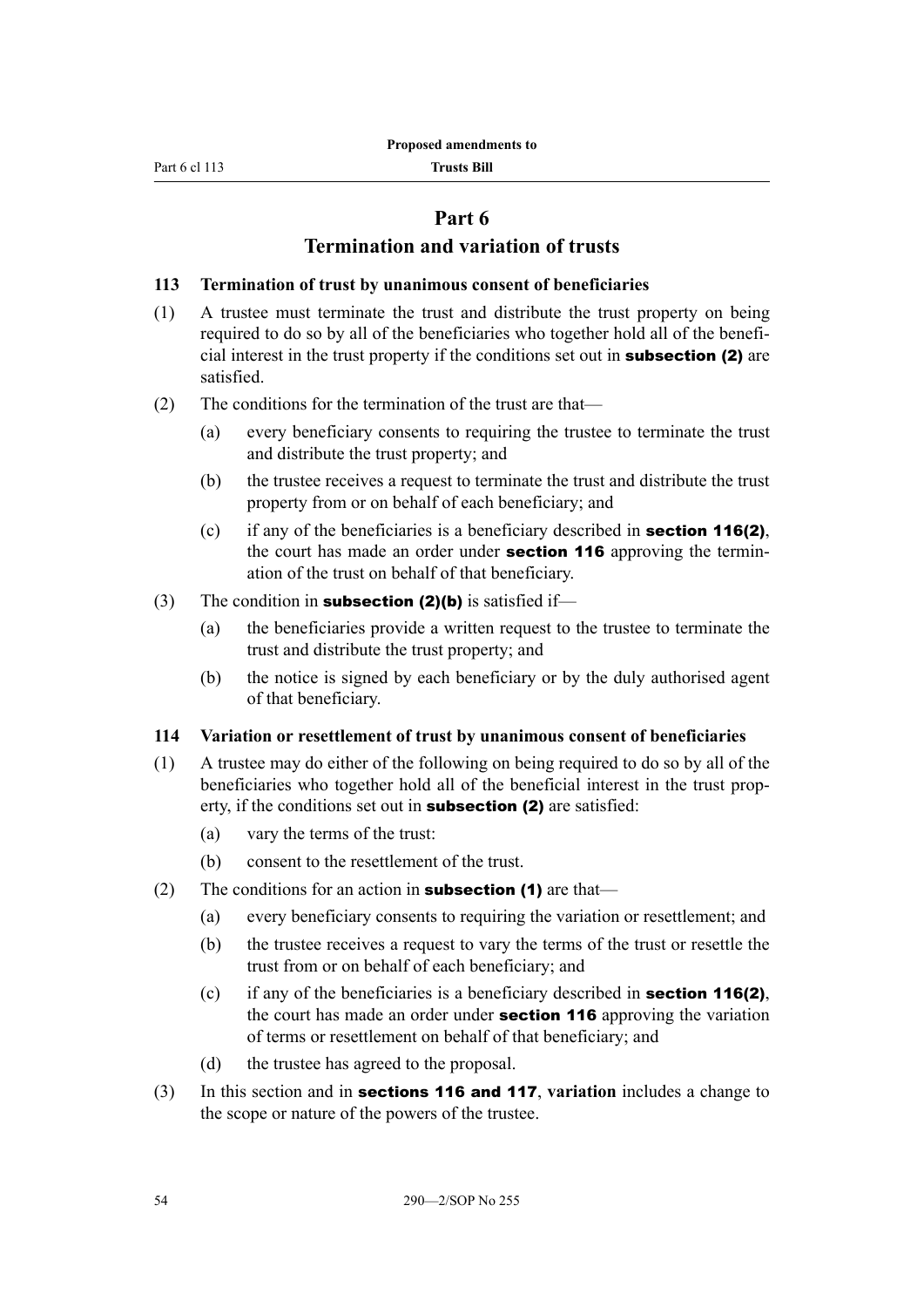#### **115 Beneficiary's right to share of trust property**

- (1) A trustee must transfer a fixed share of the trust property to the beneficiary of that fixed share if—
	- (a) the beneficiary is absolutely entitled to that share (for example, because any condition relating to the vesting of that share set by the terms of the trust has been met); and
	- (b) the property is in a form, or can be changed into a form, that can be transferred to the beneficiary; and
	- (c) the transfer is not detrimental to the interests of the other beneficiaries.
- (2) Subsection (1) does not apply in respect of a beneficiary who lacks capacity.
- (3) In this section, **fixed share of the trust property** means a share of the trust property that is specified or determined, and in respect of which the trustee does not have a discretion regarding to whom or in what proportion the share is distributed.

#### **116 Power of court to approve termination, variation, or resettlement of trust**

- (1) The court may, on behalf of any of the beneficiaries described in **subsection** (2) who has an interest in the property of a trust, approve the termination, variation, or resettlement of the trust.
- (2) The beneficiaries are—
	- (a) a beneficiary who lacks capacity:
	- (b) a person who may acquire a beneficial interest at a future date or on the happening of a future event or on becoming a member of a certain class of persons:
	- (c) a future person who may acquire a beneficial interest.
- (3) An application for an order of approval may be made by—
	- (a) the trustees or any one of them:
	- (b) any person with a beneficial interest in the trust property.
- (4) On an application for an order of approval, the court must take into account each of the following factors:
	- (a) the nature of any person's interest in the trust property and the effect of the proposed order on that interest:
	- (b) the benefit or detriment that may result to any person with an interest in the trust property if the court makes or refuses to make the proposed order:
	- (c) the intentions of the settlor of the trust in settling the trust, if it is practicable to ascertain those intentions.
- (5) The court must not make an order of approval if its effect would be to reduce or remove any vested interest in the trust property.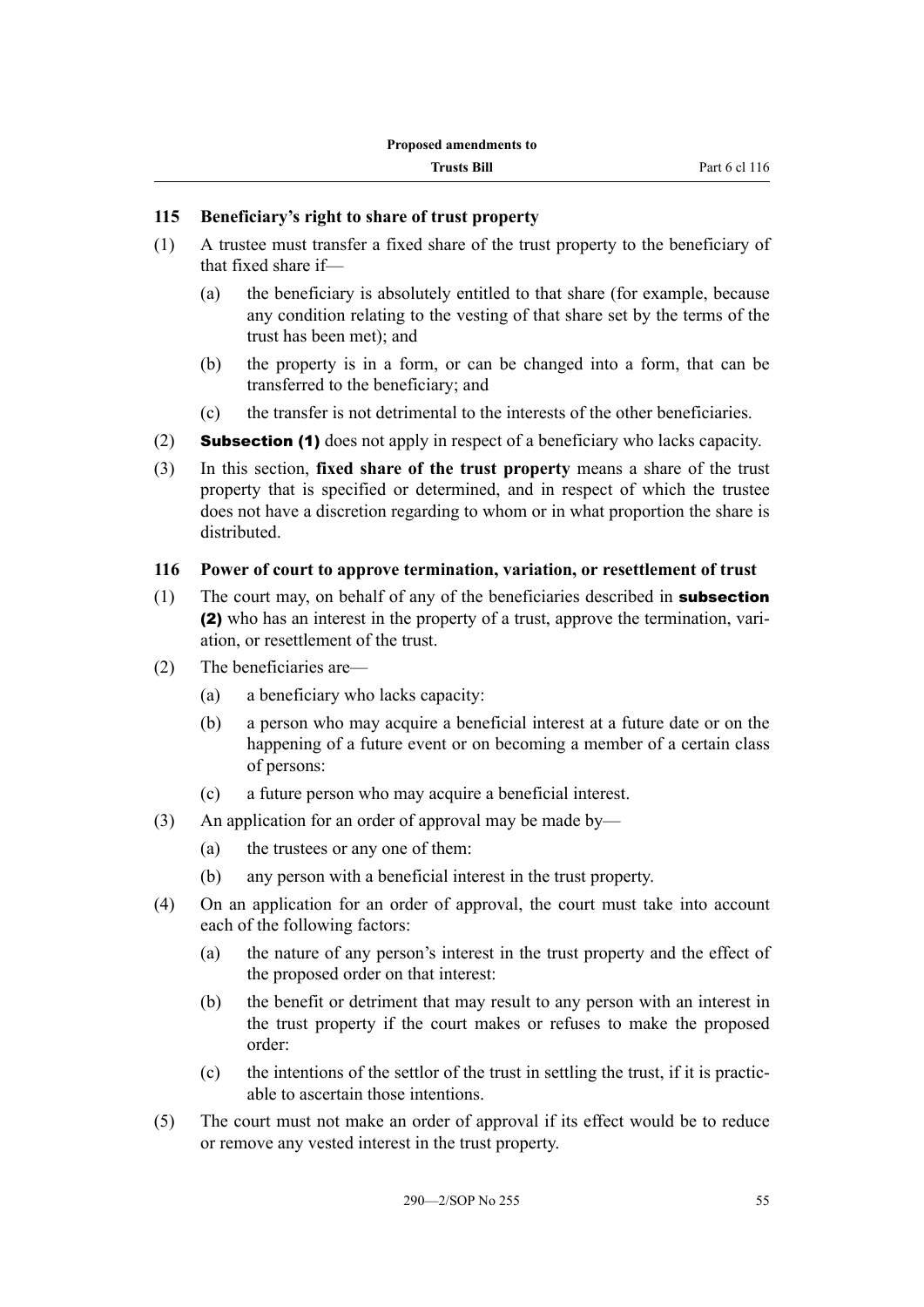| Part 6 cl 117<br><b>Trusts Bill</b> | _ |
|-------------------------------------|---|
|                                     |   |

(6) An order of approval binds the person on whose behalf it is made and takes effect without any further step.

# **117 Power of court to waive requirement of consent to termination, variation, or resettlement of trust**

- (1) The court may waive the requirement that a beneficiary consent to the termination of a trust under section 113 or the variation or resettlement of a trust under section 114.
- (2) An application for an order of waiver of consent may be made by—
	- (a) the trustees or any one of them:
	- (b) any person with a beneficial interest in the trust property.
- (3) On an application for an order of waiver of consent, the court must take into account each of the following factors:
	- (a) the nature of any person's interest in the trust property and the effect of the proposed order on that interest:
	- (b) the benefit or detriment that may result to any person with an interest in the trust property if the court makes or refuses to make the proposed order:
	- (c) the intentions of the settlor of the trust in settling the trust, if it is practicable to ascertain those intentions.
- (4) The court must not make an order of waiver of consent if its effect would be to reduce or remove any vested interest in the trust property.
- (5) An order of waiver of consent binds the person on whose behalf it is made and takes effect without any further step.

# **Part 7**

# **Court powers and dispute resolution**

## **118 Court may review trustee's act, omission, or decision**

- (1) The court may review the act, omission, or decision (including a proposed act, omission, or decision) of a trustee on the ground that the act, omission, or decision was not or is not reasonably open to the trustee in the circumstances.
- (2) The court may undertake a review on the application only of a beneficiary.
- (3) The review must be conducted in accordance with **section 119**.
- (4) This section and **section 119** do not limit or affect—
	- (a) the court's jurisdiction to supervise trusts, including its jurisdiction under the Charitable Trusts Act 1957; or
	- (b) the Attorney-General's powers and duties with respect to charitable trusts, including powers and duties under the Charitable Trusts Act 1957.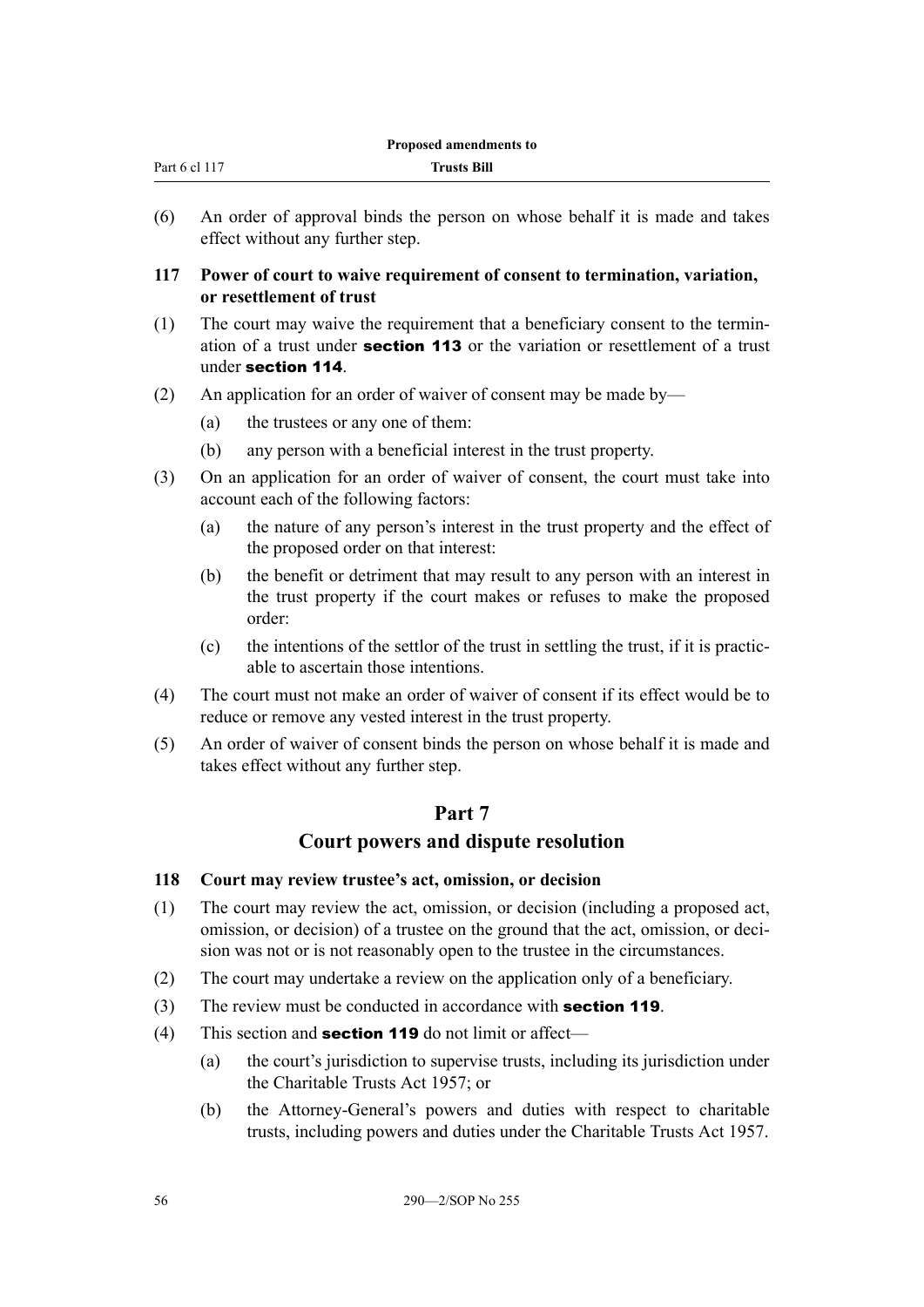# **119 Procedure for court's review of trustee's act, omission, or decision**

- (1) An applicant for a review under **section 118** must produce evidence that raises a genuine and substantial dispute as to whether the act, omission, or decision in question was or is reasonably open to the trustee in the circumstances.
- (2) If the court is satisfied that the applicant has established a genuine and substantial dispute, the onus is on the trustee to establish that the act, omission, or decision was or is reasonably open to the trustee in the circumstances.
- (3) If the court is satisfied on the balance of probabilities that the act, omission, or decision was not or is not reasonably open to the trustee in the circumstances, the court may (but subject to **subsection (4)**)—
	- (a) set aside the act or decision, or direct the trustee to act in the case of an omission:
	- (b) restrain the trustee from acting or deciding in the case of a proposed act or decision, and direct the trustee to act in the case of a proposed omission:
	- (c) make any other orders that the court considers necessary.
- (4) The court must not make an order that affects—
	- (a) a valid distribution of the trust property that was made before the trustee had notice of the application; or
	- (b) any right or title acquired by a person in good faith and for value.

# **120 Court may take into account investment strategy in action for breach of trust**

In considering whether a trustee is liable, in respect of any investment made by that trustee, for any breach of trust in respect of any duty under section 28 (to invest prudently to the applicable standard), the court may take into account—

- (a) whether the trust investments have been diversified, so far as is appropriate to the circumstances of the trust; and
- (b) whether the investment was made in accordance with any investment strategy.

Compare: 1956 No 61 s 13M

#### **121 Court may set off gains and losses arising from investment**

- (1) This section applies to a proceeding for breach of trust in relation to an investment by a trustee if a loss has been or is suspected to have been incurred by the trust.
- (2) The court may set off all or part of the loss resulting from the investment against all or part of any gain resulting from any other investment whether in breach of trust or not.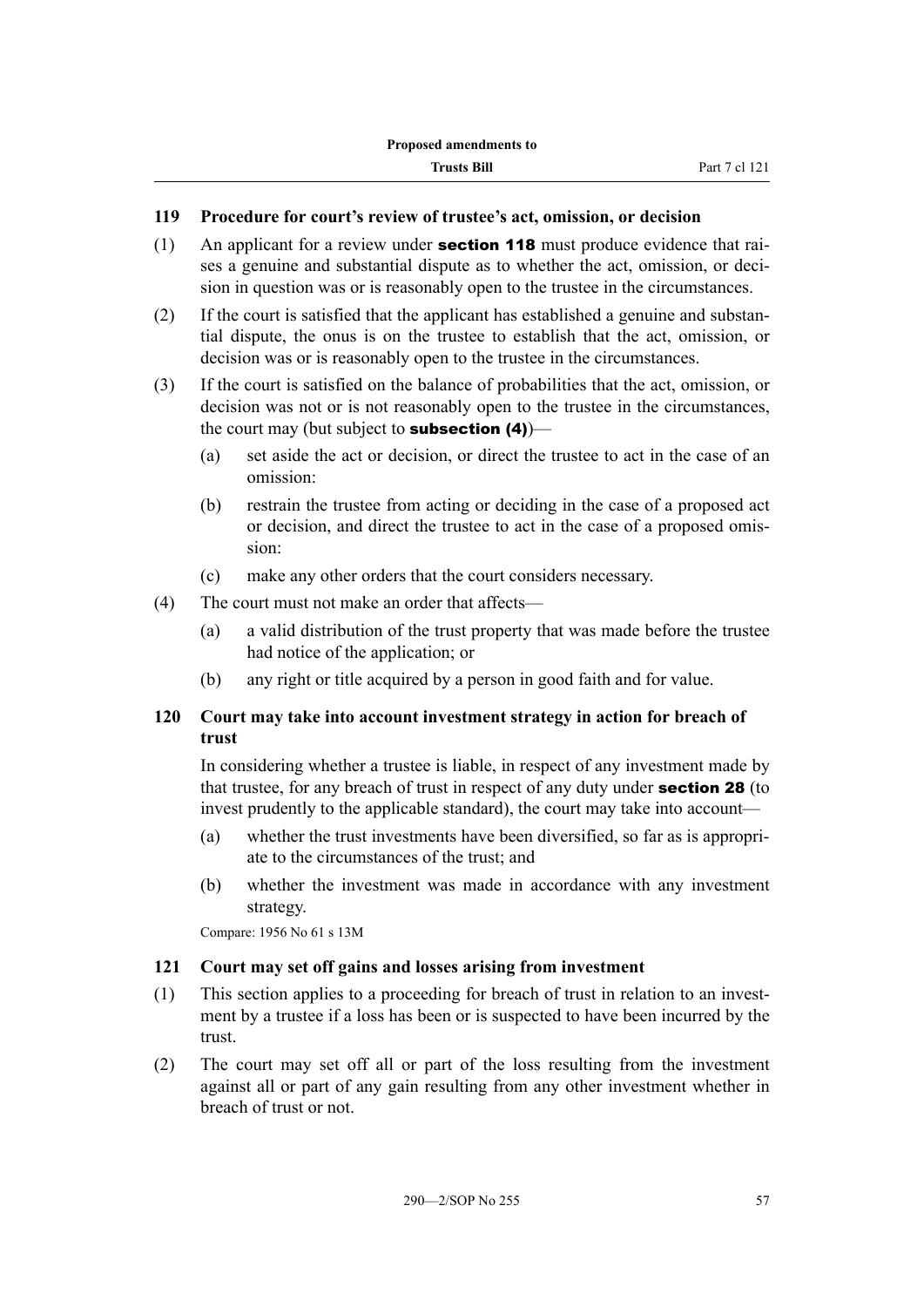| (3) |                                                                        | The power does not limit or affect any other power or entitlement to set off all<br>or part of any loss against any property.                         |
|-----|------------------------------------------------------------------------|-------------------------------------------------------------------------------------------------------------------------------------------------------|
|     |                                                                        | Compare: 1956 No 61 s 130                                                                                                                             |
| 122 |                                                                        | Power of court to vary or extend trustees' powers in relation to property                                                                             |
| (1) | The court may vary or extend the powers of the trustees of a trust if— |                                                                                                                                                       |
|     | (a)                                                                    | the court considers that the variation or extension is necessary or desira-<br>ble for the proper management or administration of the trust property; |

- (b) the variation or extension does not alter a beneficiary's interest under the trust; and
- (c) the variation or extension does not involve a power to distribute trust property to a beneficiary.
- (2) An application for an order may be made by—
	- (a) a trustee of the trust; or

Part 7 cl 122

(b) a beneficiary of the trust.

## **123 Court may relieve trustee from personal liability**

- (1) The court may relieve a trustee who is or may be personally liable for any breach of trust from personal liability for the breach if it appears to the court that—
	- (a) the trustee has acted honestly and reasonably; and
	- (b) the trustee ought fairly to be excused for the breach of trust.
- (2) The court may relieve the trustee in whole or in part.

# **124 Court may make beneficiary indemnify trustee for breach of trust**

- (1) This section applies if a trustee commits a breach of trust at the instigation or request or with the written consent of a beneficiary.
- (2) The court may, if it considers it appropriate, make an order indemnifying the trustee out of the beneficiary's interest in the trust property. Compare: 1956 No 61 s 74; Draft Trusts Bill 2013 cl 121 (Qld)

## **125 Trustee may apply to court for directions**

- (1) A trustee may apply to the court for directions about—
	- (a) the trust property; or
	- (b) the exercise of any power or performance of any function by the trustee.
- (2) The application must be served, in accordance with the rules of court, on each person interested in the application or any of them as the court thinks fit.
- (3) On an application under this section, the court may give any direction it thinks fit.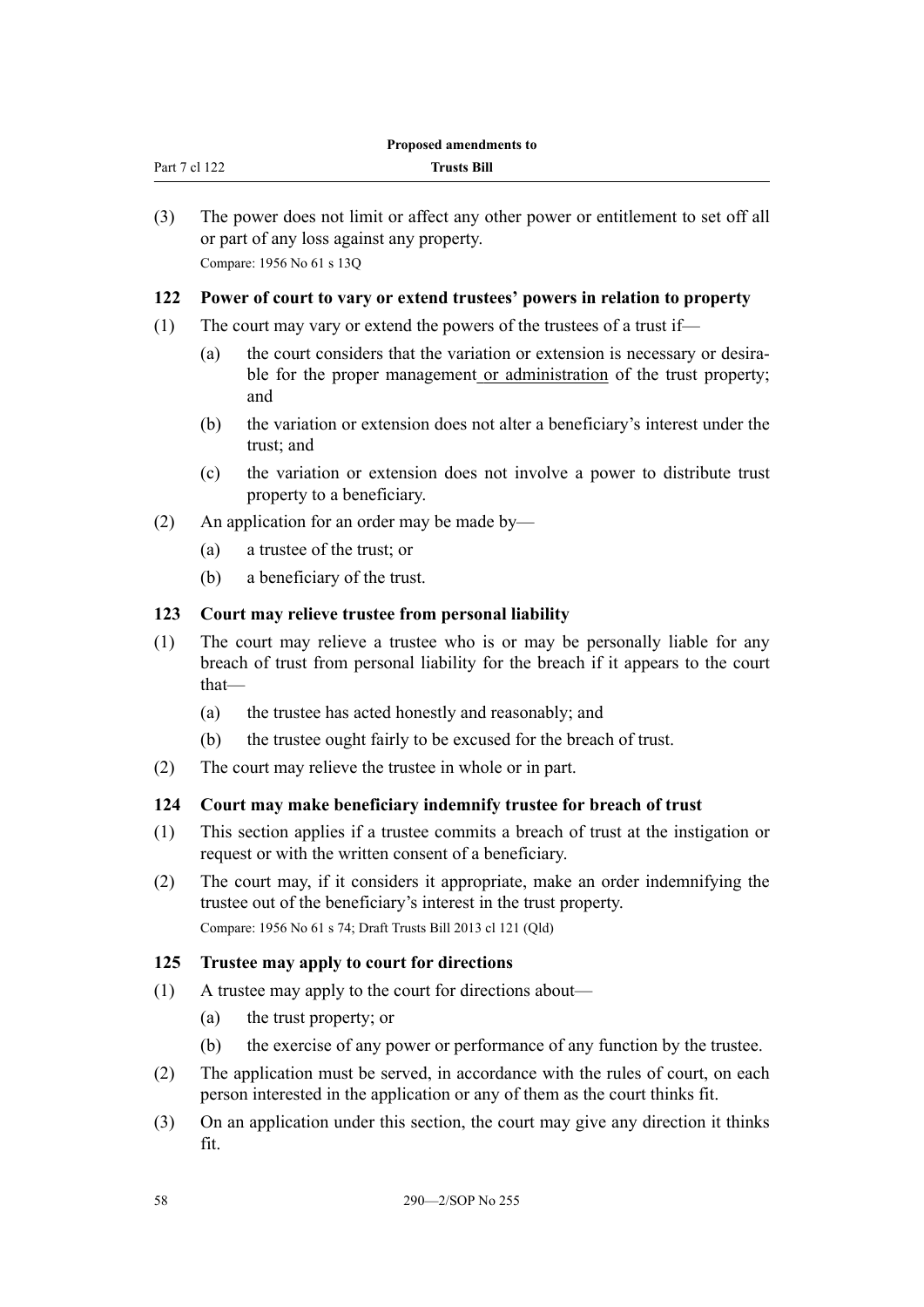(4) This section does not restrict the availability of alternative proceedings within the court's jurisdiction, including a declaration interpreting the terms of the trust.

Compare: 1956 No 61 s 66

#### **126 Protection of trustee while acting under direction of court**

- (1) A trustee acting under any direction of the court must be treated as having discharged the trustee's duties as a trustee in relation to the direction, even though the order giving the direction is later declared invalid, overruled, set aside, or found to be otherwise ineffective.
- (2) However, subsection (1) does not indemnify a trustee for any act done in accordance with a direction of the court if the trustee has acted in bad faith in—
	- (a) getting the direction; or
	- (b) acquiescing in the court making the order or giving the direction. Compare: 1956 No 61 s 69

## **127 Trustee may apply to court to bar claims**

- (1) The court may, on an application by a trustee,—
	- (a) bar a claim by any person that directly or indirectly affects the trust property, including a claim against the trustee personally; or
	- (b) authorise the trustee to administer the trust property without regard to the person's claim.
- (2) Before making an application, a trustee must have served on the person, in accordance with the rules of court, a notice—
	- (a) describing the general nature of the claim as the trustee understands it to be; and
	- (b) stating that if a legal proceeding is not, within 90 days after the service of the notice, commenced to enforce the claim, a court may bar the claim or authorise the trustee to administer the trust property without regard to it.
- (3) The court may not make an order under this section barring—
	- (a) a claim under the Family Protection Act 1955; or
	- (b) an application for revocation of a grant of administration.
- (4) An order made by the court does not affect the right of any beneficiary of the trust to contest a claim by the trustee to any payment or indemnity from the trust property unless the beneficiary is a party to the proceeding. Compare: 1956 No 61 s 75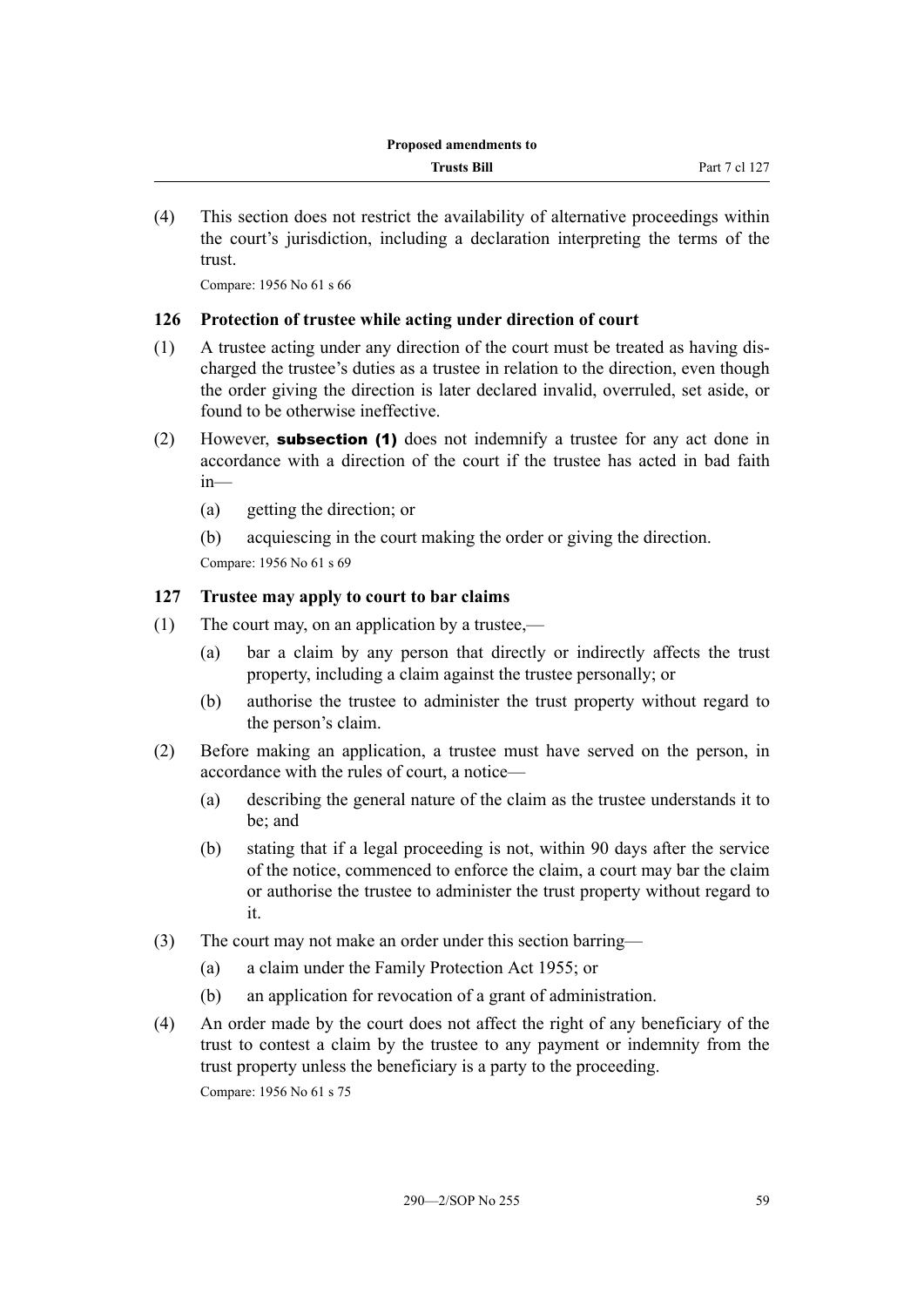| Part 7 cl 128 |  |  |
|---------------|--|--|
|               |  |  |

|  | <b>Trusts Bill</b> |
|--|--------------------|
|--|--------------------|

#### **128 Trustee may apply to court to allow distribution of missing beneficiaries' shares**

- (1) The court may, on application by a trustee, make an order authorising the trustee to distribute trust property—
	- (a) as if a potential beneficiary or a class of potential beneficiaries does not exist or never existed or has died before a date or an event specified; and
	- (b) if, because of the order, it is not possible or practicable to determine whether any condition or requirement affecting a beneficial interest in the property or any part of it has been complied with or fulfilled, as if that condition or requirement had been or had not been complied with or fulfilled.
- (2) The court may make an order only if it is satisfied that—
	- (a) reasonable measures have been taken to bring to the notice of the potential beneficiary or beneficiaries their potential beneficial interest or interests; and
	- (b) at least 60 days have passed since the last of those measures was taken; and
	- (c) no potential beneficiary with respect to whom an order is sought has come to the attention of the trustee as a result of those measures, or the claim of any such beneficiary may be disregarded in the circumstances.

Compare: 1956 No 61 s 76

## **129 Trustee may sue self in different capacity**

- (1) Despite any rule of law or practice to the contrary, a trustee in that capacity may sue, and be sued by, the trustee in any other capacity, including the trustee's personal capacity.
- (2) However, in every such case the trustee must obtain the directions of the court in which the proceeding is taken about the way in which the opposing interests are to be represented.

Compare: 1956 No 61 s 33A

#### **130 Court may appoint receiver for trust**

- (1) The court may, on an application by an interested person or on its own motion, appoint a receiver to administer a trust.
- (2) The court must be satisfied that the appointment of a receiver to administer the trust is—
	- (a) reasonably necessary in the circumstances of the trust; and
	- (b) just and equitable.
- (3) Only a person qualified to be a trustee may be appointed under **subsection**  $(1)$ .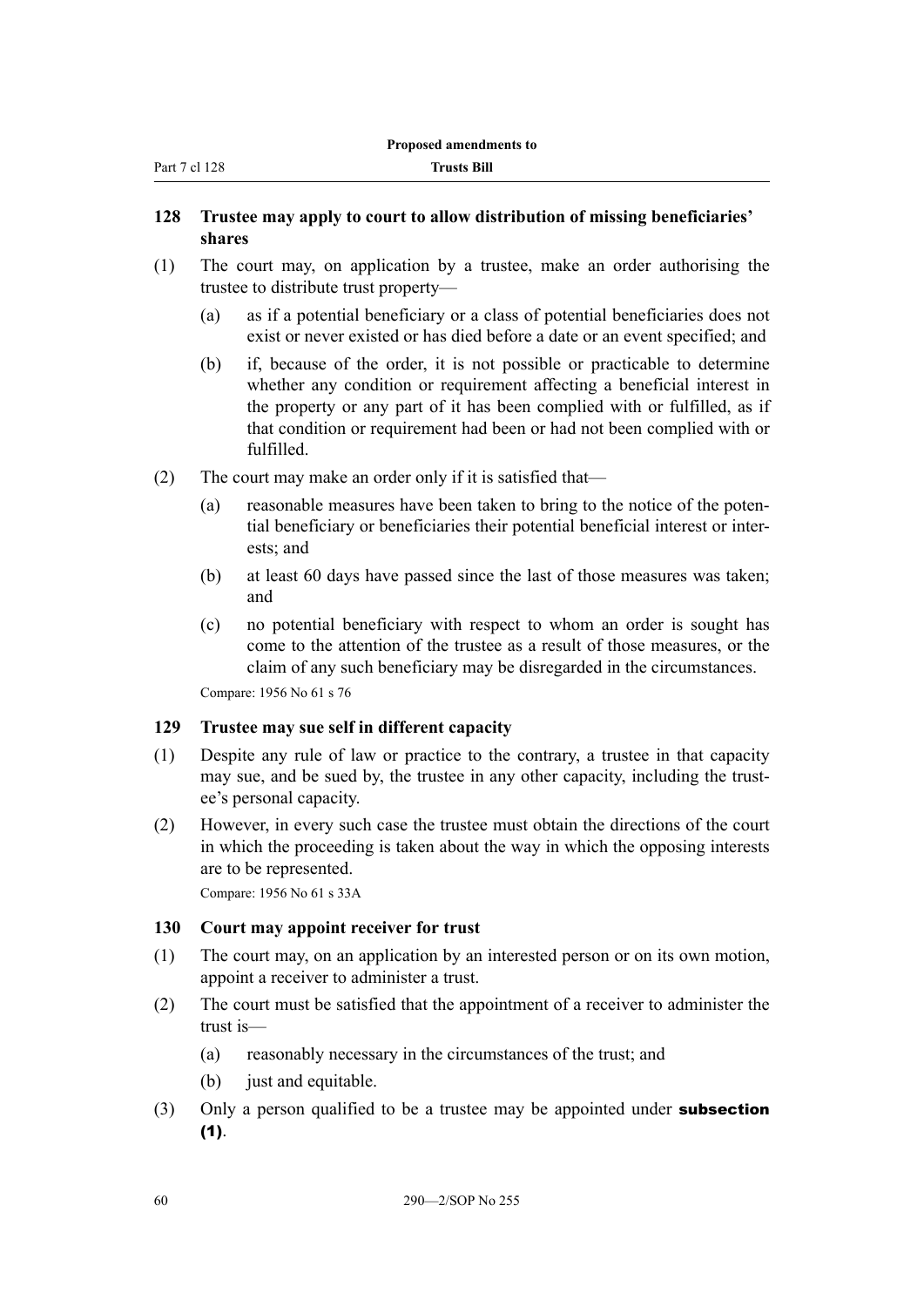- (4) When appointing a receiver under this section, the court (having regard to the terms of the trust and the interests of justice) must determine—
	- (a) the extent of the duties and powers of the receiver; and
	- (b) the duration of the receivership; and
	- (c) the principles that the receiver is to apply in determining priorities; and
	- (d) whether the receiver is to be paid from the trust assets.
- (5) If a court determines under **subsection (4)** that a receiver has a power in relation to a trust, the trustee of the trust cannot exercise that power for the duration of the receivership.

## **131 Court may order payment of remuneration to trustee**

- (1) Despite section 35 (duty to act for no reward), the court may order that reasonable remuneration be paid out of the trust property to a person who is or has been a trustee of the trust if the court is satisfied that it is just and reasonable to do so.
- (2) In determining under **subsection (1)** what remuneration is reasonable, the court must consider the following:
	- (a) the total amount that has already been paid to any trustee of the trust:
	- (b) the number and difficulty of the services provided by the trustee:
	- (c) the liabilities to which the trustee is or has been exposed, and the responsibilities imposed on the trustee:
	- (d) the skill and success of the trustee in administering the trust:
	- (e) the value of the trust property:
	- (f) the time and services reasonably required of the trustee:
	- (g) whether any payment that might otherwise have been allowed or ordered should be refused or reduced due the conduct of the trustee in the administration of the trust:
	- (h) any other circumstances that the court considers relevant.
- (3) If there are 2 or more persons who are or have been trustees, an order may specify whether and how the commission is to be apportioned among the trustees. Compare: 1956 No 61 s 72

# **132 Court may charge costs on trust property**

The court may order that the costs of an application to the court under this Act—

- (a) be paid or raised out of—
	- (i) the trust property to which the application relates; or
	- (ii) the income of the trust property to which the application relates; or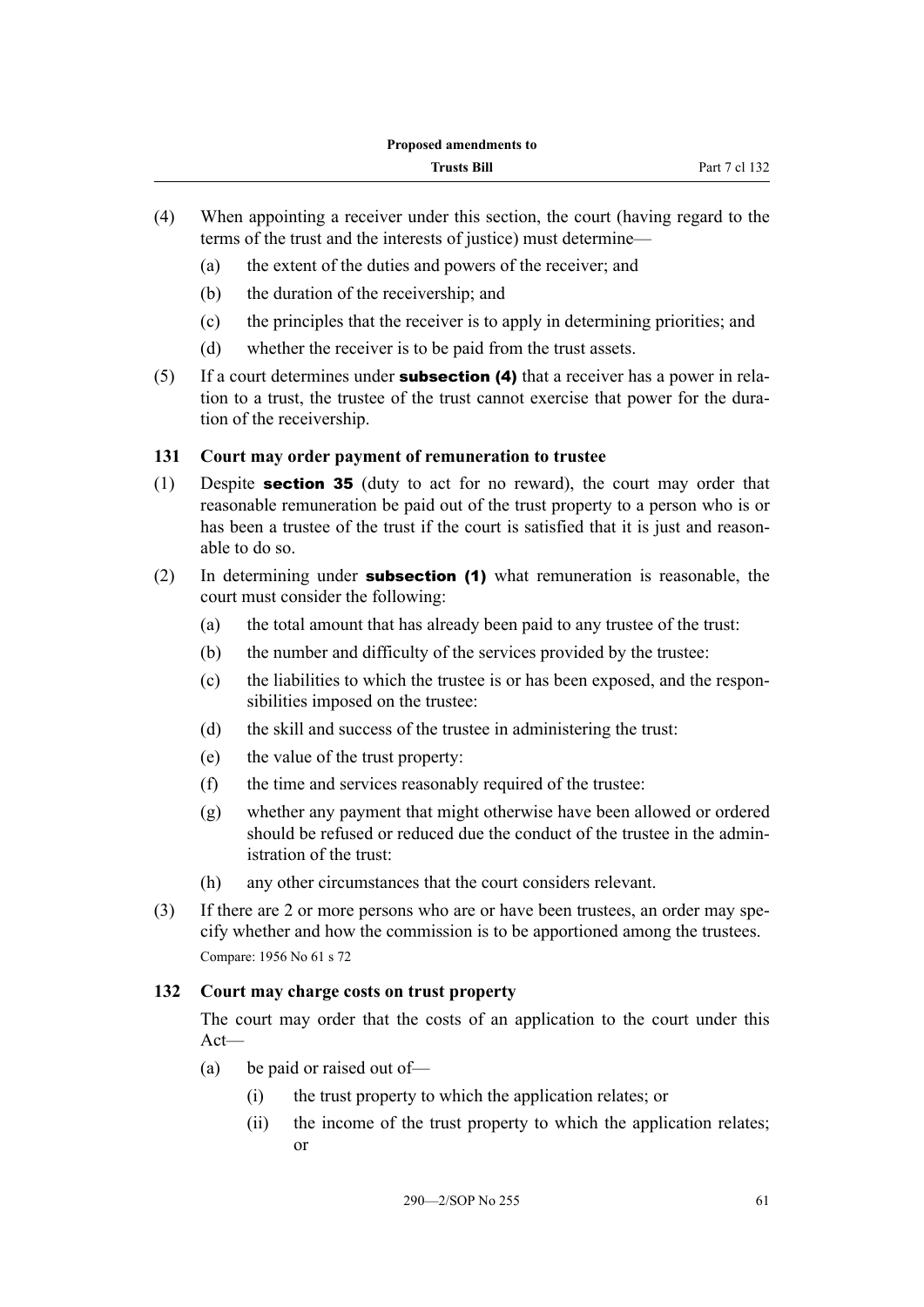| Part 7 cl 136 |  |  |
|---------------|--|--|
|               |  |  |

| <b>Trusts Bill</b> |  |
|--------------------|--|

(b) be borne and paid in the way and by the persons that the court considers just.

Compare: 1956 No 61 s 71; Draft Trusts Bill 2013 cl 149 (Qld)

#### *Jurisdiction of Family Court*

#### **136 Jurisdiction of Family Court**

- (1) This section applies where the Family Court has jurisdiction under section 11 of the Family Court Act 1980 to hear and determine a proceeding.
- (2) The Family Court may during the proceeding make any order or give any direction available under this Act if the Family Court considers the order or direction is necessary—
	- (a) to protect or preserve any property or interest until the proceeding before the Family Court can be properly resolved; or
	- (b) to give proper effect to any determination of the proceeding.
- (3) If the parties to the proceeding consent, the Family Court may make any order available under this Act to resolve an issue or a dispute between the parties that is closely related to the proceeding (but only if the Family Court considers that making the order is necessary or desirable to assist the resolution of the proceeding).
- (4) Despite subsections (2) and (3), the Family Court does not have jurisdiction to appoint a receiver to administer a trust under section 130.
- (5) To avoid doubt, an exercise by the Family Court of jurisdiction under this section is not subject to financial limits in relation to the value of any property or interest.
- (6) In any case to which this section applies, the High Court or Family Court may order, on the application of a party to the proceedings, that the proceedings be transferred to the High Court.

## *Alternative dispute resolution*

## **137 Definitions for purposes of sections 138 to 142** 142A

## In-sections 138 to 142 sections 138 to 142A,—

**ADR process** means an alternative dispute resolution process (for example, mediation or arbitration) designed to facilitate the resolution of a matter

**ADR settlement**, in relation to a matter,—

- (a) means an enforceable agreement reached through an ADR process that resolves the matter; but
- (b) does not include an arbitral award

**arbitral award**, in relation to a matter that has been referred to arbitration, has the same meaning as award in section 2(1) of the Arbitration Act 1996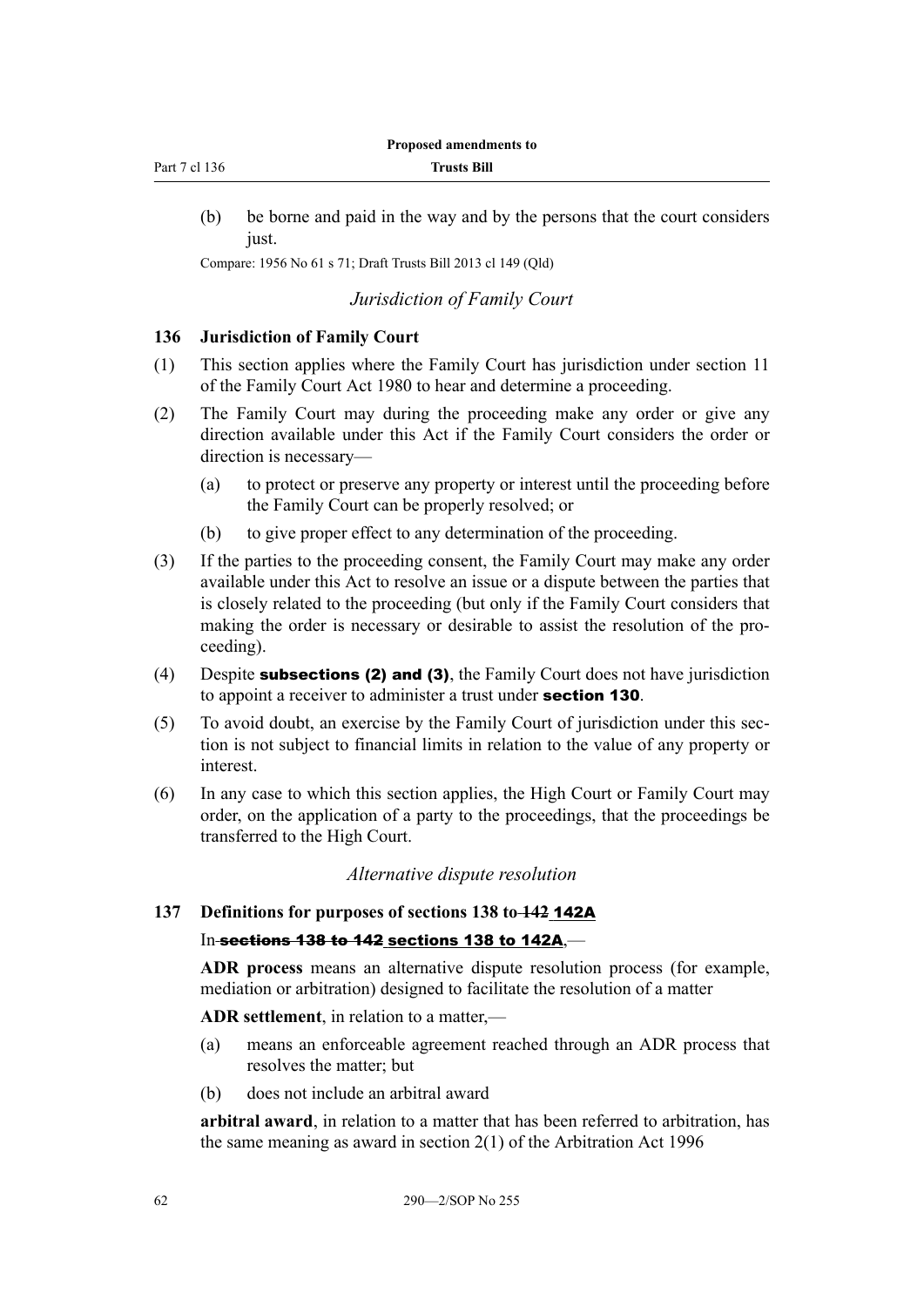**arbitration agreement**, in relation to a matter that has been referred to arbitration, has the same meaning as in section 2(1) of the Arbitration Act 1996

**external matter** means a matter to which the parties are a trustee and 1 or more third parties

**internal matter** means a matter to which the parties are a trustee and 1 or more beneficiaries, or a trustee and 1 or more other trustees, of the trust

#### **matter**—

- (a) means—
	- (i) a legal proceeding brought by or against a trustee in relation to the trust; or
	- (ii) a dispute in relation to the trust between a trustee and a beneficiary, or between a trustee and a third party, or between 2 or more trustees, that may give rise to a legal proceeding; but
- (b) does not include a legal proceeding or a dispute about the validity of all or part of a trust.

Compare: 1991 No 69 s 268(4)

#### **138 Power of trustee to refer matter to alternative dispute resolution process**

- (1AAA) This section applies if there is no provision in the terms of a trust that requires or empowers a trustee to refer a matter to an ADR process.
- (1) A trustee may, with the agreement of each party to the matter, refer the matter to an ADR process.
- (2) For the purposes of this section, a beneficiary is not a party to an external matter.

## **139 ADR process for internal matter if trust has beneficiaries who are unascertained or lack capacity**

- (1) If a trust has any beneficiaries who are unascertained or lack capacity, then, for a matter relating to that trust that is subject to an ADR process,—
	- (a) the court must appoint representatives for those beneficiaries; and
	- (b) those representatives may agree to an ADR settlement, or agree to be bound by an arbitration agreement and any arbitral award under that agreement, on behalf of the beneficiaries who are unascertained or lack capacity; and
	- (c) any ADR settlement must be approved by the court.
- $(1)$  If representatives have been appointed under **subsection (1)** for beneficiaries who are unascertained or lack capacity,—
	- (a) the representatives must act in the best interests of the beneficiaries on whose behalf they have been appointed; and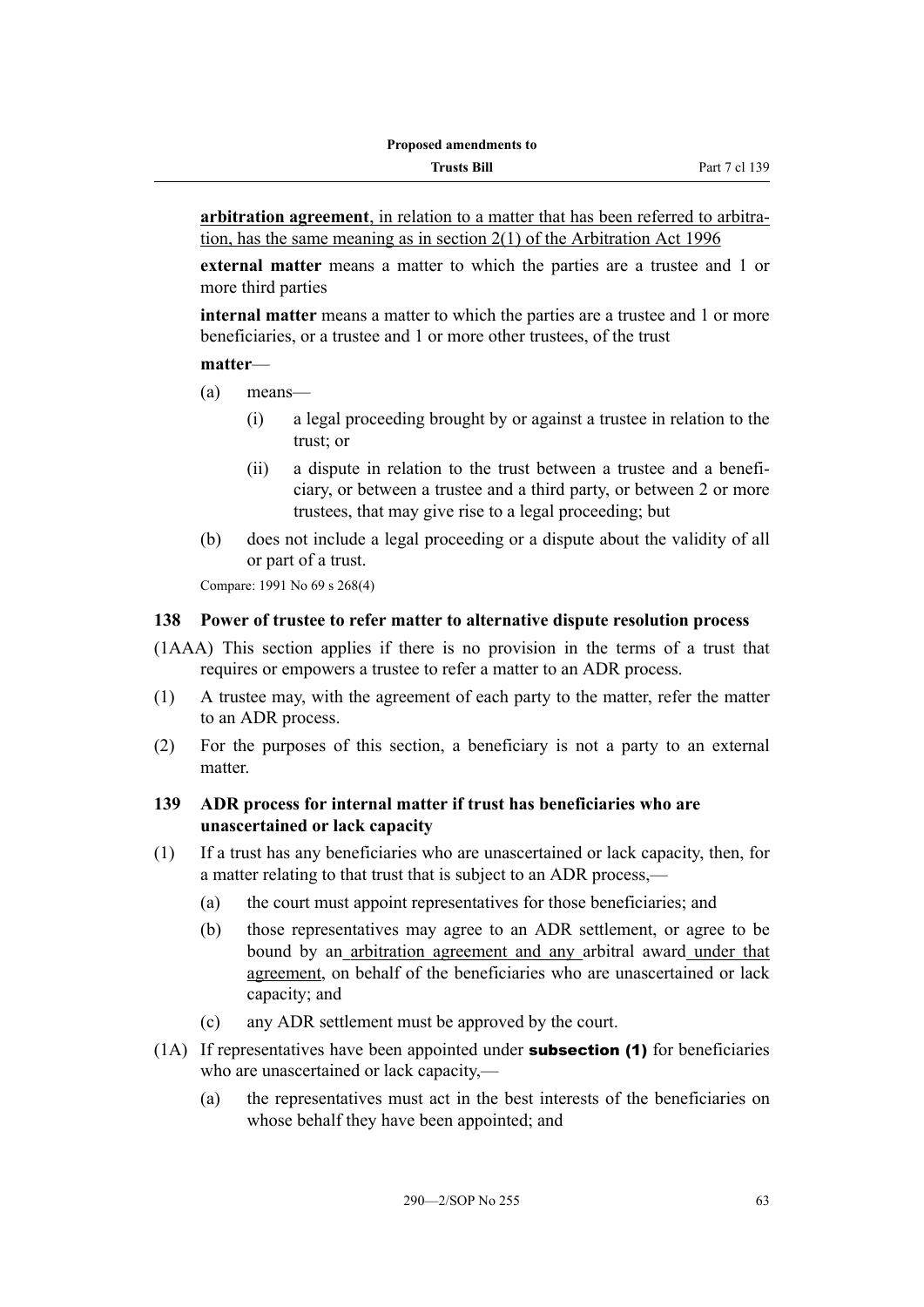| Part 7 cl 140 |
|---------------|
|               |

- (b) the court may order that a representative's costs be paid out of the trust property; and
- (c) the court may make any order that it thinks fit regarding the terms of a representative's appointment.
- (2) This section applies only to internal matters.

## **140 Power of court to order ADR process for internal matter**

- (1) The court may, at the request of a trustee or a beneficiary or on its own motion,—
	- (a) enforce any provision in the terms of a trust that requires a matter to be subject to an ADR process; or
	- (b) otherwise submit any matter to an ADR process (except if the terms of the trust indicate a contrary intention).
- (2) In exercising the power, the court may make any of the following orders:
	- (a) an order requiring each party to the matter, or specified parties, to participate in the ADR process in person or by a representative:
	- (b) an order that the costs of the ADR process, or a specified portion of those costs, be paid out of the trust property:
	- (c) an order appointing a particular person to act as a mediator, an arbitrator, or any other facilitator of the ADR process.
- (3) This section applies in relation to internal matters only.

# **141 Trustee may give undertakings for purposes of ADR settlement or arbitration agreement and any arbitral award**

Despite **section 31** (duty not to bind or commit trustees to future exercise of discretion), a trustee may, for the purposes of an ADR settlement or arbitration agreement and any arbitral award under that agreement, give binding undertakings in relation to the trustee's future actions as trustee.

## **142 Trustee's liability in relation to ADR settlement or arbitration agreement and any arbitral award limited**

- (1) This section applies to a proceeding brought by or on behalf of a beneficiary and arising from or relating to an ADR settlement or arbitration agreement and any arbitral award under that agreement.
- (2) An ADR settlement or arbitration agreement and any arbitral award under that agreement is valid and a trustee is not liable in the proceeding unless, in relation to the settlement, agreement, or award, the trustee failed to comply with—
	- (a) the trustee's mandatory duty under section 24; or
	- (b) any duty specified in the terms of the trust for the purposes of establishing liability under this section.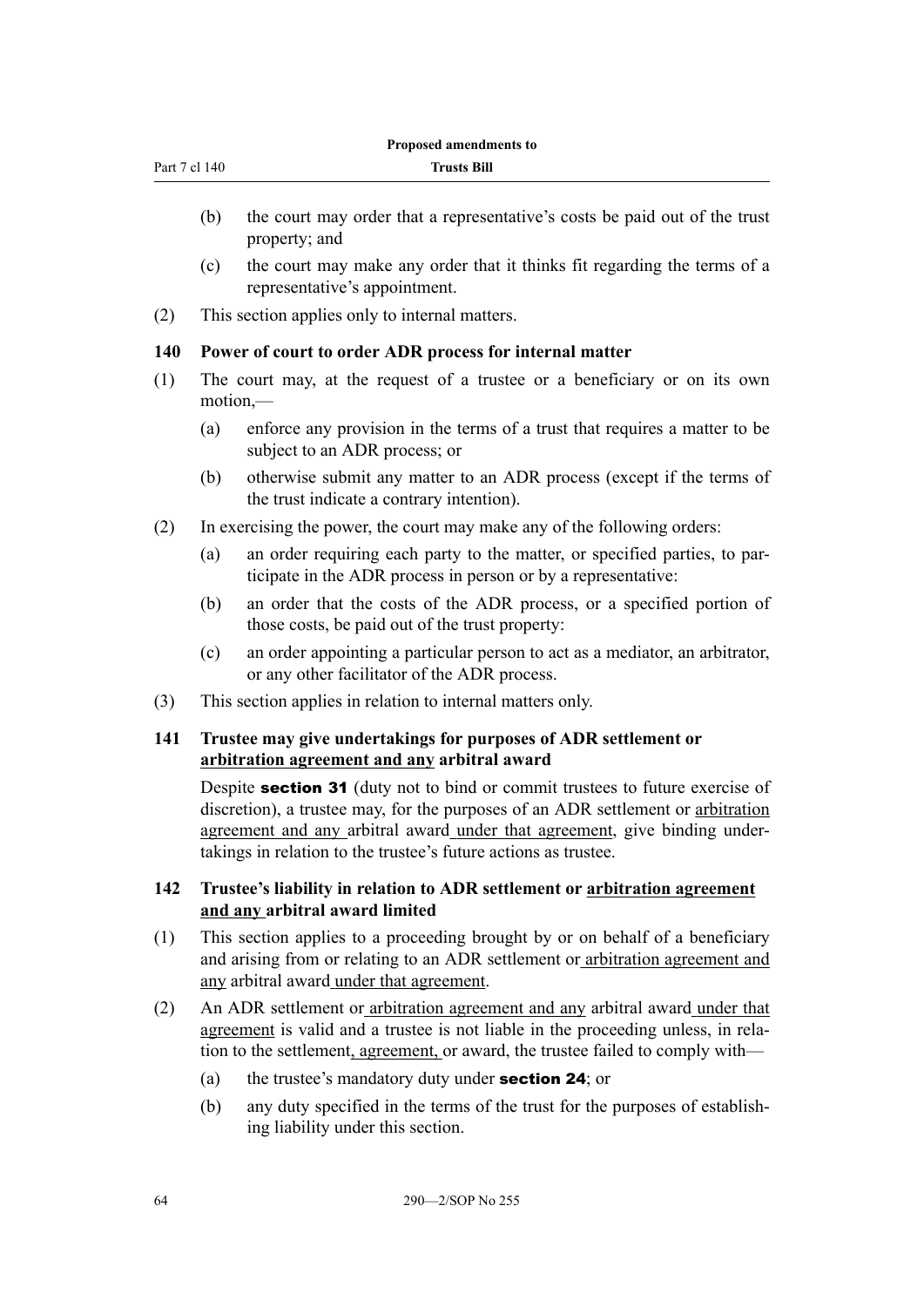(3) Despite **subsection (2)(a)**, a trustee is not liable in the proceeding by reason only that the settlement or award settlement, agreement, or award was not consistent with the terms of the trust.

## **142A Application of Arbitration Act 1996**

If arbitration is the ADR process to which a matter is referred under this Act or under the terms of the trust, the Arbitration Act 1996 applies to the arbitration.

# **Part 8**

# **Miscellaneous provisions**

#### *Transfer to the Crown*

#### **143 Transfer to the Crown of non-distributable trust property**

- (1) A trustee who is administering trust property that the trustee is not able to distribute in accordance with the terms of the trust may transfer the trust property to the Crown if the trust property consists of money or of financial products that can legally be transferred to the Crown.
- (2) The trustee must provide to the Secretary to the Treasury all the information that the Secretary reasonably considers necessary to allow the Secretary to know—
	- (a) the terms of the trust; and
	- (b) the persons having a beneficial interest in the trust property; and
	- (c) the state of the trust accounts with respect to the trust property being transferred; and
	- (d) the measures taken by the trustee to attempt to distribute the trust property and the reasons why it was not possible to do so.
- (3) The Secretary to the Treasury may refuse a transfer if the required information has not been provided by the trustee.
- (4) The Secretary to the Treasury may, before accepting a transfer, require the trustee to sell, or convert into money, any trust property that consists of financial products.
- (5) A trustee is discharged from any further responsibility with regard to trust property transferred to the Crown under this section. Compare: 1956 No 61 s 77

#### **143A Financial products transferred to the Crown**

(1) The Secretary to the Treasury may at any time sell, or convert into money, any financial products transferred to the Crown under section 143.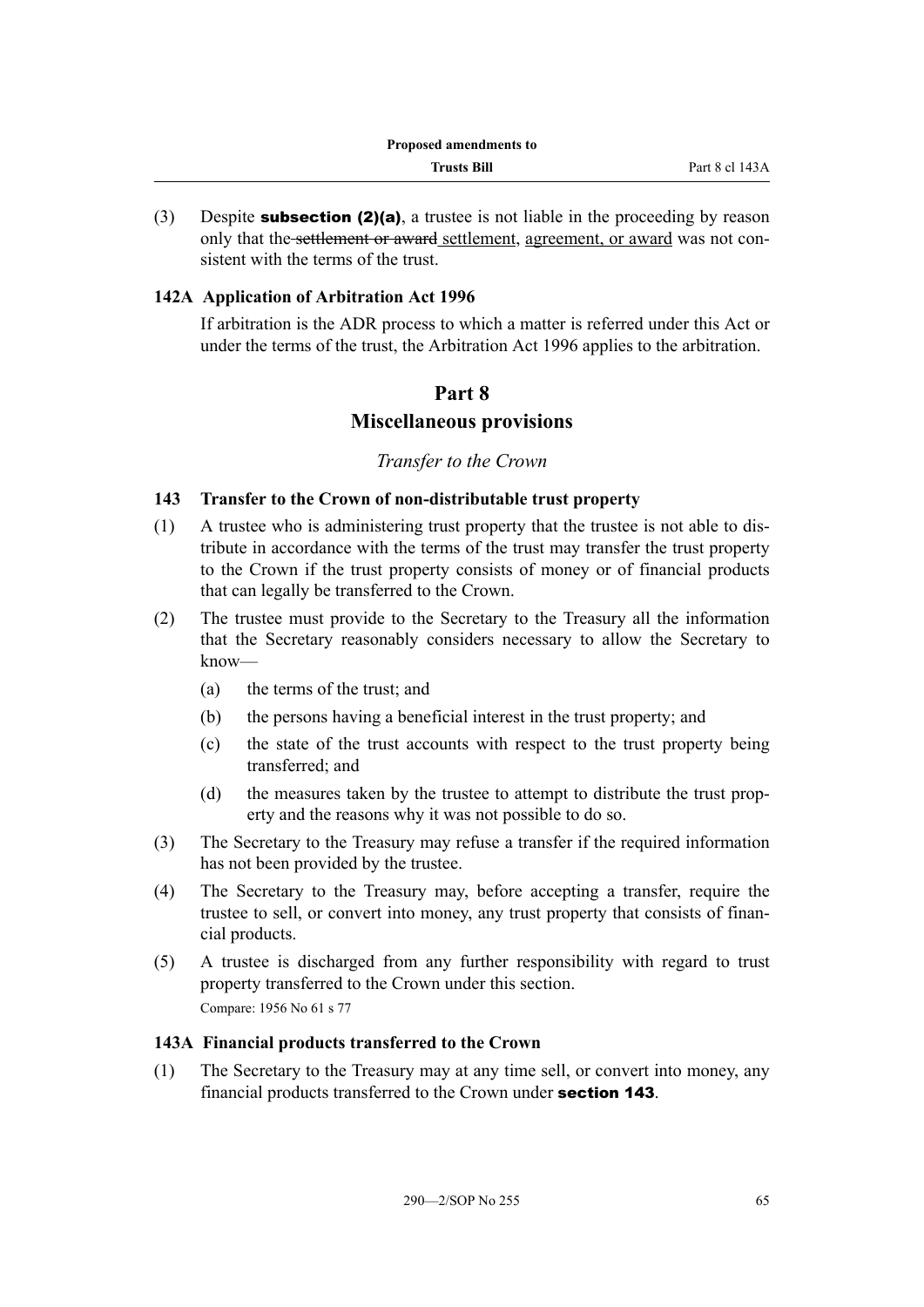| Part 8 cl<br>144 | <b>Trusts Bill</b> |
|------------------|--------------------|
|                  |                    |

(2) All proceeds of any financial products transferred to the Crown under section 143 and all money received from any sale or conversion of financial products under section 143(4) or subsection (1) of this section are trust money.

# **144 Administration by the Crown of transferred property**

- (1) The Secretary to the Treasury must hold trust money transferred to the Crown under section 143 in a Trust Bank Account established under section 67 of the Public Finance Act 1989.
- (2) The Secretary to the Treasury must deal with trust property transferred to the Crown under section 143 as follows:
	- (a) if the court makes an order in relation to the transferred property, in accordance with the order:
	- (b) if any person claims that the person is the beneficiary entitled to any part of the transferred property and the Secretary is satisfied that the person is so entitled, in accordance with the directions of that person:
	- (c) if the trustee requests that the transferred property be returned to the trustee, in accordance with the request.
- (3) The Secretary to the Treasury is not liable for any interest on the transferred property that is trust money and may deduct from any payment made under subsection (2) any reasonable costs or expenses incurred in connection with the Crown's administration of the transferred property.
- (4) After the expiry of a period of 6 years after the date on which the transferred property was transferred to the Crown, the Secretary to the Treasury may transfer the trust property that consists of trust money to a Crown Bank Account.
- (5) Any trust money that is transferred to a Crown Bank Account under subsection (4) and that is required to be paid under **subsection (2)** may be paid out of the Crown Bank Account without further authority than this subsection.
- (6) The Crown is not subject to the duties or liabilities of a trustee in respect of any transferred property, and no claim lies against the Crown or the Secretary to the Treasury if a payment was made under subsection (2) in good faith. Compare: 1956 No 61 s 78

# **145 Public notice of property transferred to the Crown**

- (1) The Secretary to the Treasury must arrange, before 31 March in each year, for a notice to be published on an Internet site maintained by or on behalf of the Treasury setting out all property transferred to the Crown under section 143 in the previous calendar year and identifying the trustees or trusts from which the property was transferred.
- (2) The Secretary must ensure that the notice remains available on the Internet site for inspection by members of the public for at least 3 years.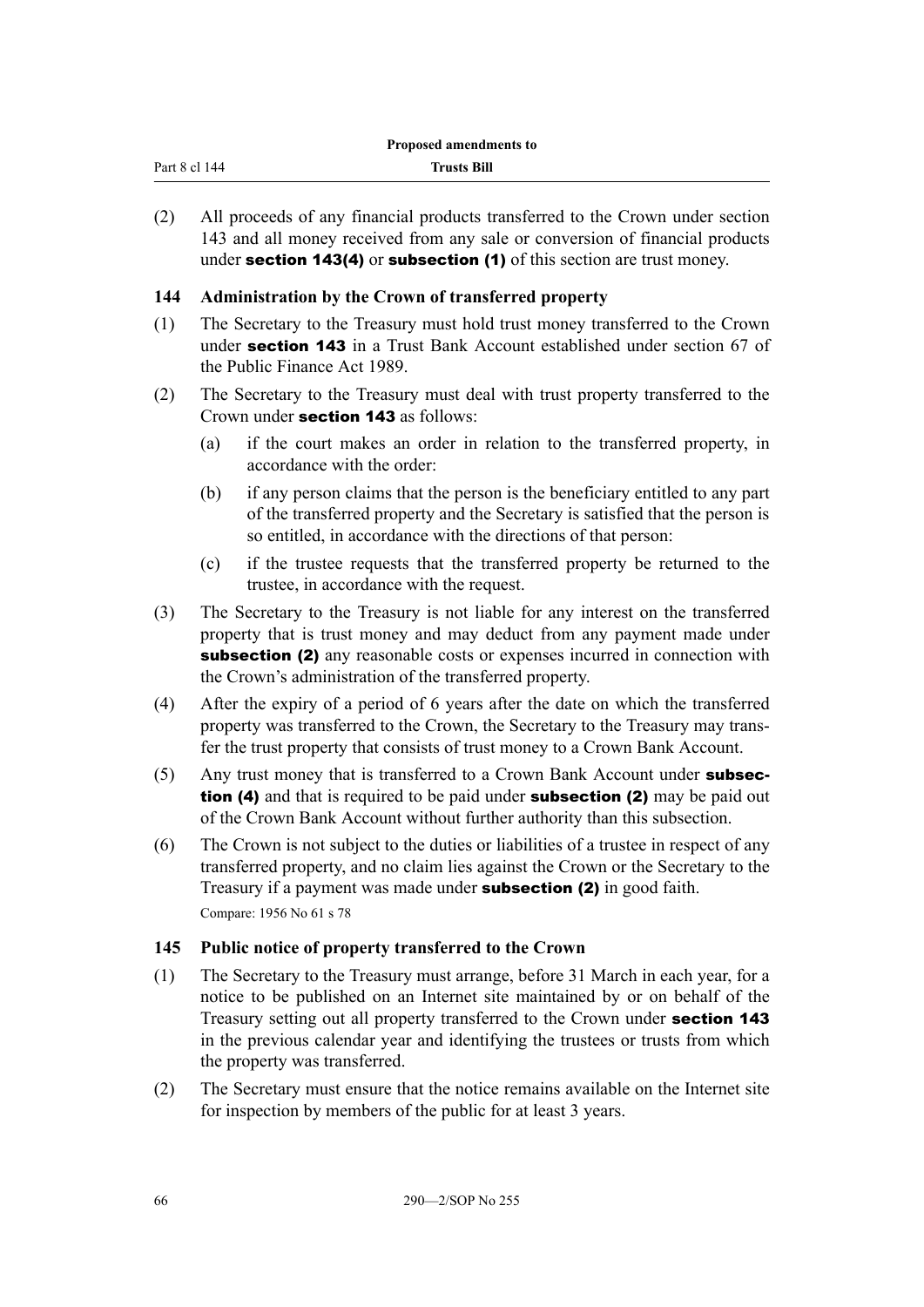*Investigation of condition and accounts of certain trust property*

# **146 Application to Public Trust for investigation of condition and accounts of trust property**

- (1) A trustee or a beneficiary of a trust may apply to Public Trust for the conduct of an investigation of the condition and accounts of the trust property (unless the trustee is a trustee corporation).
- (2) However, Public Trust must not proceed with the application if—
	- (a) an investigation of the trust property under this Part has been concluded in the previous 12 months (unless the applicant has been given the leave of the court to make the application); or
	- (b) the court has ordered that an investigation must not proceed.
- (3) Before proceeding with the application, Public Trust may require the applicant to pay a deposit or give security for the costs of the investigation (including Public Trust's charges).

Compare: 1956 No 61 s 83B(1)

#### **147 Appointment of investigator by Public Trust**

- (1) When proceeding with an application under **section 146**, Public Trust must ensure that a person (the **investigator**) is appointed in accordance with subsection (2) and that the investigator is—
	- (a) either—
		- (i) a lawyer; or
		- (ii) a qualified statutory accountant (within the meaning of section 5(1) of the Financial Reporting Act 2013); and
	- (b) not a beneficiary of the trust.
- (2) The investigator may be appointed—
	- (a) by agreement between—
		- (i) the applicant trustee, the co-trustees, and Public Trust; or
		- (ii) the applicant beneficiary, the trustees, and Public Trust; or
	- (b) if no agreement can be reached, by Public Trust.

Compare: 1956 No 61 s 83B(1), (1A)

#### **148 How investigator is to conduct and report on investigation**

(1) The investigator appointed under **section 147** may require from the trustees any documents, information, and explanations necessary to perform the investigator's duties.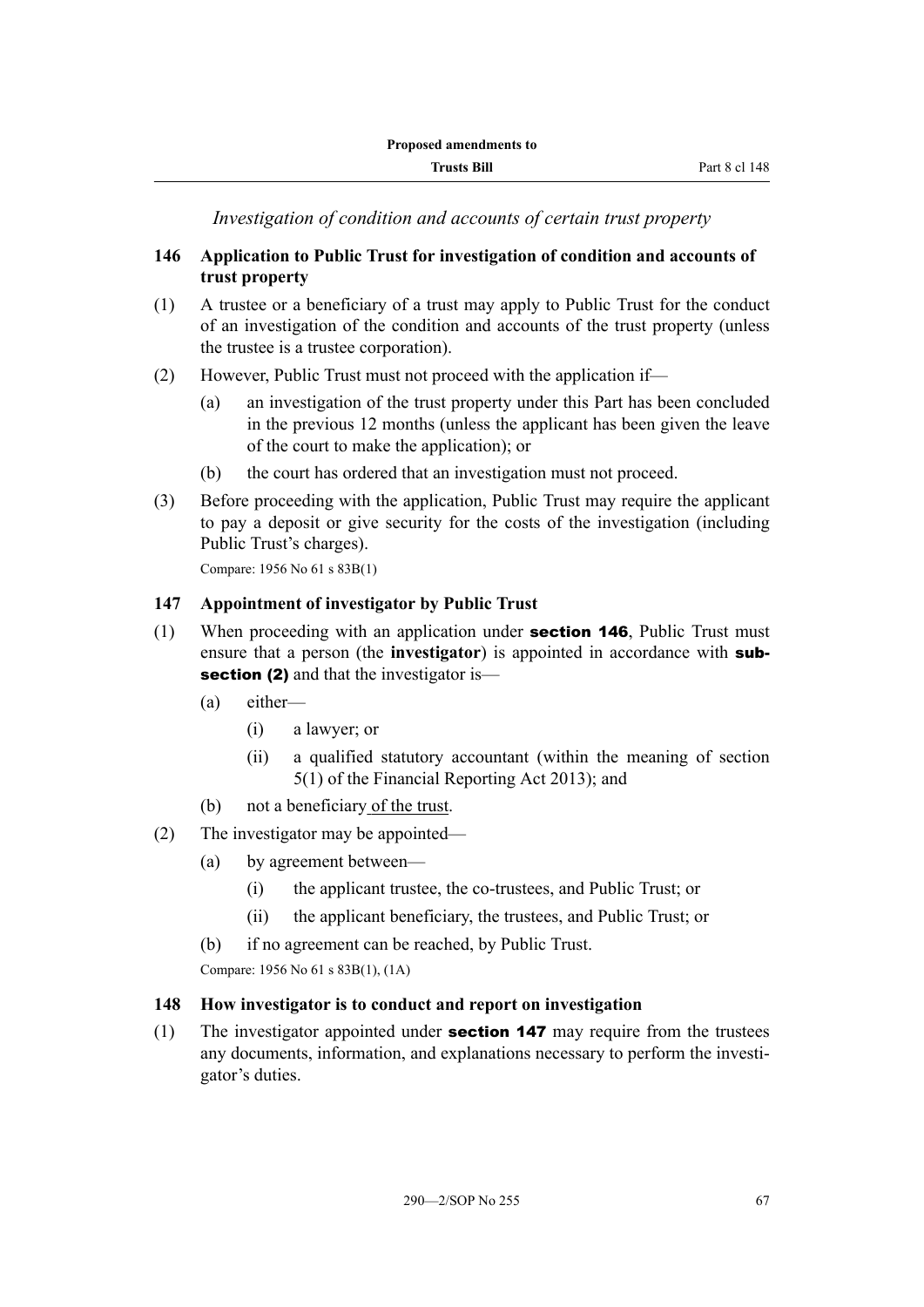| Part 8 cl 149 | <b>Trusts Bill</b> |
|---------------|--------------------|
|               |                    |

(2) When the investigation is complete, the investigator must forward to the applicant, and to each trustee, and to Public Trust, a report signed by the investigator showing the state of affairs of the trust property.

Compare: 1956 No 61 s 83B(2), (3), (4)

#### **149 Costs of investigation borne by trustees**

- (1) Unless the court makes an order under section 150, the remuneration of the investigator and the other expenses of the investigation (including Public Trust's charges) are to be borne by the trustees of the trust.
- (2) All expenses and costs for which the trustees of the trust are liable under this section or **section 150** are a charge on the trust property.

Compare: 1956 No 61 s 83B(6), (11)

## **150 Application to court to determine who bears costs of investigation**

Public Trust, a trustee, or a beneficiary may apply to the court for an order for directions on how the remuneration of the investigator and the other expenses of the investigation (including Public Trust's charges) should be apportioned between the trustees (as a charge on the trust property), 1 or more trustees in a personal capacity, and 1 or more beneficiaries.

## **151 Application to court to cease investigation**

At any time after an application for an investigation is made and before the end of an investigation, a trustee or a beneficiary may apply to the court for an order directing that the investigation must not proceed.

*Life tenant to have powers of trustee in certain cases*

## **152 Life tenant to have powers of trustee in certain cases**

- (1) This section applies in relation to land if—
	- (a) there is no trustee of the land; but
	- (b) the land is vested in a person (the **life tenant**) who is entitled to possession of the land or entitled to receive rents and profits from the land for—
		- (i) a life estate; or
		- (ii) another limited estate.
- (2) The life tenant may (subject to **subsection (4)**) exercise all the powers of a trustee under this Act, and the court may confer on the life tenant all the powers that it could confer on a trustee under this Act.
- (3) Anything done by the life tenant in exercise of that power has the same force and effect as if it had been exercised by a trustee.
- (4) However, this section does not authorise the life tenant to sell the land or to raise money by a mortgage or other dealing with the land, unless the money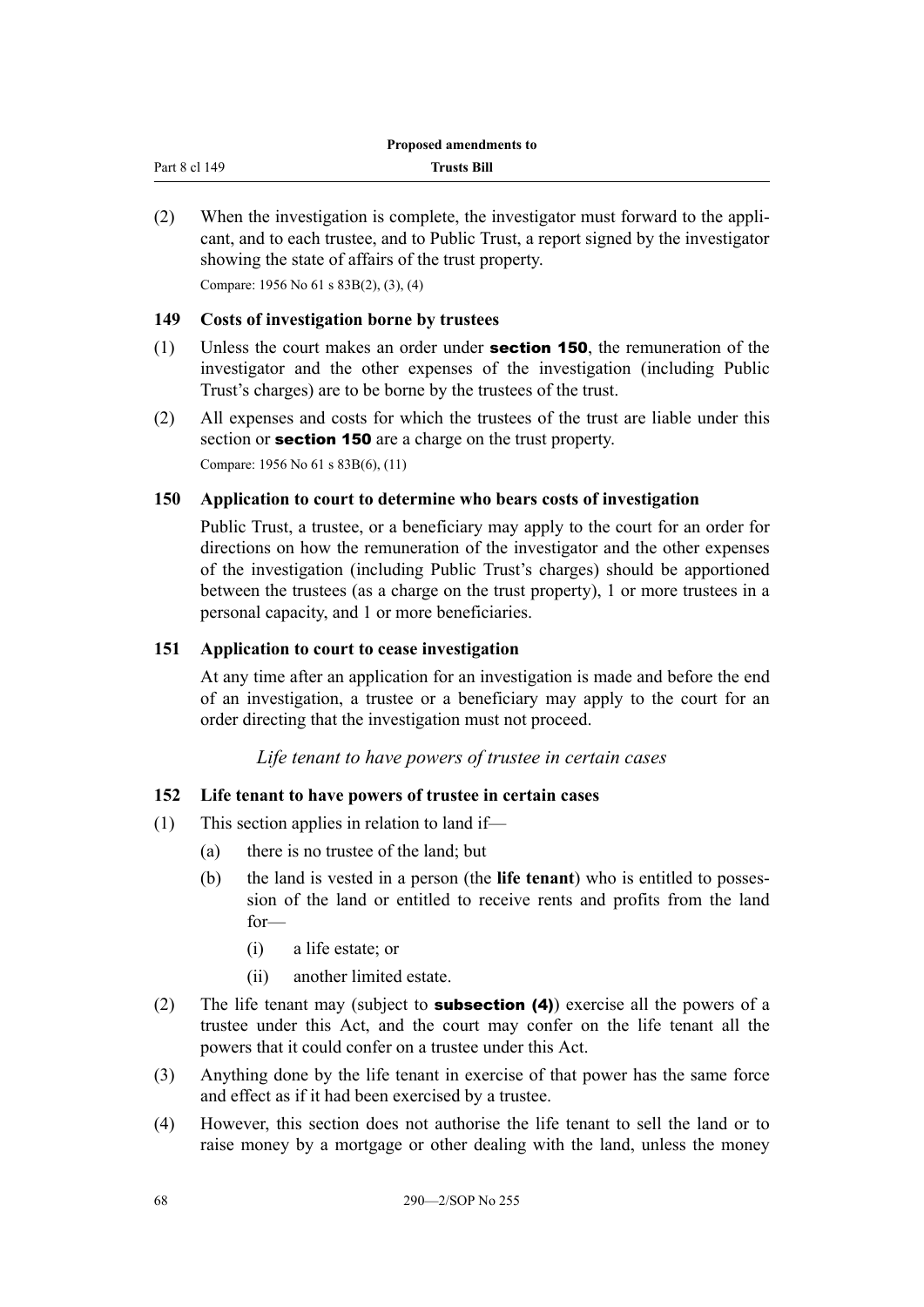paid on the sale or raised by the mortgage or other dealing is paid to a trustee who is duly appointed and entitled to receive it. Compare: 1956 No 61 s 88

### *Transitional regulations*

### **153 Regulations providing for transitional matters**

- (1) The Governor-General may, by Order in Council made on the recommendation of the Minister, make regulations—
	- (a) providing transitional and savings provisions concerning the coming into force of this Act that may be in addition to, or in place of, the transitional and savings provisions in Schedule 1:
	- (b) providing that, subject to any conditions specified in the regulations, during a specified transitional period,—
		- (i) specified provisions of this Act (including definitions) do not apply:
		- (ii) specified terms have the meaning given to them by the regulations:
		- (iii) specified provisions repealed or amended or revoked by this Act continue to apply:
	- (c) providing for any other matters necessary for facilitating or ensuring an orderly transition from the provisions of any enactments replaced by this Act to the provisions of this Act.
- (2) No regulations under this section may be made, or continue in force, later than 3 years after the date of commencement of this section. Compare: 2015 No 70 s 216

*Consequential amendments and repeals*

### **154 Consequential amendments**

Amend the enactments specified in **Schedule 4** and **Schedule 5** as set out in those schedules.

### **155 Repeals**

The following enactments are repealed:

- (a) the Trustee Act 1956 (1956 No 61):
- (b) the Perpetuities Act 1964 (1964 No 47):
- (c) the Trustee (Prescribed Rate of Interest) Order 2011 (SR 2011/178).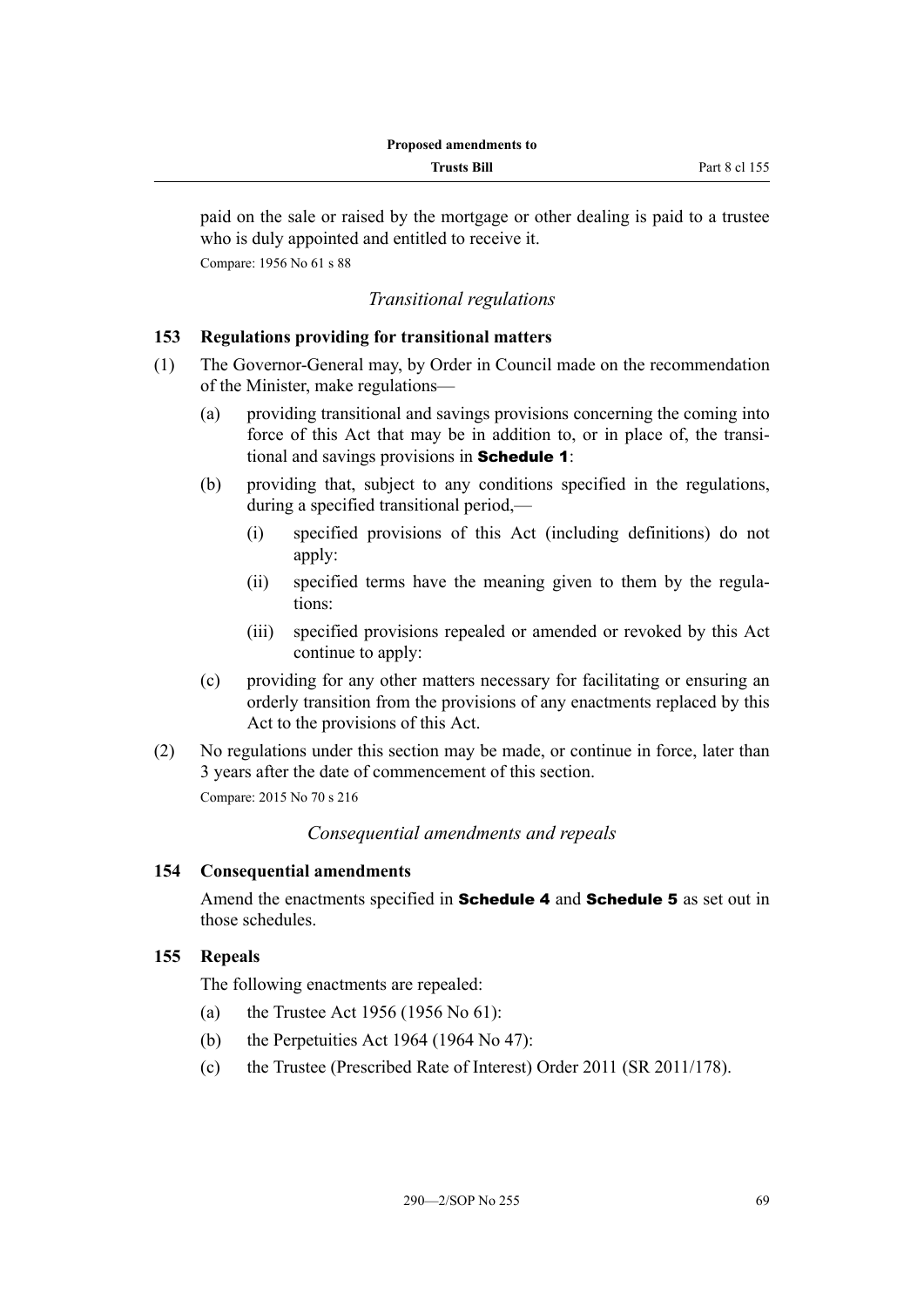Part 9 cl 155A

**Trusts Bill**

### **Part 9**

### **Amendments to other Acts**

Subpart 1AAA—Amendments to Arbitration Act 1996

#### **155A Amendments to Arbitration Act 1996**

This subpart amends the Arbitration Act 1996.

#### **155B New section 10A inserted (Arbitration of trust matters)**

After section 10, insert:

#### **10A Arbitration of trust matters**

- (1) If an arbitration relates to a trust matter, **sections 137 to 142A** of the Trusts Act 2017 apply to the arbitration.
- (2) In this section, **trust matter** has the same meaning as matter in section 137 of that Act.

Subpart 1—Amendments to Financial Markets Conduct Act 2013

#### **156 Amendments to Financial Markets Conduct Act 2013**

This subpart amends the Financial Markets Conduct Act 2013.

#### **157 New section 110A and cross-heading inserted**

After section 110, insert:

*Application of Trusts Act 2017*

#### **110A Application of Trusts Act 2017**

- (1) This section applies to a trust constituted (or to be constituted) under a trust deed for a debt security if the trust deed—
	- (a) has been lodged under section 103; or
	- (b) has been or will be entered into with the intention that the deed will be lodged under section 103.
- (2) The following provisions of the Trusts Act 2017 do not apply to a trust referred to in subsection (1):
	- (a) section 21(2) (adviser must alert settlor to modification or exclusion of default duty):
	- (b) **section 24** (duty to act honestly and in good faith):
	- (c) section 27 (general duty of care):
	- (ca) section 36A (adviser must alert settlor to modification or exclusion of default duty):
	- (d) sections 37 to 39 (exemption and indemnity clauses):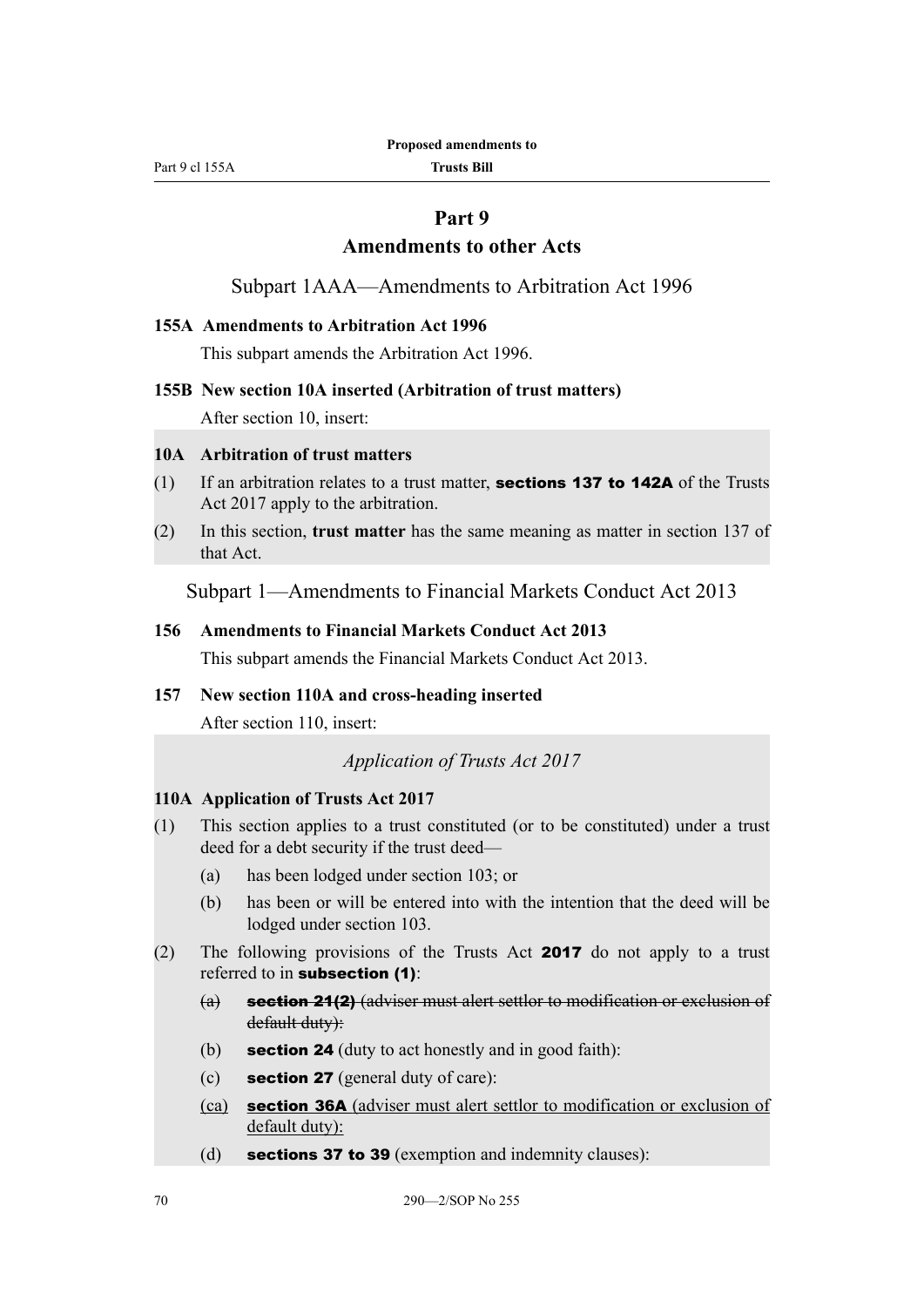|     | (e)        | section 40 (adviser must alert settlor to liability exclusion or indemnity<br>clause):                                                                            |
|-----|------------|-------------------------------------------------------------------------------------------------------------------------------------------------------------------|
|     | (ea)       | <b>section 40A</b> (court consideration of gross negligence):                                                                                                     |
|     | (f)        | <b>sections 41 to 44</b> (documents to be kept by trustees):                                                                                                      |
|     | (g)        | <b>sections 45 to 51</b> (giving information to beneficiaries):                                                                                                   |
|     | (h)        | <b>section 52</b> (general powers of trustee):                                                                                                                    |
|     | (i)        | sections 63 to 69 (exercise or performance of trustee powers and<br>functions by others):                                                                         |
|     | (j)        | sections 70 to 72 (special trust advisers):                                                                                                                       |
|     | (k)        | sections 77(2) and $(3)$ , and 78, and to 79 (trustees' indemnities):                                                                                             |
|     | (1)        | sections 86 to 107 (appointment and discharge of trustees):                                                                                                       |
|     | (m)        | sections 113 to 115 (termination and variation of trusts):                                                                                                        |
|     | (n)        | <b>sections 137 to-442 142A</b> (alternative dispute resolution):                                                                                                 |
|     | $\circ$    | sections 146 to 151 (investigation of condition and accounts of cer-<br>tain trust property).                                                                     |
| 158 | functions) | Section 112 amended (General duties applying in exercise of supervisor's                                                                                          |
|     |            | In section $112(1)(a)$ , after "honestly", insert "and in good faith".                                                                                            |
| 159 | functions) | Section 143 amended (General duties applying in exercise of manager's                                                                                             |
|     |            | In section $143(1)(a)$ , after "honestly", insert "and in good faith".                                                                                            |
| 160 | functions) | Section 153 amended (General duties applying in exercise of supervisor's                                                                                          |
|     |            | In section $153(1)(a)$ , after "honestly", insert "and in good faith".                                                                                            |
| 161 |            | New section 155A and cross-heading inserted                                                                                                                       |
|     |            | After section 155, insert:                                                                                                                                        |
|     |            | <b>Application of Trusts Act 2017</b>                                                                                                                             |
|     |            | 155A Application of Trusts Act 2017                                                                                                                               |
| (1) | scheme-    | This section applies to a managed investment scheme constituted (or to be con-<br>stituted) as 1 or more trusts or as including 1 or more trusts (or both) if the |
|     |            |                                                                                                                                                                   |

- (a) has been registered under this subpart; or
- (b) has been or will be constituted as 1 or more trusts or as including 1 or more trusts (or both) with the intention that the scheme will be registered under this subpart.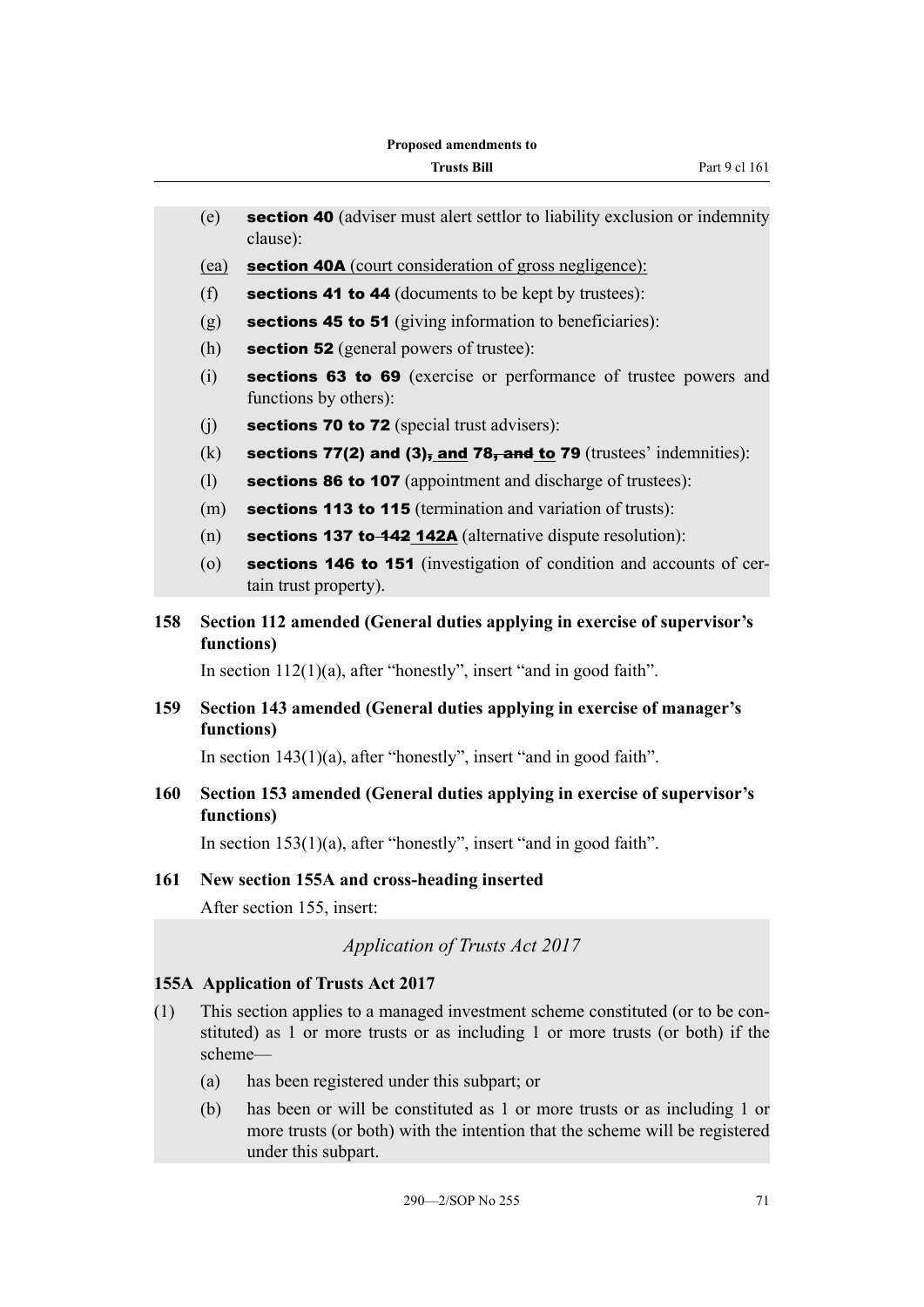|  | <b>Proposed amendments to</b> |  |
|--|-------------------------------|--|
|--|-------------------------------|--|

| Proposed amendments to |                    |                                                                                                                                                                                                    |
|------------------------|--------------------|----------------------------------------------------------------------------------------------------------------------------------------------------------------------------------------------------|
| Part 9 cl 162          |                    | <b>Trusts Bill</b>                                                                                                                                                                                 |
| (2)                    | trust:             | The following provisions of the Trusts Act 2017 do not apply to any relevant                                                                                                                       |
|                        | (a)                | <b>section 21(2)</b> (adviser must alert settlor to modification or exclusion of<br>default duty):                                                                                                 |
|                        | (b)                | <b>section 24</b> (duty to act honestly and in good faith):                                                                                                                                        |
|                        | (c)                | section 27 (general duty of care):                                                                                                                                                                 |
|                        | (d)                | <b>section 28</b> (duty to invest prudently):                                                                                                                                                      |
|                        | (e)                | section 33 (duty of impartiality):                                                                                                                                                                 |
|                        | (f)                | <b>section 36</b> (duty to act unanimously):                                                                                                                                                       |
|                        | (fa)               | <b>section 36A</b> (adviser must alert settlor to modification or exclusion of<br>default duty):                                                                                                   |
|                        | (g)                | sections 37 to 39 (exemption and indemnity clauses):                                                                                                                                               |
|                        | (h)                | section 40 (adviser must alert settlor to liability exclusion or indemnity<br>clause):                                                                                                             |
|                        | (ha)               | <b>section 40A</b> (court consideration of gross negligence):                                                                                                                                      |
|                        | (i)                | <b>sections 41 to 44</b> (documents to be kept by trustees):                                                                                                                                       |
|                        | (j)                | sections 45 to 51 (giving information to beneficiaries):                                                                                                                                           |
|                        | (k)                | <b>section 52</b> (general powers of trustee):                                                                                                                                                     |
|                        | (1)                | sections 56 and 57 (power to determine treatment of returns and<br>accounts):                                                                                                                      |
|                        | (m)                | sections 63 to 69 (exercise or performance of trustee powers and<br>functions by others):                                                                                                          |
|                        | (n)                | sections 70 to 72 (special trust advisers):                                                                                                                                                        |
|                        | $\left( 0 \right)$ | sections 77(2) and (3), 78, and 79 and 78 to 79 (trustees' indem-<br>nities):                                                                                                                      |
|                        | (p)                | <b>sections 86 to 107</b> (appointment and discharge of trustees):                                                                                                                                 |
|                        | (q)                | sections 113 to 115 (termination and variation of trusts):                                                                                                                                         |
|                        | (r)                | sections 137 to-142_142A (alternative dispute resolution):                                                                                                                                         |
|                        | (s)                | <b>sections 146 to 151</b> (investigation of condition and accounts of cer-<br>tain trust property).                                                                                               |
| (2A)                   |                    | In this section, relevant trust means a trust referred to in <b>subsection</b> (1) if a<br>trust deed for the trust has been or will be lodged with the Registrar by the<br>manager of the scheme. |
| (3)                    |                    | Despite <b>section 16(1)</b> of the Trusts Act <b>2017</b> , the trusts of a managed invest-<br>ment scheme may continue indefinitely.                                                             |

# **162 Section 548 amended (Other regulations)**

(1) After section 548(1)(h), insert: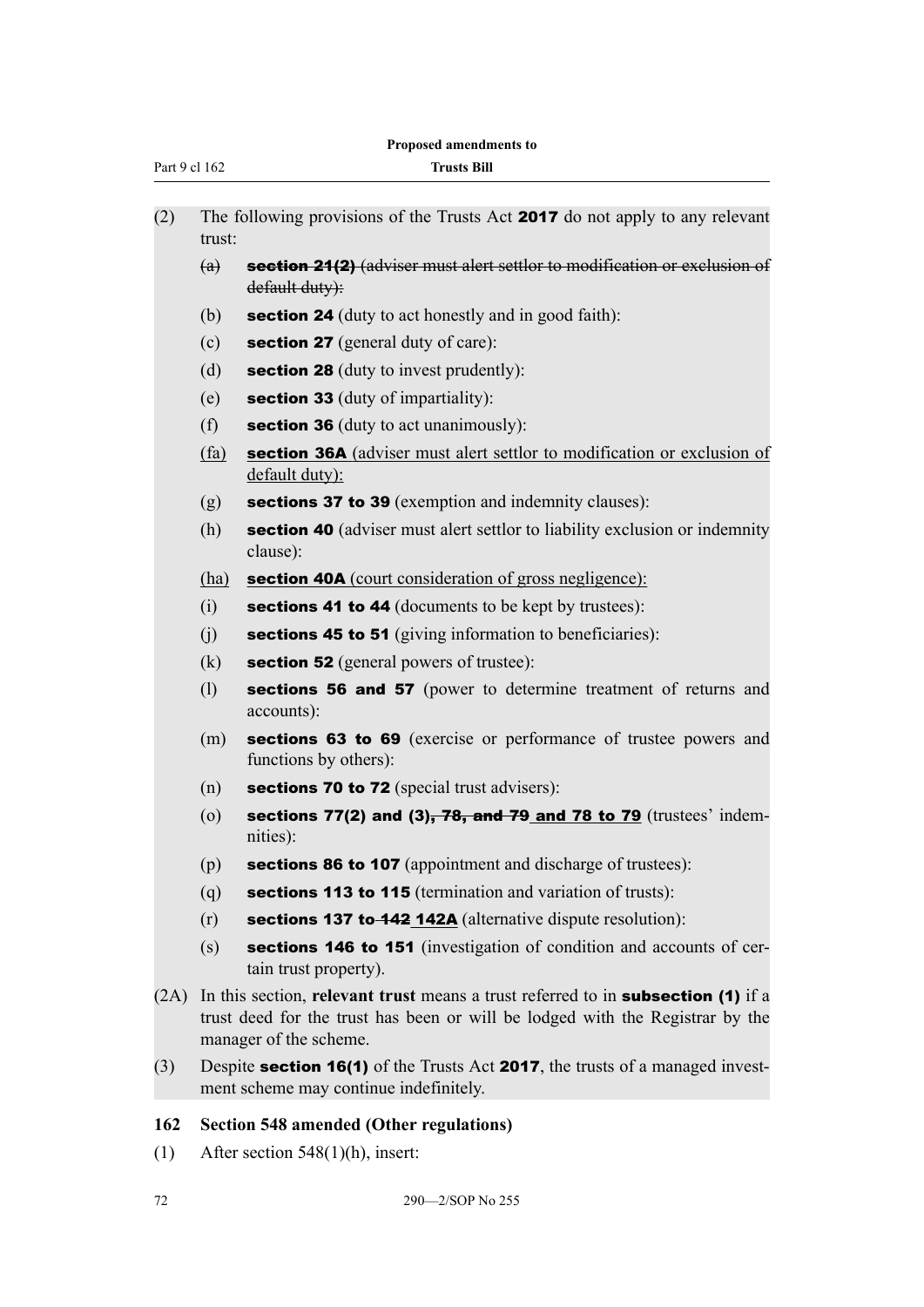#### *Trusts Act* 2017 *disapplied*

- (ha) providing that specified provisions of the Trusts Act **2017** do not apply to a trust, or a class of trusts,—
	- (i) that is or will be regulated by or under this Act:
	- (ii) that would be regulated by or under this Act except for the fact that an exclusion under Schedule 1 applies:
- (2) In section 548(2), replace "and (h)" with "(h), and  $(ha)$ ".

### **163 Section 550 amended (Procedural requirements for regulations relating to exemptions, exclusions, and definitions)**

- (1) In section  $550(1)(d)$ , replace "regulations" with "regulations; and".
- (2) After section  $550(1)(d)$ , insert:
	- (e) subsection (2)(h), have regard to the purpose and principles of the Trusts Act 2017 and be satisfied that the extent to which that Act is disapplied is not broader than is reasonably necessary to address the matters that gave rise to the regulations.
- (3) After section  $550(2)(g)$ , insert:
	- (h) section 548(1)(ha) (regulations may disapply provisions of Trusts Act 2017).

### **163A Section 556 amended (FMA may grant exemptions)**

After section 556(3), insert:

- (3A) The FMA may, on the terms and conditions (if any) that it thinks fit, exempt any trust or class of trusts (or any person or class of persons in respect of a trust or class of trusts) from any provision or provisions of the Trusts Act 2017 if—
	- (a) the trust or that class of trusts is constituted (or is to be constituted) under a trust deed or trust deeds that would be required to be lodged under section 103 except for the fact that the FMA has granted or will grant an exemption from that requirement under subsection (1); or
	- (b) both of the following apply:
		- (i) a managed investment scheme is constituted (or is to be constituted) as 1 or more trusts or as including 1 or more trusts (or both):
		- (ii) the scheme would be required to be registered under subpart 2 of Part 4 except for the fact that the FMA has granted or will grant an exemption from that requirement under subsection (1).

### **163B Section 557 amended (Restriction on FMA's exemption power)**

In section 557, insert as subsection (2):

(2) In the case of **section 556(3A)**, the FMA must also have regard to the purpose and principles of the Trusts Act 2017.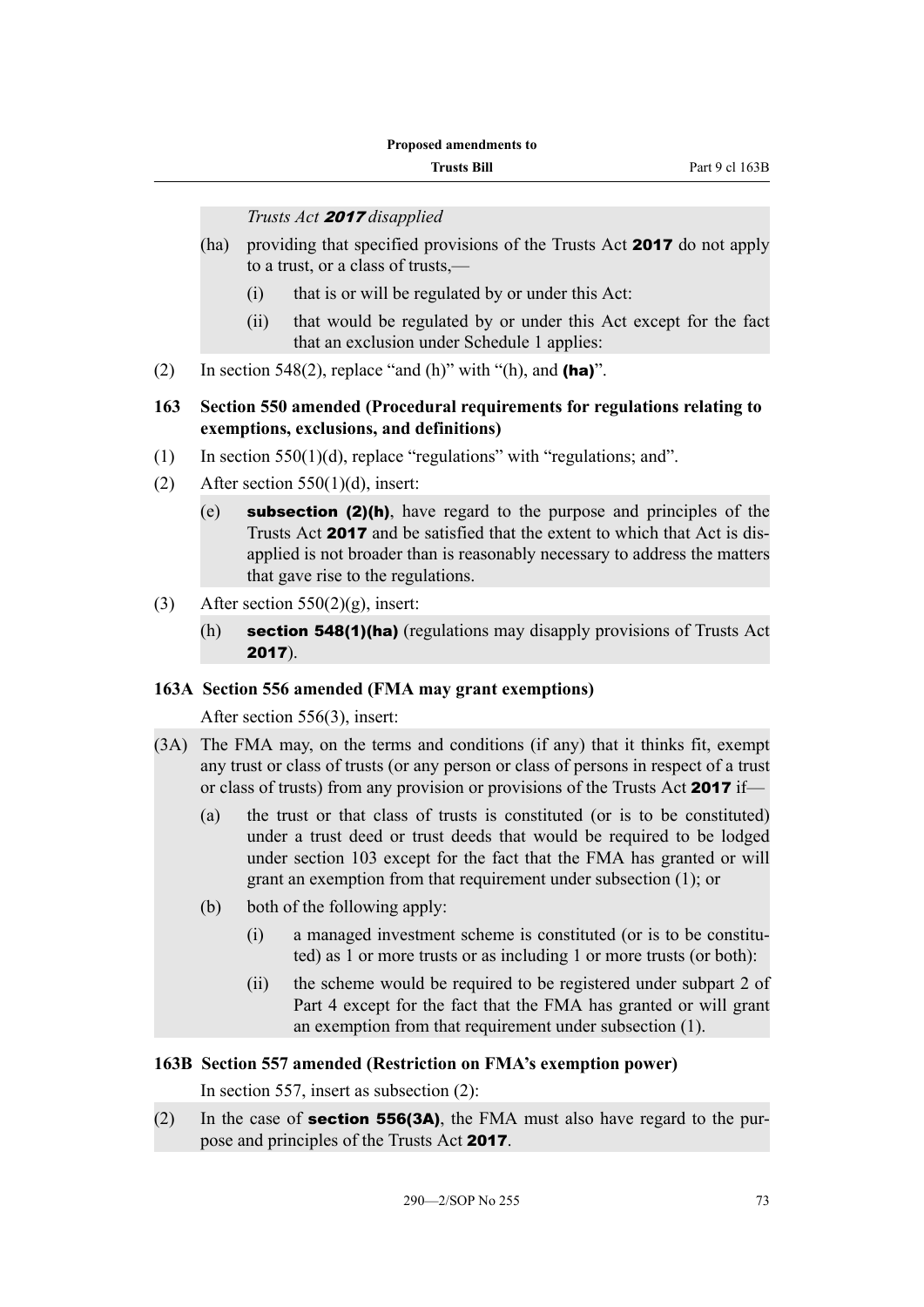#### **163C Schedule 3 amended**

In Schedule 3, after clause 7, insert:

#### **8 Application of Trusts Act 2017**

**Section 14** of the Trusts Act **2017** (sole trustee cannot be sole beneficiary) does not apply to—

- (a) an approved Schedule 3 scheme; or
- (b) a scheme that has been or will be constituted with the intention that the scheme will be approved as a Schedule 3 scheme.

Subpart 2—Amendments to Financial Advisers Act 2008

### **164 Amendments to Financial Advisers Act 2008**

- (1) This subpart amends the Financial Advisers Act 2008.
- (2) However, if the Financial Advisers Act 2008 is repealed before the commencement of this Act under **section 2(1)**, this subpart is repealed on that commencement.

#### **165 New section 77TA and cross-heading inserted**

1 After section 77T, insert:

#### *Application of Trusts Act* <sup>2017</sup>

#### **77TA Application of Trusts Act 2017**

- (1) This section applies to a trust constituted (or to be constituted) for the purposes of section 77P.
- (2) The following provisions of the Trusts Act 2017 do not apply to a trust referred to in subsection (1):
	- (aaa) **section 21(2)** (duty to take reasonable steps to ensure that settlor is aware of meaning and effect of modification or exclusion):
	- (a) section 27 (general duty of care):
	- (ab) section 36A (adviser must alert settlor to modification or exclusion of default duty):
	- (b) sections 41 to 44 (documents to be kept by trustees):
	- (ba) **sections 45 to 51** (giving information to beneficiaries):
	- (c) section 52 (general powers of trustee):
	- (d) **section 68** (trustee's liability for acts of delegate limited):
	- (e) sections 77 to 79 (trustees' indemnities):
	- (f) sections 137 to 142 142A (alternative dispute resolution):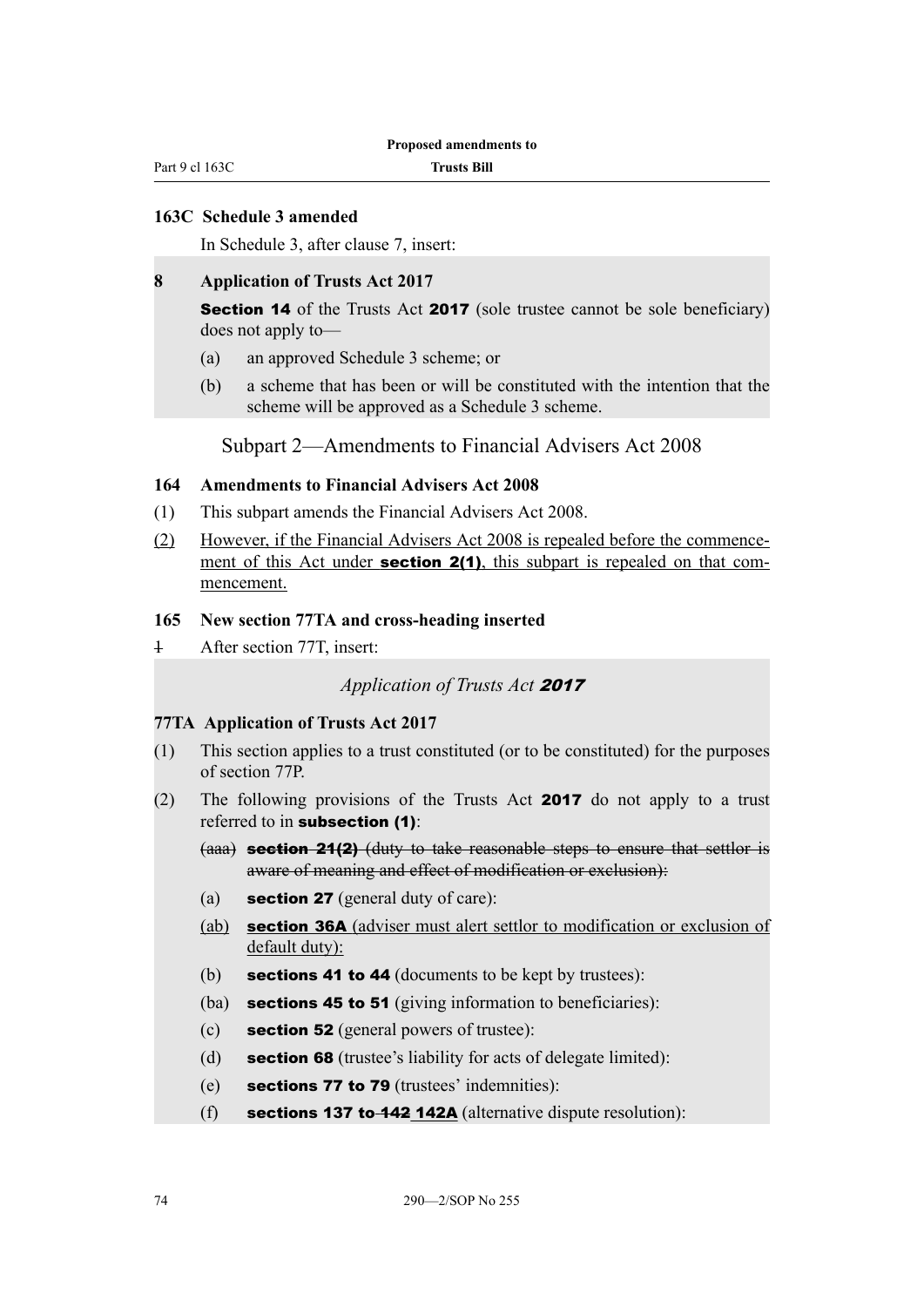(g) sections 146 to 151 (investigation of condition and accounts of certain trust property).

#### **166 Section 154 amended (General regulations)**

- (1) After section  $154(1)(l)$ , insert:
	- (la) providing that specified provisions of the Trusts Act 2017 do not apply to a trust, or class of trusts, that are or will be regulated by or under this Act:
- (2) After section 154(5), insert:
- (5A) The Minister must not recommend the making of regulations under **subsec**tion (1)(la) unless the Minister has had regard to the purpose of the Trusts Act 2017 and is satisfied that-
	- (a) the regulations are consistent with the purposes of this Act; and
	- (b) the extent to which the Trusts Act 2017 is disapplied is not broader than is reasonably necessary to address the matters that gave rise to the regulations.

Subpart 3—Amendment to Financial Markets Authority Act 2011

#### **167 Amendment to Financial Markets Authority Act 2011**

This subpart amends the Financial Markets Authority Act 2011.

#### **168 Schedule 1 amended**

In Schedule 1, Part 2, insert in its appropriate alphabetical order: Trusts Act 2017

Subpart 3A—Amendments to Financial Services Legislation Amendment Act 2019

**168A Amendments to Financial Services Legislation Amendment Act 2019**

This subpart amends the Financial Services Legislation Amendment Act 2019.

**168B Section 29 amended (New subparts 5A and 5B of Part 6 inserted)** In section 29, after new section 431ZI, insert:

### *Application of Trusts Act* <sup>2017</sup>

#### **431ZJ Application of Trusts Act** 2017

- (1) This section applies to a trust constituted (or to be constituted) for the purposes of section 431ZC.
- (2) The following provisions of the Trusts Act 2017 do not apply to a trust referred to in subsection (1):
	- (a) **section 27** (general duty of care):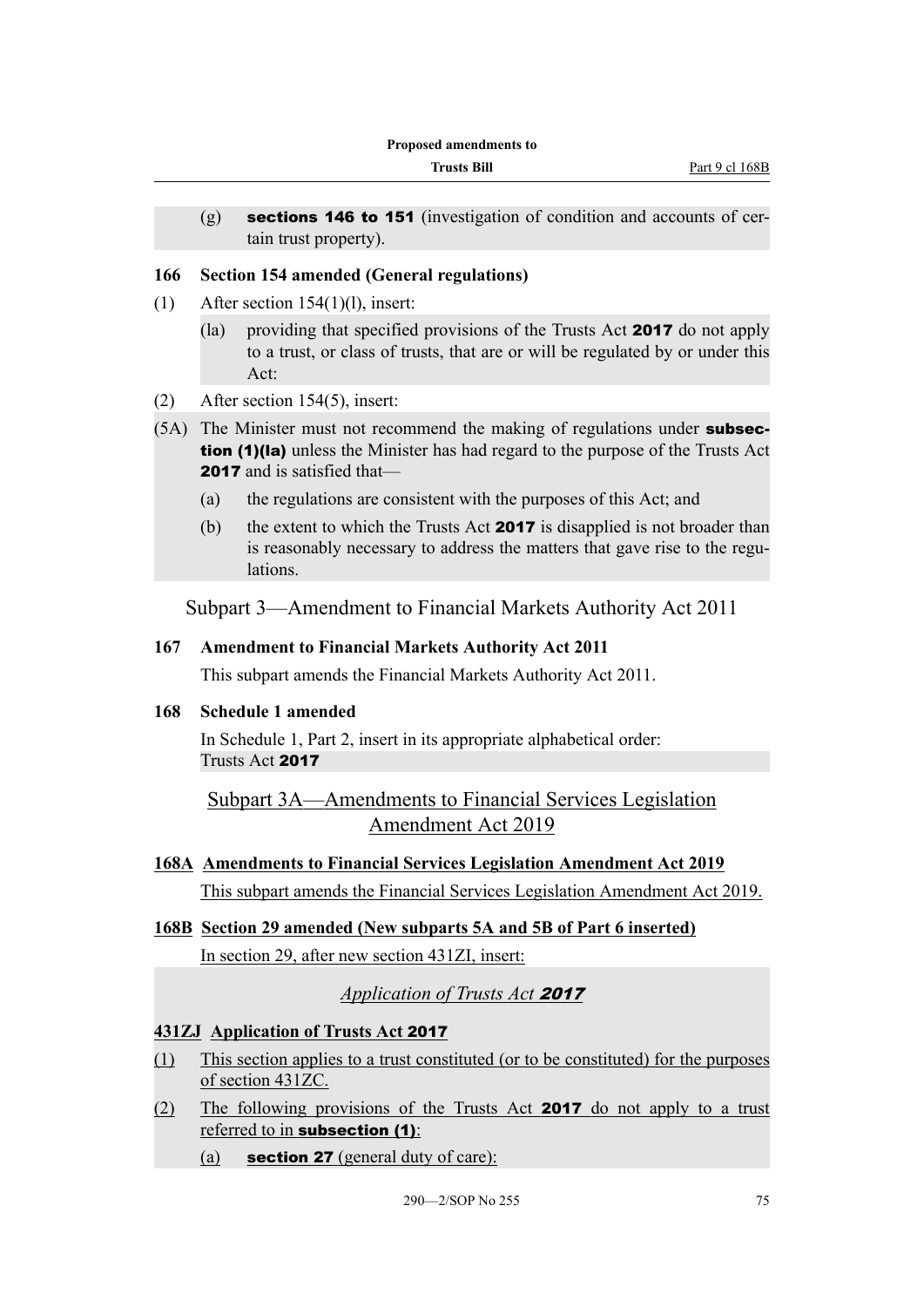|                |            | Proposed amendments to                                                                                                                                                                                                                                                                                                              |
|----------------|------------|-------------------------------------------------------------------------------------------------------------------------------------------------------------------------------------------------------------------------------------------------------------------------------------------------------------------------------------|
| Part 9 cl 4169 |            | <b>Trusts Bill</b>                                                                                                                                                                                                                                                                                                                  |
|                |            |                                                                                                                                                                                                                                                                                                                                     |
|                | (b)        | section 36A (adviser must alert settlor to modification or exclusion of<br>default duty):                                                                                                                                                                                                                                           |
|                | (c)        | sections 41 to 44 (documents to be kept by trustees):                                                                                                                                                                                                                                                                               |
|                | (d)        | sections 45 to 51 (giving information to beneficiaries):                                                                                                                                                                                                                                                                            |
|                | (e)        | section 52 (general powers of trustee):                                                                                                                                                                                                                                                                                             |
|                | (f)        | <b>section 68</b> (trustee's liability for acts of delegate limited):                                                                                                                                                                                                                                                               |
|                | (g)        | sections 77 to 79 (trustees' indemnities):                                                                                                                                                                                                                                                                                          |
|                | <u>(h)</u> | sections 137 to 142A (alternative dispute resolution):                                                                                                                                                                                                                                                                              |
|                | (i)        | sections 146 to 151 (investigation of condition and accounts of cer-<br>tain trust property).                                                                                                                                                                                                                                       |
| (3)            |            | If this section commences before the commencement of the Trusts Act 2017<br>under <b>section 2(1)</b> of that Act, this section applies only on or after the com-<br>mencement of that Act.                                                                                                                                         |
|                |            | Subpart 4—Amendment to Retirement Villages Act 2003                                                                                                                                                                                                                                                                                 |
|                |            | 4169 Amendment to Retirement Villages Act 2003                                                                                                                                                                                                                                                                                      |
|                |            | This subpart amends the Retirement Villages Act 2003.                                                                                                                                                                                                                                                                               |
|                |            | 2170 New section 105A inserted (Regulations exempting from provisions of<br>Trusts Act 2017)                                                                                                                                                                                                                                        |
|                |            | After section 105, insert:                                                                                                                                                                                                                                                                                                          |
|                |            | 105A Regulations exempting from provisions of Trusts Act 2017                                                                                                                                                                                                                                                                       |
| (1)            | exemption. | The Governor-General may, by Order in Council, make regulations exempting<br>any trust, trustee, statutory supervisor, operator, or other person, or any class of<br>trust or person, from the application of any provision or provisions of the<br>Trusts Act <b>2017</b> and prescribing the terms and conditions (if any) of the |

- (2) Regulations may only be made under this section on the recommendation of the Minister, and the Minister may make a recommendation only if satisfied that—
	- (a) the application of the provision or provisions of the Trusts Act 2017 would, in the circumstances, be unnecessary in respect of the trust or class of trust, or would require the trustee, statutory supervisor, operator, or other person or class of person to comply with requirements that were unduly onerous or burdensome; and
	- (b) having regard to the purpose and principles of the Trusts Act 2017 and the purpose of this Act, the extent to which the application of the provisions of Trusts Act 2017 is disapplied is not broader than is reasonably necessary to address the matters that gave rise to the regulations.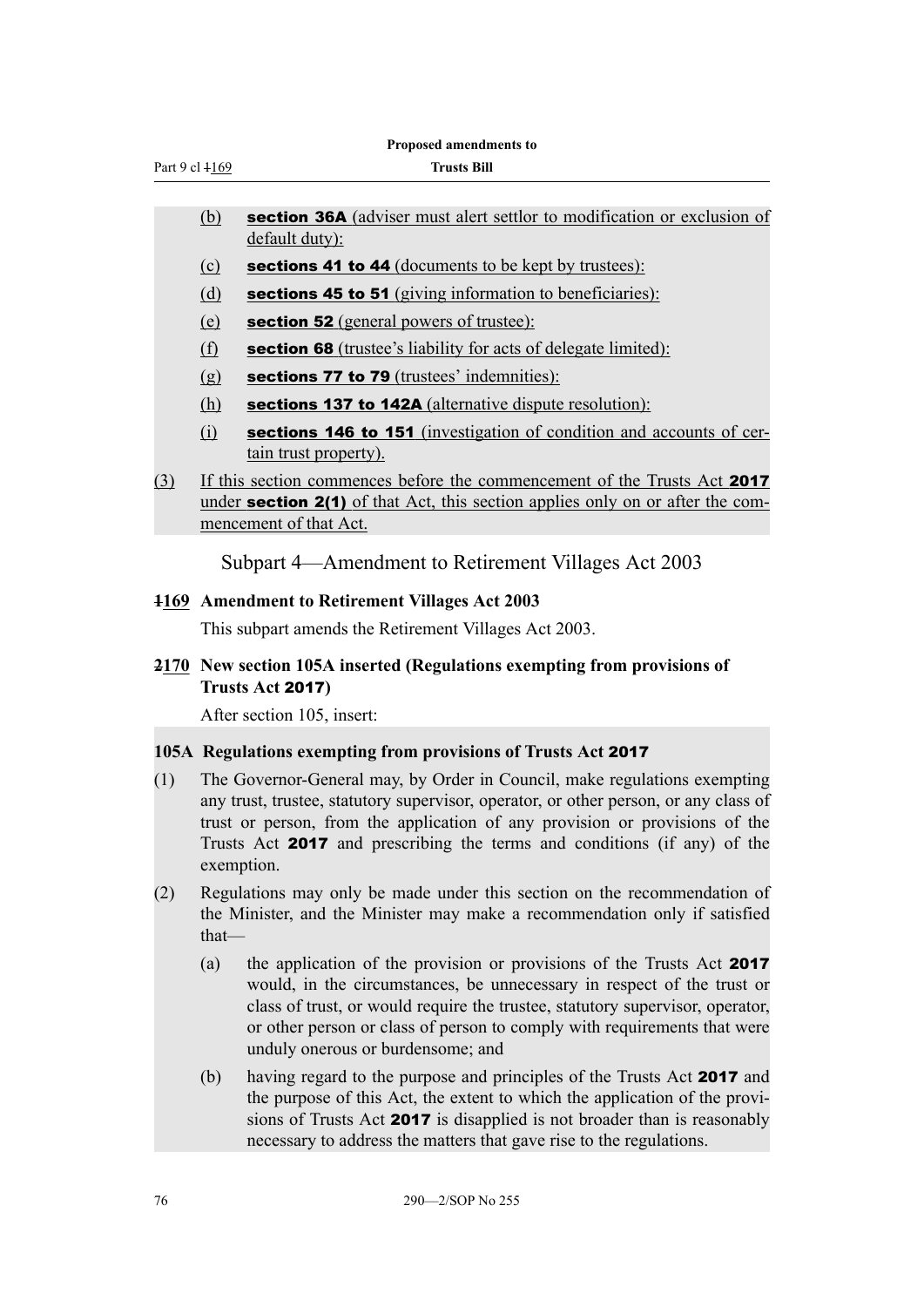## **Schedule 1 Transitional, savings, and related provisions**

s 10

### **Part 1**

### **Provisions relating to this Act as enacted**

- **1 Definitions for this Part**
	- In this Part,—

**commencement date** means the date on which section 10 commences **repealed Act** means the Trustee Act 1956.

**2 Application of Act to trusts created before, on, and after commencement** Except as provided in this Act (and in clauses 3, 4, 5, 6(2), 8, and 11 of this schedule in particular), this Act applies to all express trusts, whether created before, on, or after the commencement date.

### **3 Duration of trusts created before commencement date**

- $(1)$  Despite section 16,—
	- (a) a trust created before the commencement date continues until the date (if any) specified in the terms of the trust as being the date on which the trust property will be finally distributed; but
	- (b) that final distribution date may, on or after the commencement date and in accordance with section 114 or 116 or in any way permitted in the terms of the trust, be extended so that the trust has a maximum total duration of 125 years.
- (2) However, if a trust created before the commencement date does not specify a final distribution date or duration but specifies or implies a mechanism for, or means of, determining the final distribution date, **section 16(4)** applies to that trust.
- (3) A trust to which, before the commencement date, the rule against perpetuities did not apply is not affected by **section 16(1)** and continues indefinitely or in accordance with any enactment or common law rules governing its duration.

### **4 Saving of appointment of agent, nominee, or custodian**

A person who, in relation to a trust or any part of it, was, immediately before the commencement date, a duly appointed agent, nominee, or custodian continues in that office on and after the commencement date, subject to the terms of the appointment and the terms of the trust.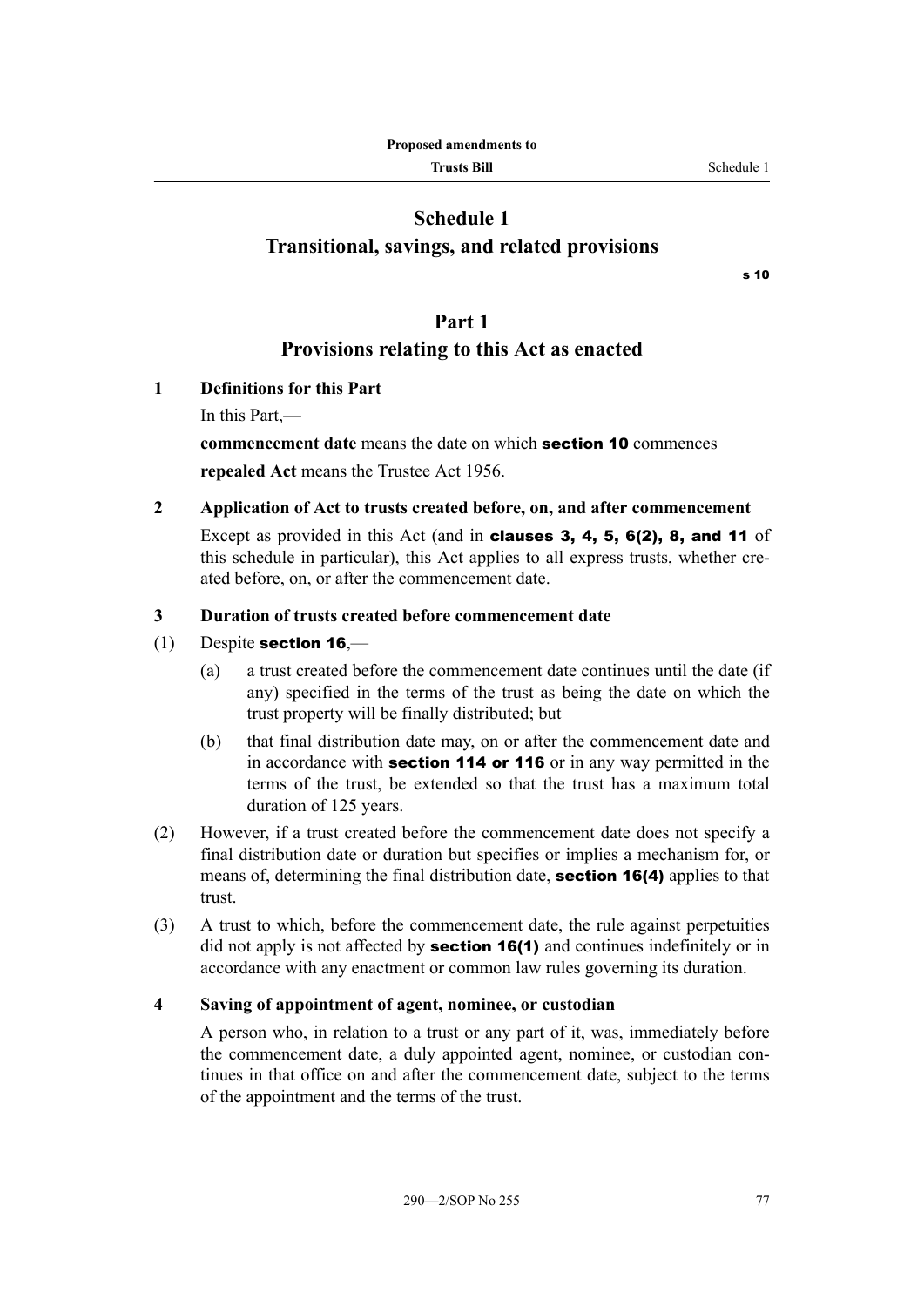Schedule 1

### **5 Saving of delegations**

A delegation that was in place before the commencement date continues, subject to the terms of the delegation and the terms of the trust, on and after the commencement date.

### **6 Transitional provision for advisory trustees**

- (1) A person who, immediately before the commencement date, was an advisory trustee appointed under section 49 of the repealed Act is, on and after the commencement date, taken to be a special trust adviser appointed under **section** 70(2) of this Act.
- (2) However, section 72(2) of this Act does not require the review or redetermination of (or otherwise of itself affect) any remuneration payable to the person in accordance with a determination made under the repealed Act before the commencement date.
- (3) A power created before the commencement date to appoint an advisory trustee is, on and after the commencement date, taken to be a power to appoint a special trust adviser.
- **7 Saving of notice of application to bar claim under section 75 of repealed Act**
- (1) This clause applies if, no more than 120 days before the commencement date, a trustee—
	- (a) has served on a person a notice under section 75(1) of the repealed Act; but
	- (b) has not made an application under section 75(2) of that Act.
- (2) The trustee is entitled to make an application under **section 127(1)** of this Act as if the notice served under the repealed Act were a notice served under section 127(2) of this Act.

### **8 Saving of rights and proceedings under repealed Act**

This Act does not—

- (a) enable any proceeding to be brought that was, before the commencement date, barred under the repealed Act; or
- (b) affect the application of section 18 of the Interpretation Act 1999 in relation to the effect of the repeal of the repealed enactments.
- **9 Transitional provision for offences and contravention under repealed Act**
- (1) This clause applies to an offence committed under section 31(7C), 77(8), or 83B(9) of the repealed Act, or a contravention of the repealed Act, before the commencement date.
- (2) The repealed Act continues to have effect as if it had not been repealed for the purpose of—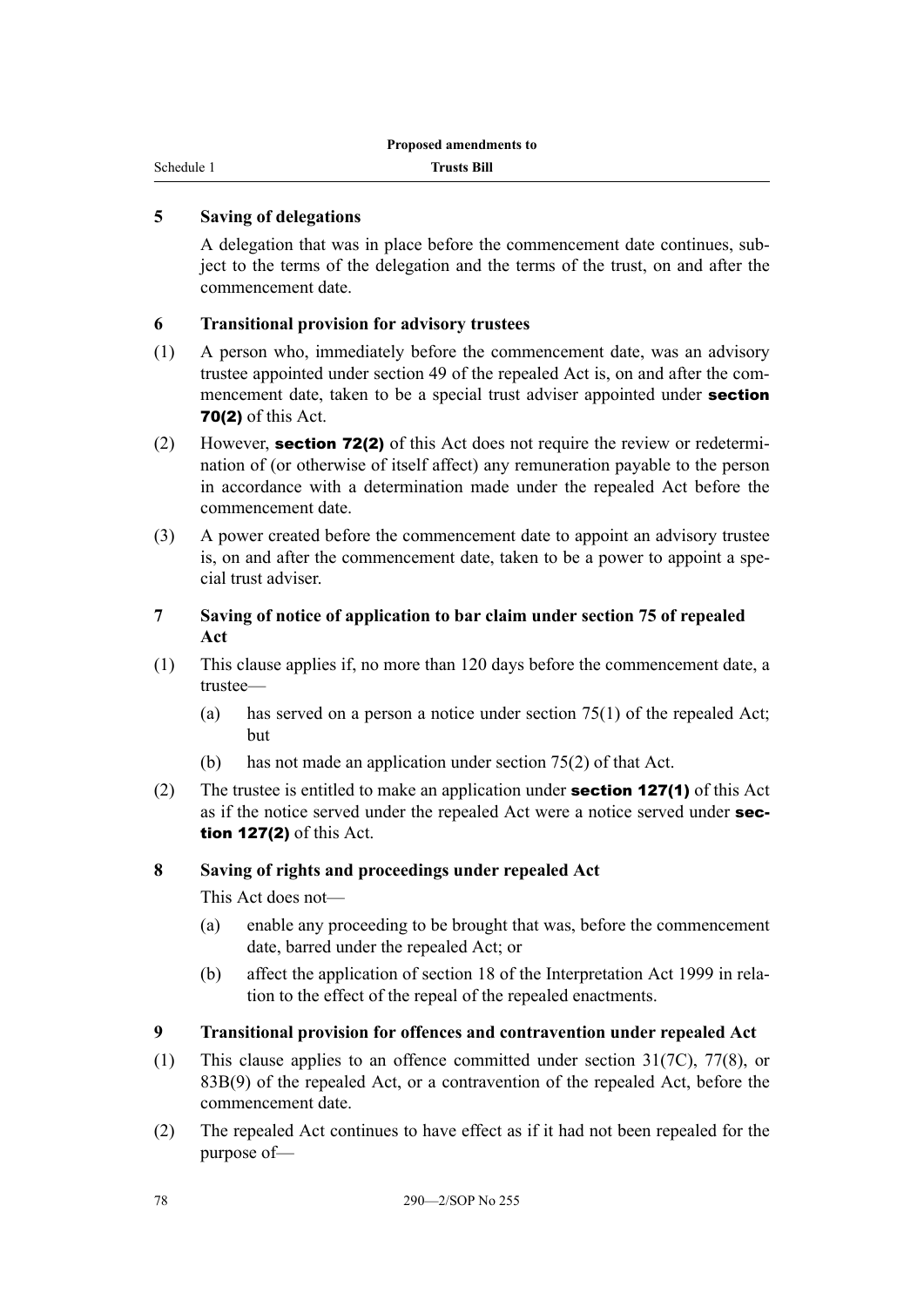- (a) investigating an offence or a contravention to which this clause applies:
- (b) commencing or completing a proceeding for an offence or a contravention to which this clause applies:
- (c) imposing a penalty or other remedy, or making an order, in relation to an offence or a contravention to which this clause applies.

### **10 Transitional provision for jurisdiction of Family Court**

Despite **clause 8(b)**, on and after the commencement date the Family Court may exercise the jurisdiction conferred by **section 136** of this Act in any proceeding commenced, but not completed, before the commencement date.

### **11 Transitional provision for transfer of trust property**

- (1) This clause applies if—
	- (a) a trustee resigns or is removed before the commencement date; and
	- (b) on the commencement date, the divesting and vesting of trust property as a result of the resignation or removal has not taken effect.
- (2) The divesting and vesting of trust property, and the satisfaction of any requirements to which the divesting and vesting are subject, must be completed as if this Act had not commenced.

### **12 Saving of section 15(2) of Trustee Amendment Act 1988**

Despite the repeal of the Trustee Amendment Act 1988, section 15(2) of that Act continues to apply to any instrument creating a trust that was created before the commencement date, except that the reference in paragraph (a) of that provision to "the provisions of the Trustee Act 1956 as to the investment of trust funds, as those provisions are amended by this Act" must be read as a reference to this Act.

### **13 Transitional provision relating to Financial Advisers Act 2008**

(1) This clause applies if this Act comes into force under section 2(1) before the commencement of section 29 of the Financial Services Legislation Amendment Act 2019.

### $(2)$  In Schedule 3.—

- (a) the classes of contract listed in **paragraph (b)** of the definition of services in clause 1(3) must be treated as including a contract for a financial product (within the meaning of section 5 of the Financial Advisers Act 2008):
- (b) references in **clause 2** to a client money or property service, a provider of that service, or a wholesale client must be treated as including a broking service, a broker, or a wholesale client (as the case may be) within the meaning of section 5 of the Financial Advisers Act 2008: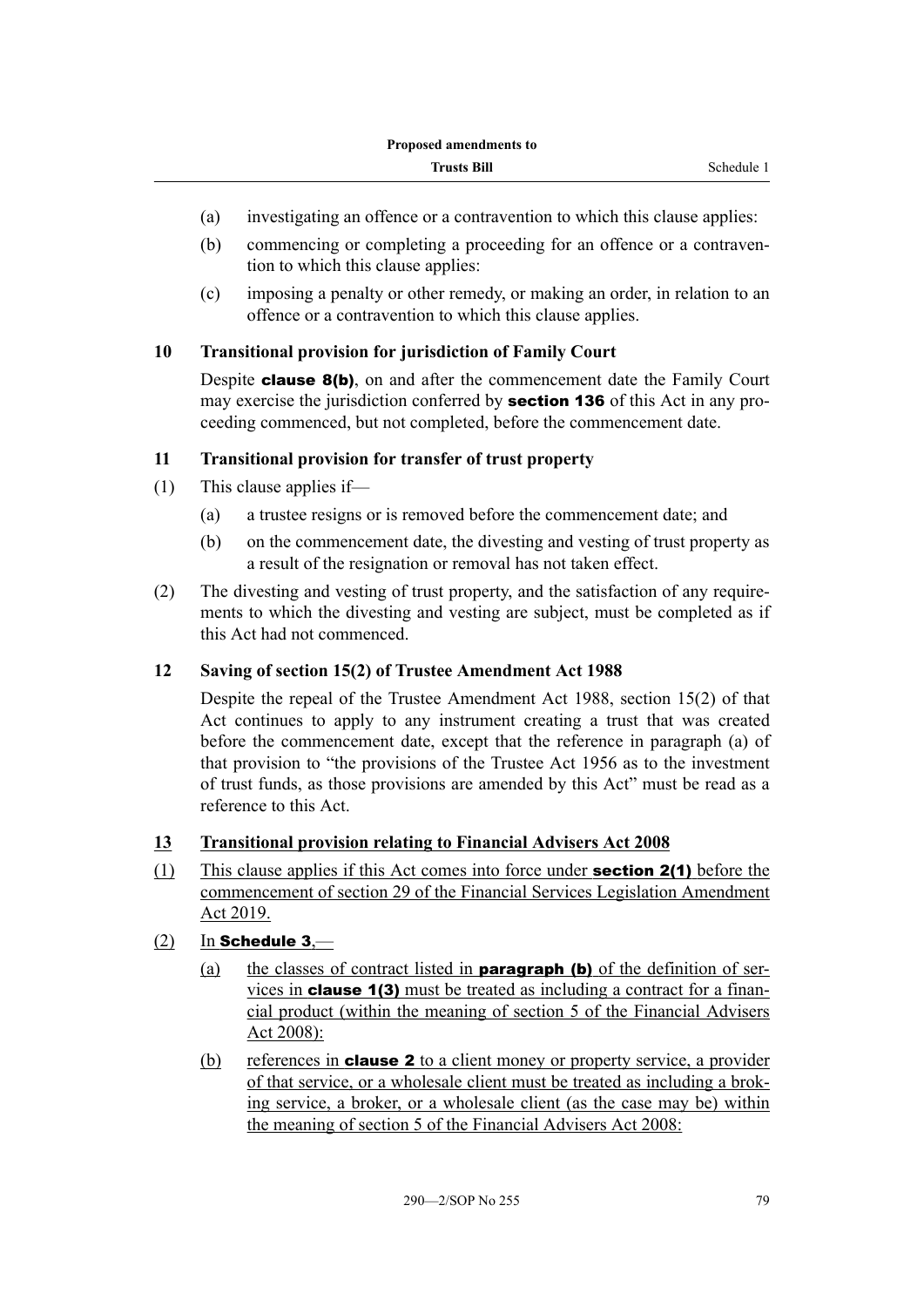|            | Proposed amendments to                                                                                                               |
|------------|--------------------------------------------------------------------------------------------------------------------------------------|
| Schedule 1 | <b>Trusts Bill</b>                                                                                                                   |
| (c)        | the reference to the Financial Markets Conduct Act 2013 in clause 5<br>must be treated as including the Financial Advisers Act 2008. |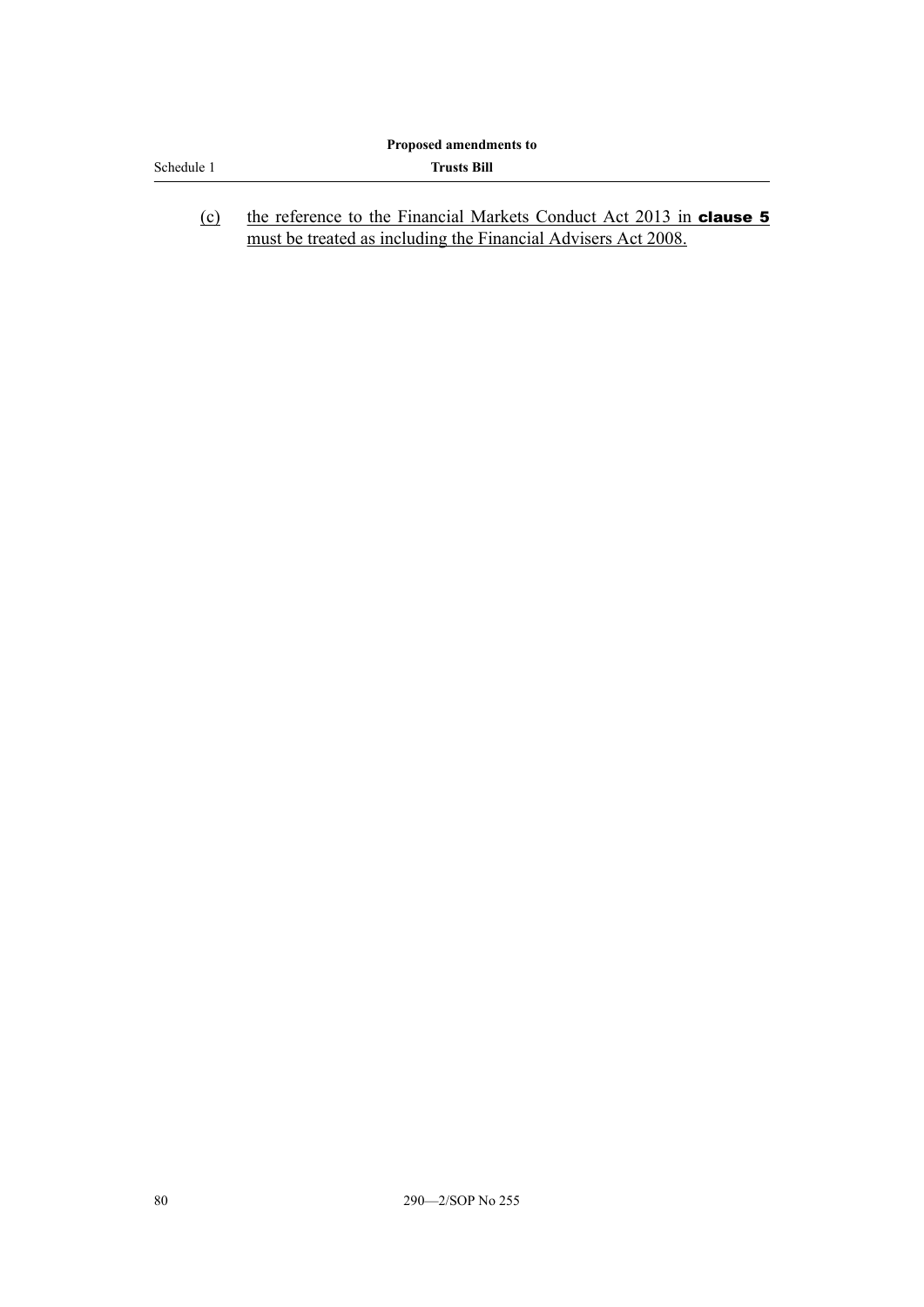## **Schedule 2 Provisions that apply except as modified or excluded in accordance with section 5(3A)**

s 5(3A)

| Column 1 (section) | Column 2                                                                                                                                                                                                                                                                  |
|--------------------|---------------------------------------------------------------------------------------------------------------------------------------------------------------------------------------------------------------------------------------------------------------------------|
| 19                 | The application of <b>section 19</b> may be modified only to the extent that the<br>modified age is not less than 18 years.                                                                                                                                               |
| 27 to 36           | The application of <b>section 30</b> may be modified only to the extent that is<br>consistent with section $47(4)$ .                                                                                                                                                      |
| 52                 |                                                                                                                                                                                                                                                                           |
| 54 to 57           |                                                                                                                                                                                                                                                                           |
| 58(1) to (5)       |                                                                                                                                                                                                                                                                           |
| 59 to 61           |                                                                                                                                                                                                                                                                           |
| 62                 | The application of <b>section 62</b> may be modified only to the extent that the<br>terms of a trust may impose liability on a trustee for a loss arising from 1 or<br>more of the acts or omissions specified in that section.                                           |
| 63(1)(a) and (b)   |                                                                                                                                                                                                                                                                           |
| 63(1)(c)           | The application of <b>section 63(1)(c)</b> may be completely excluded but may<br>not be modified, despite any contrary intention in the terms of the trust, if it<br>is proposed that another party should hold or deal with trust property as a<br>nominee or custodian. |
| 82 to 85           |                                                                                                                                                                                                                                                                           |
| 86(1) and (2)      |                                                                                                                                                                                                                                                                           |
| 93(2)              |                                                                                                                                                                                                                                                                           |
| 95                 |                                                                                                                                                                                                                                                                           |
| 96                 |                                                                                                                                                                                                                                                                           |
| 107                |                                                                                                                                                                                                                                                                           |
| 137 to 141         |                                                                                                                                                                                                                                                                           |
| 142                | The application of <b>section 142</b> may be completely excluded but may not<br>be modified, despite any contrary intention in the terms of the trust, if a<br>trustee has the power to refer a matter to an alternative dispute resolution<br>process.                   |
|                    |                                                                                                                                                                                                                                                                           |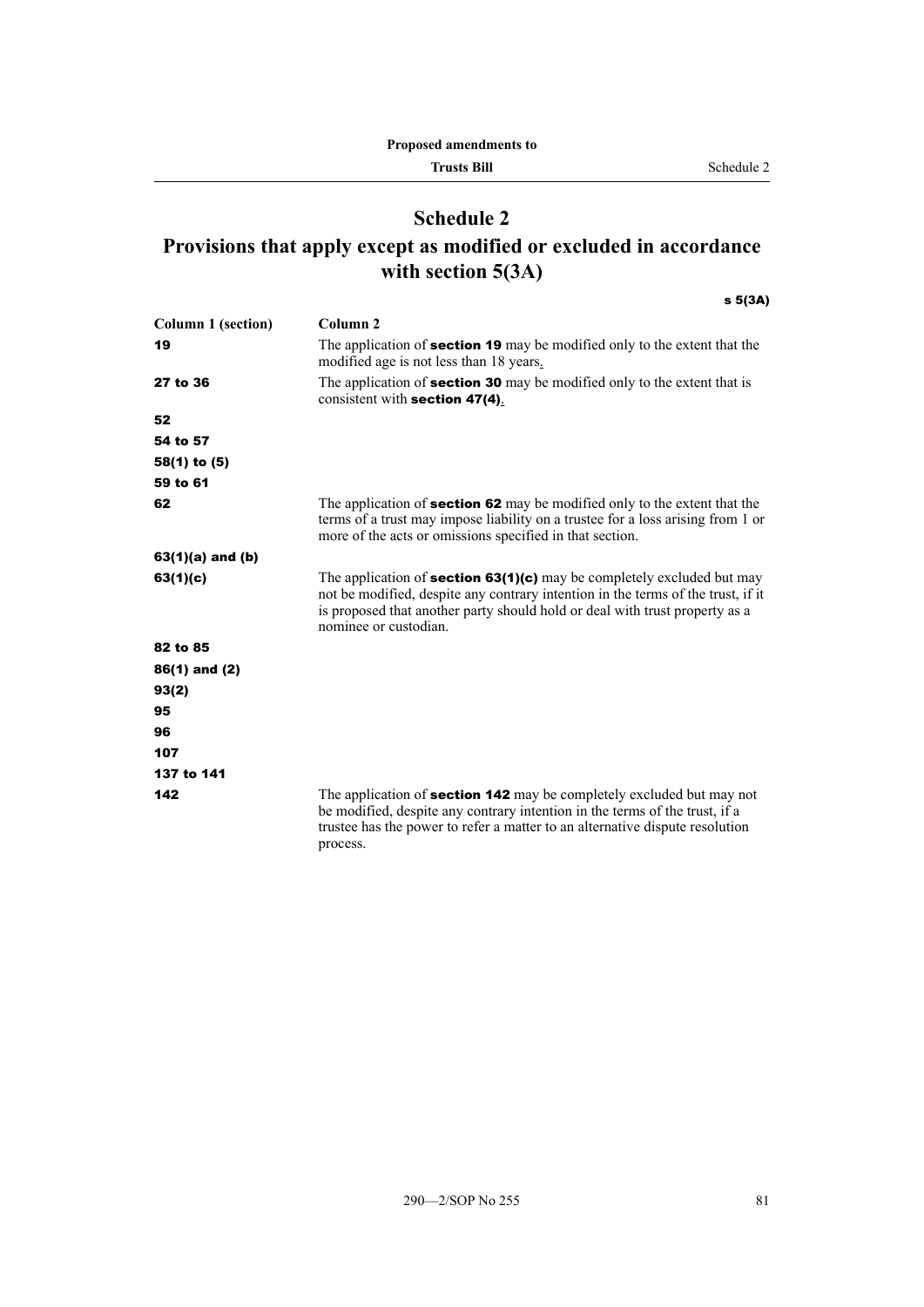Schedule 3

**Trusts Bill**

## **Schedule 3 Specified commercial trusts**

ss 5(3AC), 9

#### **1 Meaning of specified commercial trust**

#### (1) A **specified commercial trust** means—

- (a) an express trust (within the meaning of **section 12**)—
	- (i) that is created for the purpose of facilitating 1 or more commercial transactions; and
	- (ii) every beneficiary of which is a beneficiary as a result of entering into the commercial transaction that the trust is created to facilitate, or as a result of entering into a commercial transaction of the type that the trust is created to facilitate; or
- (b) a wholesale trust; or
- (c) a security trust.
- (2) To avoid doubt, a trust—
	- (a) ceases to be a specified commercial trust under **clause 1(1)(a)** if any person becomes a beneficiary of the trust and **clause 1(1)(a)(ii)** does not apply to that beneficiary; and
	- (b) is not a specified commercial trust for as long as that person is a beneficiary of the trust.
- (3) In this clause,—

**commercial transaction** is a transaction that all parties enter into in trade **goods**—

- (a) means personal property of every kind (whether tangible or intangible); and
- (b) includes—
	- (i) ships, aircraft, and vehicles:
	- (ii) animals, including fish:
	- (iii) minerals, trees, and crops, whether on, under, or attached to land or not:
	- (iv) gas and electricity:
	- (v) to avoid doubt, water and computer software

**services**—

(a) includes any rights (including rights in relation to, and interests in, real or personal property), benefits, privileges, or facilities that are or are to be provided, granted, or conferred; and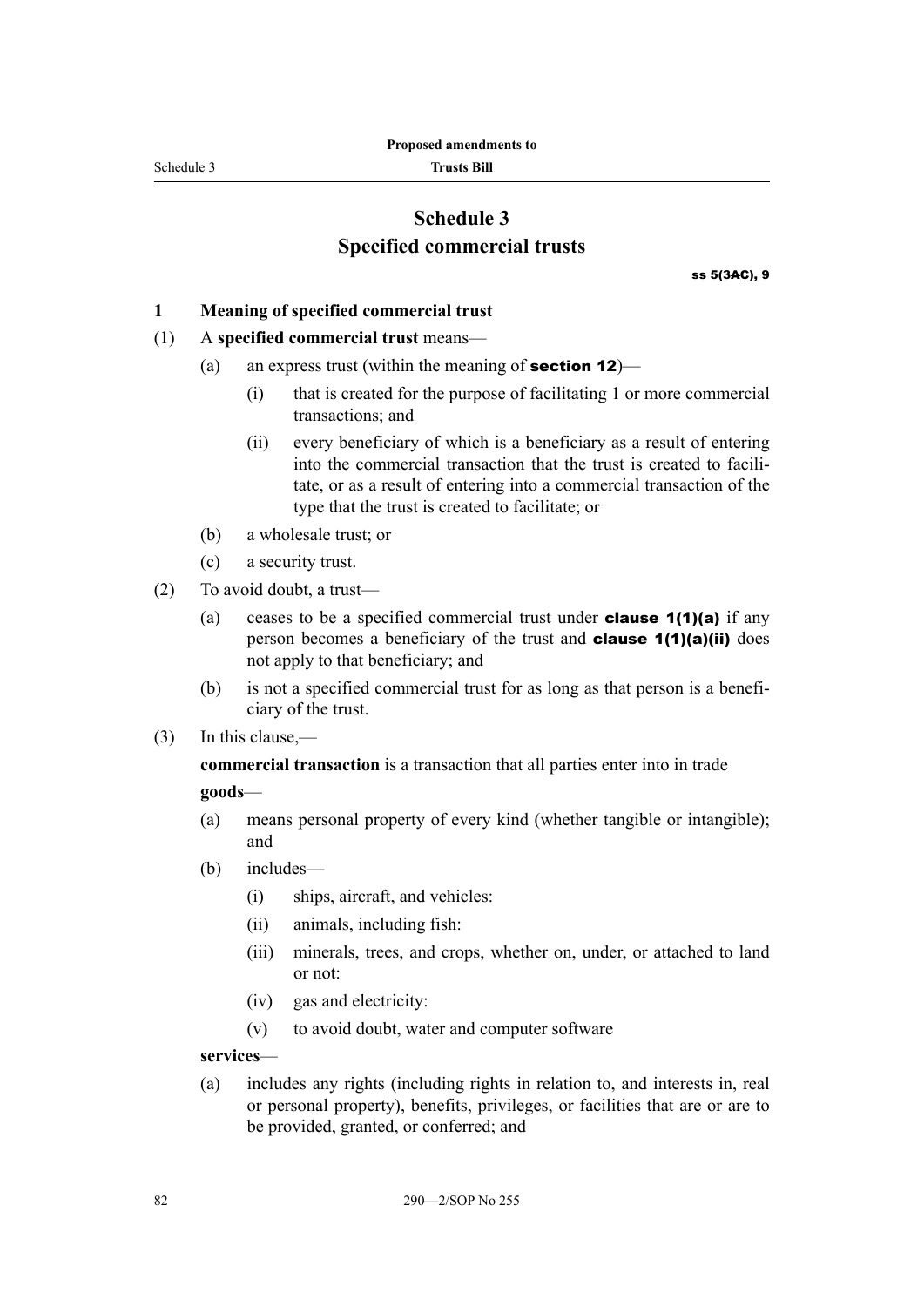- (b) without limiting **paragraph (a)**, includes the rights, benefits, privileges, or facilities that are or are to be provided, granted, or conferred under any of the following classes of contract:
	- (i) a contract for, or in relation to,—
		- (A) the performance of work (including work of a professional nature), whether with or without the supply of goods:
		- (B) the provision of, or the use or enjoyment of facilities for, accommodation, amusement, the care of persons or animals or things, entertainment, instruction, parking, or recreation:
		- (C) the conferring of rights, benefits, or privileges for which remuneration is payable in the form of a royalty, tribute, levy, or similar exaction:
		- (D) to avoid doubt, the supply of electricity, gas, telecommunications, or water, or the removal of waste water:
	- (ii) a contract of insurance, including life assurance and life reassurance:
	- (iia) a contract for a financial product (within the meaning of section 5 of the Financial Advisers Act 2008):
	- (iia) a contract for a financial advice product (within the meaning of section 6(1) of the Financial Markets Conduct Act 2013):
	- (iv) any contract for, or in relation to, the lending of money or granting of credit, or the making of arrangements for the lending of money or granting of credit, or the buying or discounting of a credit instrument, or the acceptance of deposits, or other provision of financial accommodation; but
- (c) does not include rights or benefits in the form of the supply of goods or the performance of work under a contract of service

**trade** means any trade, business, industry, profession, activity of commerce, or undertaking relating to the supply or acquisition of goods or services or to the disposition or acquisition of any interest in land.

### **2 Meaning of wholesale trust**

- (1) A **wholesale trust** is an express trust (within the meaning of section 12) that has the following characteristics:
	- (a) the trust is established in connection with or as a consequence of 1 or more of the following:
		- (i) an offer of financial products exclusively to wholesale investors or persons who are controlled by, or who are otherwise associated persons of, those investors: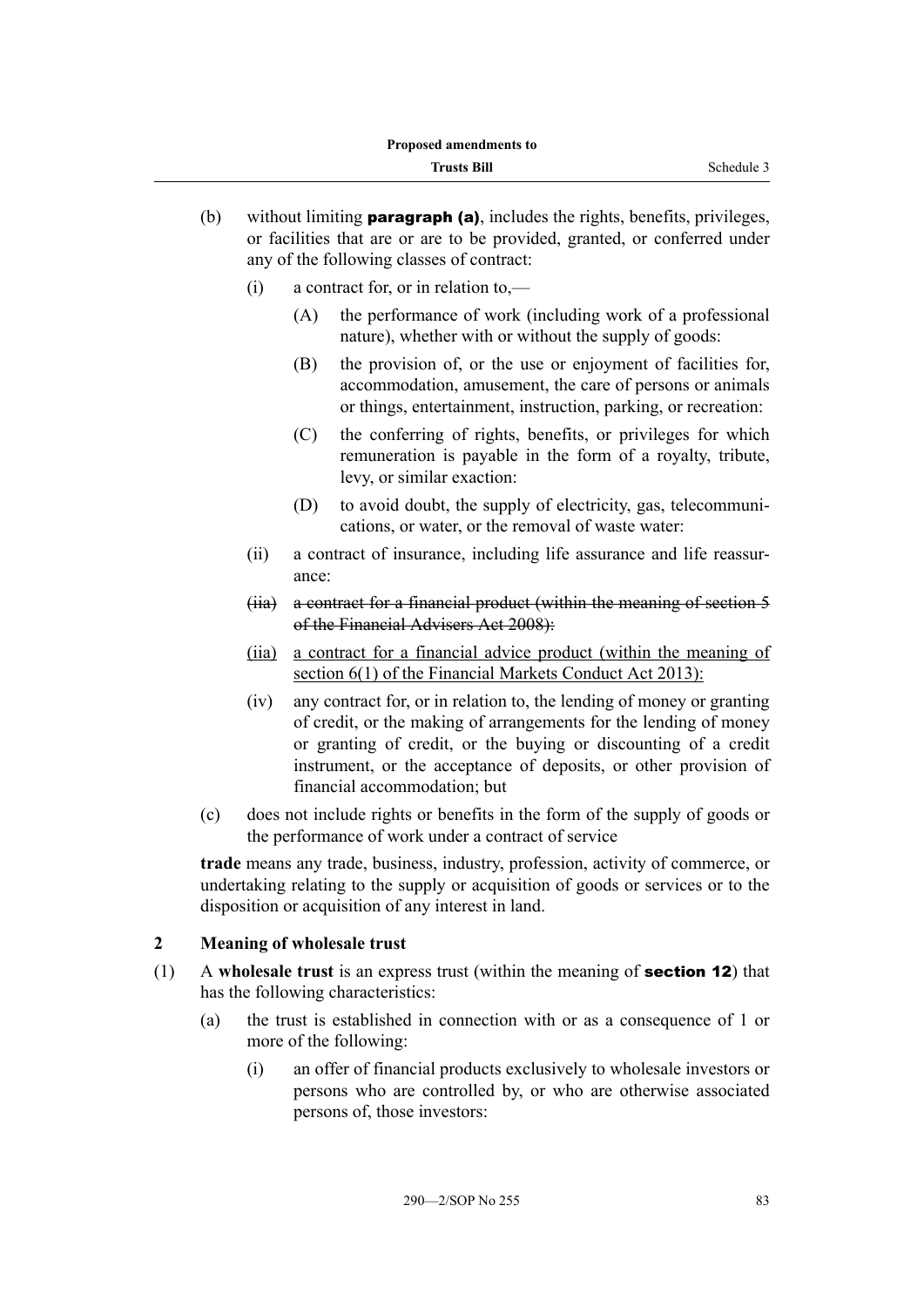| (i)      | the lending of money to, or the borrowing of money from, whole-<br>sale investors or persons who are controlled by, or who are other- |
|----------|---------------------------------------------------------------------------------------------------------------------------------------|
|          | wise associated persons of, those investors:                                                                                          |
| $f$ iii) | the provision of a broking service exclusively to a wholesale cli-                                                                    |

**Proposed amendments to Trusts Bill**

- ent; and
- (iii) the provision of a client money or property service exclusively to a wholesale client; and
- (b) every beneficiary is 1 or more of the following:
	- (i) a wholesale investor (or person who is controlled by, or who is otherwise an associated person of a wholesale investor) or wholesale client:
	- (ii) a manager or an investment manager of the trust (or an associated person of that person):
	- (iii) an originator of any property of the trust (or an associated person of that beneficiary):
	- (iv) a person who is controlled by, or who is otherwise an associated person of, an investment business, a large entity, or a government agency:
	- (v) an overseas person who is, or who undertakes a role that is, substantially similar to a person under any of **paragraphs (i) to (iv)**:
	- (vi) the trustee of the trust:
	- (vii) a residual beneficiary.
- (2) In this clause,—

Schedule 3

**associated person** has the meaning given to it in section 12 of the Financial Markets Conduct Act 2013

**broker** has the meaning given to it in section 77A of the Financial Advisers Act 2008

**broking service** has the meaning given to it in section 5 of the Financial Advisers Act 2008

**client money or property service** has the same meaning as in section 6(1) of the Financial Markets Conduct Act 2013

**controlled** has the meaning given to it in clause 48 of Schedule 1 of the Financial Markets Conduct Act 2013

**government agency** has the meaning given to it in clause 40 of Schedule 1 of the Financial Markets Conduct Act 2013

**investment business** means an entity that is an investment business as defined in clause 37 of Schedule 1 of the Financial Markets Conduct Act 2013, and includes an equivalent overseas entity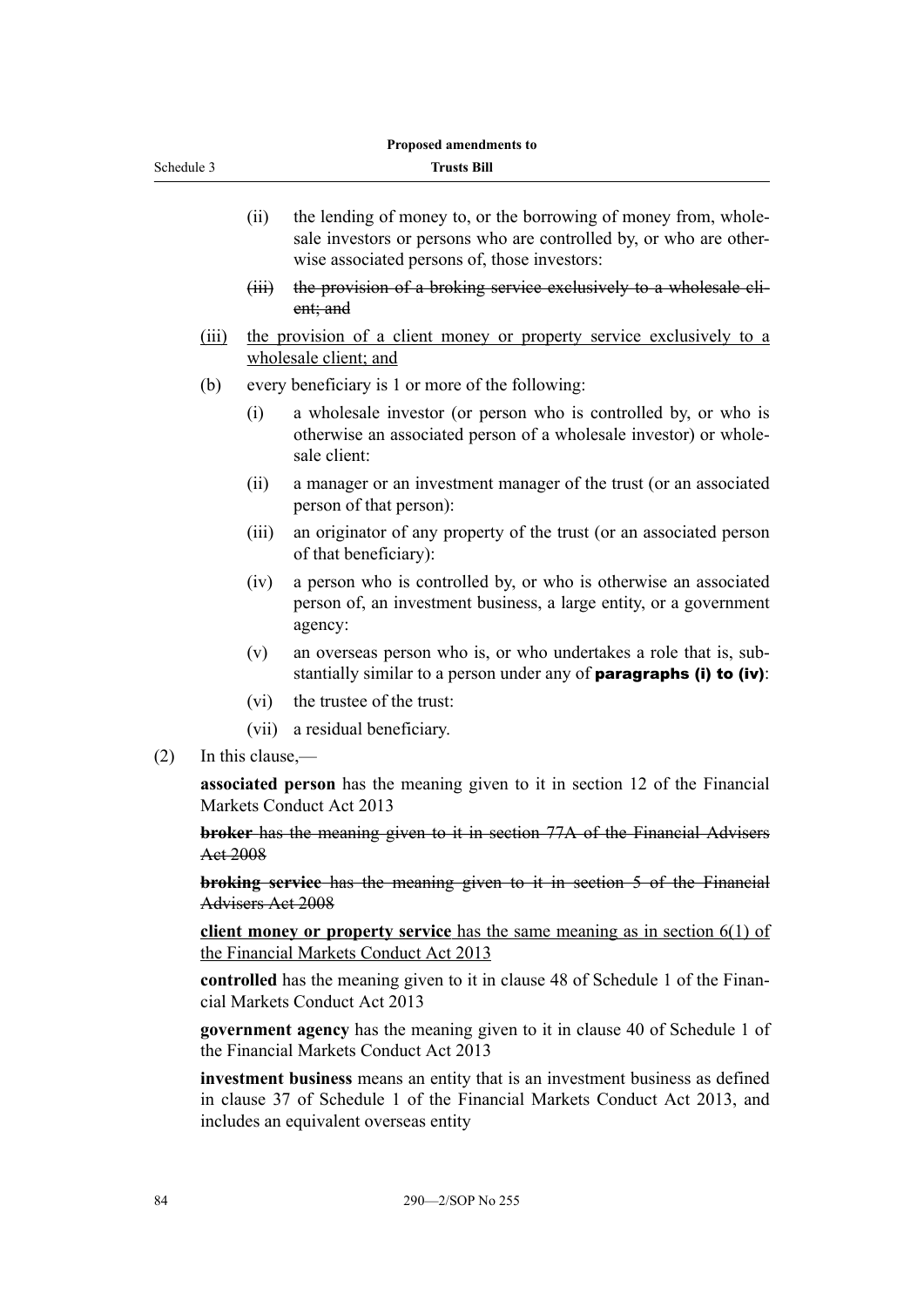**large** has the meaning given to it in clause 39 of Schedule 1 of the Financial Markets Conduct Act 2013, except that the relevant time for the purpose of applying that schedule under this clause must be treated as the following:

- (a) in relation to an offer of financial products referred to in **subclause** (1)(a)(i), the time immediately before financial products are issued or transferred to the person under the offer:
- (b) in relation to the lending or borrowing of money referred to in **sub**clause (1)(a)(ii), the time immediately before the money is first transferred to the recipient:
- (e) in relation to the provision of broking services referred to in **subclause** (1)(a)(iii), the time immediately before the trustee receives the wholesale client's money or property in the trustee's capacity as a broker for the wholesale client
- (c) in relation to the provision of a client money or property service referred to in **subclause (1)(a)(iii)**, the time immediately before the trustee receives the wholesale client's money or property in the trustee's capacity as a provider of the service to the wholesale client

**residual beneficiary** means a beneficiary that is an entity that—

- (a) receives trust property only after any other claims on the trust property have been satisfied; and
- (b) at the time when the trust was created, operated for a charitable purpose or was otherwise for the benefit of the community

### **wholesale client** has the meaning given to it in section 5 of the Financial Advisers Act 2008

**wholesale client** has the same meaning as in section 6(1) of the Financial Markets Conduct Act 2013

**wholesale investor** has the meaning given to it in clause 3 of Schedule 1 of the Financial Markets Conduct Act 2013, but,—

- (a) for the purposes of this definition, large in that clause has the meaning given to it in this subclause; and
- (b) also includes an overseas person with characteristics that are substantially similar to a New Zealand wholesale investor such that, if the overseas person was a New Zealand incorporated entity, the overseas person would be a wholesale investor under clause 3 of Schedule 1 of the Financial Markets Conduct Act 2013.

### **3 Meaning of security trust**

(1) A security trust is an express trust (within the meaning of section 12) if, as part of a financing arrangement, the trustee holds security over the assets of a debtor, guarantor, or another party to the arrangement (a **borrower**) for the benefit of 1 or more counterparties.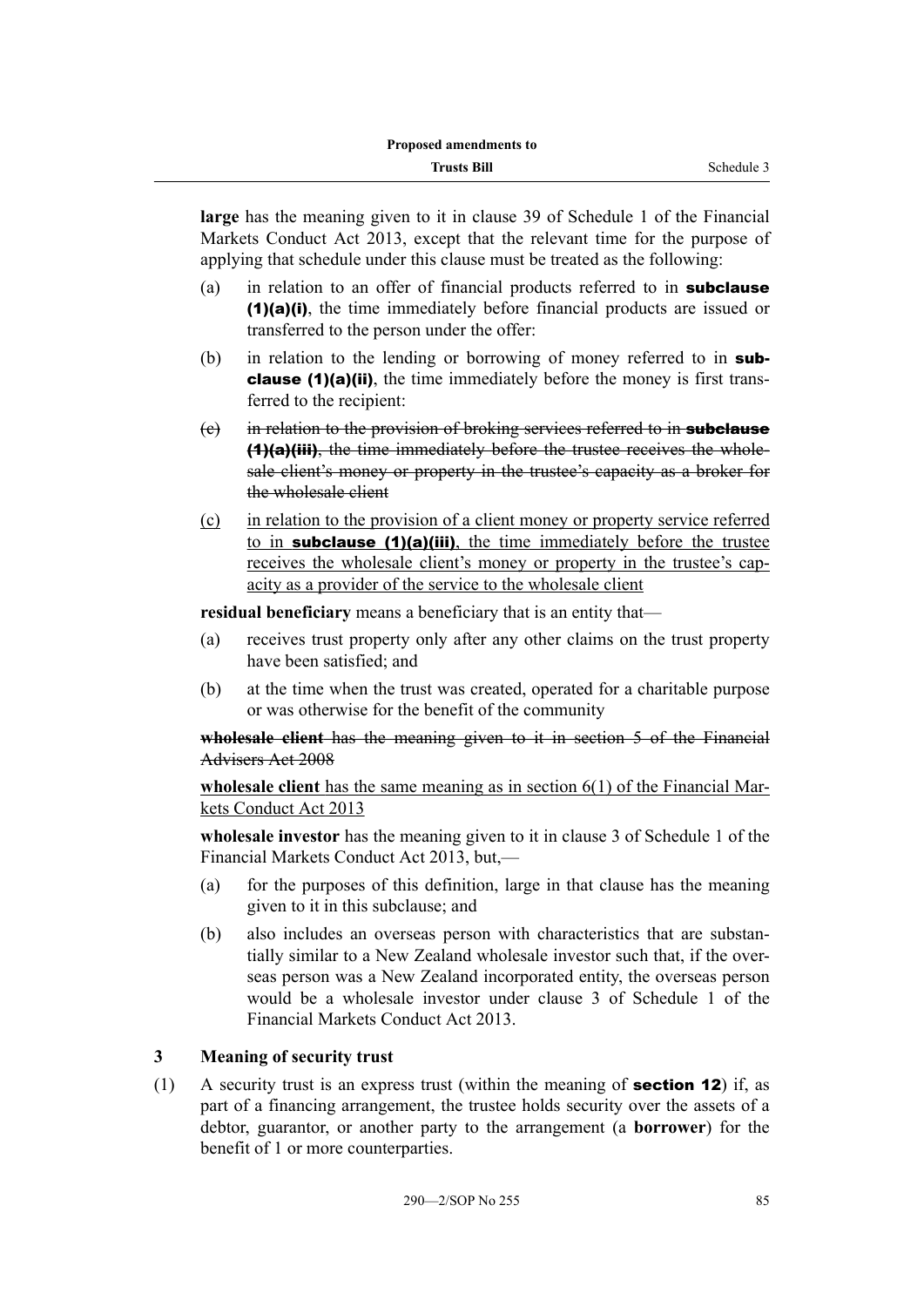| Schedule 3 |  |
|------------|--|
|            |  |

#### (2) In this clause, **financing arrangement**—

- (a) means a loan facility agreement, an arrangement for borrowing money under a debt security, or another provision of financial accommodation—
	- (i) in which each party to the agreement, arrangement, or accommodation, (other than the borrower) is a person who falls within clause  $2(1)(b)(i)$  to (vi); or
	- (ii) that is offered under a regulated offer of debt securities (within the meaning of section 6 of the Financial Markets Conduct Act 2013) or offered under clause 19 of Schedule 1 of that Act; and
- (b) includes an arrangement that is in connection with, or contemplated by, an arrangement under paragraph (a).

#### **4 Certain provisions are or may be modified or excluded in relation to specified commercial trust**

- (1) The following provisions do not apply to a specified commercial trust (whether created before or after the commencement of this clause):
	- (a) **section 21(2)** (requiring paid adviser to ensure settlor aware of meaning and effect of any modification or exclusion of default duties):
	- (b) section 40 (requiring paid adviser to ensure settlor aware of meaning and effect of any liability exclusion or indemnity clause).
- (2) The following provisions do not apply to a specified commercial trust that was created before, or that was created under terms agreed to and in effect before, the commencement of this clause:
	- (a) sections 41 to 51:
	- (b) sections 63 to 72:
	- (c) sections 77 to 79:
	- (d) sections 113 to 115:
	- (e) sections 146 to 151.
- (3) The following provisions apply to a specified commercial trust (other than a trust referred to in **subclause (2)**) that was created after the commencement of this clause unless their application is modified or excluded by the terms of the trust:
	- (a) sections 41 to 51:
	- (b) sections 63 to 72:
	- (c) sections 77 to 79:
	- (d) sections 113 to 115:
	- (e) sections 146 to 151.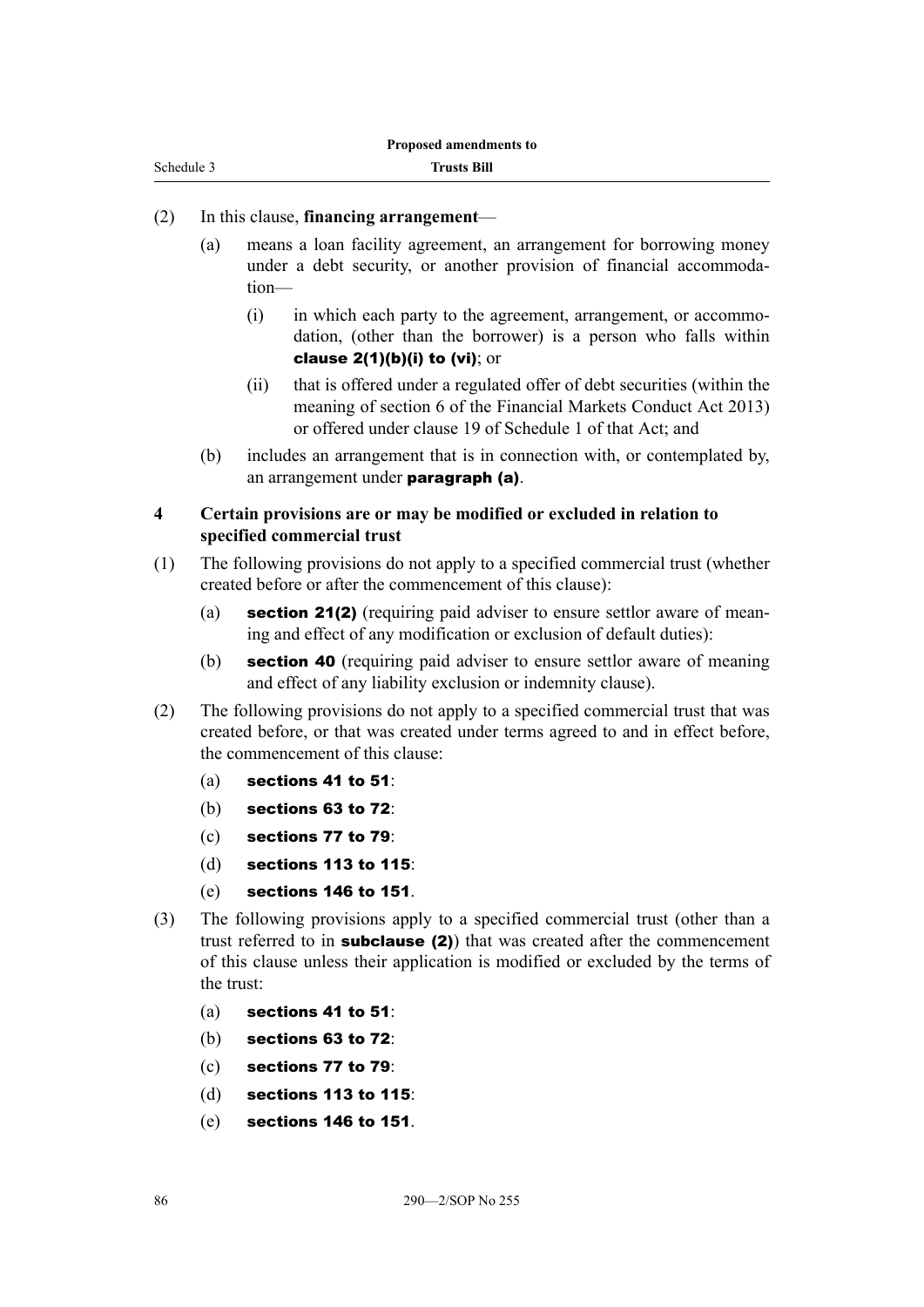(4) Sections 37 to 39 apply to a specified commercial trust (whenever created) as if the references to gross negligence were omitted from those provisions.

### **5 Application of this schedule to trusts under Financial Markets Conduct Act 2013 and Financial Advisers Act 2008**

Nothing in this schedule limits the powers and provisions in the Financial Markets Conduct Act 2013 or the Financial Advisers Act 2008 that relate to the application of this Act.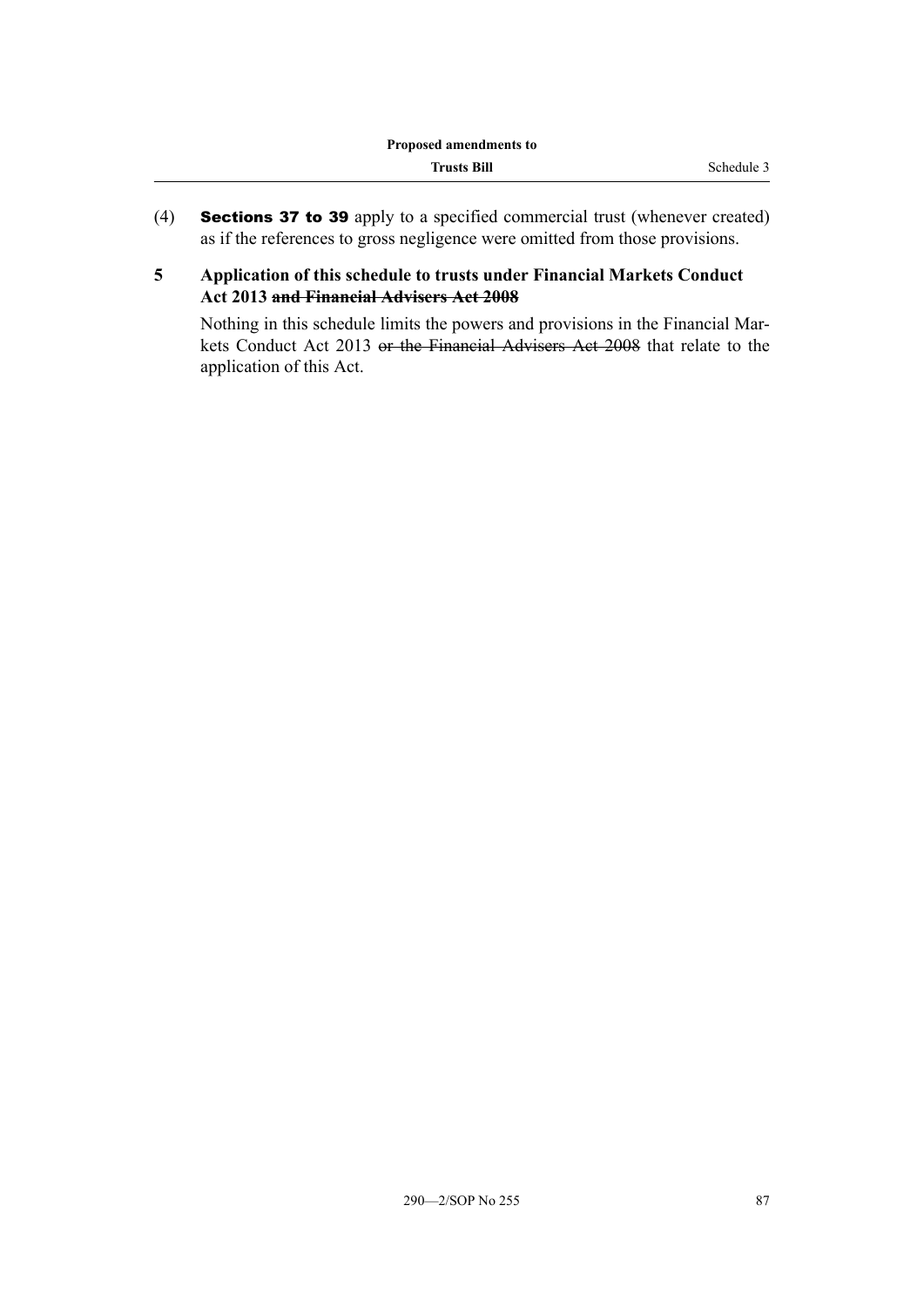Schedule 4

### **Schedule 4**

**Amendments consequential on repeal of Trustee Act 1956**

s 154

### **Part 1**

### **Amendments to other Acts**

#### **Administration Act 1969 (1969 No 52)**

In section  $2(1)$ , insert in their appropriate alphabetical order:

**full age** means 18 years or older

**minor** means a person who is under 18 years, and **minority** has a corresponding meaning

**testamentary expense** includes any fee or amount that is payable to a trustee in respect of the administration of the estate of a deceased person

After section 4, insert:

#### **4A Age of majority**

- (1) For the purposes of this Act and of a will, the age of majority is 18.
- (2) In a will, adult, child, full age, infant, infancy, minor, minority, full capacity, majority, and similar expressions must be read in accordance with **subsection** (1).
- (3) This section—
	- (a) overrides section 4(1) of the Age of Majority Act 1970; and
	- (b) is subject to any contrary intention in the will.

### **4B Application of Trusts Act 2017**

- (1) The duties incidental to the office of an administrator under this Act are taken to be express trusts for the purposes of the Trusts Act 2017.
- (2) The Trusts Act 2017 applies, with any necessary modifications, to those trusts.

Replace section 9(3) with:

(3) Where a testator by his or her will appoints a person who is a minor to be an executor, probate of the will may be granted to the person if, at the date of the grant, the person has attained full age.

Replace section 28 with:

#### **28 Method of sale or lease**

(1) An administrator exercising a power to sell or lease an estate or part of an estate under section 26 or 27 has all of the powers necessary to give effect to the sale or lease.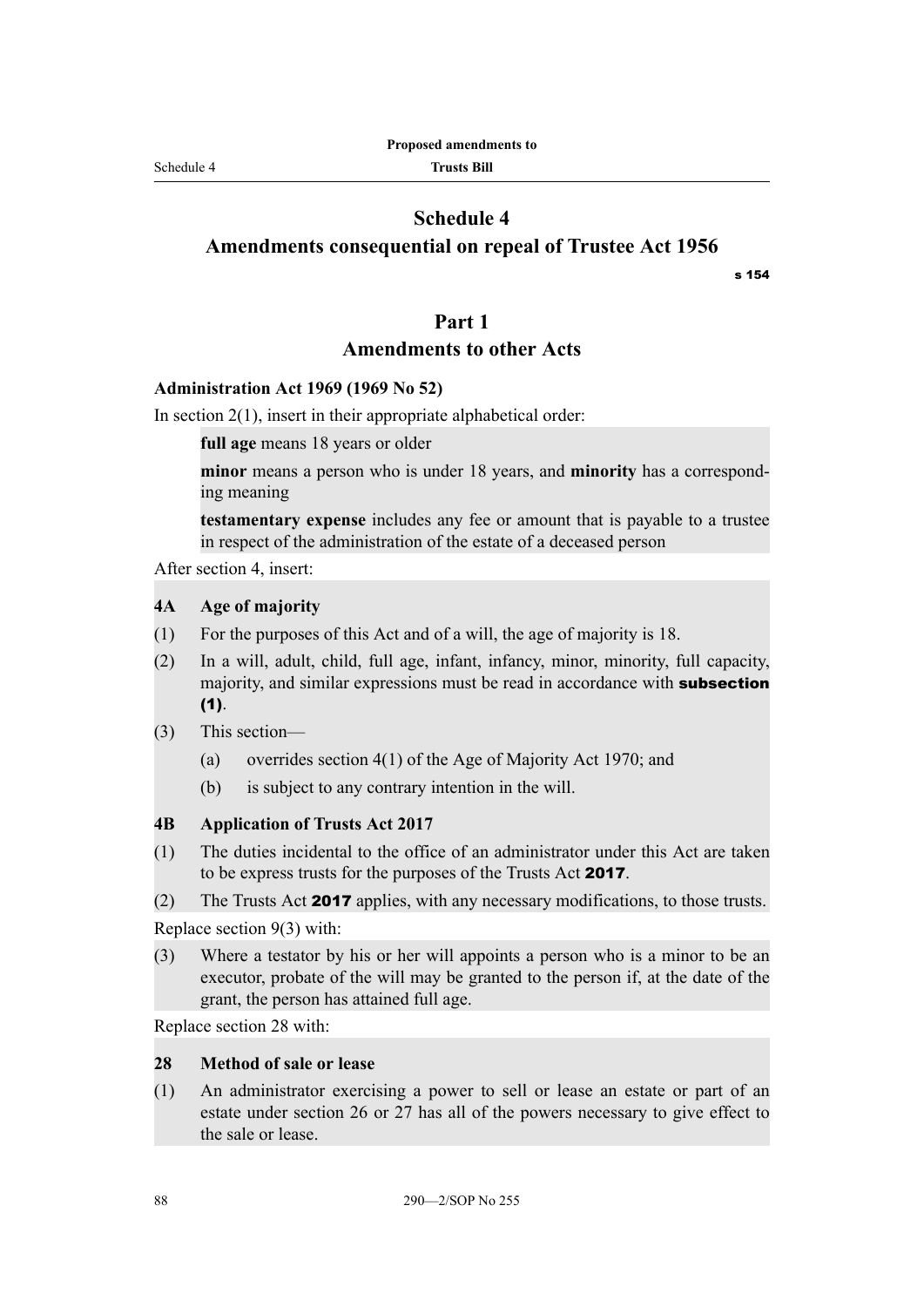#### **Administration Act 1969 (1969 No 52)***—continued*

- (2) However,—
	- (a) nothing in this section restricts the term of a lease granted under section 26; and
	- (b) land of any value may be sold or leased under section 26 or sold under section 27 without the consent of the court.

In section  $49(1)(a)$ , (b), and (c) and (4), replace "section 35 of the Trustee Act 1956" with "section 75 of the Trusts Act 2017".

In section 68, replace "Trustee Act 1956" with "Trusts Act 2017".

In section  $78(1)(a)$ , delete "or marry or enter into a civil union under that age" in each place.

In section 78(1)(b), delete "or sooner marrying or entering into a civil union".

In section 79(4), delete "in accordance with section 28 of the Trustee Act 1956".

#### **Anglican Church Trusts Act 1981 (1981 No 5) (P)**

In section  $5(1)(b)$ , replace "section 50 of the Trustee Act 1956" with "section 63 of the Trusts Act 2017".

In Schedule 2, clause 18, replace "an advisory trustee in accordance with section 49 of the Trustee Act 1956" with "a special trust adviser in accordance with section 70 of the Trusts Act 2017".

### **Anglican (Diocese of Christchurch) Church Property Trust Act 2003 (2003 No 1) (P)**

In section 7(1), replace "Trustee Act 1956" with "Trusts Act 2017".

In Schedule 1, item 6, replace "any manner authorised under Part 2 of the Trustee Act 1956" with "accordance with the Trusts Act 2017".

In Schedule 1, item 18, replace "an advisory trustee in accordance with section 49 of the Trustee Act 1956" with "a special trust adviser in accordance with **section 70** of the Trusts Act 2017".

### **Anti-Money Laundering and Countering Financing of Terrorism Act 2009 (2009 No 35)**

In section 5, definition of **trustee**, replace "section 2(1) of the Trustee Act 1956" with "section 9 of the Trusts Act 2017".

### **ANZ Banking Group (New Zealand) Act 1979 (1979 No 1)**

In Schedule 1, item E, replace "the office of custodian trustee under the Trustee Act 1956" with "the role of custodian under **section 63(1)(c)** of the Trusts Act **2017**".

#### **Bank of New Zealand Act 1988 (1988 No 172)**

Repeal section 11.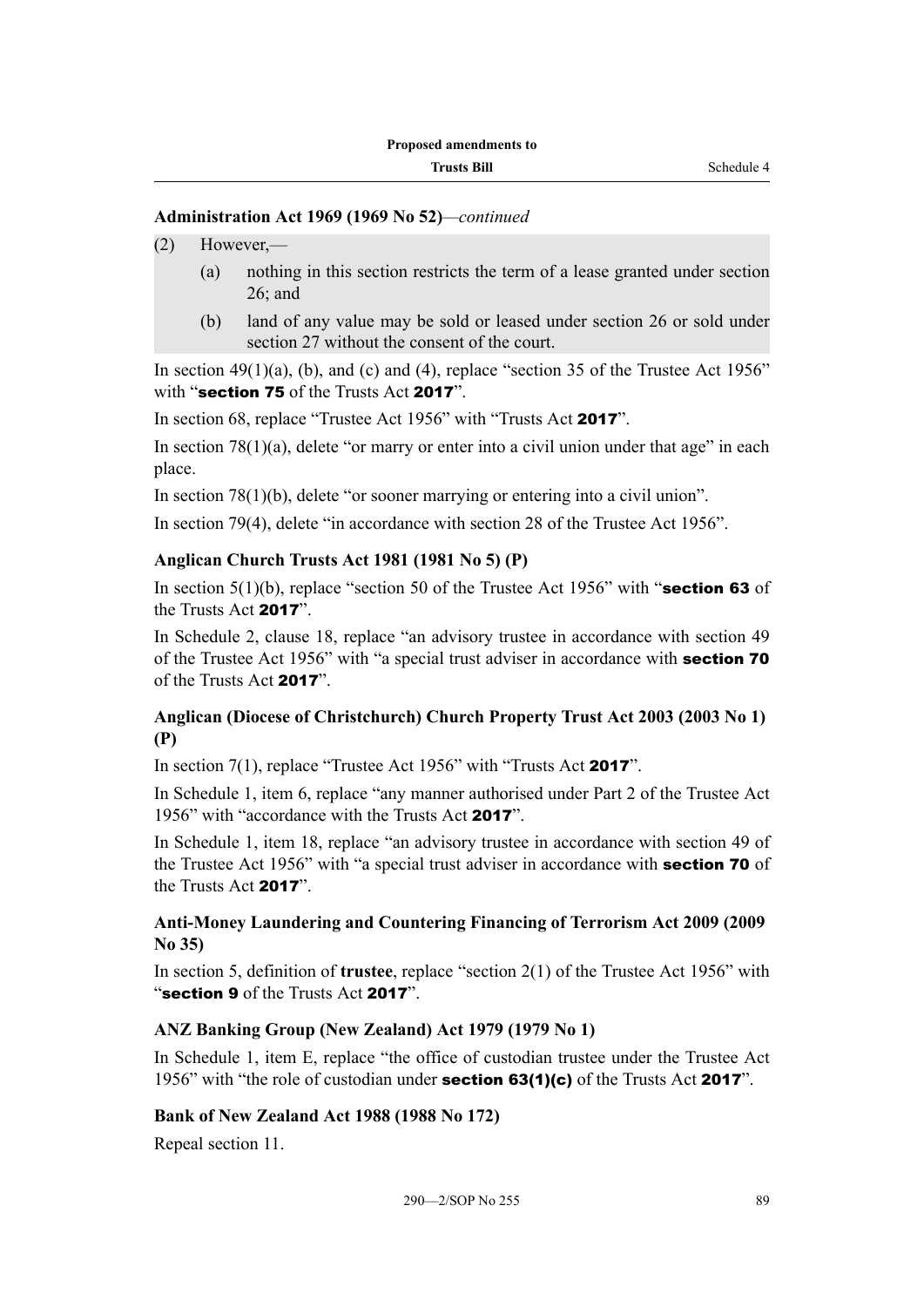#### **Burial and Cremation Act 1964 (1964 No 75)**

In section  $2(1)$ , insert in its appropriate alphabetical order:

**registered bank** has the same meaning as in section 2 of the Reserve Bank of New Zealand Act 1989

In section 28(3), replace "such bank within the meaning of the Trustee Act 1956 as the trustees from time to time determine" with "a registered bank".

In section 35(2), replace "in the purchase of land for the purposes of the endowment or in any of the modes of investment authorised by the Trustee Act 1956" with "by the trustees".

#### **Cadastral Survey Act 2002 (2002 No 12)**

In section 16(3), replace "provisions of the Trustee Act 1956 as to the investment of trust funds" with "Trusts Act 2017".

#### **Canterbury Museum Trust Board Act 1993 (1993 No 4) (L)**

Replace section 22 with:

#### **22 Investment of money**

Subject to the terms of any trust or endowment, any money held by or on behalf of the Board and available for investment may be invested by trustees in accordance with the Trusts Act 2017.

#### **Care of Children Act 2004 (2004 No 90)**

In section 14(3), delete "(for example, the powers of the High Court under sections 64 and 64A of the Trustee Act 1956)".

#### **Charitable Trusts Act 1957 (1957 No 18)**

In section 21(1), replace "Trustee Act 1956" with "Trusts Act 2017".

In section 21(2), replace "any investments for the time being authorised by the Trustee Act 1956 for the investment of trust funds" with "accordance with the Trusts Act 2017".

In section 33, replace "Trustee Act 1956" with "Trusts Act 2017".

In section 41(2), replace "Trustee Act 1956" with "Trusts Act 2017".

In section 51(2)(d), replace "Trustee Act 1956" with "Trusts Act 2017".

#### **Christchurch District Drainage Act 1951 (1951 No 21) (L)**

In section 55(3), replace "in securities referred to in section 4 of the Trustee Act 1956" with "in accordance with the Trusts Act 2017".

#### **Community Trusts Act 1999 (1999 No 54)**

In the heading to section 21, replace "**Trustee Act 1956 not affected**" with "**Trusts Act** 2017".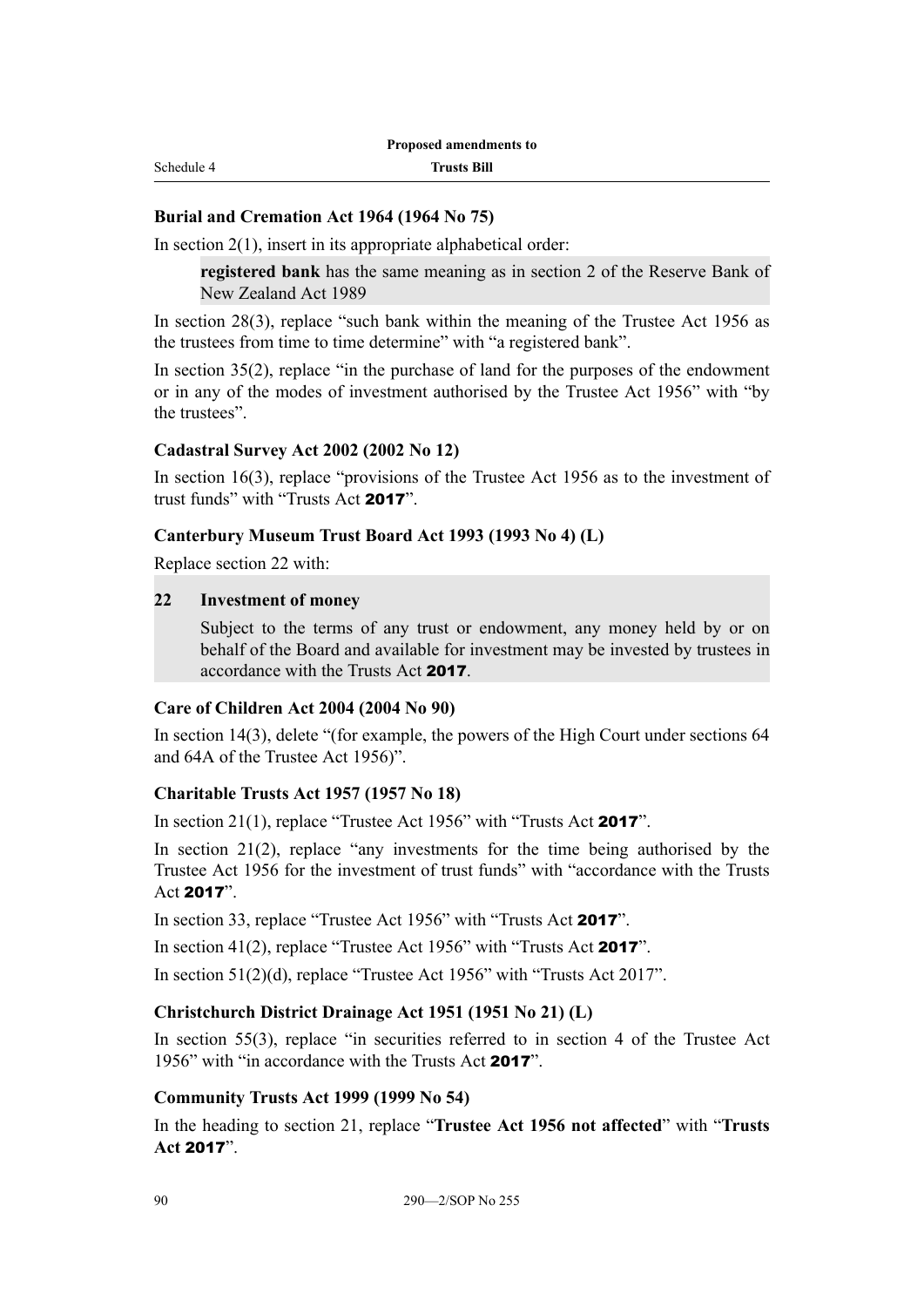#### **Community Trusts Act 1999 (1999 No 54)***—continued*

In section 21(1), replace "Trustee Act 1956" with "Trusts Act 2017".

In section 21(2), replace "Despite section 2(4) of the Trustee Act 1956, if" with "If".

In section 21(2), replace "by the Trustee Act 1956" with "by the Trusts Act **2017**".

In section 21(3), replace "Despite section 2(5) of the Trustee Act 1956, if" with "If".

In section 21(3), replace "by the Trustee Act 1956", with "by the Trusts Act **2017**".

### **Companies Act 1993 (1993 No 105)**

In section 316(3), replace "provisions of the Trustee Act 1956 as to the investment of trust funds. Interest" with "Trusts Act 2017, and interest".

### **Construction Contracts Act 2002 (2002 No 46)**

In section 18F(1), replace "Trustee Act 1956 in relation to investment of trust funds" with "Trusts Act 2017"

#### **Contract and Commercial Law Act 2017 (2017 No 5)**

Repeal section 91(2).

In section 101(b), replace "64 or 64A of the Trustee Act 1956 (which relate to authorising dealings with trust property and variations of trust)" with "section 116, 117, or 122 of the Trusts Act 2017 (which relate to termination, variation, or resettlement of a trust, and variation or extension of trustees' powers in relation to property)".

#### **Deaths by Accidents Compensation Act 1952 (1952 No 35)**

In section 16(2), replace "section 64 of the Trustee Act 1956 (which relates to dealings with trust property)" with "section 122 of the Trusts Act 2017 (which relates to variation or extension of trustees' powers in relation to property)".

#### **Eastwoodhill Trust Act 1975 (1975 No 1) (P)**

In section 13(1), replace "Trustee Act 1956" with "Trusts Act 2017".

In section 13(3), replace "powers to carry on business set out in section 32 of the Trustee Act 1956 shall be varied to permit the board to" with "board may".

#### **Education Act 1989 (1989 No 80)**

In section 201D(1), replace "the provisions of the Trustee Act 1956 as to the investment of trust funds" with "the Trusts Act 2017".

### **Energy Companies Act 1992 (1992 No 56)**

Replace section 14 with:

#### **14 Trusts Act 2017, etc, not to apply to interim trustees**

The fact that a person holds or has held office as an interim trustee does not, of itself, confer or impose on that person any of the rights, powers, duties, or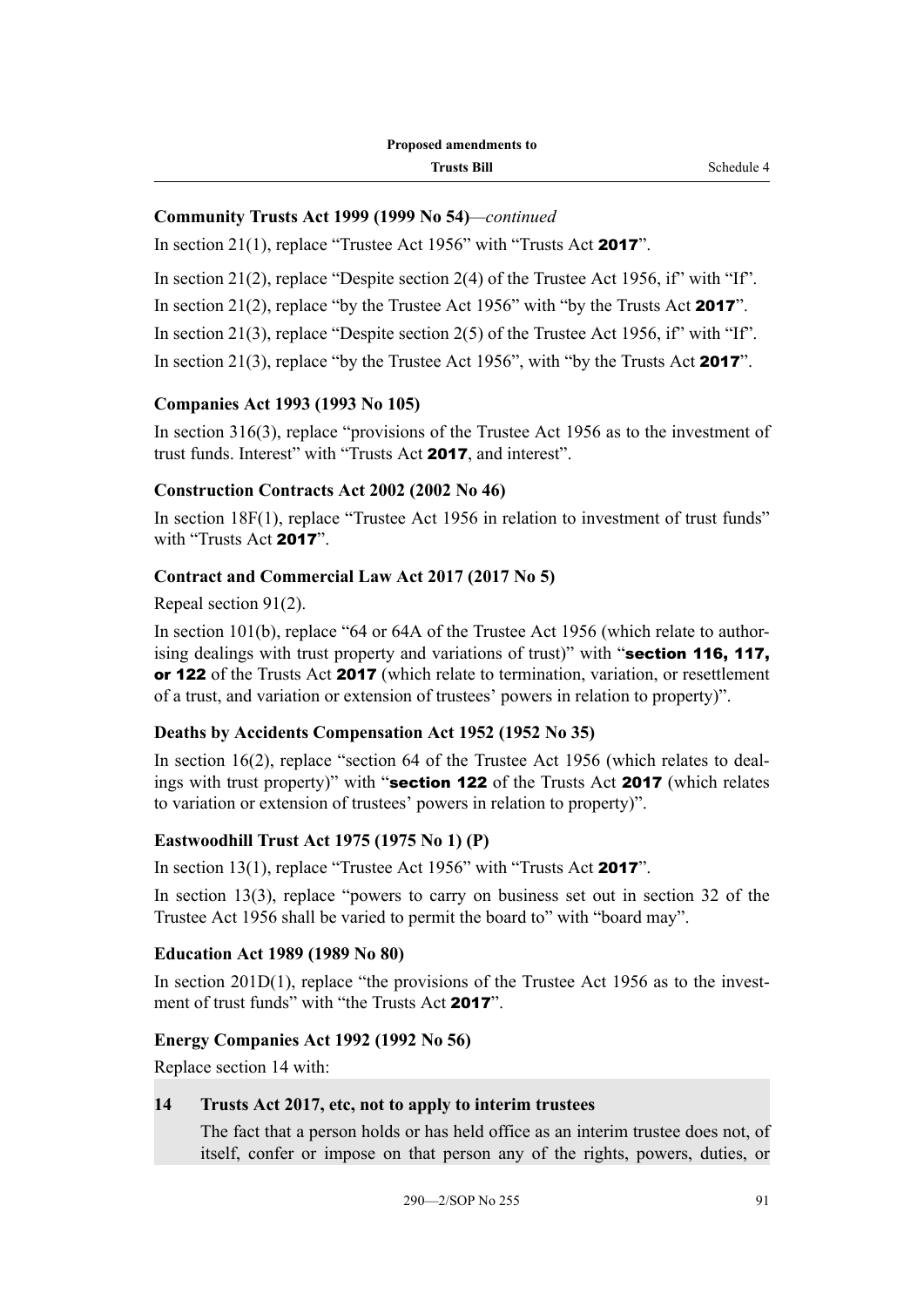Schedule 4

**Trusts Bill**

#### **Energy Companies Act 1992 (1992 No 56)***—continued*

liabilities of a trustee under the Trusts Act 2017 or under any other enactment of rule of law.

#### **Financial Markets Conduct Act 2013 (2013 No 69)**

In section  $372(3)(d)$ , replace "(as defined in section  $2(1)$  of the Trustee Act 1956)" with "(as defined in section 2 of the Protection of Personal and Property Rights Act 1988)".

#### **Friendly Societies and Credit Unions Act 1982 (1982 No 118)**

In section 49(2), replace "pursuant to Part 2 of the Trustee Act 1956" with "under section 55 of the Trusts Act 2017"

In section 52, replace "the provisions of the Trustee Act 1956 as to the investment of trust funds" with "the Trusts Act 2017".

#### **Gambling Act 2003 (2003 No 51)**

In section 247(3), replace "the provisions of the Trustee Act 1956 as to the investment of trust funds" with "the Trusts Act 2017".

Replace section 252(4) with:

(4) The Lotteries Commission may invest, in accordance with the Trusts Act 2017, any money kept in the lottery prize fund account that is not immediately required for the payment of prizes.

In section 262, replace "the provisions of the Trustee Act 1956 as to the investment of trust funds" with "the Trusts Act 2017".

In section 287(1), replace "the provisions of the Trustee Act 1956 as to the investment of trust funds" with "the Trusts Act 2017".

#### **Hutt Valley Drainage Act 1967 (1967 No 3) (L)**

Replace section 67(2) with:

(2) The Board must pay all money set aside into 1 or more separate bank accounts, and may invest any part of it in accordance with the Trusts Act 2017.

#### **Income Tax Act 2007 (2007 No 97)**

Replace section FC  $1(1)(f)(ii)$  with:

(ii) section 60 of the Trusts Act 2017 as the payment or application of capital money or other capital assets.

Replace section HR 3(6)(a) with:

(a) in authorised investments; or

After section HR 3(6), insert:

- (6A) In subsection (6)(a), **authorised investment** means any of the following:
	- (a) any investment authorised by the instrument (if any) creating the trust: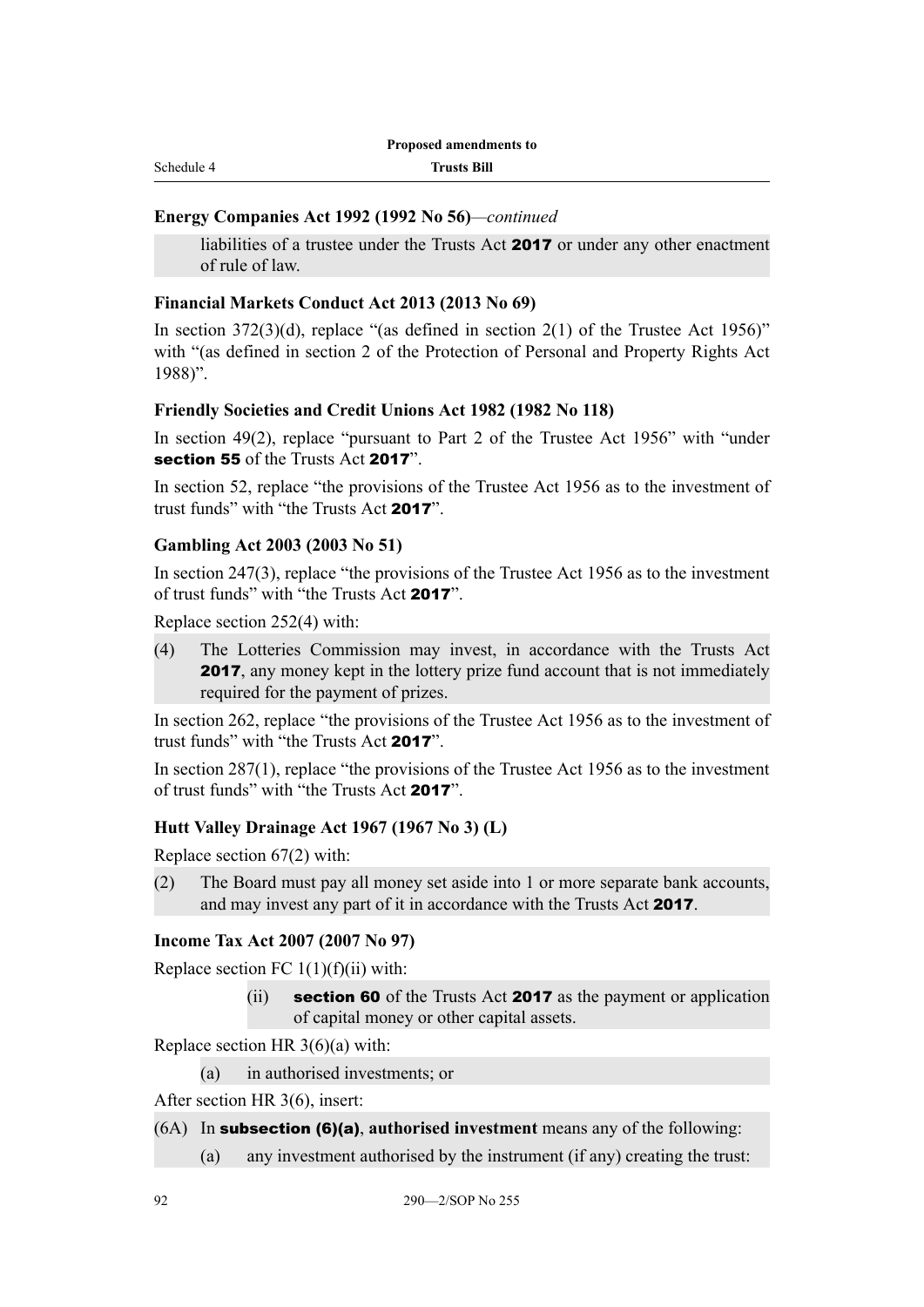#### **Income Tax Act 2007 (2007 No 97)***—continued*

- (b) an investment in New Zealand Government securities or securities of any Australian government or of the Government of Fiji:
- (c) an investment in a mortgage on land in New Zealand:
- (d) an investment in securities issued under any general or special statutory authority by a local authority, public utility, harbour board, drainage board, or transport board:
- (e) an investment in a deposit with, or securities issued by, a trustee bank's successor company:
- (f) an investment in securities issued by the Housing Corporation of New Zealand:
- (g) an investment in debentures issued by any dairy finance company:
- (h) an investment in a deposit with any building society or in the National Provident Fund:
- (i) an investment in securities guaranteed by the Government of New Zealand:
- (j) an investment in a deposit with any dealer in the short-term money market approved by the Reserve Bank of New Zealand as a short-term money market dealer, only if there are mortgaged to the trustee (or held by any bank on behalf of the trustee) by that dealer investments described in **paragraphs (a) to (i)** that have at the time of the deposit a redemption value not less than the amount deposited.

In section YA 1, insert in its appropriate alphabetical order:

**authorised investment** is defined in section HR 3 (definitions for section HR 2: group investment funds) for the purposes of that section

In section YA 1, replace the definition of **trust** with:

**trust**, in the definitions of **superannuation scheme** and **unit trust**, does not include the duties incidental to an estate conveyed by mortgage, but with that exception it extends—

- (a) to implied and constructive trusts; and
- (b) to cases where the trustee has a beneficial interest in the trust property; and
- $(c)$  to the duties incidental to the office of—
	- (i) an administrator within the meaning of the Administration Act 1969; or
	- (ii) a manager or person authorised to administer the estate of any person under the Protection of Personal and Property Rights Act  $1988$ ; or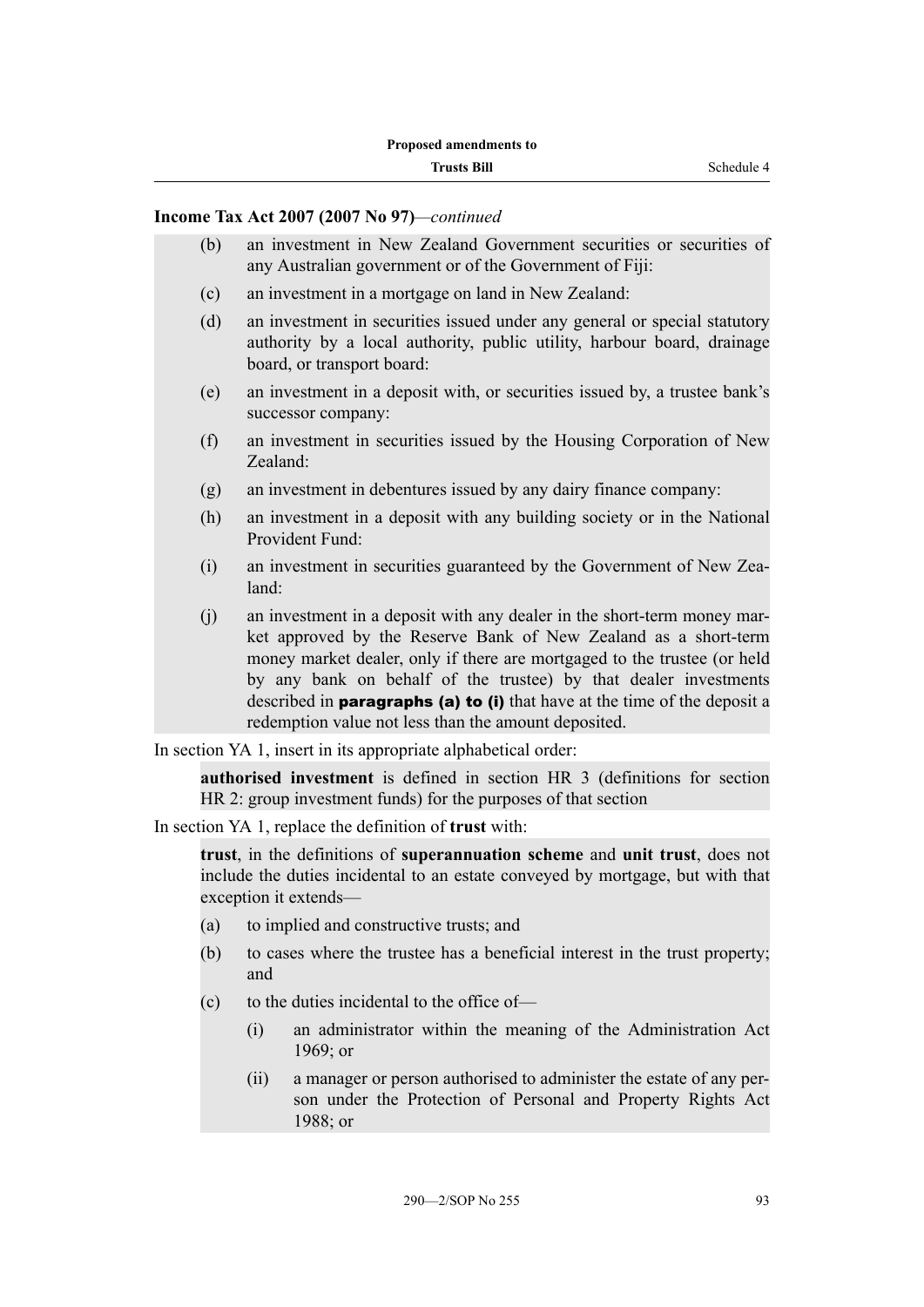#### **Income Tax Act 2007 (2007 No 97)***—continued*

(iii) a manager of a protected estate appointed under the Protection of Personal and Property Rights Act 1988,—

and **trustee** has a corresponding meaning and includes—

- (a) a trustee corporation; and
- (b) every other corporation in which property subject to a trust is vested; and
- (c) every person who immediately before the commencement of the Trustee Act 1956 was a trustee of the settlement or in any way a trustee under the Settled Land Act 1908

#### **Insolvency Act 2006 (2006 No 55)**

Replace section 378(3)(b) with:

(b)  $D$ 's executor or administrator for the purposes of **section 86(2)(c)(iii)** of the Trusts Act 2017.

In Schedule 1, paragraph (r), replace "Trustee Act 1956" with "Trusts Act 2017".

#### **Insurance Intermediaries Act 1994 (1994 No 41)**

In section 15(1), replace "provisions of the Trustee Act 1956 as to the investment of trust funds" with "Trusts Act 2017".

#### **Kirkpatrick Masonic Trust Empowering Act 1998 (1998 No 1) (P)**

In section 8, replace "Trustee Act 1956" with "Trusts Act 2017".

In section 9, replace "exercise the powers relating to letting and leasing in section 14 of the Trustee Act 1956 in respect of" with "let or lease".

#### **KiwiSaver Act 2006 (2006 No 40)**

In section 82, replace "Part 2 of the Trustee Act 1956 does" with "**Sections 28, 54,** 55, 120, and 121 of the Trusts Act 2017 do".

In section 125(1) and (2), replace "Section 77 of the Trustee Act 1956" with " $\text{Sec-}$ tion 144 of the Trusts Act 2017".

#### **Law Reform (Testamentary Promises) Act 1949 (1949 No 33)**

In section 2, insert in its appropriate alphabetical order:

**testamentary expense** includes any fee or amount that is payable to a trustee in respect of the administration of the estate of a deceased person

#### **Life Insurance Act 1908 (1908 No 105)**

Replace the cross-heading above section 75A with:

*Insurances for benefit of others*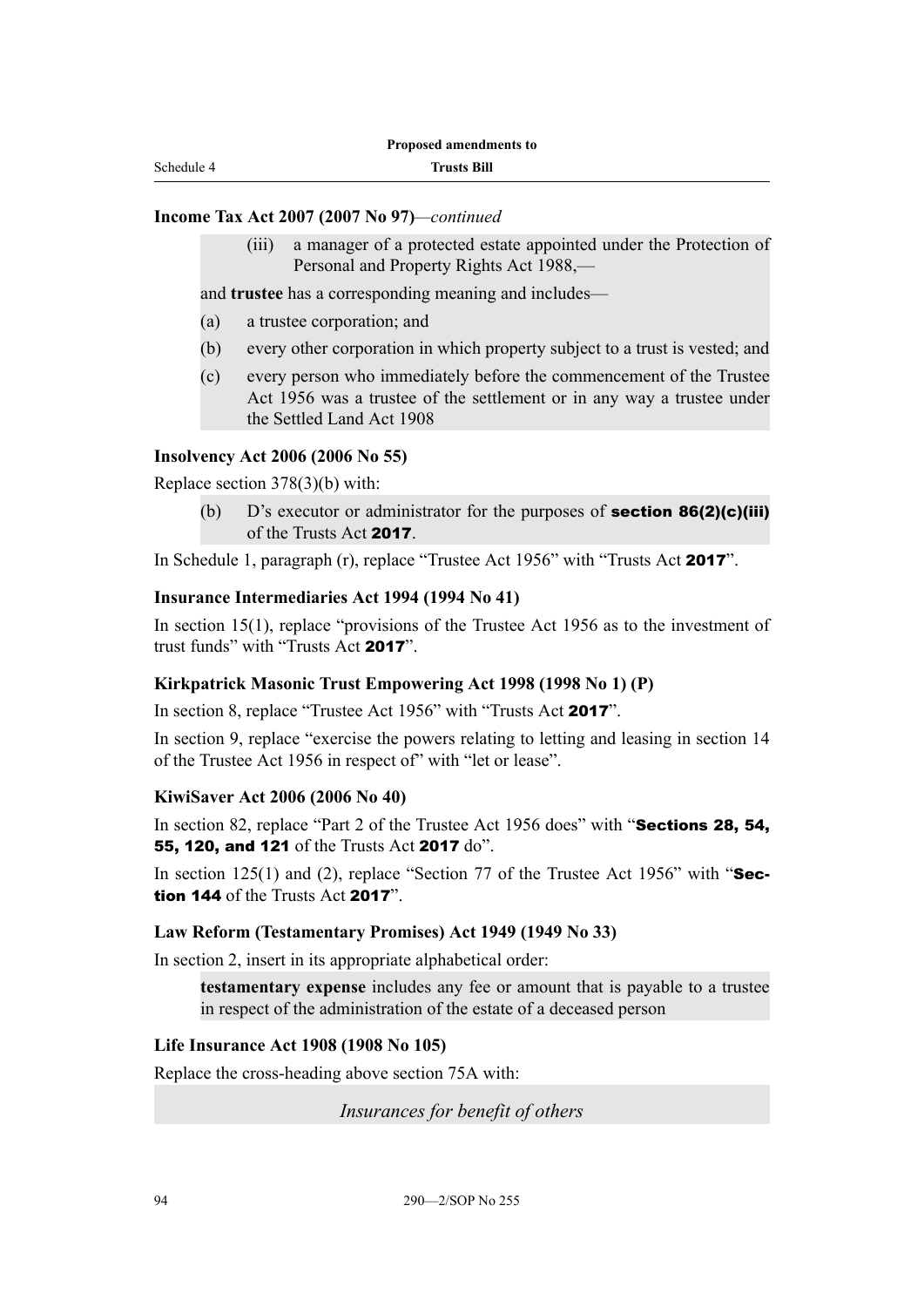### **Life Insurance Act 1908 (1908 No 105)***—continued*

Replace the heading to section 75A with "**Person may insure own life for benefit of spouse, partner, or children**".

In section 75A(5), replace "Trustee Act 1956" with "Trusts Act 2017".

### **Limitation Act 2010 (2010 No 110)**

In section 4, replace the definition of **trust** and **trustee** with:

### **trust** includes—

- (a) an express trust under the Trusts Act 2017; and
- (b) a trust that is not an express trust but that is created by or under an enactment; and
- (c) a trust that is not an express trust but that is recognised at common law or in equity as being a trust; and
- (d) a resulting trust; and
- (e) a constructive trust

**trustee** means a person who is a trustee of a trust

#### **Local Legislation Act 1971 (1971 No 50)**

In section 7(3), delete "in investments authorised for the time being as trustee investments under the Trustee Act 1956".

### **Māori Purposes (Wi Pere Trust) Act 1991 (1991 No 38)**

In the heading to section 5, replace "Trustee Act 1956" with "Trusts Act 2017".

In section 5(1), replace "Trustee Act 1956" with "Trusts Act 2017".

In section  $6(3)(b)(iii)$ , replace "Trustee Act 1956" with "Trusts Act 2017".

In section  $13(2)(c)$ , replace "Trustee Act 1956" with "Trusts Act **2017**".

In Schedule 1, clause 10.6, replace "Trustee Act 1956" with "Trusts Act 2017".

In Schedule 1, clause 13.2(b), replace "Trustee Act 1956" with "Trusts Act 2017".

### **Maori Trust Boards Act 1955 (1955 No 37)**

In section 25A, replace "in any securities in which trust funds may be invested by trustees in accordance with the Trustee Act 1956" with "in accordance with the Trusts Act 2017".

### **Māori Trustee Act 1953 (1953 No 95)**

In section 14A(6), replace "an advisory trustee in terms of section 49 of the Trustee Act 1956" with "a special trust adviser in terms of **section 70** of the Trusts Act 2017".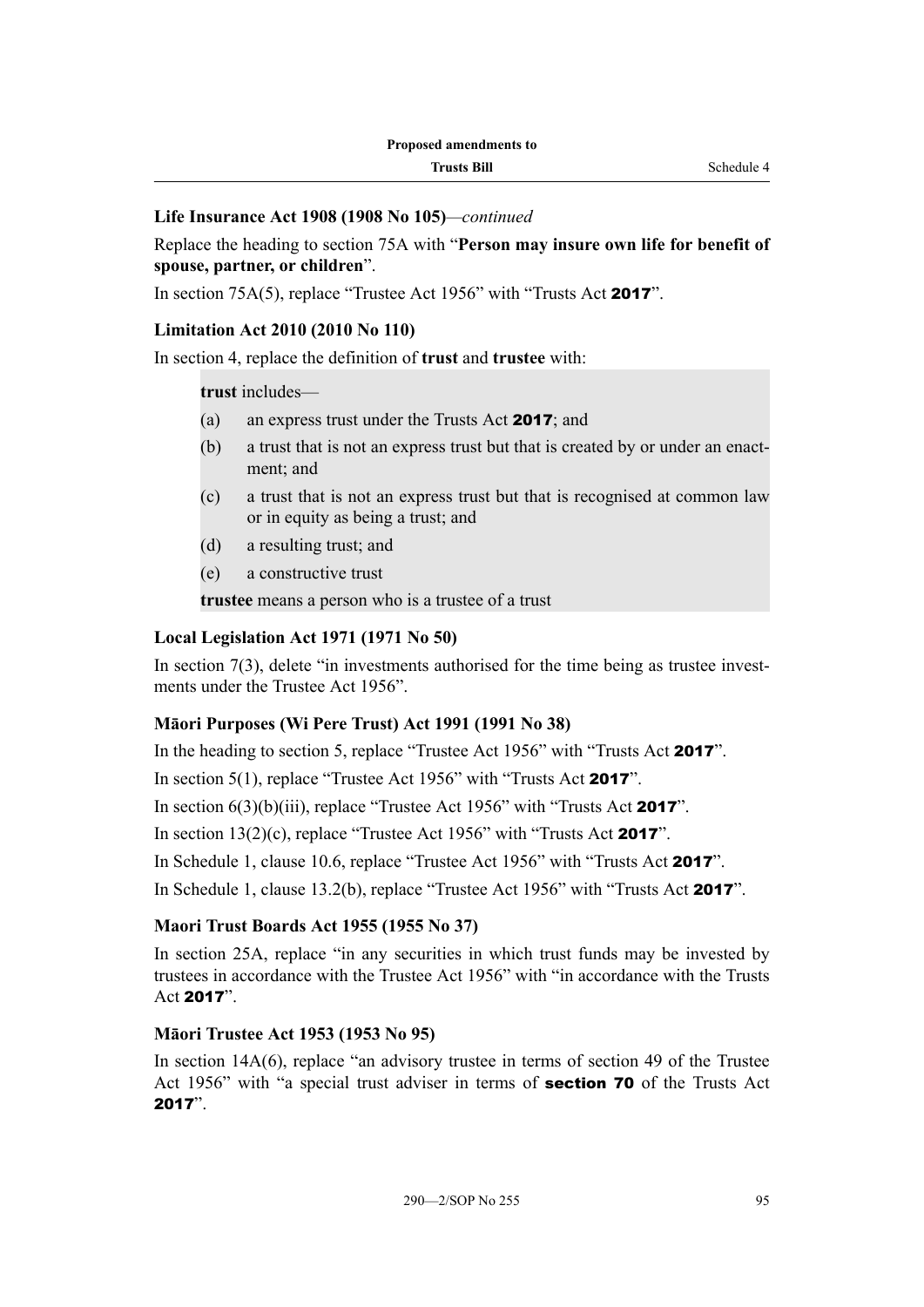#### **Māori Trustee Act 1953 (1953 No 95)***—continued*

In section 28(1), replace "in any securities in which trust funds may be invested by trustees in accordance with the Trustee Act 1956" with "in accordance with the Trusts Act 2017".

In section 45A(7), replace "Trustee Act 1956" with "Trusts Act 2017".

In section  $48A(4)$ , replace "section 75 of the Trustee Act 1956" with "section 127 of the Trusts Act 2017".

### **Marlborough Agricultural and Pastoral Association Empowering Act 1974 (1974 No 5) (P)**

In section 12, replace "Trustee Act 1956" with "Trusts Act 2017".

### **Masterton Borough Council Staff Retiring Fund Act 1962 (1962 No 9) (L)**

Replace section 6 with:

### **6 Investment of the Fund**

All money belonging to the Fund and available for investment may be invested by the Council in the following manner:

- (a) in New Zealand Government securities; or
- (b) on deposit in any bank lawfully carrying on the business of banking in New Zealand; or
- (c) in the Common Fund of Public Trust; or
- (d) in the debentures or stock of any local authority; or
- (e) in the National Provident Fund.

### **Masterton District Council (Montfort Trimble Foundation) Act 2003 (2003 No 5) (L)**

In section 18, replace "section 66 of the Trustee Act 1956" with "section 125 of the Trusts Act 2017".

### **Masterton Trust Lands Act 2003 (2003 No 1) (L)**

In section 15(2), replace "section 13B of the Trustee Act 1956, exercise the care, diligence," with "section 28 of the Trusts Act 2017, exercise the care".

### **Methodist Charitable and Educational Trusts Act 1911 (1911 No 1) (L)**

Replace section 30(1) with:

(1) The Board may invest any money held by the Board for and on behalf of the institution in accordance with the Trusts Act 2017.

Repeal section 30(2) to (4).

In section 30(7), replace "**listed issuer**, **quoted**, and **financial products** have the same meanings" with "**financial products** has the same meaning".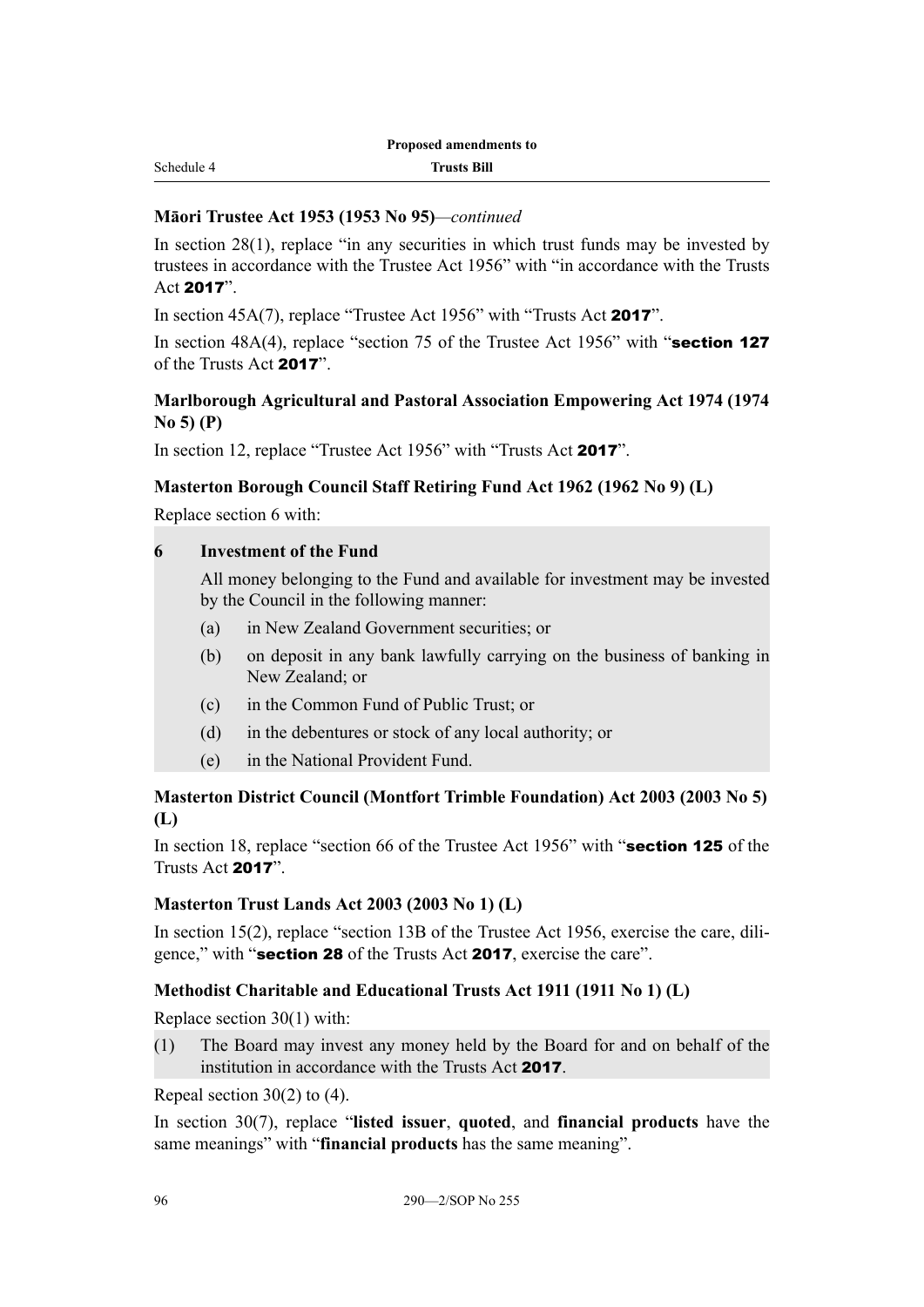### **Mining Tenures Registration Act 1962 (1962 No 48)**

In section  $4(6)(a)$ , replace "Trustee Act 1956" with "Trusts Act 2017".

#### **Motor Vehicle Sales Act 2003 (2003 No 12)**

In section 8(3), replace "section 2(1) of the Trustee Act 1956" with "**section 9** of the Trusts Act 2017".

### **Music Teachers Act 1981 (1981 No 3)**

In section  $7(c)$ , replace "the provisions of the Trustee Act 1956 as to the investment of trust funds" with "the Trusts Act 2017".

#### **National Provident Fund Restructuring Act 1990 (1990 No 126)**

In section 53(4), replace "Trustee Act 1956" with "Trusts Act 2017".

#### **New Zealand Horticulture Export Authority Act 1987 (1987 No 93)**

In section 53, delete "authorised as a trustee investment under the Trustee Act 1956, or in any other investment that may from time to time be authorised by the Minister of Finance for the purpose".

#### **New Zealand Maori Arts and Crafts Institute Act 1963 (1963 No 51)**

In section 21, replace "provisions of the Trustee Act 1956 as to the investment of trust funds" with "Trusts Act 2017".

#### **New Zealand Railways Staff Welfare Society Dissolution Act 1999 (1999 No 17)**

In the heading to section 10, replace "**Trustee Act 1956**" with "**Trusts Act** 2017". In section 10, replace "Trustee Act 1956" with "Trusts Act 2017".

### **Ngati Tuwharetoa, Raukawa, and Te Arawa River Iwi Waikato River Act 2010 (2010 No 119)**

In Schedule 3, clause 8(3)(a), replace "Part 2 of the Trustee Act 1956" with "the Trusts Act 2017".

#### **Official Information Act 1982 (1982 No 156)**

In section 2(1), definition of **official information**, paragraph (g)(i), replace "Trustee Act 1956" with "Trusts Act 2017".

In section  $22(6)(a)$ , replace "Trustee Act 1956" with "Trusts Act **2017**".

In section  $23(5)(a)$ , replace "Trustee Act 1956" with "Trusts Act **2017**".

In section  $24(5)(a)$ , replace "Trustee Act 1956" with "Trusts Act **2017**".

#### **Ombudsmen Act 1975 (1975 No 9)**

In section  $13(7)(b)$ , replace "Trustee Act 1956" with "Trusts Act 2017".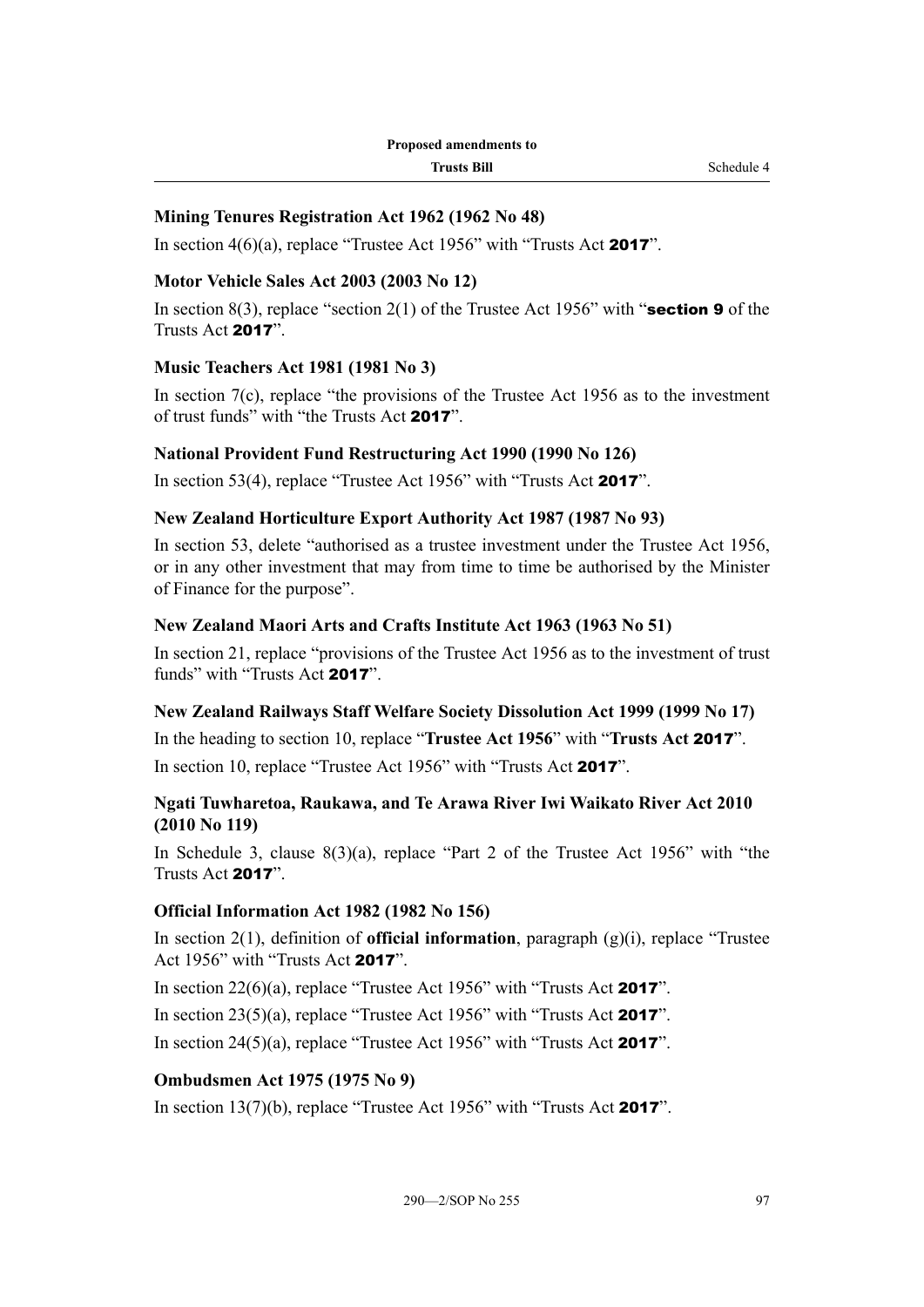#### **Otago Museum Trust Board Act 1996 (1996 No 1) (L)**

Replace section 22 with:

### **22 Investment of money**

Subject to the terms of any trust or endowment, any money held by or on behalf of the Board and available for investment must be invested in accordance with the Trusts Act 2017.

#### **Otago Regional Council (Kuriwao Endowment Lands) Act 1994 (1994 No 4) (L)**

In section 8(2), replace "Part 2 of the Trustee Act 1956" with "the Trusts Act 2017".

#### **Otaki and Porirua Trusts Act 1943 (1943 No 4) (P)**

In section 14A(5), replace "Trustee Act 1956" with "Trusts Act 2017".

#### **Pacific Education Foundation Act 1972 (1972 No 138)**

Replace section 22 with:

#### **22 Powers of investment**

The Board may invest any money held by or on behalf of the Foundation, whether as capital or unexpended income, in accordance with the Trusts Act 2017.

#### **Patriotic and Canteen Funds Act 1947 (1947 No 63)**

In section 38(3), replace "provisions of the Trustee Act 1956 as to the investment of trust funds" with "Trusts Act 2017".

#### **Plumbers, Gasfitters, and Drainlayers Act 2006 (2006 No 74)**

In section 146(3), replace "provisions of the Trustee Act 1956 as to the investment of trust funds" with "Trusts Act 2017".

#### **Property Law Act 2007 (2007 No 91)**

In section  $115(3)(a)$ , replace "as a trustee is entitled and required to invest trust funds under Part 2 of the Trustee Act 1956" with "in accordance with the Trusts Act 2017"

After section 350, insert:

### *Powers relating to vesting orders*

#### **350A Vesting order consequential on order for sale or mortgage of land**

- (1) This section applies if a court gives a judgment or makes an order directing the sale or mortgage of any land.
- (2) A person described in **subsection (3)** is deemed to be entitled to, or to have an interest in, as the case may be, the land as a trustee.
- (3) The person is a person who—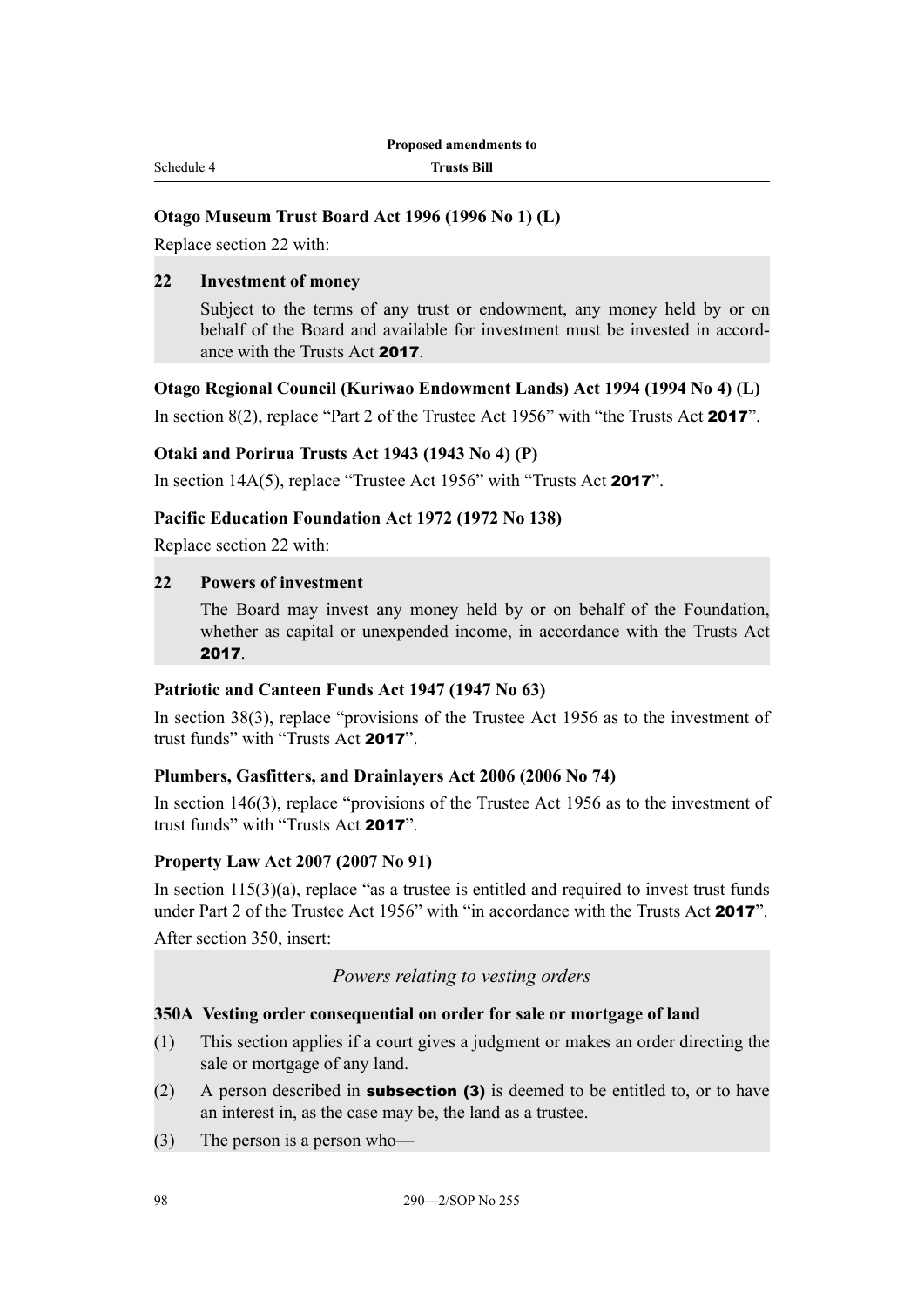### **Property Law Act 2007 (2007 No 91)***—continued*

- (a) either—
	- (i) is entitled to, or who has any interest in, the land; or
	- (ii) has any contingent right in the land; and
- (b) is a party to the proceeding to which the judgment or order relates or is otherwise bound by the judgment or order.
- (4) The court may make an order vesting the land or any part of the land for any estate or interest that the court thinks fit in the purchaser or mortgagee or in any other person.

Compare: 1956 No 61 s 55

#### **350B Vesting order consequential on judgment for specific performance**

- (1) This section applies when a judgment is given for the specific performance of a contract concerning any interest in land, or for the sale or exchange of any interest in land, or generally when any judgment is given for the conveyance of any interest in land.
- (2) The court may declare—
	- (a) that any party to the action is a trustee of any interest in the land or any part of the land; or
	- (b) that the interest of an unborn person is the interest of a person who would become a trustee were the unborn person to come into existence and claim—
		- (i) under a party to the proceeding; or
		- (ii) under the will or voluntary settlement of a deceased person who was, during that person's lifetime, a party to the contract or transaction to which the judgment relates.
- (3) If the court makes an order, the court may make a vesting order relating to the rights of those persons, born and unborn, as if they were trustees. Compare: 1956 No 61 s 56

#### **350C Court may appoint person to convey trust property**

- (1) In any case where a vesting order can be made under section 350A or 350B, the court may instead make an order appointing a person to convey the property or any interest in the property or to release a contingent right.
- (2) A conveyance or release by a person appointed in accordance with the order has the same effect as a vesting order. Compare: 1956 No 61 s 58

**Protection of Personal and Property Rights Act 1988 (1988 No 4)**

In section 95(4), replace "section 31 of the Trustee Act 1956" with "**section 66** of the Trusts Act 2017".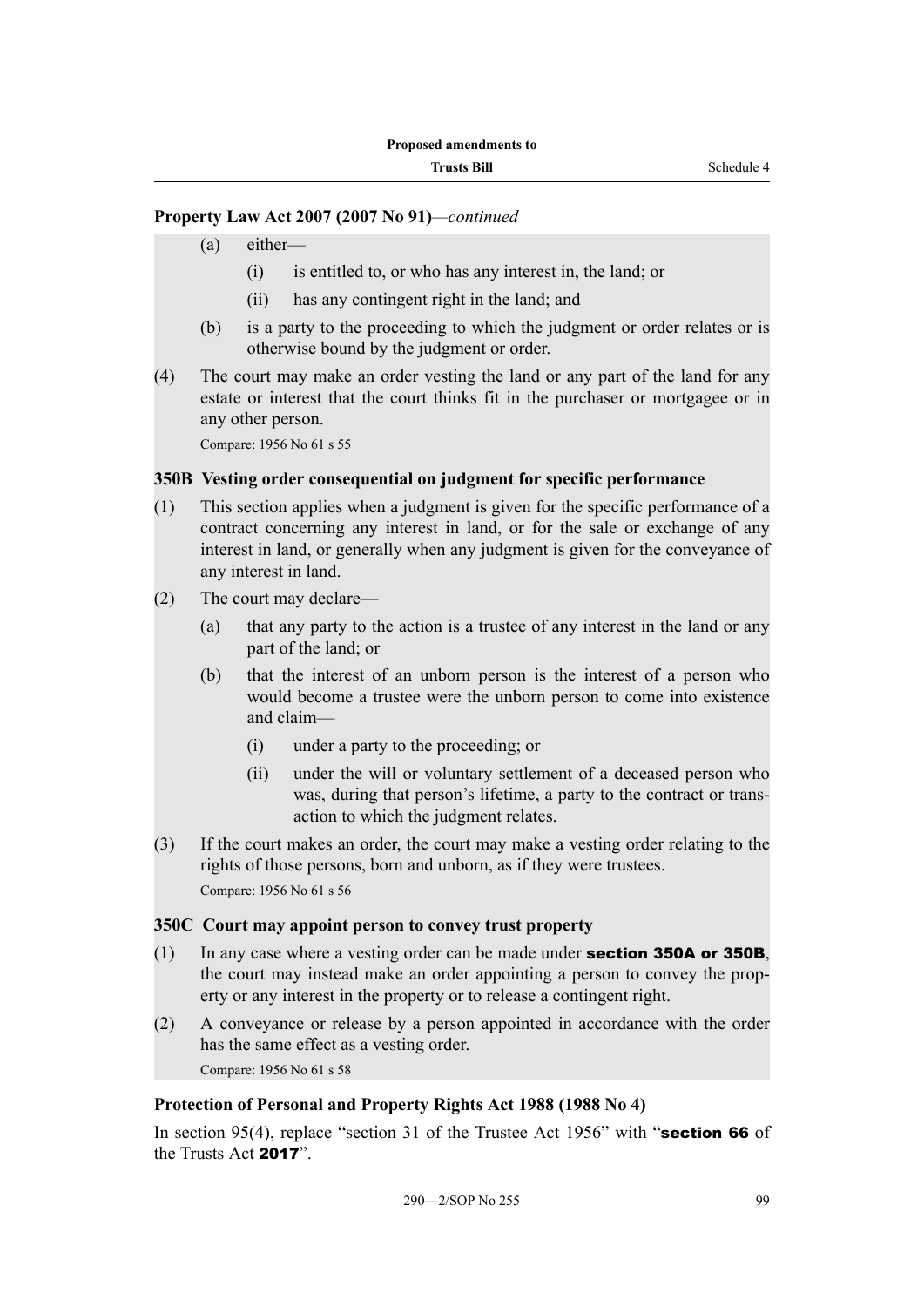In section  $107(1)(c)(iii)$ , replace "funds under section 13A of the Trustee Act 1956" with "property under **section 54** of the Trusts Act **2017**".

In Schedule 1, clause 1(c), replace "in the manner authorised by the Trustee Act 1956 for the investment of trust funds" with "in accordance with the Trusts Act 2017".

In Schedule 1, clause  $1(n)$ ,  $(o)$ , and  $(r)$ , delete "(as determined in accordance with section 28 of the Trustee Act 1956)".

In Schedule 1, after clause 1(w), insert:

Schedule 4

- (wa) ascertain and fix the value of any of the property of the person subject to a property order—
	- (i) in good faith; and
	- (ii) in any manner the manager thinks appropriate, including in consultation with a qualified valuer:

### **Public Trust Act 2001 (2001 No 100)**

In section 6(1), replace "Trustee Act 1956" with "Trusts Act 2017".

In section 49, replace "provisions of the Trustee Act 1956 as to the investment of trust funds" with "Trusts Act 2017".

In section 59(1), replace "provisions of the Trustee Act 1956 as to the investment of trust funds" with "Trusts Act 2017".

In section  $60(2)(b)$ , replace "they are applicable, in accordance with the provisions of the Trustee Act 1956 as to the investment of trust funds" with "it is applicable, in accordance with the Trusts Act 2017".

Replace section 64(1) with:

(1) Public Trust must invest the funds of a group investment fund in accordance with the terms of the instrument (if any) creating the trust under which the money is held and the Trusts Act 2017.

Replace section 73 with:

### **73 Examination of group investment funds**

- (1) A solicitor or an accountant authorised in writing by an interested person is entitled to examine at any reasonable time the accounts, books, and vouchers of the group investment fund that relate to—
	- (a) the investments and funds comprising the group investment fund; and
	- (b) the income of the fund; and
	- (c) the expenses and management fees payable out of the fund; and
	- (d) the proportion to which the person who required the examination, or the estate in which the person is a beneficiary, is entitled.
- (2) In this section, **interested person** means a person who has—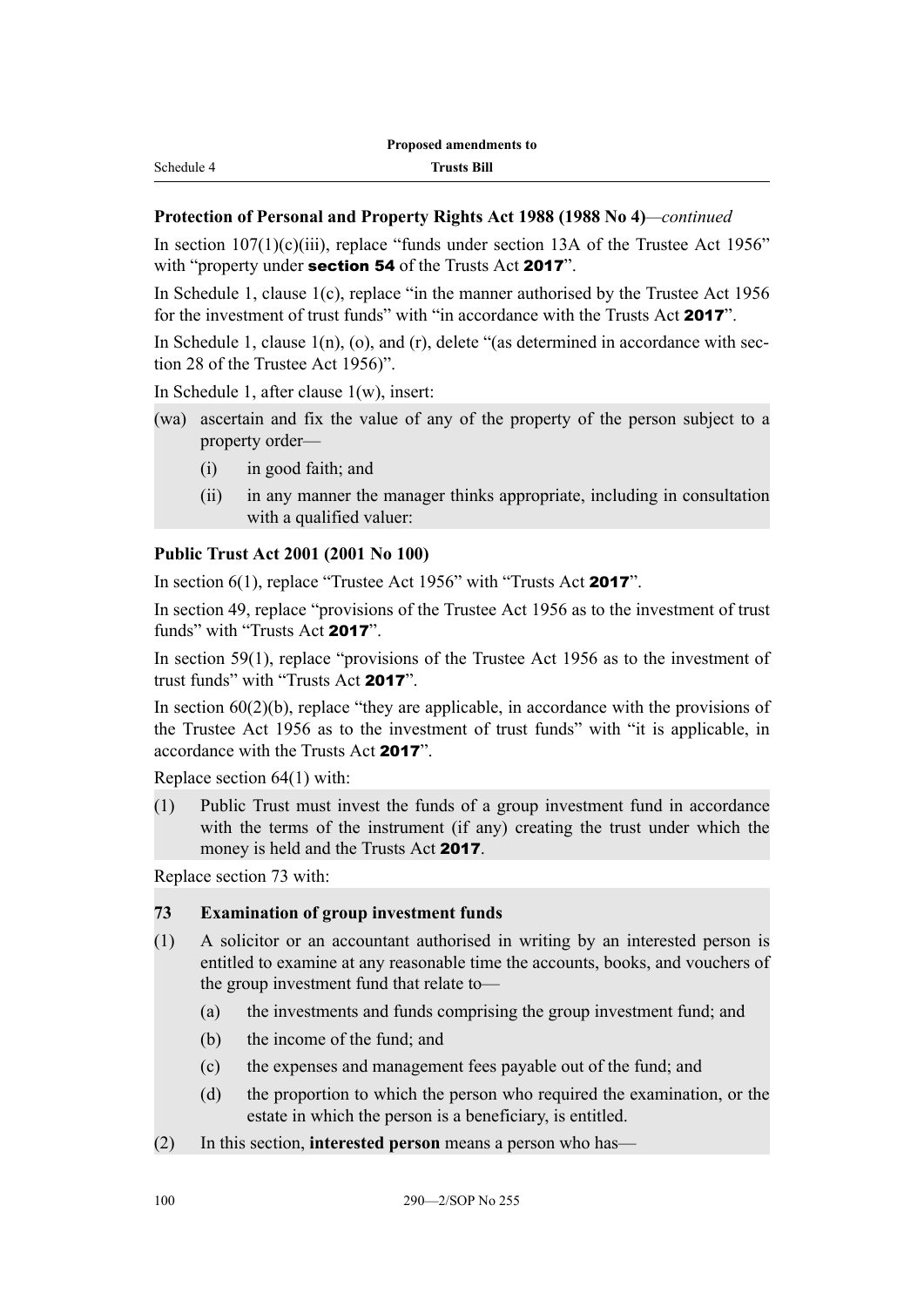### **Public Trust Act 2001 (2001 No 100)***—continued*

- (a) an entitlement in the group investment fund; or
- (b) an interest in an estate that has an entitlement in the fund.

Compare: 1956 No 61 s 83A; 2001 No 100 s 73

In section 92(a), replace "section 46(4) of the Trustee Act 1956" with "section 106(4) of the Trusts Act 2017".

In section  $103(1)(i)$  and (k), replace "Trustee Act 1956" with "Trusts Act 2017".

In section 127(4), replace "section 75 of the Trustee Act 1956" with "**section 127** of the Trusts Act 2017".

### **Queen Elizabeth the Second National Trust Act 1977 (1977 No 102)**

In section  $25(1)$ , replace "from time to time be invested in accordance with the provisions of the Trustee Act 1956 as to the investment of trust funds" with "be invested in accordance with the Trusts Act 2017".

Repeal section 25(2).

In section 25(3), replace "from time to time be invested in accordance with the provisions of the Trustee Act 1956 as to the investment of trust funds" with "be invested in accordance with the Trusts Act 2017".

### **Racing Act 2003 (2003 No 3)**

In Schedule 3, clause  $11(a)$ , replace "provisions of the Trustee Act 1956 that relate to the investment of trust funds" with "Trusts Act 2017".

### **Roman Catholic Bishops Empowering Act 1997 (1997 No 4) (P)**

In section 26(5), replace "Section 50 of the Trustee Act 1956 applies" with " $\text{Sec-}$ tions 63, 64, and 65 of the Trusts Act 2017 apply".

### **Rotorua High Schools Board Empowering Act 1979 (1979 No 19) (L)**

In section 2(3), replace "in trustee securities within the meaning of the Trustee Act 1956" with "in accordance with the Trusts Act 2017".

### **Sale and Supply of Alcohol Act 2012 (2012 No 120)**

In section  $28(1)(i)$ , replace "Trustee Act 1956" with "Trusts Act **2017**". Replace section 394 with:

# **394 Application of Trusts Act** 2017

The Trusts Act **2017** applies to a community trust.

### **Soil Conservation and Rivers Control Act 1941 (1941 No 12)**

In section 120(3), replace "provisions of the Trustee Act 1956 as to the investment of trust funds" with "Trusts Act 2017".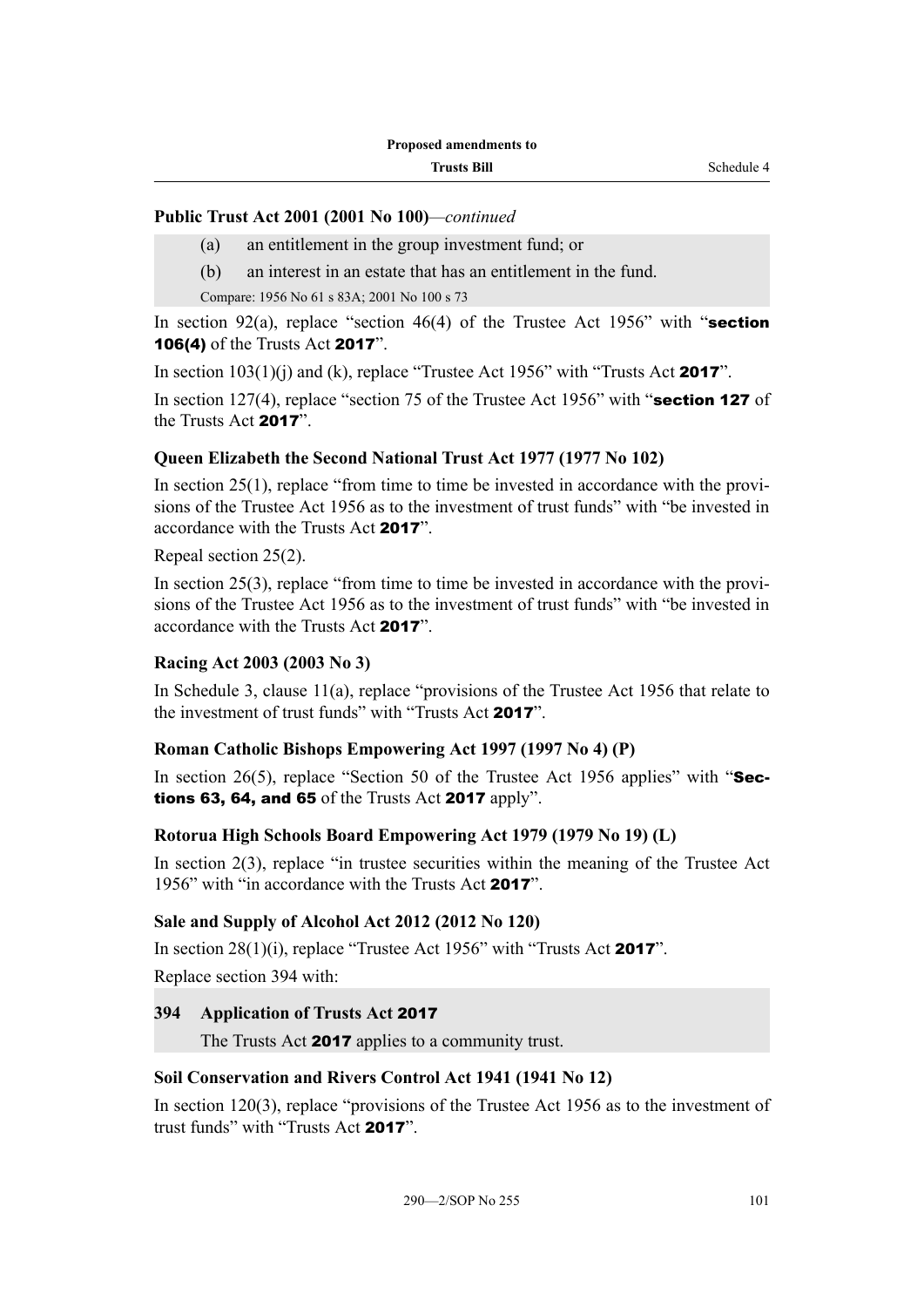Schedule 4

#### **St Peter's School Board Trust Act 1985 (1985 No 3) (P)**

In the Schedule, clause 4(3), replace "shall be deemed to have vacated his appointment upon the happening of any event specified in section 43(1) of the Trustee Act 1956" with "is taken to have vacated the trustee's appointment if the trustee dies or an event or a circumstance specified in **section 97(1) or (3)(b)** of the Trusts Act 2017 occurs or arises".

#### **Taranaki Scholarships Trust Board Act 1957 (1957 No 108)**

In section  $16(1)(b)$ , replace "provisions of the Trustee Act 1956 as to the investment of trust funds" with "Trusts Act 2017".

In section  $16(1)(c)$ , replace "authorised by" with "under".

### **Te Runanga o Ngai Tahu Act 1996 (1996 No 1) (P)**

In section 14(2), replace "Trustee Act 1956" with "Trusts Act 2017".

#### **Te Runanga o Ngati Awa Act 2005 (2005 No 1) (P)**

In section 8(4), replace "Trustee Act 1956" with "Trusts Act 2017".

#### **Te Ture Whenua Maori Act 1993 (1993 No 4)**

In section  $338A(1)(a)(iv)$  and (v) and (b), replace "Trustee Act 1956" with "Trusts" Act 2017".

#### **Te Whanau-a-Taupara Trust Empowering Act 2003 (2003 No 2) (P)**

In section 13(2), replace "section 67 or section 68 of the Trustee Act 1956 or under any other provision of that Act" with "the Trusts Act 2017".

#### **Thomas Cawthron Trust Act 1924 (1924 No 6) (P)**

Replace section  $12(1)(e)$  with:

- (e) subject to subsection (2), to invest any of the money it holds under the trust in any property, including—
	- (i) any securities; and
	- (ii) any land; and
	- (iii) the erection, alteration, or improvement of buildings on land owned by the Board; and
	- (iv) the improvement of any land owned by the Board.

In section 17, replace "The Trustee Act 1956" with "section 131 of the Trusts Act 2017".

#### **Timaru Borough Drainage, Sewerage, and Loans Act 1905 (1905 No 5) (L)**

In section 60, replace "such securities as defined in the Trustee Act 1956 or any amendment thereof" with "accordance with the Trusts Act 2017".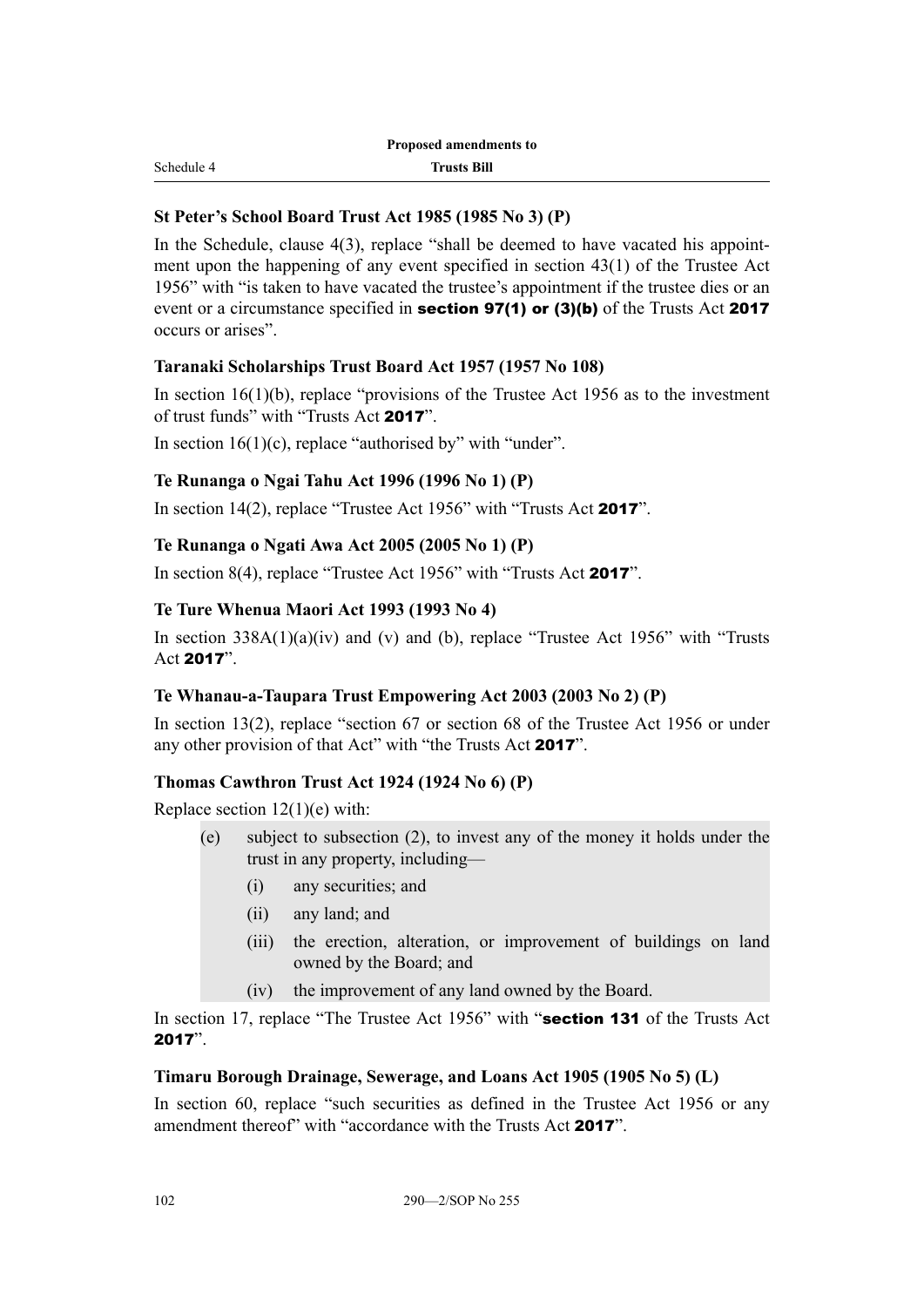In section 2, replace the definition of **trust** and **trustee** with:

**trustee** has the meaning given in section 9 of the Trusts Act 2017.

Replace section 3(b) with:

(b) a statutory trustee for the purposes of the Trusts Act 2017.

Replace section  $7(2)(q)$  with:

(q) custodian under **section 63** of the Trusts Act **2017**.

In section  $15(1)(a)$ , replace "provisions of the Trustee Act 1956 as to the investment of trust funds" with "Trusts Act 2017".

In section  $29(2)(b)$ , replace "provisions of the Trustee Act 1956 as to the investment of trust funds" with "Trusts Act 2017".

In section 33(a), replace "Trustee Act 1956" with "Trusts Act 2017".

Replace section 34 with:

#### **34 Examination of Group Investment Funds**

- (1) A solicitor or an accountant authorised in writing by an interested person is entitled to examine at any reasonable time the accounts, books, and vouchers of the Group Investment Fund that relate to—
	- (a) the investments and funds comprising the Group Investment Fund; and
	- (b) the income of the fund; and
	- (c) the expenses and management fees payable out of the fund; and
	- (d) the proportion to which the person who required the examination, or the estate in which the person is a beneficiary, is entitled.
- (2) In this section, **interested person** means a person who has—
	- (a) an entitlement in the Group Investment Fund; or
	- (b) an interest in an estate that has an entitlement in the fund.

Compare: 1956 No 61 s 83A; 1967 No 35 s 34

#### **Trustee Companies Management Act 1975 (1975 No 25)**

In section 2(1), definition of **trustee**, replace "section 2(1) of the Trustee Act 1956" with "section 9 of the Trusts Act 2017".

#### **Veterans' Support Act 2014 (2014 No 56)**

Replace section 263 with:

#### **263 Investment of capital and income**

- (1) Any money that is capital of the fund held by the Crown may be invested in accordance with the Trusts Act 2017.
- (2) VANZ may invest income of the fund in accordance with the Trusts Act 2017.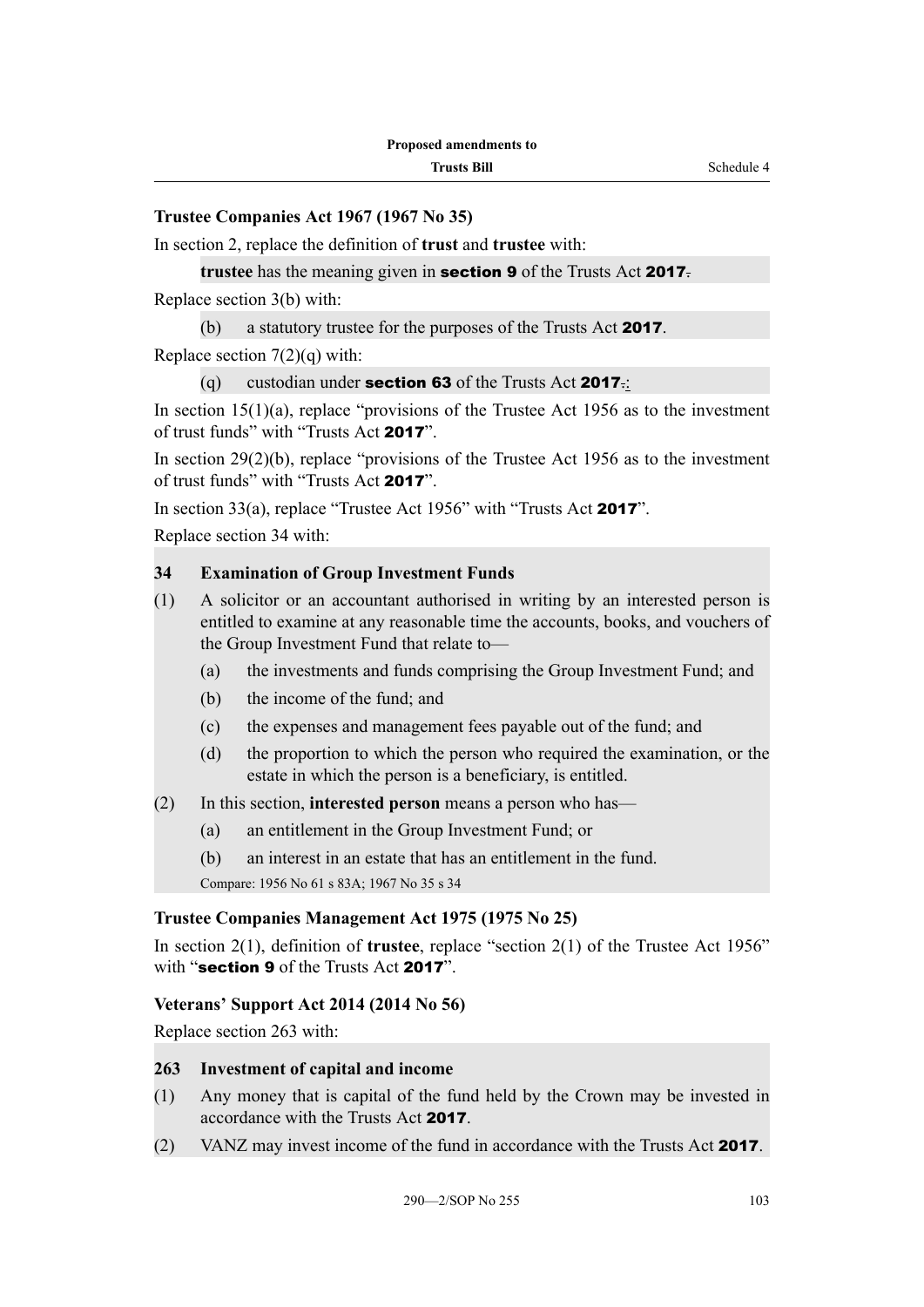#### **Veterans' Support Act 2014 (2014 No 56)***—continued*

(3) If at any time the income of the fund is insufficient for the purposes of section 261, VANZ may, to the extent of the insufficiency, use the capital of the fund for those purposes.

#### **Waikato-Tainui Raupatu Claims (Waikato River) Settlement Act 2010 (2010 No 24)**

In Schedule 5, clause  $8(3)(a)$ , replace "applicable provisions of Part 2 of the Trustee Act 1956" with "Trusts Act 2017".

### **Wellington Methodist Charitable and Educational Trusts Act 1916 (1916 No 13) (L)**

Replace section 31(1) with:

(1) All money held by the Board may be invested in the name of the Board in accordance with the Trusts Act 2017.

Repeal section 31(2) and (3).

In section  $31(4)$ , replace "pursuant to paragraph (b) of subsection (1) of this section" with "in the financial products of any company that is a listed issuer".

#### **Wellington Regional Water Board Act 1972 (1972 No 3) (L)**

In section 82(4), delete "in the manner in which trust funds may be invested in accordance with the Trustee Act 1956 or in accordance with any other Act".

#### **Westpac Banking Corporation Act 1982 (1982 No 1) (P)**

In section 13(4), replace "Trustee Act 1956" with "Trusts Act 2017".

#### **Wheat Industry Research Levies Act 1989 (1989 No 64)**

In section 18, replace "provisions of the Trustee Act 1956 as to the investment of trust funds" with "Trusts Act 2017".

#### **Winston Churchill Memorial Trust Act 1965 (1965 No 39)**

Replace section 17 with:

#### **17 Powers of investment**

- (1) The Board must invest money that is capital of the Fund (within the meaning of section 16).
- (2) The Board may invest money that is income of the Fund (within the meaning of section 16).
- (3) Any investment under this section must be made in accordance with the Trusts Act 2017.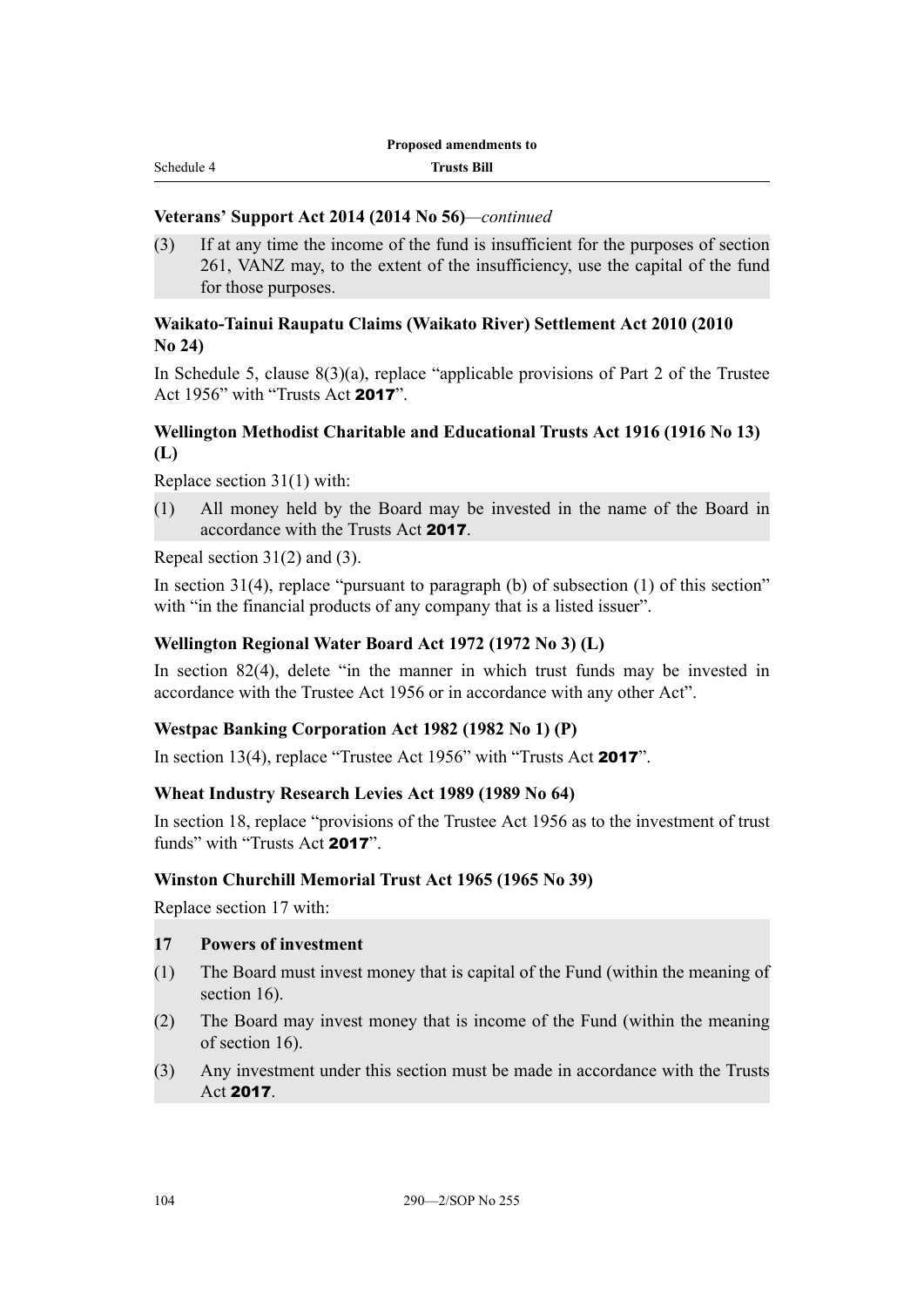#### **Trusts Bill** Schedule 4

# **Part 2**

# **Amendments to legislative instruments**

# **Climate Change (Pre-1990 Forest Land Allocation Plan) Order 2010 (SR 2010/190)**

In the Schedule, replace clause  $5(3)(a)(vi)(B)$  with:

(B) section 60 of the Trusts Act 2017 as the payment of capital money or the application of capital assets:

#### **District Court Rules 2014 (LI 2014/179)**

Replace rule 16.27(2) with:

(2) **Sections 127 and 128** of the Trusts Act **2017** override subclause (1).

# **High Court Rules 2016 (LI 2016/225)**

Replace rule 16.28(2) with:

(2) Sections 127 and 128 of the Trusts Act 2017 override subclause (1).

In rule 18.1(b)(xiii), replace "Trustee Act 1956" with "Trusts Act 2017".

In rule 19.2(x), replace "76 of the Trustee Act 1956" with "**128** of the Trusts Act 2017".

In rule  $27.14(2)(e)$ , replace "35(4) of the Trustee Act 1956" with "**75(3)** of the Trusts Act 2017".

In rule 27.37(1), replace "72 of the Trustee Act 1956" with "**131** of the Trusts Act 2017".

In rule  $27.38(g)$ , replace "72(3) of the Trustee Act 1956" with "**131(3)** of the Trusts Act 2017".

# **Māori Land Court Fees Regulations 2013 (SR 2013/219)**

In the Schedule, Part 6, item 12(o), replace "Trustee Act 1956" with "Trusts Act 2017".

# **Protection of Personal and Property Rights (Enduring Powers of Attorney Forms and Prescribed Information) Regulations 2008 (SR 2008/310)**

In the Schedule, form 1, item 14, replace "Trustee Act 1956" with "Trusts Act 2017".

# **Trust Estates Audit Regulations 1958 (SR 1958/71)**

In the Schedule, form 1, replace "section 83B of the Trustee Act 1956" with "section 146 of the Trusts Act 2017".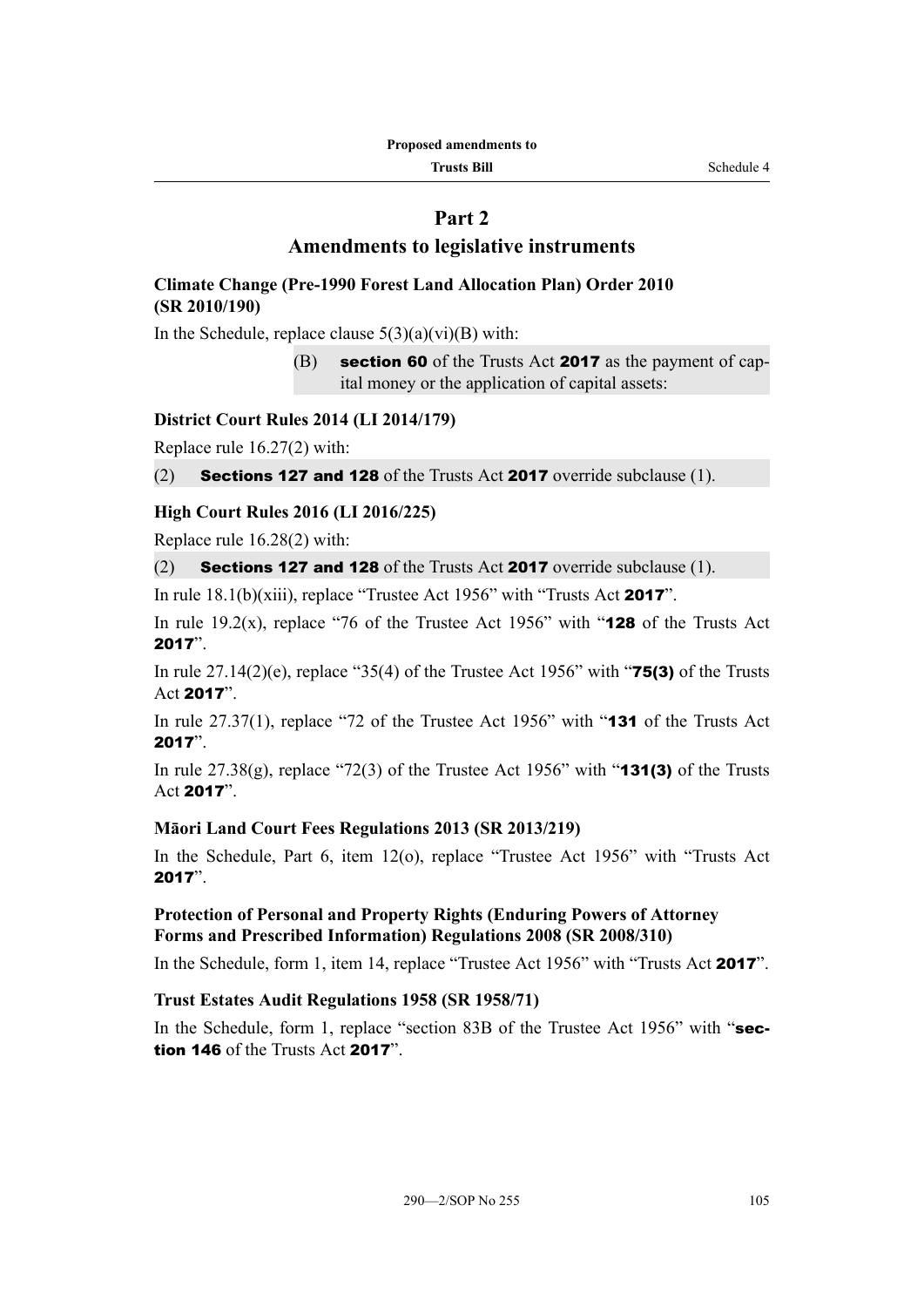#### Schedule 5

# **Schedule 5**

# **Amendments consequential on repeal of Perpetuities Act 1964 and abolition of rule against perpetuities**

s 154

# **Part 1**

# **Table of amendments to Acts**

For each Act specified in the second column of the table, amend the section (or sections) or cross-heading set out opposite it in the third column in the manner specified in the first column.

| Amendment                                                                                   | Act                                                                                                     | Section/s or<br>cross-heading |
|---------------------------------------------------------------------------------------------|---------------------------------------------------------------------------------------------------------|-------------------------------|
| Replace the heading to the section with<br>"Limit on duration of trusts does not<br>apply". | Affiliate Te Arawa Iwi and Hapu<br>Claims Settlement Act 2008 (2008)<br>No 98)                          | 18                            |
|                                                                                             | Heretaunga Tamatea Claims<br>Settlement Act 2018 (2018 No 14)                                           | 19                            |
|                                                                                             | Hineuru Claims Settlement Act<br>2016 (2016 No 33)                                                      | 19                            |
|                                                                                             | Iwi and Hapū of Te Rohe o Te<br>Wairoa Claims Settlement Act<br>2018 (2018 No 28)                       | 19                            |
|                                                                                             | Maraeroa A and B Blocks Claims<br>Settlement Act 2012 (2012 No 52)                                      | 18                            |
|                                                                                             | Mauao Historic Reserve Vesting<br>Act 2008 (2008 No 31)                                                 | 12                            |
|                                                                                             | Maungaharuru-Tangitū Hapū<br>Claims Settlement Act 2014 (2014)<br>No 12)                                | 18                            |
|                                                                                             | Ngā Mana Whenua o Tāmaki<br>Makaurau Collective Redress Act<br>2014 (2014 No 52)                        | 15                            |
|                                                                                             | Ngāi Tahu Claims Settlement Act<br>1998 (1998 No 97)                                                    | 466                           |
|                                                                                             | Ngāi Tai ki Tāmaki Claims<br>Settlement Act 2018 (2018 No 18)                                           | 19                            |
|                                                                                             | Ngai Tāmanuhiri Claims<br>Settlement Act 2012 (2012 No 55)                                              | 17                            |
|                                                                                             | NgāiTakoto Claims Settlement Act<br>2015 (2015 No 78)                                                   | 19                            |
|                                                                                             | Ngāruahine Claims Settlement Act<br>2016 (2016 No 93)                                                   | 19                            |
|                                                                                             | Ngāti Awa Claims Settlement Act<br>2005 (2005 No 28)                                                    | 19                            |
|                                                                                             | Ngāti Apa ki te Rā Tō, Ngāti Kuia,<br>and Rangitāne o Wairau Claims<br>Settlement Act 2014 (2014 No 19) | 26                            |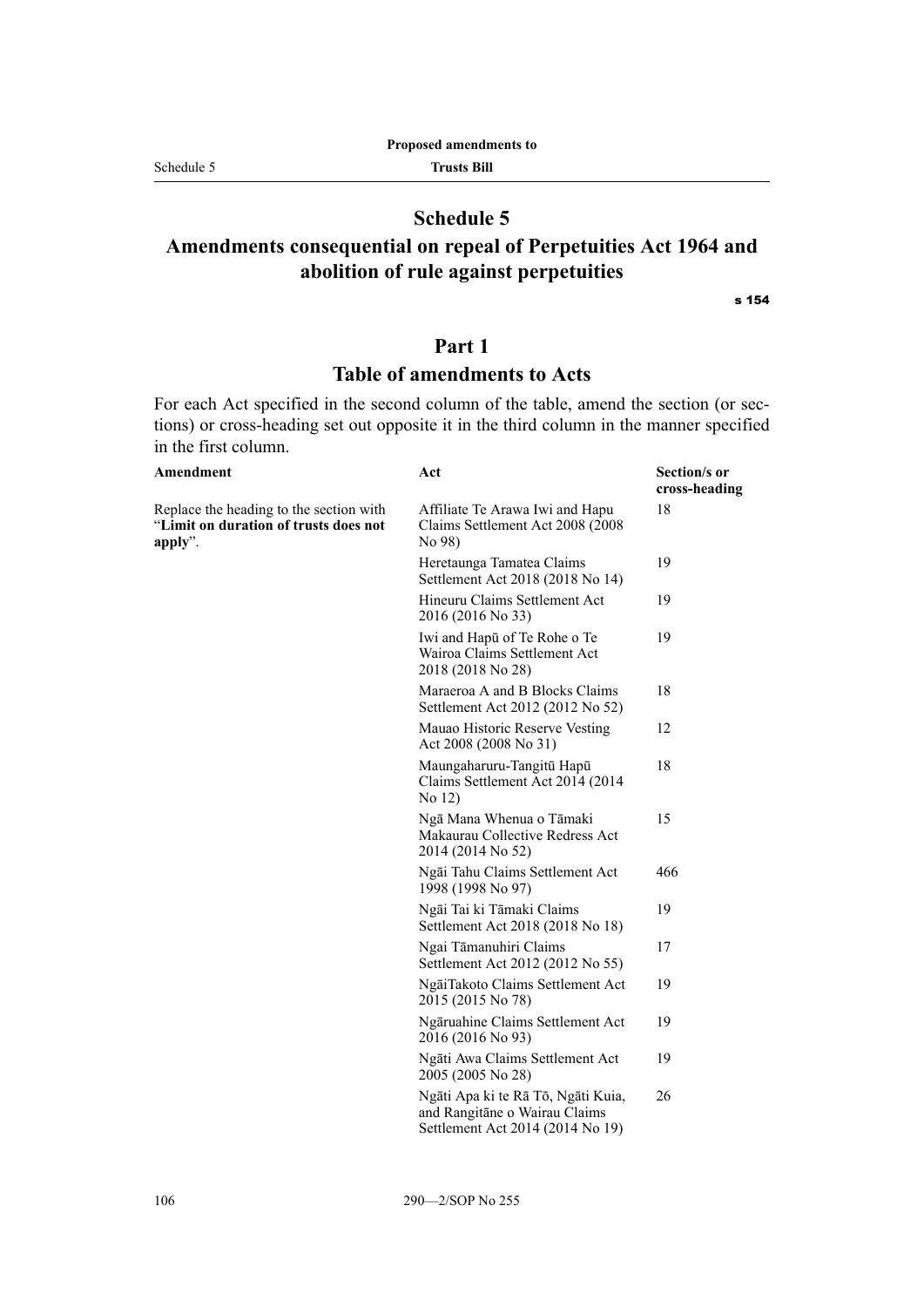#### **Trusts Bill** Schedule 5

| Amendment | Act                                                                                                                                 | Section/s or<br>cross-heading |
|-----------|-------------------------------------------------------------------------------------------------------------------------------------|-------------------------------|
|           | Ngāti Apa (North Island) Claims<br>Settlement Act 2010 (2010 No<br>129)                                                             | 17                            |
|           | Ngāti Hauā Claims Settlement Act<br>2014 (2014 No 75)                                                                               | 19                            |
|           | Ngāti Kōata, Ngāti Rārua, Ngāti<br>Tama ki Te Tau Ihu, and Te Atiawa<br>o Te Waka-a-Māui Claims<br>Settlement Act 2014 (2014 No 20) | 29                            |
|           | Ngāti Koroki Kahukura Claims<br>Settlement Act 2014 (2014 No 74)                                                                    | 19                            |
|           | Ngāti Kuri Claims Settlement Act<br>2015 (2015 No 76)                                                                               | 19                            |
|           | Ngāti Mākino Claims Settlement<br>Act 2012 (2012 No 53)                                                                             | 15                            |
|           | Ngāti Manuhiri Claims Settlement<br>Act 2012 (2012 No 90)                                                                           | 18                            |
|           | Ngāti Mutunga Claims Settlement<br>Act 2006 (2006 No 61)                                                                            | 19                            |
|           | Ngāti Pāhauwera Treaty Claims<br>Settlement Act 2012 (2012 No 30)                                                                   | 18                            |
|           | Ngati Porou Claims Settlement Act<br>2012 (2012 No 31)                                                                              | 17                            |
|           | Ngāti Pūkenga Claims Settlement<br>Act 2017 (2017 No 39)                                                                            | 19                            |
|           | Ngāti Rangiteaorere Claims<br>Settlement Act 2014 (2014 No 13)                                                                      | 20                            |
|           | Ngāti Rangiwewehi Claims<br>Settlement Act 2014 (2014 No 14)                                                                        | 20                            |
|           | Ngati Ruanui Claims Settlement<br>Act 2003 (2003 No 20)                                                                             | 19                            |
|           | Ngati Tama Claims Settlement Act<br>2003 (2003 No 126)                                                                              | 16                            |
|           | Ngāti Tamaoho Claims Settlement<br>Act 2018 (2018 No 19)                                                                            | 19                            |
|           | Ngati Toa Rangatira Claims<br>Settlement Act 2014 (2014 No 17)                                                                      | 20                            |
|           | Ngāti Tūrangitukua Claims<br>Settlement Act 1999 (1999 No<br>118)                                                                   | 14                            |
|           | Ngāti Tuwharetoa (Bay of Plenty)<br>Claims Settlement Act 2005 (2005)<br>No 72)                                                     | 19                            |
|           | Ngāti Whātua o Kaipara Claims<br>Settlement Act 2013 (2013 No 37)                                                                   | 18                            |
|           | Ngāti Whātua Ōrākei Claims<br>Settlement Act 2012 (2012 No 91)                                                                      | 20                            |
|           | Ngatikahu ki Whangaroa Claims<br>Settlement Act 2017 (2017 No 41)                                                                   | 19                            |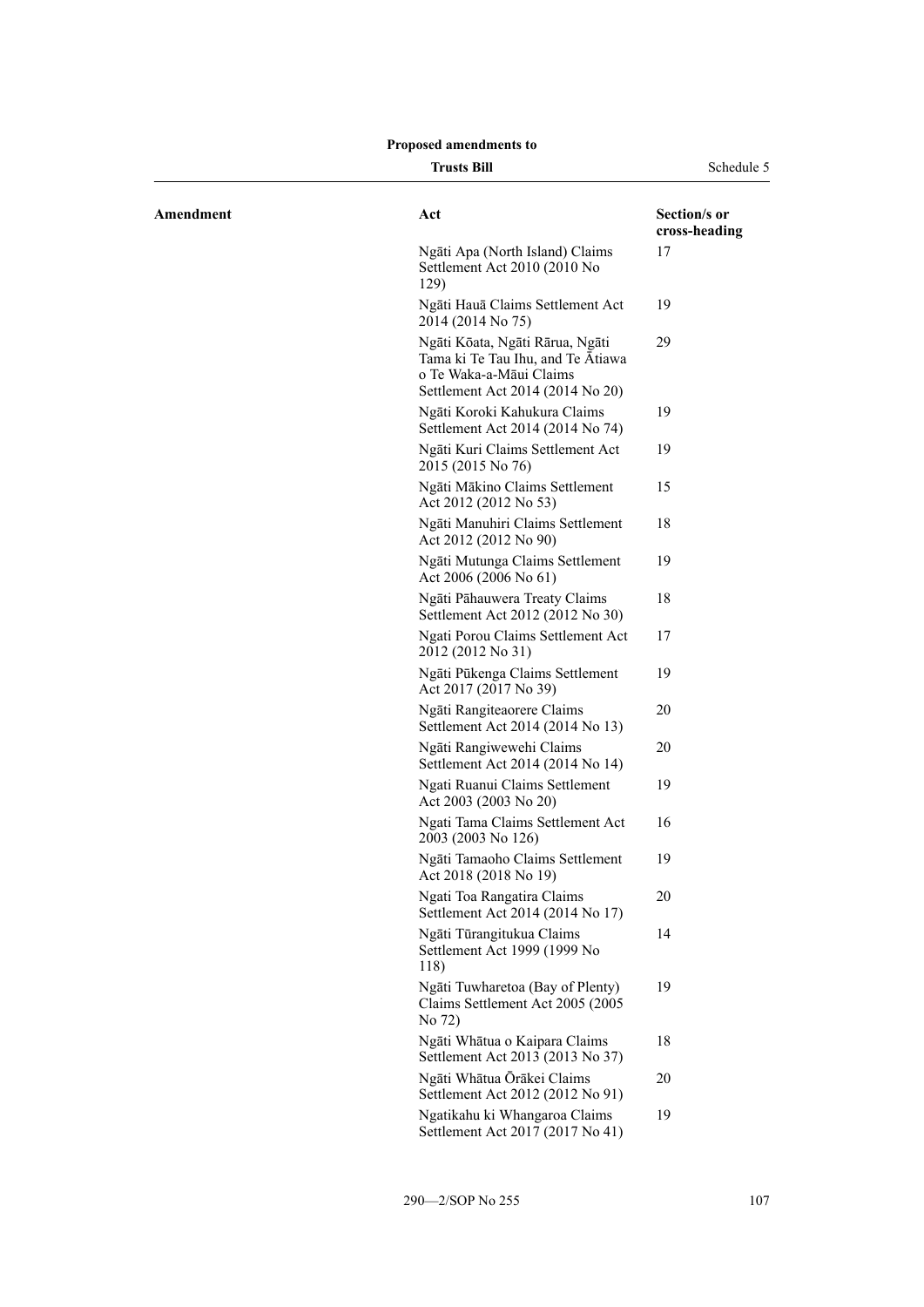| Schedule 5                                                                     | <b>Trusts Bill</b>                                                                                             |                               |
|--------------------------------------------------------------------------------|----------------------------------------------------------------------------------------------------------------|-------------------------------|
| Amendment                                                                      | Act                                                                                                            | Section/s or<br>cross-heading |
|                                                                                | Port Nicholson Block (Taranaki<br>Whānui ki Te Upoko o Te Ika)<br>Claims Settlement Act 2009 (2009<br>No $26)$ | 14                            |
|                                                                                | Pouakani Claims Settlement Act<br>2000 (2000 No 90)                                                            | 18                            |
|                                                                                | Rangitāne o Manawatu Claims<br>Settlement Act 2016 (2016 No<br>100)                                            | 19                            |
|                                                                                | Rangitāne Tū Mai Rā (Wairarapa<br>Tamaki nui-ā-Rua) Claims<br>Settlement Act 2017 (2017 No 38)                 | 19                            |
|                                                                                | Raukawa Claims Settlement Act<br>2014 (2014 No 7)                                                              | 19                            |
|                                                                                | Rongowhakaata Claims Settlement<br>Act 2012 (2012 No 54)                                                       | 19                            |
|                                                                                | Tapuika Claims Settlement Act<br>2014 (2014 No 15)                                                             | 19                            |
|                                                                                | Taranaki Iwi Claims Settlement<br>Act 2016 (2016 No 95)                                                        | 19                            |
|                                                                                | Te Arawa Lakes Settlement Act<br>2006 (2006 No 43)                                                             | 17                            |
|                                                                                | Te Atiawa Claims Settlement Act<br>2016 (2016 No 94)                                                           | 19                            |
|                                                                                | Te Aupouri Claims Settlement Act<br>2015 (2015 No 77)                                                          | 19                            |
|                                                                                | Te Awa Tupua (Whanganui River<br>Claims Settlement) Act 2017 (2017<br>No 7)                                    | 90                            |
|                                                                                | Te Kawerau ā Maki Claims<br>Settlement Act 2015 (2015 No 75)                                                   | 18                            |
|                                                                                | Te Rarawa Claims Settlement Act<br>2015 (2015 No 79)                                                           | 19                            |
|                                                                                | Te Roroa Claims Settlement Act<br>2008 (2008 No 100)                                                           | 17                            |
|                                                                                | Te Uri o Hau Claims Settlement<br>Act 2002 (2002 No 36)                                                        | 21                            |
|                                                                                | Tühoe Claims Settlement Act 2014<br>$(2014$ No 50)                                                             | 19                            |
|                                                                                | Waitaha Claims Settlement Act<br>2013 (2013 No 38)                                                             | 16                            |
| Replace "law against perpetuities" with<br>"limit on the duration of a trust". | Affiliate Te Arawa Iwi and Hapu<br>Claims Settlement Act 2008 (2008<br>No 98)                                  | 5(3)(c)(iv)                   |
|                                                                                | Heretaunga Tamatea Claims<br>Settlement Act 2018 (2018 No 14)                                                  | 6(2)(g)(iv)                   |
|                                                                                | Hineuru Claims Settlement Act<br>2016 (2016 No 33)                                                             | 6(2)(g)(iv)                   |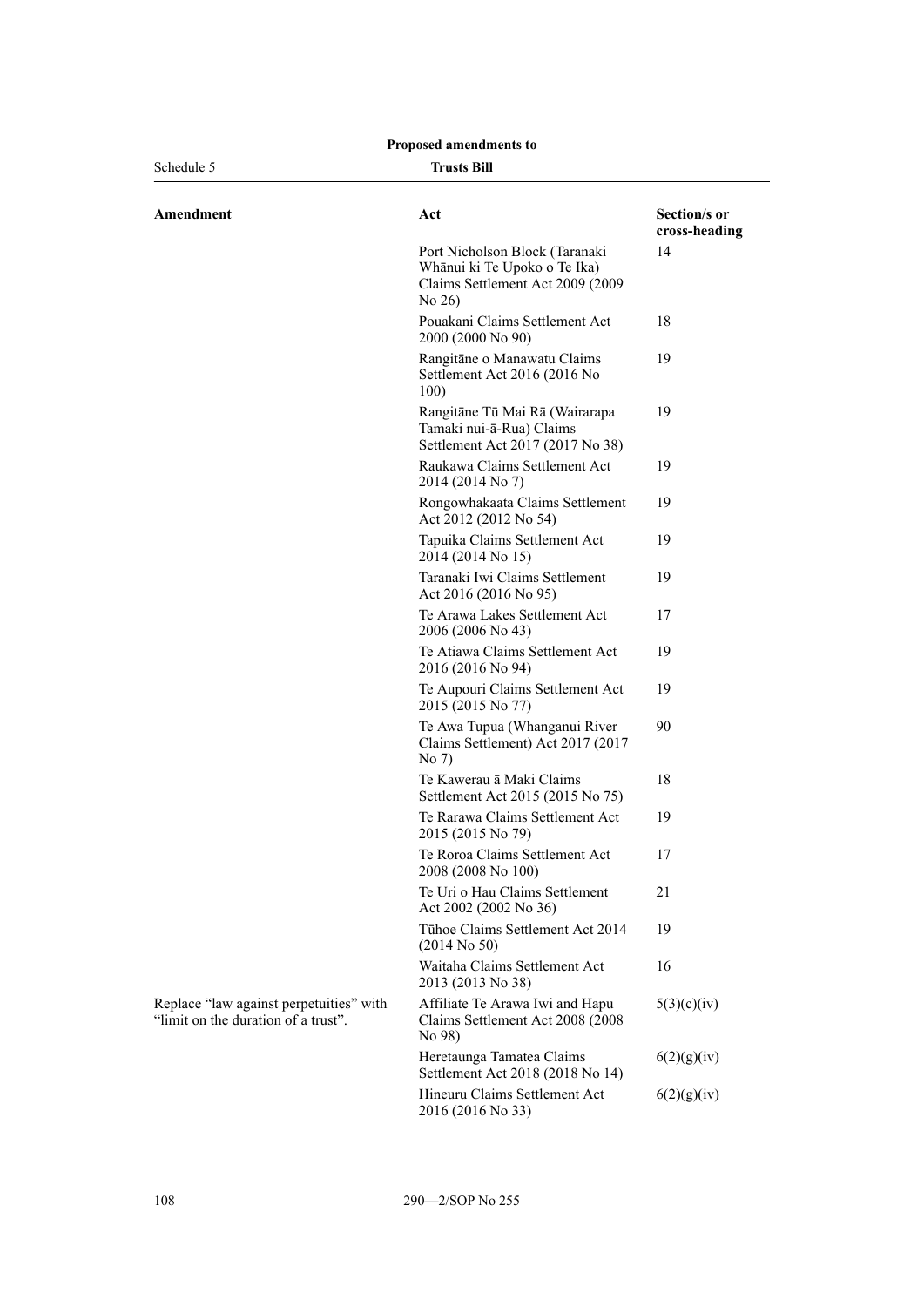**Trusts Bill** Schedule 5

| Amendment | Act                                                                                                                                 | Section/s or<br>cross-heading |
|-----------|-------------------------------------------------------------------------------------------------------------------------------------|-------------------------------|
|           | Iwi and Hapu of Te Rohe o Te<br>Wairoa Claims Settlement Act<br>2018 (2018 No 28)                                                   | 6(2)(g)(iv)                   |
|           | Maraeroa A and B Blocks Claims<br>Settlement Act 2012 (2012 No 52)                                                                  | 5(2)(d)(iv)                   |
|           | Maungaharuru-Tangitū Hapū<br>Claims Settlement Act 2014 (2014)<br>No 12)                                                            | 6(2)(g)(iv)                   |
|           | Ngā Mana Whenua o Tāmaki<br>Makaurau Collective Redress Act<br>2014 (2014 No 52)                                                    | 6(2)(f)(iii)                  |
|           | Ngaa Rauru Kiitahi Claims<br>Settlement Act 2005 (2005 No 84)                                                                       | 5(4)(d)                       |
|           | Ngāi Tai ki Tāmaki Claims<br>Settlement Act 2018 (2018 No 18)                                                                       | 6(2)(g)(iv)                   |
|           | Ngai Tāmanuhiri Claims<br>Settlement Act 2012 (2012 No 55)                                                                          | 5(2)(d)(iv)                   |
|           | NgāiTakoto Claims Settlement Act<br>2015 (2015 No 78)                                                                               | 6(2)(g)(iv)                   |
|           | Ngāruahine Claims Settlement Act<br>2016 (2016 No 93)                                                                               | 6(2)(g)(iv)                   |
|           | Ngāti Apa ki te Rā Tō, Ngāti Kuia,<br>and Rangitāne o Wairau Claims<br>Settlement Act 2014 (2014 No 19)                             | 6(2)(g)(iv)                   |
|           | Ngāti Apa (North Island) Claims<br>Settlement Act 2010 (2010 No<br>129)                                                             | 5(3)(d)(iv)                   |
|           | Ngāti Awa Claims Settlement Act<br>2005 (2005 No 28)                                                                                | 5(4)(d)                       |
|           | Ngāti Hauā Claims Settlement Act<br>2014 (2014 No 75)                                                                               | 6(2)(g)(iv)                   |
|           | Ngāti Kōata, Ngāti Rārua, Ngāti<br>Tama ki Te Tau Ihu, and Te Atiawa<br>o Te Waka-a-Māui Claims<br>Settlement Act 2014 (2014 No 20) | 6(2)(g)(iv)                   |
|           | Ngāti Koroki Kahukura Claims<br>Settlement Act 2014 (2014 No 74)                                                                    | 6(2)(g)(iv)                   |
|           | Ngāti Kuri Claims Settlement Act<br>2015 (2015 No 76)                                                                               | 6(2)(g)(iv)                   |
|           | Ngāti Mākino Claims Settlement<br>Act 2012 (2012 No 53)                                                                             | 5(2)(e)(iv)                   |
|           | Ngāti Manawa Claims Settlement<br>Act 2012 (2012 No 27)                                                                             | 5(3)(c)(iv)                   |
|           | Ngāti Manuhiri Claims Settlement<br>Act 2012 (2012 No 90)                                                                           | 6(2)(j)                       |
|           | Ngāti Mutunga Claims Settlement<br>Act 2006 (2006 No 61)                                                                            | 5(2)(c)(iv)                   |
|           | Ngāti Pāhauwera Treaty Claims<br>Settlement Act 2012 (2012 No 30)                                                                   | 5(2)(e)(iv)                   |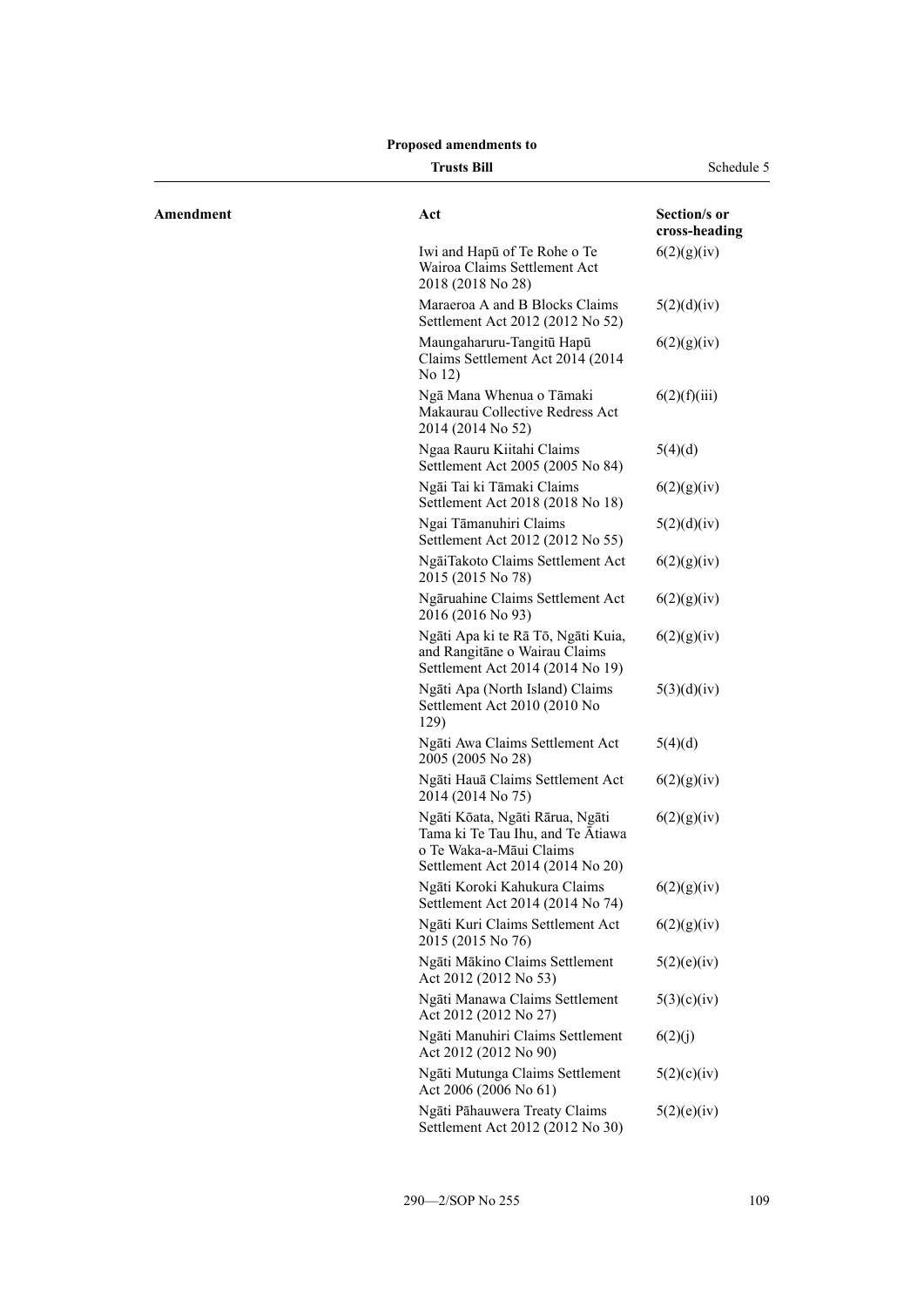| Schedule 5 | <b>Trusts Bill</b>                                                                                          |                               |
|------------|-------------------------------------------------------------------------------------------------------------|-------------------------------|
| Amendment  | Act                                                                                                         | Section/s or<br>cross-heading |
|            | Ngati Porou Claims Settlement Act<br>2012 (2012 No 31)                                                      | 5(2)(d)(iv)                   |
|            | Ngāti Pūkenga Claims Settlement<br>Act 2017 (2017 No 39)                                                    | 6(2)(g)(iv)                   |
|            | Ngāti Rangiteaorere Claims<br>Settlement Act 2014 (2014 No 13)                                              | 6(2)(g)(iv)                   |
|            | Ngāti Rangiwewehi Claims<br>Settlement Act 2014 (2014 No 14)                                                | 6(2)(g)(iv)                   |
|            | Ngati Ruanui Claims Settlement<br>Act 2003 (2003 No 20)                                                     | 5(4)(d)                       |
|            | Ngati Tama Claims Settlement Act<br>2003 (2003 No 126)                                                      | 5(4)(d)                       |
|            | Ngāti Tamaoho Claims Settlement<br>Act 2018 (2018 No 19)                                                    | 6(2)(g)(iv)                   |
|            | Ngati Toa Rangatira Claims<br>Settlement Act 2014 (2014 No 17)                                              | 6(2)(g)(iv)                   |
|            | Ngāti Tuwharetoa (Bay of Plenty)<br>Claims Settlement Act 2005 (2005<br>No 72)                              | 5(4)(d)                       |
|            | Ngāti Whare Claims Settlement<br>Act 2012 (2012 No 28)                                                      | 5(3)(d)(iv)                   |
|            | Ngāti Whātua o Kaipara Claims<br>Settlement Act 2013 (2013 No 37)                                           | 6(2)(d)                       |
|            | Ngāti Whātua Ōrākei Claims<br>Settlement Act 2012 (2012 No 91)                                              | 5(2)(1)                       |
|            | Ngatikahu ki Whangaroa Claims<br>Settlement Act 2017 (2017 No 41)                                           | 6(2)(g)(iv)                   |
|            | Port Nicholson Block (Taranaki<br>Whānui ki Te Upoko o Te Ika)<br>Claims Settlement Act 2009 (2009<br>No 26 | 5(2)(d)(iv)                   |
|            | Rangitāne o Manawatu Claims<br>Settlement Act 2016 (2016 No<br>100)                                         | 6(2)(g)(iv)                   |
|            | Rangitāne Tū Mai Rā (Wairarapa<br>Tamaki nui-ā-Rua) Claims<br>Settlement Act 2017 (2017 No 38)              | 6(2)(g)(iv)                   |
|            | Raukawa Claims Settlement Act<br>2014 (2014 No 7)                                                           | 6(2)(g)(iv)                   |
|            | Rongowhakaata Claims Settlement<br>Act 2012 (2012 No 54)                                                    | 5(2)(e)(iv)                   |
|            | Tapuika Claims Settlement Act<br>2014 (2014 No 15)                                                          | 6(2)(g)(iv)                   |
|            | Taranaki Iwi Claims Settlement<br>Act 2016 (2016 No 95)                                                     | 6(2)(g)(iv)                   |
|            | Te Arawa Lakes Settlement Act<br>2006 (2006 No 43)                                                          | 5(3)(c)(iii)                  |
|            | Te Atiawa Claims Settlement Act                                                                             | 6(2)(g)(iv)                   |

2016 (2016 No 94)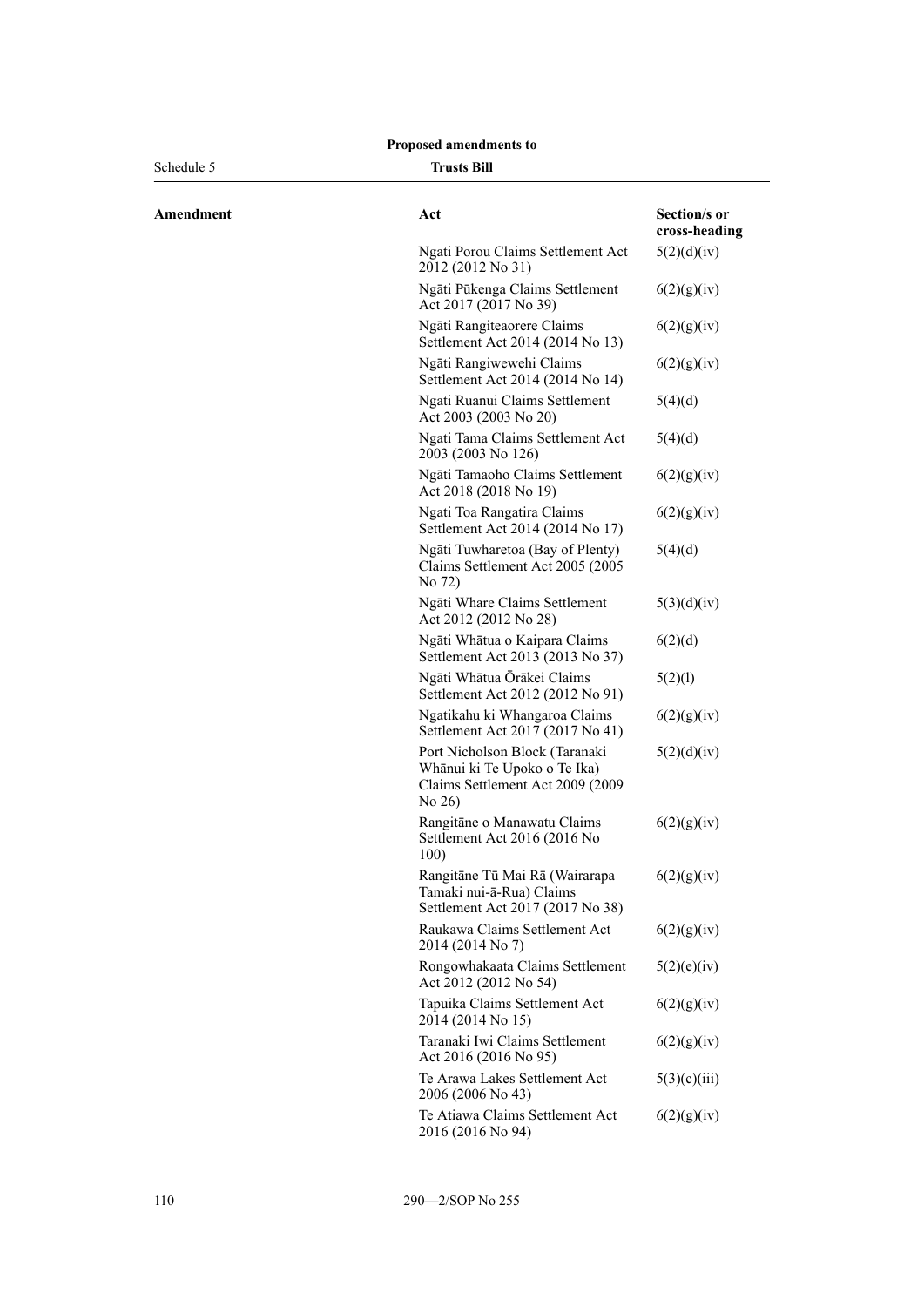|  | <b>Proposed amendments to</b> |  |
|--|-------------------------------|--|
|--|-------------------------------|--|

| Trusts Bil |  |
|------------|--|
|            |  |

**Trustee Schedule 5** Schedule 5

| Amendment                                                                             | Act                                                                               | Section/s or<br>cross-heading |
|---------------------------------------------------------------------------------------|-----------------------------------------------------------------------------------|-------------------------------|
|                                                                                       | Te Aupouri Claims Settlement Act<br>2015 (2015 No 77)                             | 6(2)(g)(iv)                   |
|                                                                                       | Te Kawerau ā Maki Claims<br>Settlement Act 2015 (2015 No 75)                      | 6(2)(g)(iv)                   |
|                                                                                       | Te Rarawa Claims Settlement Act<br>2015 (2015 No 79)                              | 6(2)(g)(iv)                   |
|                                                                                       | Te Roroa Claims Settlement Act<br>2008 (2008 No 100)                              | 5(2)(c)(iv)                   |
|                                                                                       | Te Uri o Hau Claims Settlement<br>Act 2002 (2002 No 36)                           | 5(4)(d)                       |
|                                                                                       | Tühoe Claims Settlement Act 2014<br>$(2014$ No 50)                                | 6(2)(g)(iv)                   |
|                                                                                       | Waitaha Claims Settlement Act<br>2013 (2013 No 38)                                | 5(2)(d)(iv)                   |
| Replace "The rule against perpetuities<br>and the provisions of the Perpetuities      | Heretaunga Tamatea Claims<br>Settlement Act 2018 (2018 No 14)                     | 19(1)                         |
| Act 1964" with "A limit on the duration<br>of a trust in any rule of law, and a limit | Hineuru Claims Settlement Act<br>2016 (2016 No 33)                                | 19(1)                         |
| in the provisions of any Act, including<br>section 16 of the Trusts Act 2017,".       | Iwi and Hapū of Te Rohe o Te<br>Wairoa Claims Settlement Act<br>2018 (2018 No 28) | 19(1)                         |
|                                                                                       | Maungaharuru-Tangitū Hapū<br>Claims Settlement Act 2014 (2014)<br>No 12)          | 18(1)                         |
|                                                                                       | Ngāi Tai ki Tāmaki Claims<br>Settlement Act 2018 (2018 No 18)                     | 19(1)                         |
|                                                                                       | Ngai Tāmanuhiri Claims<br>Settlement Act 2012 (2012 No 55)                        | 17(1)                         |
|                                                                                       | NgāiTakoto Claims Settlement Act<br>2015 (2015 No 78)                             | 19(1)                         |
|                                                                                       | Ngāruahine Claims Settlement Act<br>2016 (2016 No 93)                             | 19(1)                         |
|                                                                                       | Ngāti Hauā Claims Settlement Act<br>2014 (2014 No 75)                             | 19(1)                         |
|                                                                                       | Ngāti Koroki Kahukura Claims<br>Settlement Act 2014 (2014 No 74)                  | 19(1)                         |
|                                                                                       | Ngāti Kuri Claims Settlement Act<br>2015 (2015 No 76)                             | 19(1)                         |
|                                                                                       | Ngati Porou Claims Settlement Act<br>2012 (2012 No 31)                            | 17(1)                         |
|                                                                                       | Ngāti Pūkenga Claims Settlement<br>Act 2017 (2017 No 39)                          | 19(1)                         |
|                                                                                       | Ngāti Rangiteaorere Claims<br>Settlement Act 2014 (2014 No 13)                    | 20(1)                         |
|                                                                                       | Ngāti Rangiwewehi Claims<br>Settlement Act 2014 (2014 No 14)                      | 20(1)                         |
|                                                                                       | Ngāti Tamaoho Claims Settlement<br>Act 2018 (2018 No 19)                          | 19(1)                         |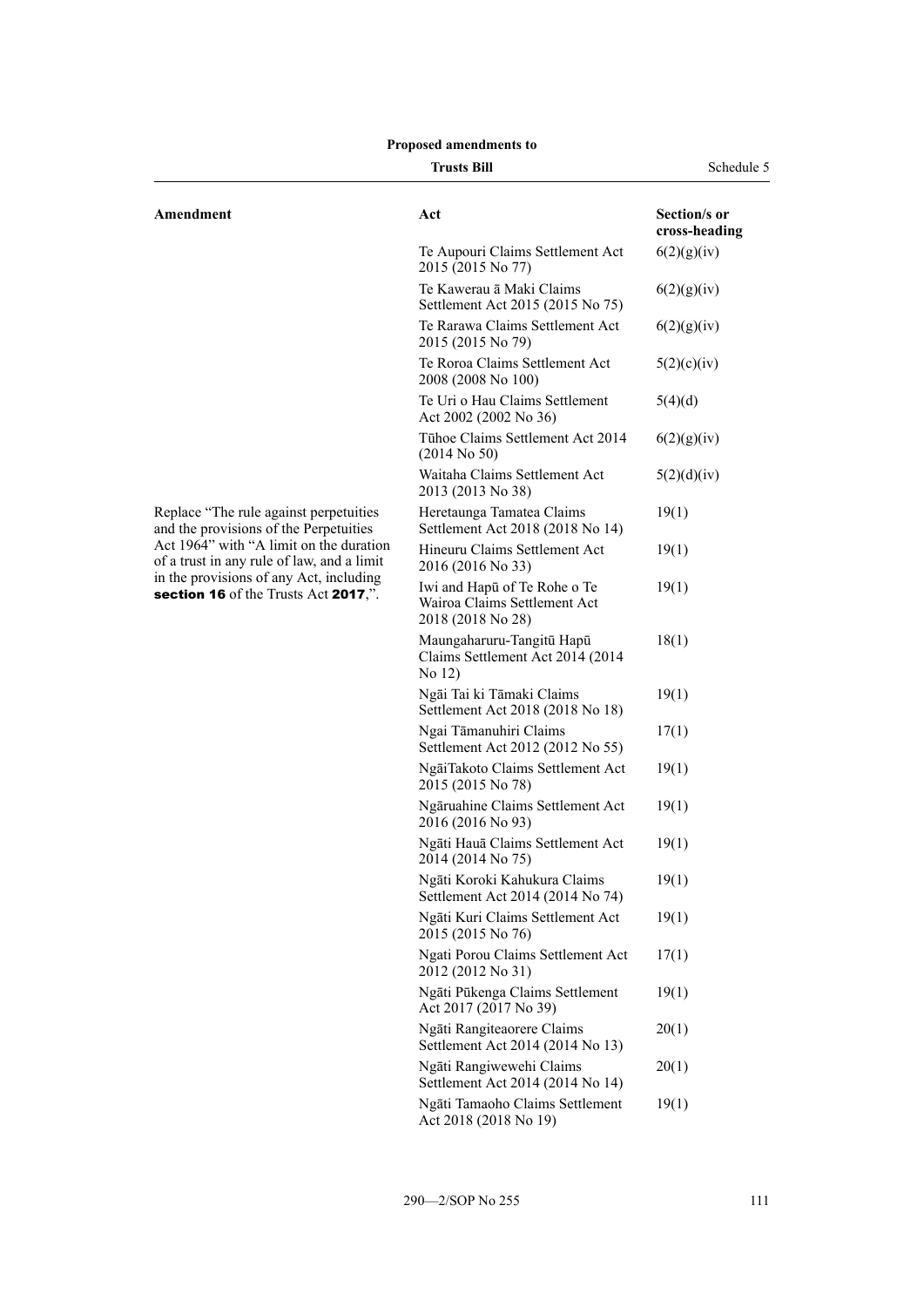| Schedule 5                                                                                                                   | <b>Trusts Bill</b>                                                                                                                  |                               |
|------------------------------------------------------------------------------------------------------------------------------|-------------------------------------------------------------------------------------------------------------------------------------|-------------------------------|
| Amendment                                                                                                                    | Act                                                                                                                                 | Section/s or<br>cross-heading |
|                                                                                                                              | Ngāti Whātua o Kaipara Claims<br>Settlement Act 2013 (2013 No 37)                                                                   | 18(1)                         |
|                                                                                                                              | Ngatikahu ki Whangaroa Claims<br>Settlement Act 2017 (2017 No 41)                                                                   | 19(1)                         |
|                                                                                                                              | Rangitāne o Manawatu Claims<br>Settlement Act 2016 (2016 No<br>100)                                                                 | 19(1)                         |
|                                                                                                                              | Rangitāne Tū Mai Rā (Wairarapa<br>Tamaki nui-ā-Rua) Claims<br>Settlement Act 2017 (2017 No 38)                                      | 19(1)                         |
|                                                                                                                              | Raukawa Claims Settlement Act<br>2014 (2014 No 7)                                                                                   | 19(1)                         |
|                                                                                                                              | Tapuika Claims Settlement Act<br>2014 (2014 No 15)                                                                                  | 19(1)                         |
|                                                                                                                              | Taranaki Iwi Claims Settlement<br>Act 2016 (2016 No 95)                                                                             | 19(1)                         |
|                                                                                                                              | Te Atiawa Claims Settlement Act<br>2016 (2016 No 94)                                                                                | 19(1)                         |
|                                                                                                                              | Te Aupouri Claims Settlement Act<br>2015 (2015 No 77)                                                                               | 19(1)                         |
|                                                                                                                              | Te Awa Tupua (Whanganui River<br>Claims Settlement) Act 2017 (2017<br>No 7)                                                         | 90(1)                         |
|                                                                                                                              | Te Kawerau ā Maki Claims<br>Settlement Act 2015 (2015 No 75)                                                                        | 18(1)                         |
|                                                                                                                              | Te Rarawa Claims Settlement Act<br>2015 (2015 No 79)                                                                                | 19(1)                         |
|                                                                                                                              | Tühoe Claims Settlement Act 2014<br>$(2014$ No 50)                                                                                  | 19(1)                         |
| Replace "The rule against perpetuities<br>and the provisions of the Perpetuities<br>Act 1964 do not" with "No rule of law or | Ngā Mana Whenua o Tāmaki<br>Makaurau Collective Redress Act<br>2014 (2014 No 52)                                                    | 15(1)                         |
| provisions of an Act limiting the<br>duration of a trust, including section 16<br>of the Trusts Act 2017, ".                 | Ngāti Apa ki te Rā Tō, Ngāti Kuia,<br>and Rangitāne o Wairau Claims<br>Settlement Act 2014 (2014 No 19)                             | 26(1)                         |
|                                                                                                                              | Ngāti Kōata, Ngāti Rārua, Ngāti<br>Tama ki Te Tau Ihu, and Te Atiawa<br>o Te Waka-a-Māui Claims<br>Settlement Act 2014 (2014 No 20) | 29(1)                         |
|                                                                                                                              | Ngāti Manuhiri Claims Settlement<br>Act 2012 (2012 No 90)                                                                           | 18(1)                         |
|                                                                                                                              | Ngāti Pāhauwera Treaty Claims<br>Settlement Act 2012 (2012 No 30)                                                                   | 18(1)                         |
|                                                                                                                              | Ngati Toa Rangatira Claims<br>Settlement Act 2014 (2014 No 17)                                                                      | 20(1)                         |
|                                                                                                                              | Ngāti Whātua Ōrākei Claims<br>Settlement Act 2012 (2012 No 91)                                                                      | 20(1)                         |
|                                                                                                                              | Waitaha Claims Settlement Act<br>2013 (2013 No 38)                                                                                  | 16(1)                         |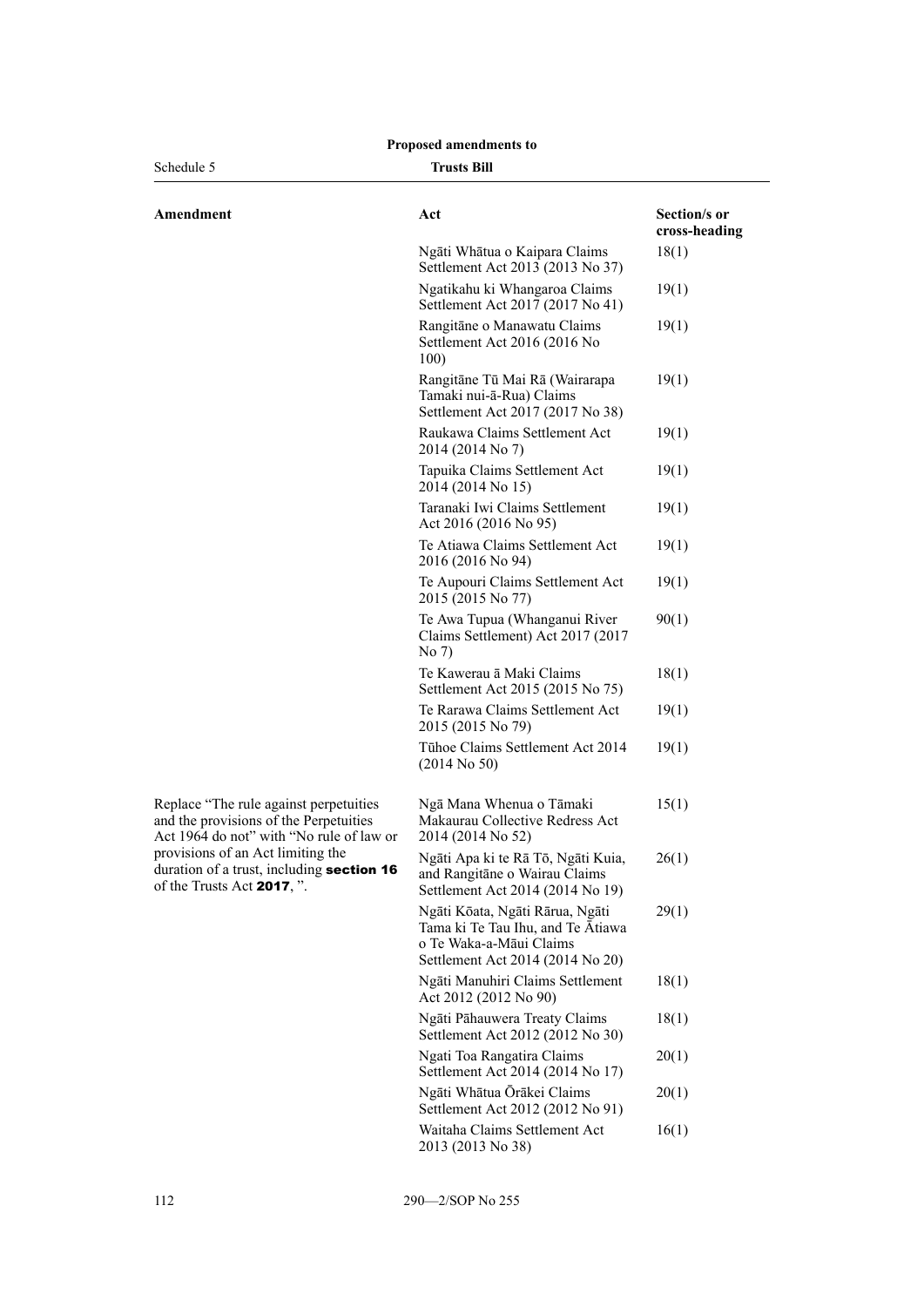|                                                                                                                                                                                                                                                       | <b>Trusts Bill</b>                                                                                             | Schedule 5                    |  |
|-------------------------------------------------------------------------------------------------------------------------------------------------------------------------------------------------------------------------------------------------------|----------------------------------------------------------------------------------------------------------------|-------------------------------|--|
| Amendment                                                                                                                                                                                                                                             | Act                                                                                                            | Section/s or<br>cross-heading |  |
| Replace "Neither the rule against<br>perpetuities nor any provisions of the<br>Perpetuities Act 1964" with "No rule of                                                                                                                                | Affiliate Te Arawa Iwi and Hapu<br>Claims Settlement Act 2008 (2008)<br>No 98)                                 | 18(1)                         |  |
| law or provisions of an Act limiting the<br>duration of a trust, including section 16<br>of the Trusts Act 2017,".                                                                                                                                    | Maraeroa A and B Blocks Claims<br>Settlement Act 2012 (2012 No 52)                                             | 18(1)                         |  |
|                                                                                                                                                                                                                                                       | Ngāti Apa (North Island) Claims<br>Settlement Act 2010 (2010 No<br>129)                                        | 17(1)                         |  |
|                                                                                                                                                                                                                                                       | Ngāti Mākino Claims Settlement<br>Act 2012 (2012 No 53)                                                        | 15(1)                         |  |
|                                                                                                                                                                                                                                                       | Port Nicholson Block (Taranaki<br>Whānui ki Te Upoko o Te Ika)<br>Claims Settlement Act 2009 (2009<br>No $26)$ | 14(1)                         |  |
|                                                                                                                                                                                                                                                       | Rongowhakaata Claims Settlement<br>Act 2012 (2012 No 54)                                                       | 19(1)                         |  |
|                                                                                                                                                                                                                                                       | Te Roroa Claims Settlement Act<br>2008 (2008 No 100)                                                           | 17(1)                         |  |
| Replace "The rule against perpetuities or<br>any relevant provisions of the<br>Perpetuities Act 1964 do not" with "No<br>rule of law or provisions of an Act<br>limiting the duration of a trust, including<br>section 16 of the Trusts Act 2017, ".  | Ngāi Tahu Claims Settlement Act<br>1998 (1998 No 97)                                                           | 466                           |  |
|                                                                                                                                                                                                                                                       | Ngāti Tūrangitukua Claims<br>Settlement Act 1999 (1999 No<br>118)                                              | 14                            |  |
|                                                                                                                                                                                                                                                       | Pouakani Claims Settlement Act<br>2000 (2000 No 90)                                                            | 18                            |  |
|                                                                                                                                                                                                                                                       | Te Uri o Hau Claims Settlement<br>Act 2002 (2002 No 36)                                                        | 21                            |  |
| Replace "Neither the rule against<br>perpetuities nor any relevant provisions<br>of the Perpetuities Act 1964" with "No<br>rule of law or provisions of an Act<br>limiting the duration of a trust, including<br>section 16 of the Trusts Act 2017,". | Maori Fisheries Act 2004 (2004)<br>No 78)                                                                      | 31(2), 79(2), 92(2)           |  |
|                                                                                                                                                                                                                                                       | Mauao Historic Reserve Vesting<br>Act 2008 (2008 No 31)                                                        | 12                            |  |
|                                                                                                                                                                                                                                                       | Ngāti Awa Claims Settlement Act<br>2005 (2005 No 28)                                                           | 19                            |  |
|                                                                                                                                                                                                                                                       | Ngāti Mutunga Claims Settlement<br>Act 2006 (2006 No 61)                                                       | 19(1)                         |  |
|                                                                                                                                                                                                                                                       | Ngati Ruanui Claims Settlement<br>Act 2003 (2003 No 20)                                                        | 19(1)                         |  |
|                                                                                                                                                                                                                                                       | Ngati Tama Claims Settlement Act<br>2003 (2003 No 126)                                                         | 16(1)                         |  |
|                                                                                                                                                                                                                                                       | Ngāti Tuwharetoa (Bay of Plenty)<br>Claims Settlement Act 2005 (2005<br>No 72)                                 | 19                            |  |
|                                                                                                                                                                                                                                                       | Te Arawa Lakes Settlement Act<br>2006 (2006 No 43)                                                             | 17(1)                         |  |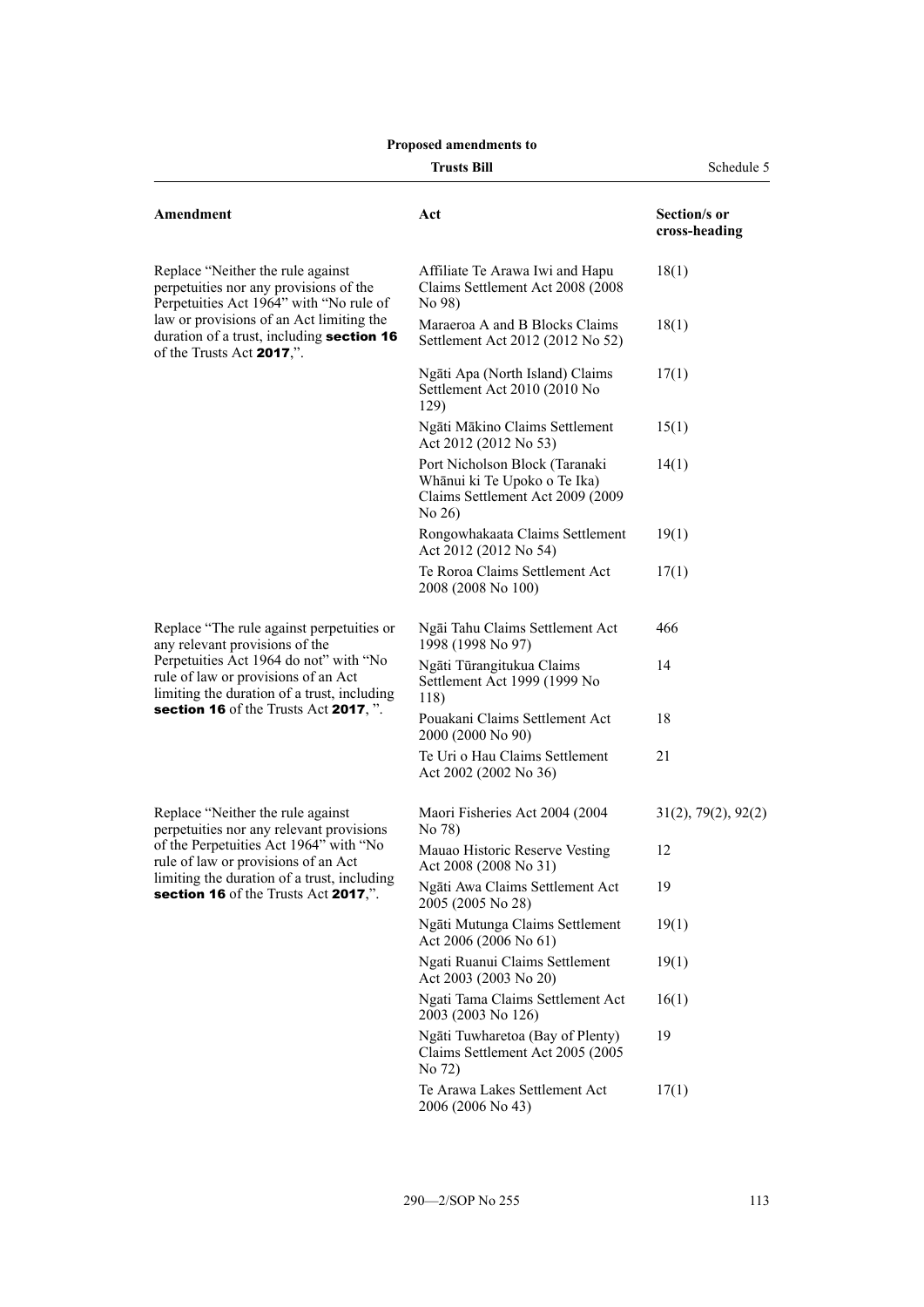#### Schedule 5

#### **Trusts Bill**

| Amendment |  |  |
|-----------|--|--|
|           |  |  |

| Replace "the application (if any) of the         |
|--------------------------------------------------|
| rule against perpetuities or of any              |
| provision of the Perpetuities Act 1964 to        |
| that trust must be determined under the          |
| general law" with "the trust may                 |
| continue indefinitely under section              |
| <b>16(6)(a)</b> of the Trusts Act <b>2017</b> ". |
|                                                  |

| Act                                                                                                                                 | Section/s or<br>cross-heading |
|-------------------------------------------------------------------------------------------------------------------------------------|-------------------------------|
| Heretaunga Tamatea Claims<br>Settlement Act 2018 (2018 No 14)                                                                       | 19(2)                         |
| Hineuru Claims Settlement Act<br>2016 (2016 No 33)                                                                                  | 19(2)                         |
| Iwi and Hapū of Te Rohe o Te<br>Wairoa Claims Settlement Act<br>2018 (2018 No 28)                                                   | 19(2)                         |
| Maungaharuru-Tangitū Hapū<br>Claims Settlement Act 2014 (2014<br>No 12)                                                             | 18(2)                         |
| Ngāi Tai ki Tāmaki Claims<br>Settlement Act 2018 (2018 No 18)                                                                       | 19(2)                         |
| NgāiTakoto Claims Settlement Act<br>2015 (2015 No 78)                                                                               | 19(2)                         |
| Ngāruahine Claims Settlement Act<br>2016 (2016 No 93)                                                                               | 19(2)                         |
| Ngāti Apa ki te Rā Tō, Ngāti Kuia,<br>and Rangitāne o Wairau Claims<br>Settlement Act 2014 (2014 No 19)                             | 26(2)                         |
| Ngāti Hauā Claims Settlement Act<br>2014 (2014 No 75)                                                                               | 19(2)                         |
| Ngāti Kōata, Ngāti Rārua, Ngāti<br>Tama ki Te Tau Ihu, and Te Atiawa<br>o Te Waka-a-Māui Claims<br>Settlement Act 2014 (2014 No 20) | 29(2)                         |
| Ngāti Koroki Kahukura Claims<br>Settlement Act 2014 (2014 No 74)                                                                    | 19(2)                         |
| Ngāti Kuri Claims Settlement Act<br>2015 (2015 No 76)                                                                               | 19(2)                         |
| Ngāti Manuhiri Claims Settlement<br>Act 2012 (2012 No 90)                                                                           | 18(2)                         |
| Ngāti Pūkenga Claims Settlement<br>Act 2017 (2017 No 39)                                                                            | 19(2)                         |
| Ngāti Rangiteaorere Claims<br>Settlement Act 2014 (2014 No 13)                                                                      | 20(2)                         |
| Ngāti Rangiwewehi Claims<br>Settlement Act 2014 (2014 No 14)                                                                        | 20(2)                         |
| Ngāti Tamaoho Claims Settlement<br>Act 2018 (2018 No 19)                                                                            | 19(2)                         |
| Ngati Toa Rangatira Claims<br>Settlement Act 2014 (2014 No 17)                                                                      | 20(2)                         |
| Ngatikahu ki Whangaroa Claims<br>Settlement Act 2017 (2017 No 41)                                                                   | 19(2)                         |
| Rangitāne o Manawatu Claims<br>Settlement Act 2016 (2016 No<br>100)                                                                 | 19(2)                         |
| Rangitāne Tū Mai Rā (Wairarapa<br>Tamaki nui-ā-Rua) Claims<br>Settlement Act 2017 (2017 No 38)                                      | 19(2)                         |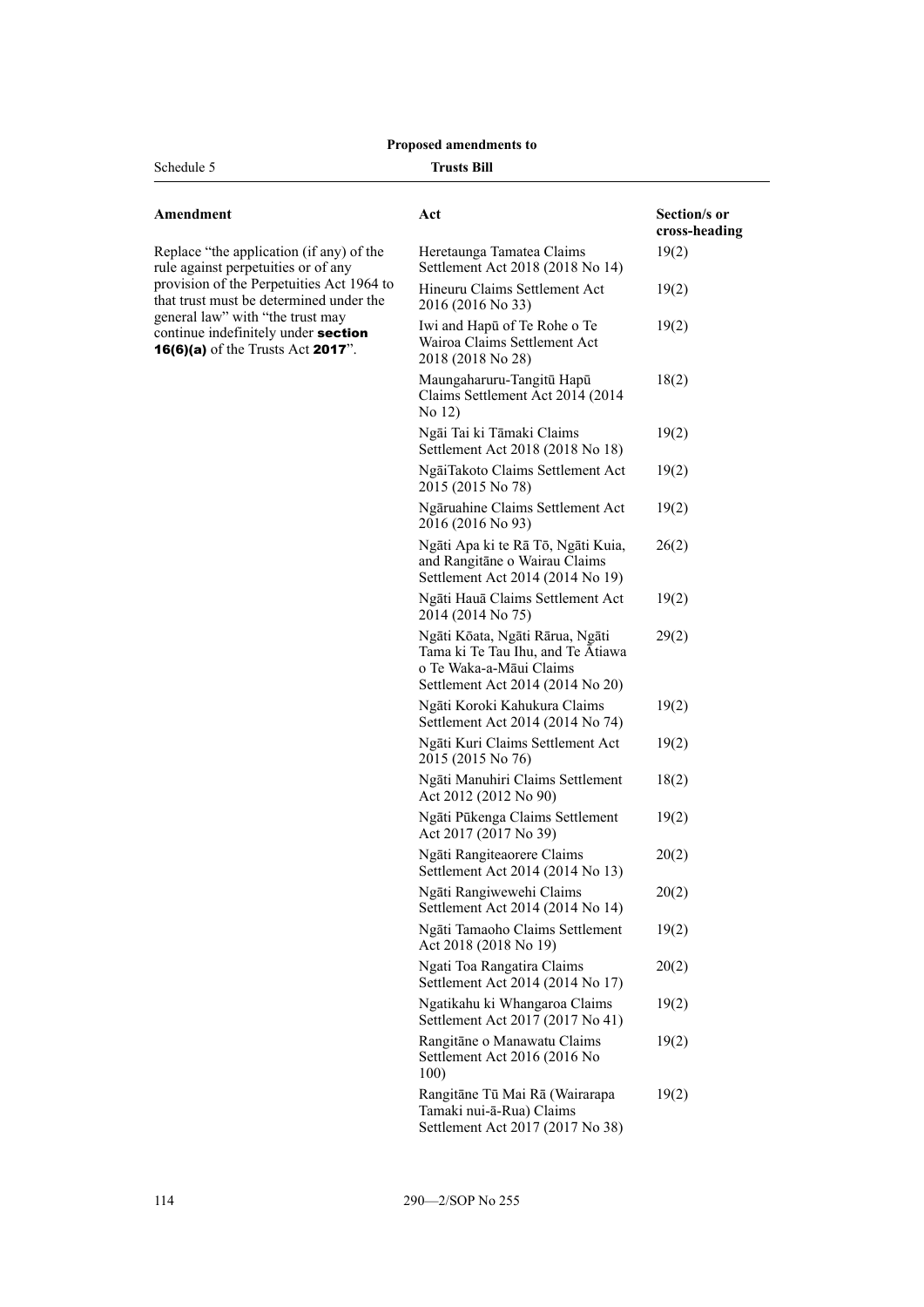| <b>Trusts Bill</b>                                                                                                                                                                                                                                                                   |                                                                                                              | Schedule 5                    |
|--------------------------------------------------------------------------------------------------------------------------------------------------------------------------------------------------------------------------------------------------------------------------------------|--------------------------------------------------------------------------------------------------------------|-------------------------------|
| Amendment                                                                                                                                                                                                                                                                            | Act                                                                                                          | Section/s or<br>cross-heading |
|                                                                                                                                                                                                                                                                                      | Raukawa Claims Settlement Act<br>2014 (2014 No 7)                                                            | 19(2)                         |
|                                                                                                                                                                                                                                                                                      | Tapuika Claims Settlement Act<br>2014 (2014 No 15)                                                           | 19(2)                         |
|                                                                                                                                                                                                                                                                                      | Taranaki Iwi Claims Settlement<br>Act 2016 (2016 No 95)                                                      | 19(2)                         |
|                                                                                                                                                                                                                                                                                      | Te Atiawa Claims Settlement Act<br>2016 (2016 No 94)                                                         | 19(2)                         |
|                                                                                                                                                                                                                                                                                      | Te Awa Tupua (Whanganui River<br>Claims Settlement) Act 2017 (2017<br>No 7)                                  | 90(2)                         |
|                                                                                                                                                                                                                                                                                      | Te Kawerau ā Maki Claims<br>Settlement Act 2015 (2015 No 75)                                                 | 18(2)                         |
|                                                                                                                                                                                                                                                                                      | Te Rarawa Claims Settlement Act<br>2015 (2015 No 79)                                                         | 19(2)                         |
|                                                                                                                                                                                                                                                                                      | Tühoe Claims Settlement Act 2014<br>$(2014$ No 50)                                                           | 19(2)                         |
| Replace "the application (if any) of the<br>rule against perpetuities or any provision<br>of the Perpetuities Act 1964 to that trust<br>must be determined under the general<br>law" with "the trust may continue<br>indefinitely under section 16(6)(a) of<br>the Trusts Act 2017". | Affiliate Te Arawa Iwi and Hapu<br>Claims Settlement Act 2008 (2008)<br>No 98)                               | 18(2)                         |
|                                                                                                                                                                                                                                                                                      | Maraeroa A and B Blocks Claims<br>Settlement Act 2012 (2012 No 52)                                           | 18(2)                         |
|                                                                                                                                                                                                                                                                                      | Ngā Mana Whenua o Tāmaki<br>Makaurau Collective Redress Act<br>2014 (2014 No 52)                             | 15(2)                         |
|                                                                                                                                                                                                                                                                                      | Ngai Tāmanuhiri Claims<br>Settlement Act 2012 (2012 No 55)                                                   | 17(2)                         |
|                                                                                                                                                                                                                                                                                      | Ngāti Apa (North Island) Claims<br>Settlement Act 2010 (2010 No<br>129)                                      | 17(2)                         |
|                                                                                                                                                                                                                                                                                      | Ngāti Mākino Claims Settlement<br>Act 2012 (2012 No 53)                                                      | 15(2)                         |
|                                                                                                                                                                                                                                                                                      | Ngati Porou Claims Settlement Act<br>2012 (2012 No 31)                                                       | 17(2)                         |
|                                                                                                                                                                                                                                                                                      | Ngāti Whātua o Kaipara Claims<br>Settlement Act 2013 (2013 No 37)                                            | 18(2)                         |
|                                                                                                                                                                                                                                                                                      | Ngāti Whātua Ōrākei Claims<br>Settlement Act 2012 (2012 No 91)                                               | 20(2)                         |
|                                                                                                                                                                                                                                                                                      | Port Nicholson Block (Taranaki<br>Whānui ki Te Upoko o Te Ika)<br>Claims Settlement Act 2009 (2009<br>No 26) | 14(2)                         |
|                                                                                                                                                                                                                                                                                      | Rongowhakaata Claims Settlement<br>Act 2012 (2012 No 54)                                                     | 19(2)                         |
|                                                                                                                                                                                                                                                                                      | Te Aupouri Claims Settlement Act<br>2015 (2015 No 77)                                                        | 19(2)                         |
|                                                                                                                                                                                                                                                                                      | Waitaha Claims Settlement Act<br>2013 (2013 No 38)                                                           | 16(2)                         |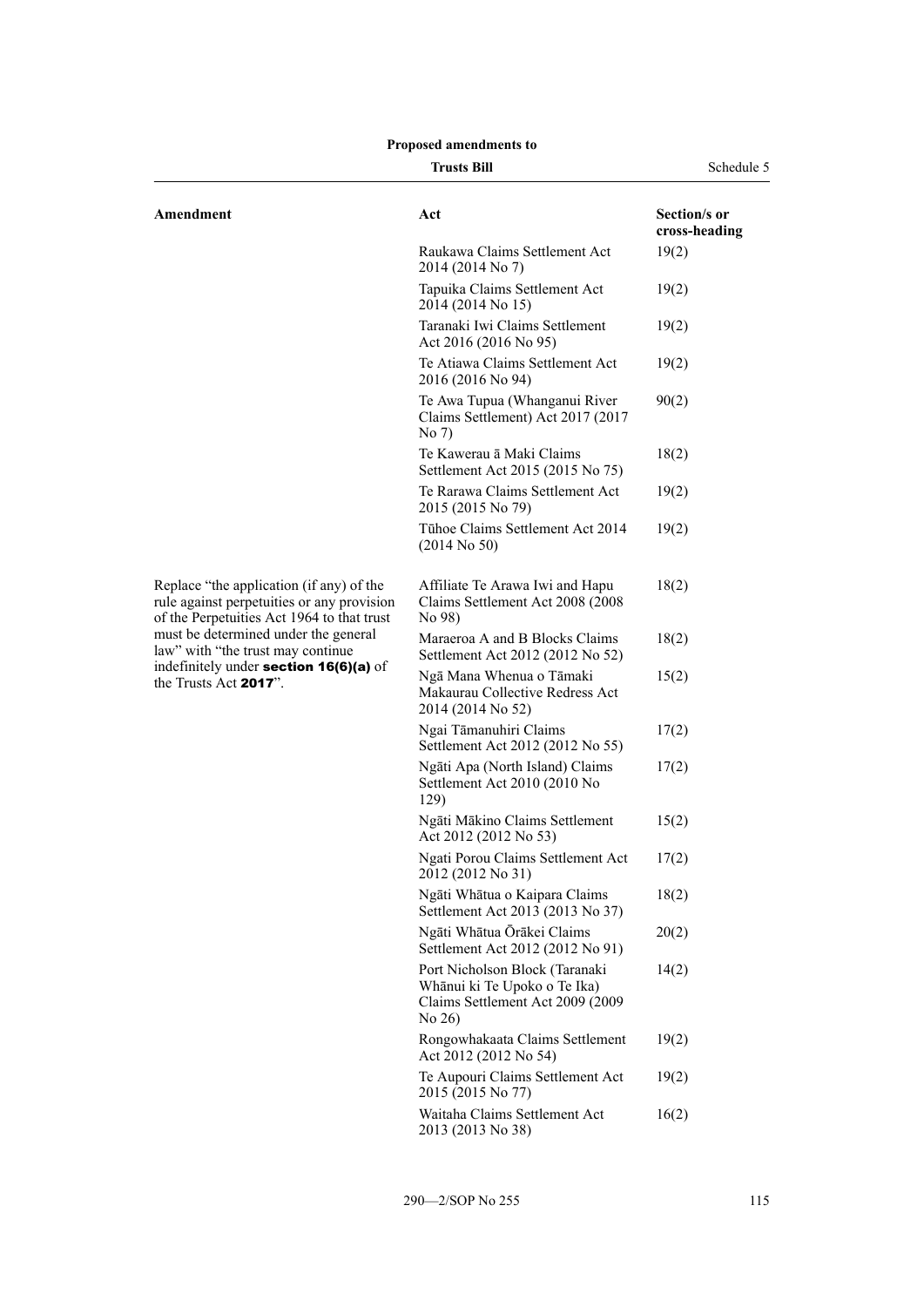| Proposed amendments to                                                                                                                                                                                                                                                           |                                                                                                              |                                   |  |
|----------------------------------------------------------------------------------------------------------------------------------------------------------------------------------------------------------------------------------------------------------------------------------|--------------------------------------------------------------------------------------------------------------|-----------------------------------|--|
| Schedule 5<br>Trusts Bill                                                                                                                                                                                                                                                        |                                                                                                              |                                   |  |
| Amendment                                                                                                                                                                                                                                                                        | Act                                                                                                          | Section/s or<br>cross-heading     |  |
| Replace "the application (if any) of the<br>rule against perpetuities or any relevant<br>provisions of the Perpetuities Act 1964<br>must be determined under the general<br>law" with "the trust may continue<br>indefinitely under section 16(6)(a) of<br>the Trusts Act 2017". | Ngāti Mutunga Claims Settlement<br>Act 2006 (2006 No 61)                                                     | 19(2)                             |  |
|                                                                                                                                                                                                                                                                                  | Te Arawa Lakes Settlement Act<br>2006 (2006 No 43)                                                           | 17(2)                             |  |
| Replace the cross-heading with "No limit<br>on duration of trusts".                                                                                                                                                                                                              | Affiliate Te Arawa Iwi and Hapu<br>Claims Settlement Act 2008 (2008)<br>No 98)                               | Cross-heading<br>above section 18 |  |
|                                                                                                                                                                                                                                                                                  | Ngāti Apa (North Island) Claims<br>Settlement Act 2010 (2010 No<br>129)                                      | Cross-heading<br>above section 17 |  |
|                                                                                                                                                                                                                                                                                  | Ngāti Awa Claims Settlement Act<br>2005 (2005 No 28)                                                         | Cross-heading<br>above section 19 |  |
|                                                                                                                                                                                                                                                                                  | Ngāti Mākino Claims Settlement<br>Act 2012 (2012 No 53)                                                      | Cross-heading<br>above section 15 |  |
|                                                                                                                                                                                                                                                                                  | Ngāti Mutunga Claims Settlement<br>Act 2006 (2006 No 61)                                                     | Cross-heading<br>above section 19 |  |
|                                                                                                                                                                                                                                                                                  | Ngāti Pāhauwera Treaty Claims<br>Settlement Act 2012 (2012 No 30)                                            | Cross-heading<br>above section 18 |  |
|                                                                                                                                                                                                                                                                                  | Ngati Ruanui Claims Settlement<br>Act 2003 (2003 No 20)                                                      | Cross-heading<br>above section 19 |  |
|                                                                                                                                                                                                                                                                                  | Ngati Tama Claims Settlement Act<br>2003 (2003 No 126)                                                       | Cross-heading<br>above section 16 |  |
|                                                                                                                                                                                                                                                                                  | Ngāti Tuwharetoa (Bay of Plenty)<br>Claims Settlement Act 2005 (2005<br>No 72)                               | Cross-heading<br>above section 19 |  |
|                                                                                                                                                                                                                                                                                  | Port Nicholson Block (Taranaki<br>Whānui ki Te Upoko o Te Ika)<br>Claims Settlement Act 2009 (2009<br>No 26) | Cross-heading<br>above section 14 |  |
|                                                                                                                                                                                                                                                                                  | Rongowhakaata Claims Settlement<br>Act 2012 (2012 No 54)                                                     | Cross-heading<br>above section 19 |  |
|                                                                                                                                                                                                                                                                                  | Te Arawa Lakes Settlement Act<br>2006 (2006 No 43)                                                           | Cross-heading<br>above section 17 |  |
|                                                                                                                                                                                                                                                                                  | Waitaha Claims Settlement Act<br>2013 (2013 No 38)                                                           | Cross-heading<br>above section 16 |  |

# **Part 2**

# **Other amendments to Acts**

# **Māori Purposes (Wi Pere Trust) Act 1991 (1991 No 38)**

Replace section 12 with: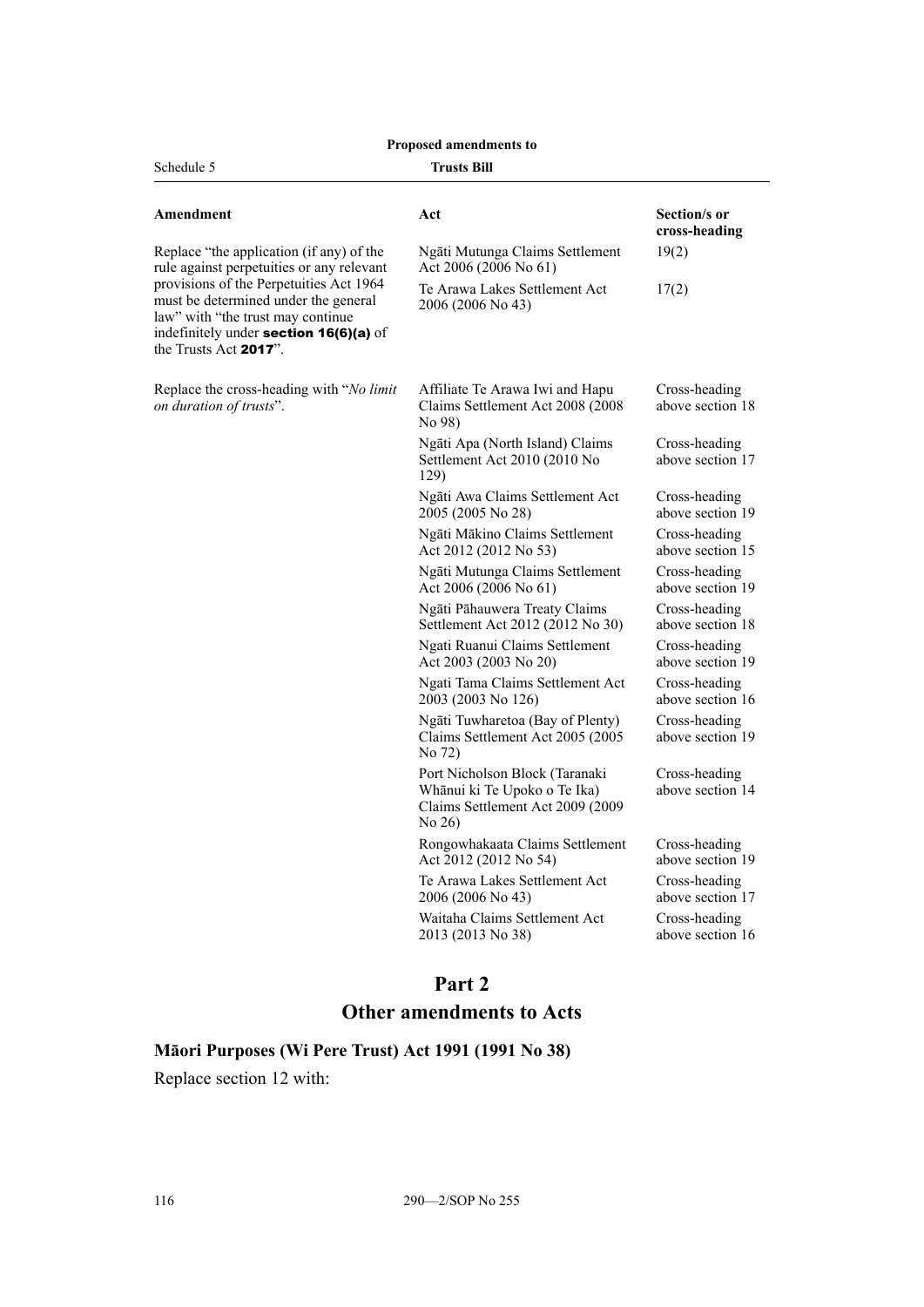# **Māori Purposes (Wi Pere Trust) Act 1991 (1991 No 38)***—continued*

#### **12 Trust not subject to limit on maximum duration**

No rule of law or provisions of an Act, including section 16 of the Trusts Act 2017, prescribe or restrict the period during which the trust may exist.

# **Medical Assurance Society Members' Trust (Exemption from Perpetuities) Act 1997 (1997 No 3) (P)**

Repeal the Long Title.

Replace sections 1 and 2 with:

**1 Title**

This Act is the Medical Assurance Society Members' Trust (Exemption from Limit on Maximum Duration of Trusts) Act 1997.

# **2 Exemption from limit on maximum duration of trust**

Section 16 of the Trusts Act 2017 does not apply to the trust known as the Medical Assurance Society Members' Trust, which was established by a deed of trust dated 1 November 1995.

#### **Nga Wai o Maniapoto (Waipa River) Act 2012 (2012 No 29)**

Replace section 34 with:

# **34 Limit on duration of trusts does not apply**

- (1) No rule of law or provisions of an Act, including section 11 of the Trusts Act 2017, prescribe or restrict the period during which—
	- (a) the Trust and the Waikato River Clean-up Trust may exist in law; or
	- (b) the trustees of the Trust and the Waikato River Clean-up Trust may hold or deal with property or income from property in their capacity as trustees.
- (2) No rule of law or provisions of an Act, including **section 16** of the Trusts Act 2017, apply to a document entered into to give effect to the deed if the application of that provision would make the document invalid or ineffective or a right conferred by the document invalid or ineffective.

# **Ngaa Rauru Kiitahi Claims Settlement Act 2005 (2005 No 84)**

Replace the cross-heading above section 19 and section 19 with:

# *Limit on duration of trusts does not apply*

#### **19 Limit on duration of trusts does not apply**

(1) No rule of law or provisions of an Act, including section 16 of the Trusts Act  $2017, -$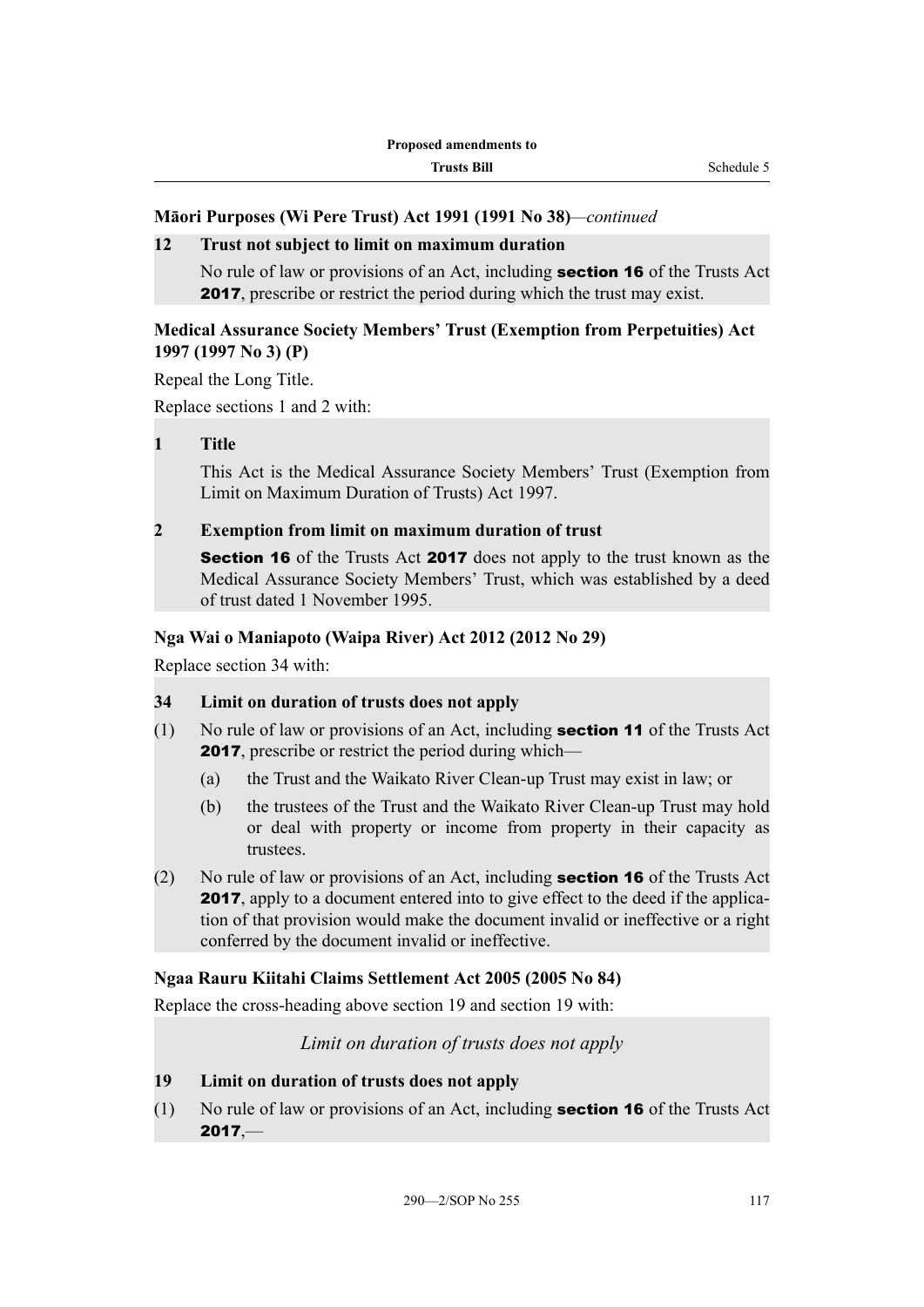#### **Ngaa Rauru Kiitahi Claims Settlement Act 2005 (2005 No 84)***—continued*

- (a) prescribes or restricts the period during which the governance entity may—
	- (i) exist in law; or
	- (ii) hold or deal with property (including income derived from property); or
- (b) applies to a document entered into to give effect to the deed of settlement (including the deeds that grant a right of first refusal referred to in clauses 6.3.3(m) and 6.3.5 of the deed of settlement) if the application of that rule or the provisions of that Act would otherwise make the document, or a right conferred by the document, invalid or ineffective.
- (2) However, if the governance entity is or becomes a charitable trust, the trust may continue indefinitely under **section 16(6)(a)** of the Trusts Act 2017.

#### **Ngāti Manawa Claims Settlement Act 2012 (2012 No 27)**

Replace section 17 with:

# **17 Limit on duration of trusts does not apply**

- (1) No rule of law or provisions of an Act, including section 11 of the Trusts Act **2017**, prescribe or restrict the period during which—
	- (a) the trust established by the Te Rūnanga o Ngāti Manawa trust deed may exist in law; or
	- (b) the trustees of Te Rūnanga o Ngāti Manawa, in their capacity as trustees, may hold or deal with property or income from property.
- (2) No rule of law or provisions of an Act, including **section 11** of the Trusts Act 2017, apply to a document entered into to give effect to the deed of settlement if the application of that provision would make the document invalid or ineffective or a right conferred by the document invalid or ineffective.
- (3) However, if the trust established by the Te Rūnanga o Ngāti Manawa trust deed is or becomes a charitable trust, the trust may continue indefinitely under section 16(6)(a) of the Trusts Act 2017.

#### **Ngāti Pāhauwera Treaty Claims Settlement Act 2012 (2012 No 30)**

In section 18(2), replace "the application (if any) of the rule against perpetuities or any provision of the Perpetuities Act 1964 to either trust must be determined under the general law" with "that trust may continue indefinitely under section 16(6)(a) of the Trusts Act 2017".

#### **Ngati Ruanui Claims Settlement Act 2003 (2003 No 20)**

Replace section 19(2) with:

(2) However, if the governance entity is or becomes a charitable trust, the trust may continue indefinitely under section 16(6)(a) of the Trusts Act 2017.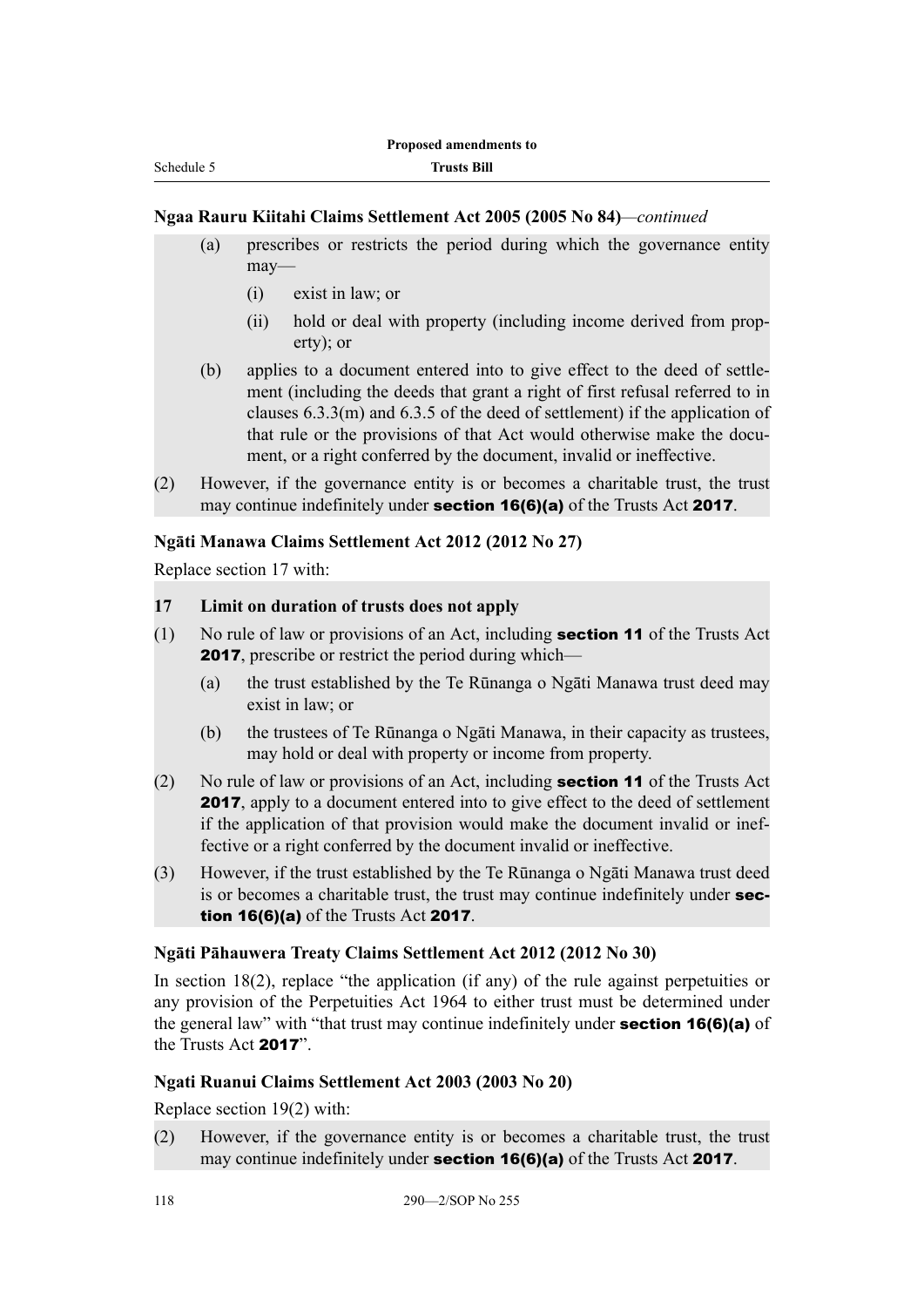# **Ngati Tama Claims Settlement Act 2003 (2003 No 126)**

Replace section 16(2) with:

(2) However, if the governance entity is or becomes a charitable trust, the trust may continue indefinitely under **section 16(6)(a)** of the Trusts Act 2017.

# **Ngati Tuwharetoa, Raukawa, and Te Arawa River Iwi Waikato River Act 2010 (2010 No 119)**

Replace section 61 with:

#### **61 Limit on duration of trusts does not apply**

- (1) No rule of law or provisions of an Act, including section 11 of the Trusts Act **2017**, prescribe or restrict the period during which—
	- (a) each Trust and the Waikato River Clean-up Trust may exist in law; or
	- (b) the trustees of each Trust and the Waikato River Clean-up Trust may hold or deal with property or income from property in their capacity as trustees.
- (2) No rule of law or provisions of an Act, including **section 11** of the Trusts Act 2017, apply to a document entered into to give effect to the deed if the application of that provision would make the document invalid or ineffective or a right conferred by the document invalid or ineffective.

#### **Ngāti Whare Claims Settlement Act 2012 (2012 No 28)**

Replace section 17 with:

# **17 Limit on duration of trusts does not apply**

- (1) No rule of law or provisions of an Act, including section 11 of the Trusts Act **2017**, prescribe or restrict the period during which—
	- (a) the trust established by the Te Rūnanga o Ngāti Whare trust deed may exist in law; or
	- (b) the trustees of Te Rūnanga o Ngāti Whare, in their capacity as trustees, may hold or deal with property or income from property.
- (2) No rule of law or provisions of an Act, including **section 11** of the Trusts Act 2017, apply to a document entered into to give effect to the deed of settlement if the application of that provision would make the document invalid or ineffective or a right conferred by the document invalid or ineffective.
- (3) However, if the trust established by the Te Rūnanga o Ngāti Whare trust deed is or becomes a charitable trust, the trust may continue indefinitely under **sec**tion 16(6)(a) of the Trusts Act 2017.

#### **Property Law Act 2007 (2007 No 91)**

Replace section 59(2) with:

(2) Subsection (1) applies subject to **subsection (3)**.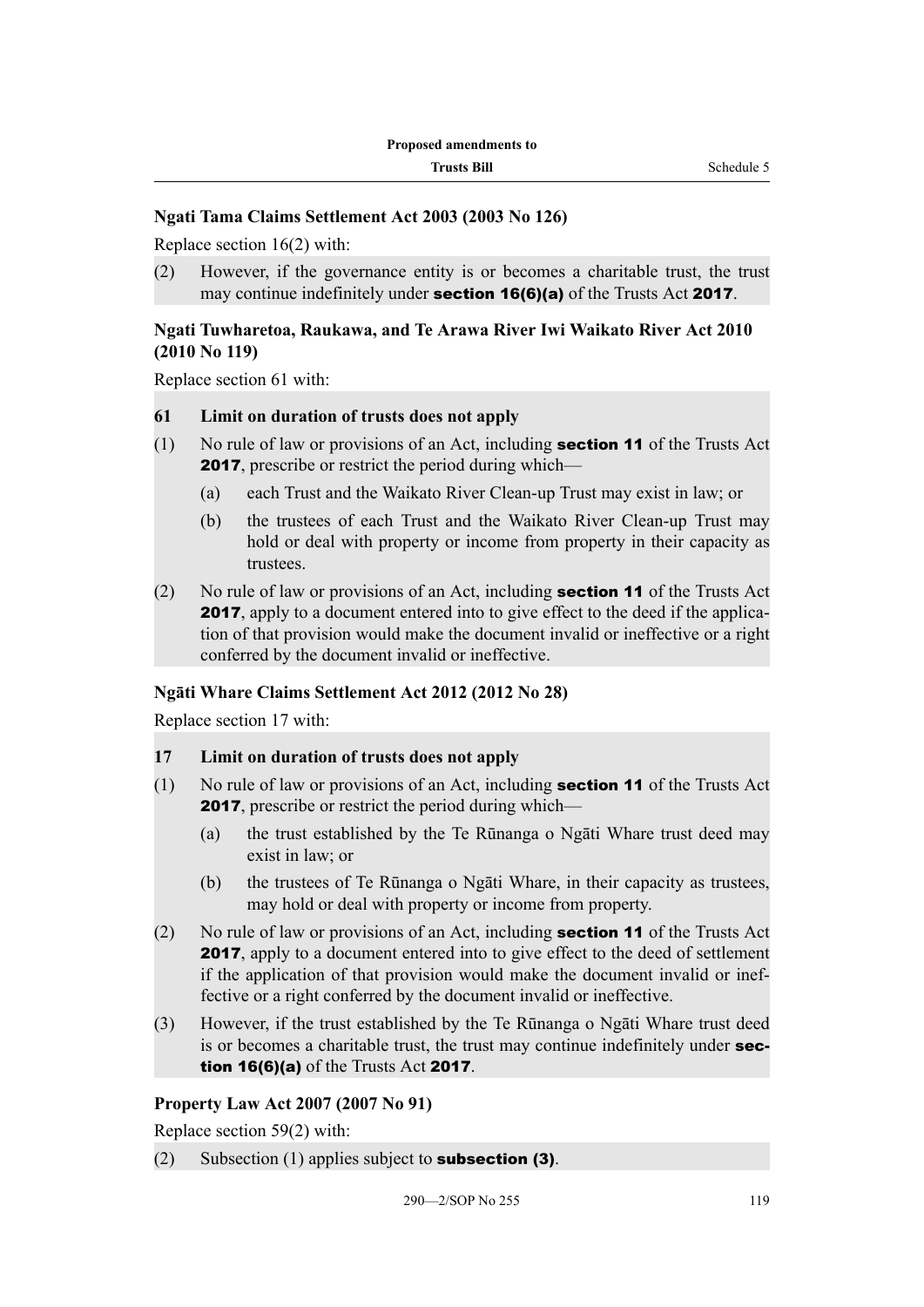# **Property Law Act 2007 (2007 No 91)***—continued*

(3) The maximum amount of time that may elapse between the date on which an estate or interest in property is created and the date on which the estate or interest takes effect is 125 years.

After section 59, insert:

# **59A Transitional provision for maximum duration of future estates and interests**

- (1) This section applies to an estate or interest in property that has been created, but that has not yet taken effect, before the date on which the Trusts Act 2017 enters into force.
- (2) The maximum amount of time that may elapse between the date on which the estate or interest was created and the date on which the estate or interest takes effect must be determined as if the rule against perpetuities and the Perpetuities Act 1964 had not been repealed by the Trusts Act 2017.

In Schedule 6, clause 9(7), replace "The rule against perpetuities as modified by the Perpetuities Act 1964" with "Section 16 of the Trusts Act 2017".

#### **Te Roroa Claims Settlement Act 2008 (2008 No 100)**

In section  $17(2)$ , replace "the application (if any) of the rule against perpetuities or any provision of the Perpetuities Act 1964 to that trust is to be determined under the general law" with "the trust may continue indefinitely under section 16(6)(a) of the Trusts Act 2017."

#### **Te Ture Whenua Maori Act 1993 (1993 No 4)**

In the heading to section 235, replace "rule against perpetuities" with "limit on duration".

#### **Waikato Raupatu Claims Settlement Act 1995 (1995 No 58)**

Replace section 23 with:

#### **23 Land holding trust not subject to maximum duration rule**

No rule of law or provisions of an Act, including **section 16** of the Trusts Act  $2017$ , $-$ 

- (a) prescribe or restrict the period during which the land holding trust may exist; or
- (b) apply in relation to the rights conferred by section 11 of this Act.

# **Waikato-Tainui Raupatu Claims (Waikato River) Settlement Act 2010 (2010 No 24)**

Replace section 92 with: